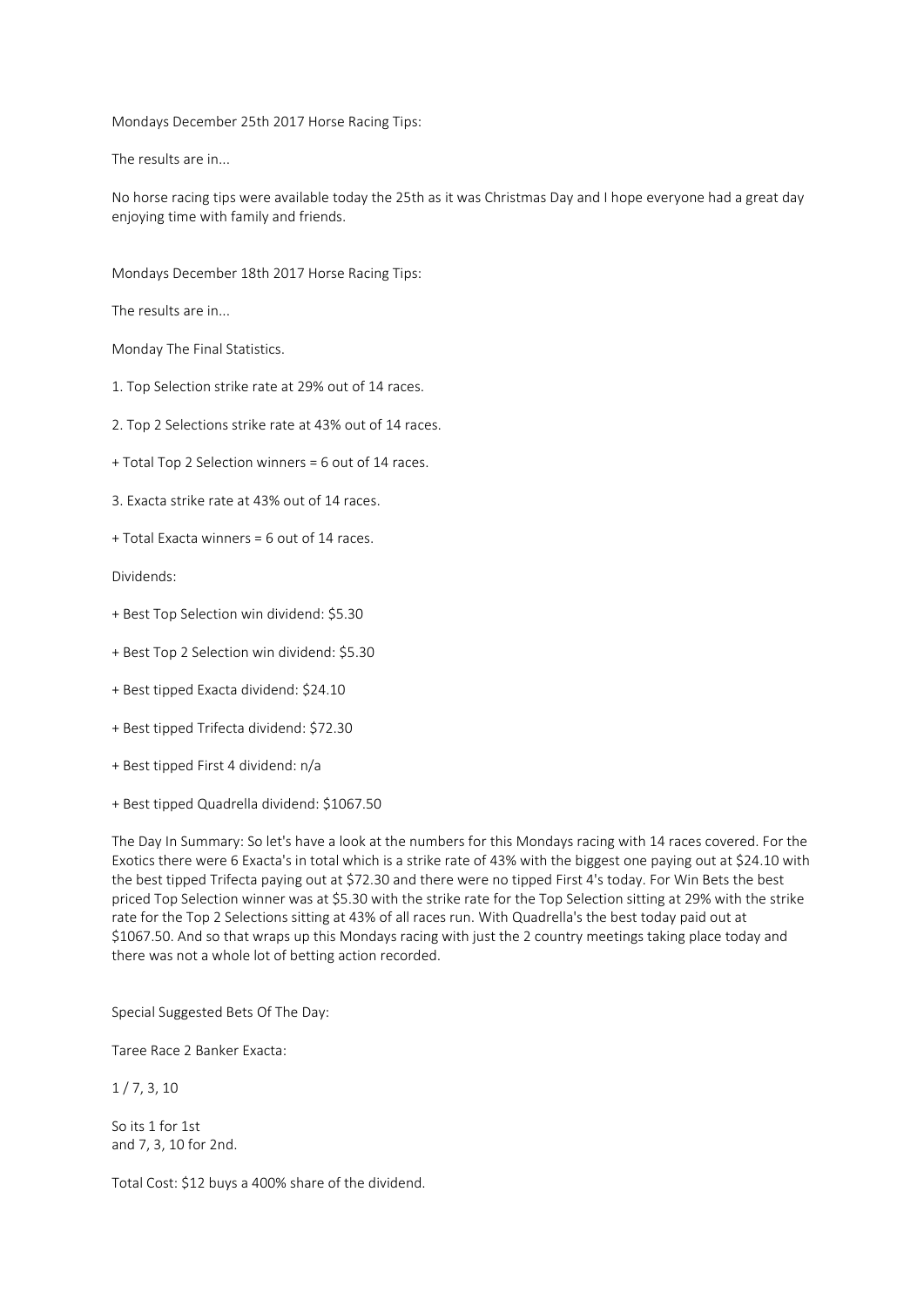Where The Money Is: Those runners which stand out as being well supported early.

Nothing to report today.

Best Longshot's Of The Day:

Nothing to report today.

Best Quaddie Of The Day:

Taree Quadrella:

Race 4: 4, 3, 1, 6 Race 5: 8, 7, 4, 5 Race 6: 5, 6, 4, 2 Race 7: 1, 10, 5, 9

Total Cost: \$13 buys a 5% share of the dividend.

Result - A winner and paid out at \$1067.50 for 100%

Today's Race Tips:

Narromine Race Tips:

Race 1: 4, 2, 6, 7 - Winner (4) \$4.60 Race 2: 14, 4, 8, 12 - Winner (2) \$3.60 Exacta \$7.50 Race 3: 3, 2, 4, 10 - 2nd - Loss Race 4: 5, 1, 6, 10 - 2nd, 3rd and 4th - Loss Race 5: 12, 5, 10, 13 - Winner (1) \$1.60 Exacta \$5.30 Trifecta \$17.50 Race 6: 5, 2, 6, 11 - 2nd and 4th - Loss Race 7: 3, 6, 2, 8 - Winner (1) \$5.30 Exacta \$13.80 Trifecta \$65.90

Taree Race Tips:

Race 1: 8, 10, 6, 1 - Winner (1) \$1.40 Race 2: 1, 7, 3, 10 - Winner (4) \$8.60 Race 3: 8, 10, 2, 3 - Winner (3) \$2.20 Exacta \$11.70 Trifecta \$27.00 Race 4: 4, 3, 1, 6 - Winner (3) \$3.60 Exacta \$24.10 Trifecta \$72.30 Early Quadrella \$171.60 Race 5: 8, 7, 4, 5 - Winner (4) \$8.40 Race 6: 5, 6, 4, 2 - Winner (2) \$6.30 Race 7: 1, 10, 5, 9 - Winner (1) \$3.40 Exacta \$6.60 Quadrella \$1067.50

Mondays December 11th 2017 Horse Racing Tips:

The results are in...

Monday The Final Statistics.

1. Top Selection strike rate at 26% out of 23 races.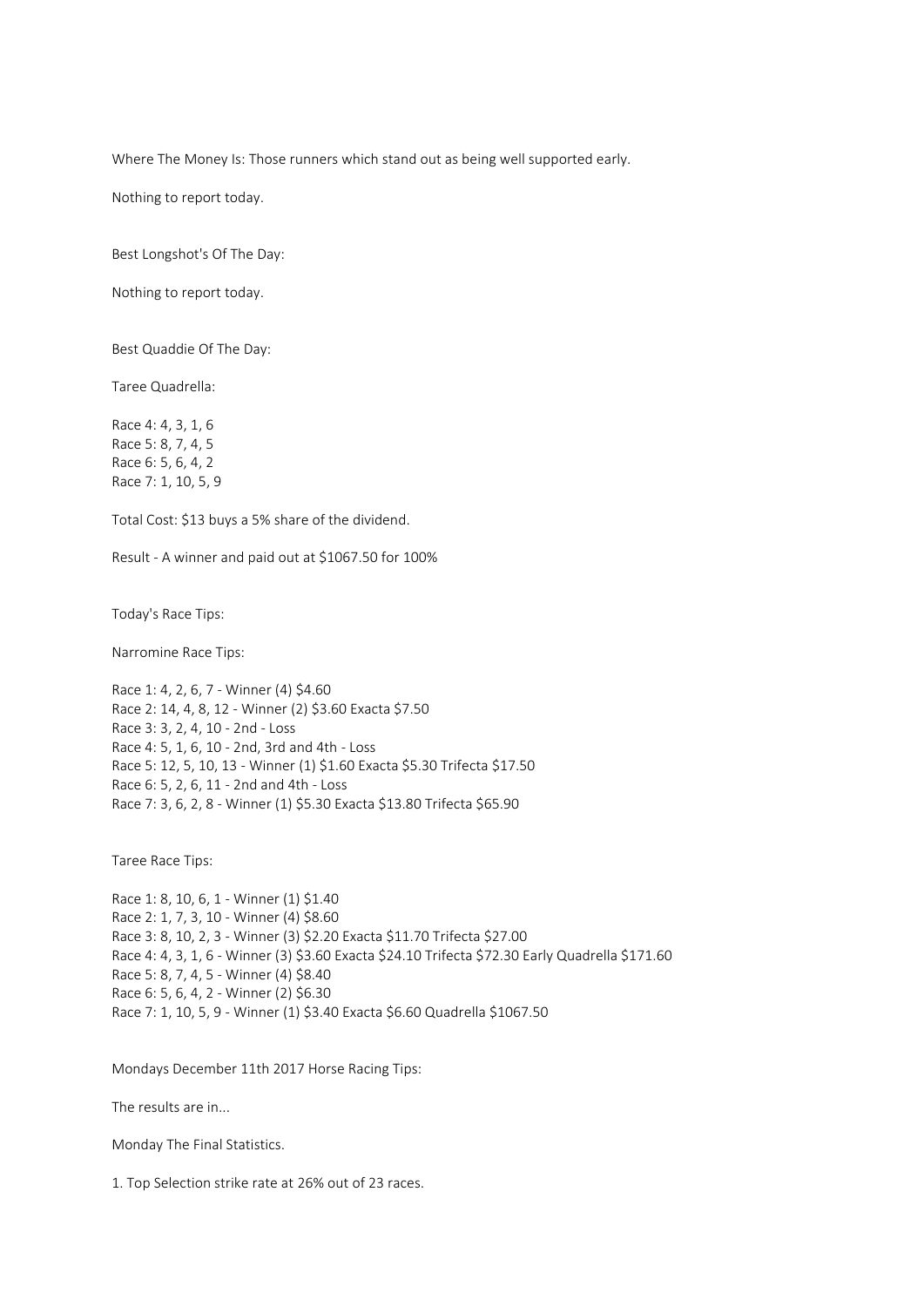2. Top 2 Selections strike rate at 61% out of 23 races.

+ Total Top 2 Selection winners = 14 out of 23 races.

3. Exacta strike rate at 43% out of 23 races.

+ Total Exacta winners = 10 out of 23 races.

Dividends:

+ Best Top Selection win dividend: \$4.40

+ Best Top 2 Selection win dividend: \$7.30

+ Best tipped Exacta dividend: \$37.40

+ Best tipped Trifecta dividend: \$45.90

+ Best tipped First 4 dividend: \$279.60

+ Best tipped Quadrella dividend: \$139.10

The Day In Summary: So let's have a look at the numbers for this Mondays racing with 23 races covered. For the Exotics there were 10 Exacta's in total which is a strike rate of 43% with the biggest one paying out at \$37.40 with the best tipped Trifecta paying out at \$45.90 and the best tipped First 4 paid out at \$279.60. For Win Bets the best priced Top Selection winner was at \$4.40 with the strike rate for the Top Selection sitting at an OK 26% with the strike rate for the Top 2 Selections sitting at a respectable 61% of all races run. With Quadrella's the best one today was an early one at Bairnsdale and it paid out at \$139.10. And so that wraps up this Mondays racing on what was an interesting and OK start to the racing week.

Special Suggested Bets Of The Day:

Wagga Race 1 Banker Exacta:

9 / 3, 8, 13

So its 9 for 1st and 3, 8, 13 for 2nd.

Total Cost: \$12 buys a 400% share of the dividend.

Result - A loss

Tuncurry Race 3 Banker Exacta:

8 / 13, 11, 7

So its 8 for 1st and 13, 11, 7 for 2nd.

Total Cost: \$12 buys a 400% share of the dividend.

Result - A winner and paid out at \$31.60 for 400%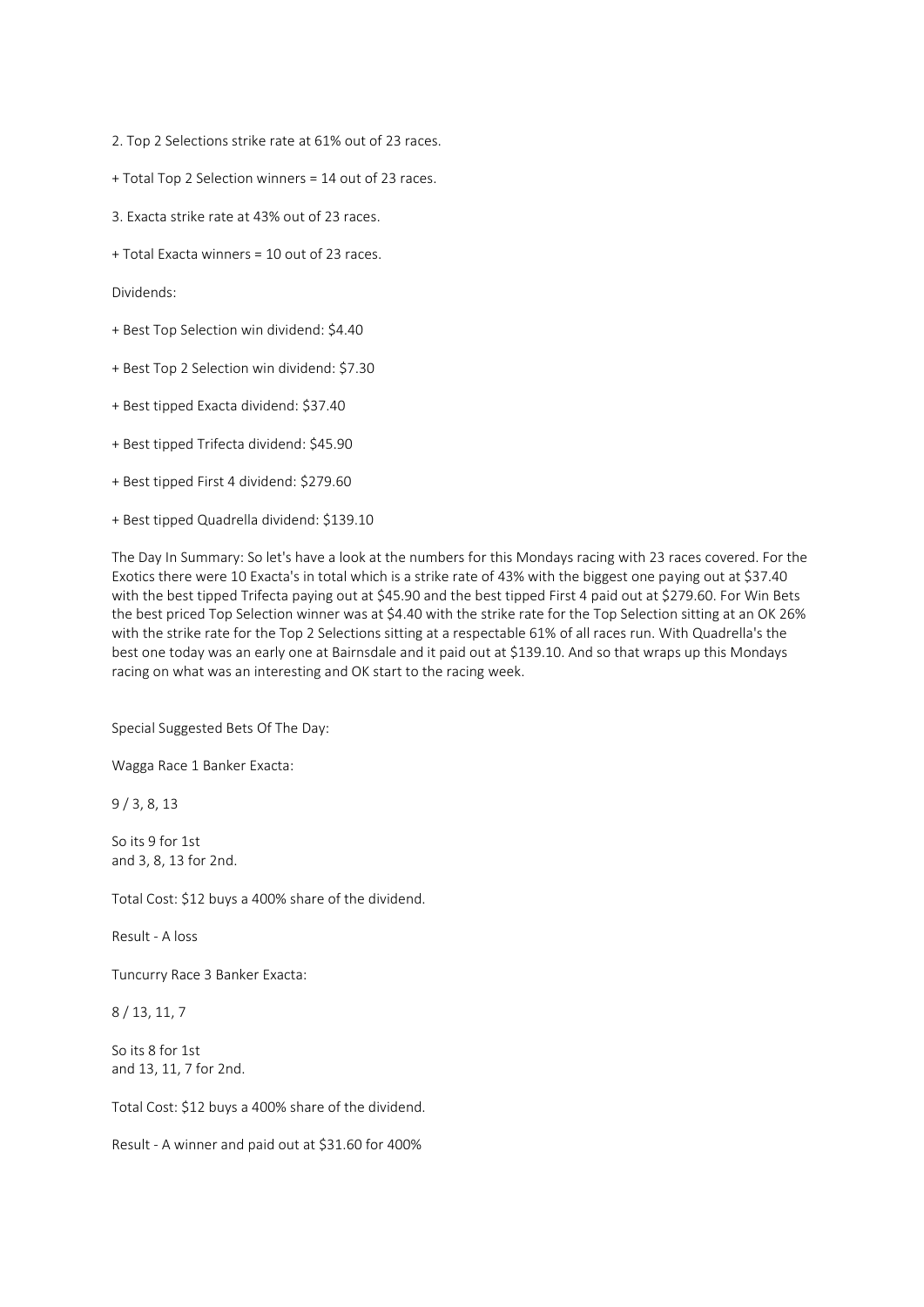Where The Money Is: Those runners which stand out as being well supported early.

Tuncurry Race 2 No 16 Strategic Spark at \$15.00 and there is some money floating around for this one at the decent odds so may be worth considering.

Result - A Late Scratching

Best Longshot's Of The Day:

Tuncurry Race 6 No 12 Color Of Love at \$17.00 and there is some unusual support for this one early which may be worth noticing a little.

Best Quaddie Of The Day:

Bairnsdale Quadrella:

Race 5: 8, 4, 3, 5 Race 6: 5, 2, 10, 1 Race 7: 5, 7, 11, 1 Race 8: 1, 12, 5, 14

Total Cost: \$13 buys a 5% share of the dividend.

Today's Race Tips:

Tuncurry Race Tips:

Race 1: 4, 7, 8, 11 - Winner (2) \$7.30 Exacta \$22.50 Race 2: 16, 14, 4, 5 - 4th - L/S No's 16 & 4 Race 3: 8, 13, 11, 7 - Winner (1) \$1.60 Exacta \$7.90 Race 4: 7, 4, 9, 2 - 4th - Loss Race 5: 4, 5, 1, 7 - 3rd - Loss Race 6: 12, 10, 7, 16 - Winner (4) \$5.60 Race 7: 8, 10, 2, 5 - Winner (2) \$4.20

Bairnsdale Race Tips:

Race 1: 5, 4, 3, 11 - Winner (1) \$1.80 Exacta \$3.40 Trifecta \$12.00 Race 2: 8, 13, 4, 10 - Winner (1) \$4.40 Race 3: 13, 5, 1, 16 - Winner (2) \$2.90 Exacta \$6.70 Trifecta \$37.10 First 4 \$82.80 Race 4: 12, 13, 9, 7 - Winner (2) \$4.70 Exacta \$24.10 Early Quadrella \$139.10 Race 5: 8, 4, 3, 5 - 2nd, 3rd and 4th - Loss Race 6: 5, 2, 10, 1 - DH (2) \$2.30 & (4) \$1.50 Exacta \$5.40 & \$4.40 Trifecta \$44.90 & \$45.90 First 4 \$279.60 & \$247.40 Race 7: 5, 7, 11, 1 - Winner (2) \$6.00 Race 8: 1, 12, 5, 14 - Winner (1) \$3.00 Exacta \$37.40

Wagga Race Tips:

Race 1: 9, 3, 8, 13 - 2nd, 3rd and 4th - Loss Race 2: 8, 3, 6, 5 - 4th - Loss Race 3: 2, 3, 1, 6 - Winner (1) \$2.10 Exacta \$6.10 Trifecta \$27.20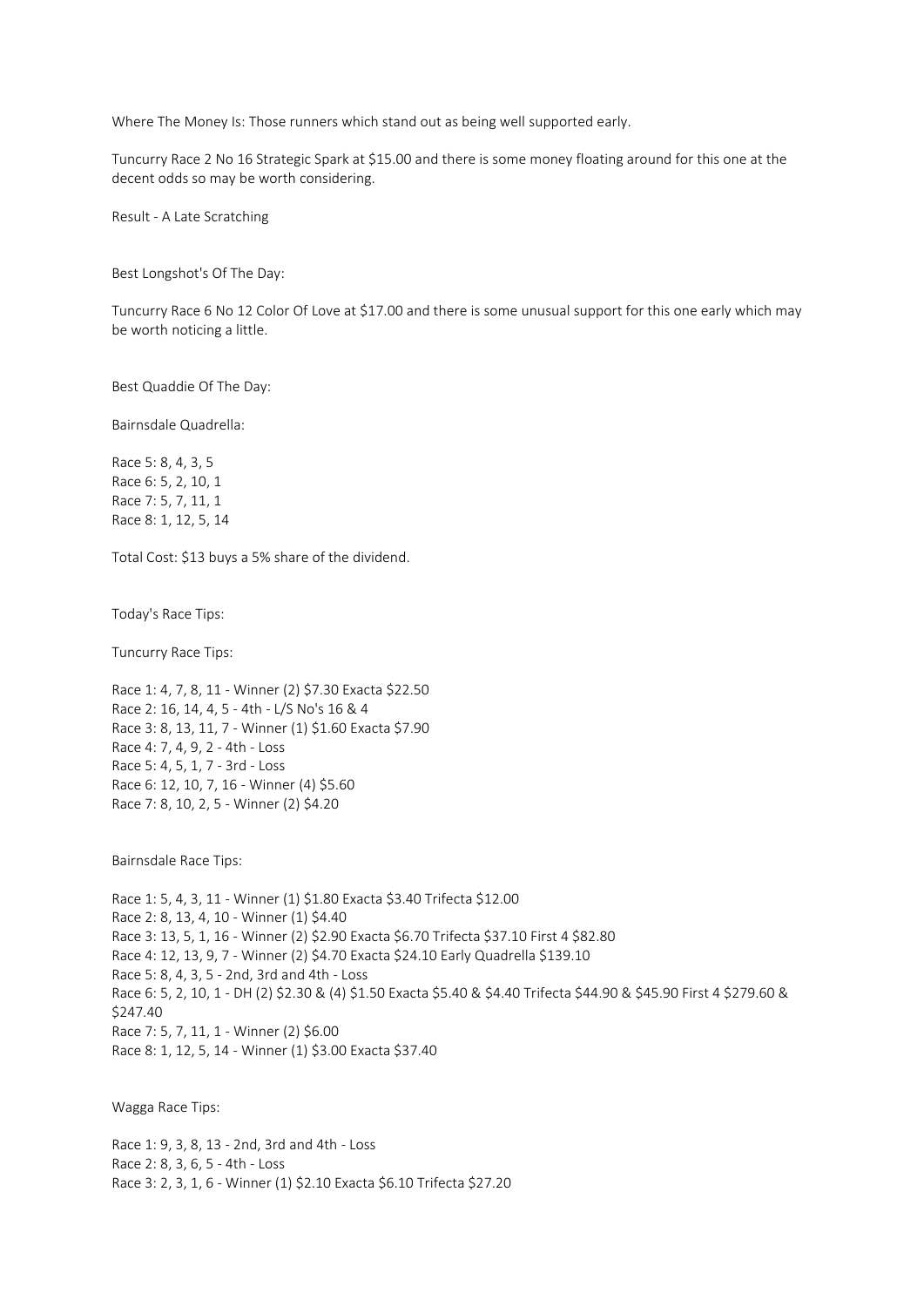Race 4: 5, 6, 9, 11 - Winner (2) \$5.70 Exacta \$35.40 Race 5: 1, 4, 3, 11 - 2nd and 3rd - Loss Race 6: 8, 3, 6, 5 - Winner (2) \$2.30 Exacta \$11.50 Race 7: 5, 2, 9, 11 - Winner (1) \$4.30 Race 8: 1, 4, 2, 7 - Winner (3) \$5.70

Mondays December 4th 2017 Horse Racing Tips:

The results are in...

Monday The Final Statistics.

1. Top Selection strike rate at 26% out of 35 races.

2. Top 2 Selections strike rate at 43% out of 35 races.

+ Total Top 2 Selection winners = 15 out of 35 races.

3. Exacta strike rate at 43% out of 19 races.

+ Total Exacta winners = 15 out of 19 races.

Dividends:

- + Best Top Selection win dividend: \$5.70
- + Best Top 2 Selection win dividend: \$7.10
- + Best tipped Exacta dividend: \$53.10
- + Best tipped Trifecta dividend: \$168.00
- + Best tipped First 4 dividend: \$72.40
- + Best tipped Quadrella dividend: n/a

The Day In Summary: So let's have a look at the numbers for this Mondays racing with 35 races covered. For the Exotics there were 15 Exacta's in total which is a strike rate of 43% with the biggest one paying out at \$53.10 with the best tipped Trifecta paying out at \$168.00 and the best tipped First 4 paid out at \$72.40. For Win Bets the best priced Top Selection winner paid out at \$5.70 with the strike rate for the Top Selection sitting at 26% with the strike rate for the Top 2 Selections sitting at 43% of all races run. And so that wraps up this Mondays racing on what was a cold and wet afternoon right across Australia.

Special Suggested Bets Of The Day:

Mt Gambier Race 2 Banker Exacta:

3 / 10, 9, 4

So its 3 for 1st and 10, 9, 4 for 2nd.

Total Cost: \$12 buys a 400% share of the dividend.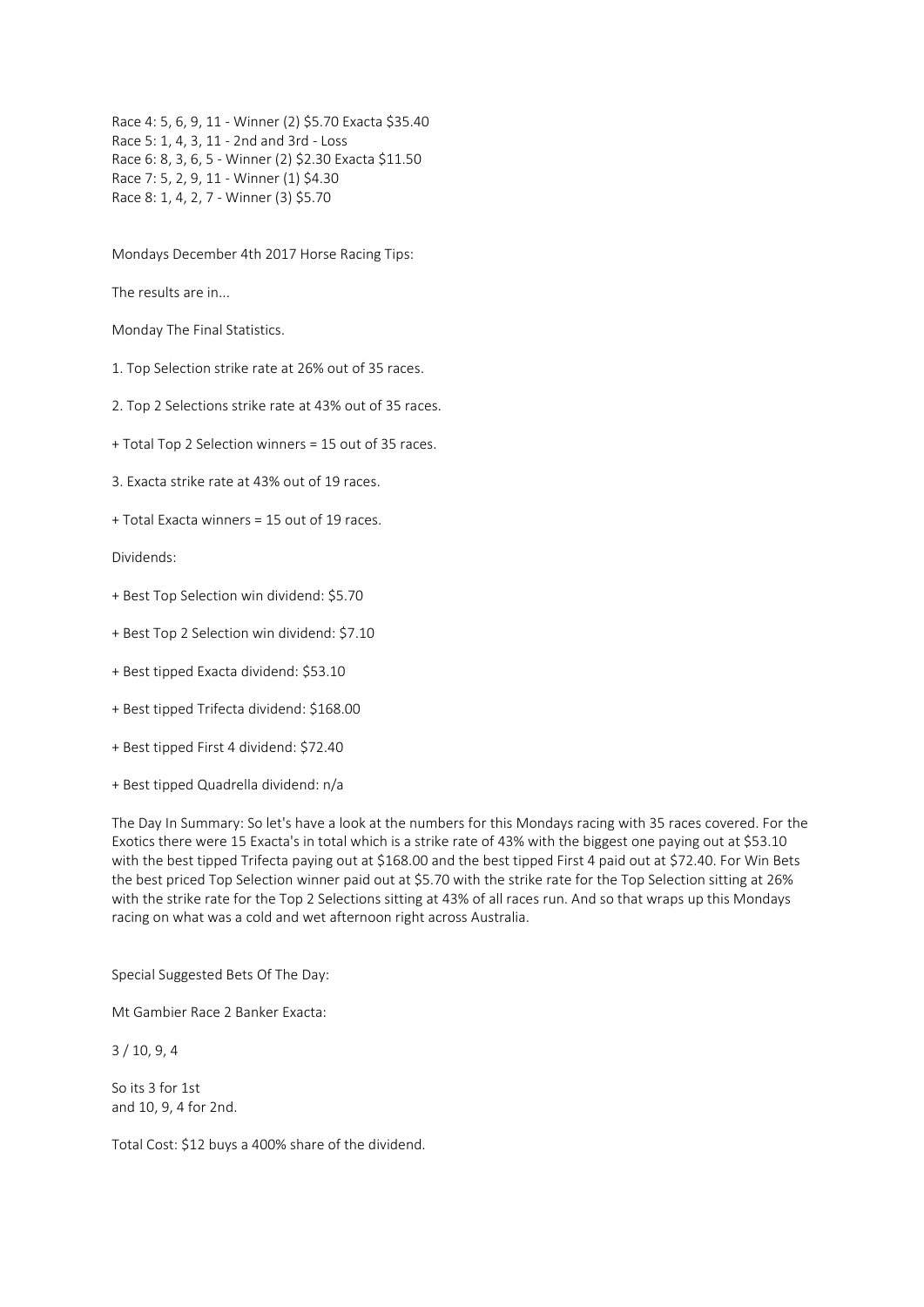Where The Money Is: Those runners which stand out as being well supported early.

Mt Gambier Race 9 No 7 Crystal Glass at \$6.00 some good money around for this one at the decent quote and is worth noting.

Best Longshot's Of The Day:

Sapphire Coast Race 4 No 14 Seearocket at \$41.00 and its hard to find a longshot today but there is a tiny bit of support for this one at the odds so may be worth a tiny place bet as an interest in an open race.

Best Quaddie Of The Day:

Terang Quadrella:

Race 7: 10, 7, 1, 4 Race 8: 1, 7, 4, 6 Race 9: 19, 5, 2, 1 Race 10: 1, 12, 3, 11

Total Cost: \$13 buys a 5% share of the dividend.

Today's Race Tips:

Tamworth Race Tips:

Race 1: 9, 6, 5, 4 - Winner (1) \$2.10 Race 2: 2, 1, 3, 5 - Winner (1) \$1.60 Exacta \$7.20 Trifecta \$20.00 Race 3: 5, 1, 4, 7 - 2nd, 3rd and 4th - Loss Race 4: 6, 14, 9, 8 - 3rd - Loss Race 5: 3, 4, 2, 6 - Winner (2) \$5.80 Exacta \$13.50 Race 6: 1, 5, 3, 10 - Winner (2) \$5.60 Race 7: 5, 7, 6, 4 - 3rd - Loss Race 8: 4, 6, 8, 9 - Winner (2) \$3.50 Exacta \$15.40

Terang Race Tips:

Race 1: 13, 1, 4, 9 - Winner (1) \$2.30 Exacta \$8.30 Race 2: 3, 14, 8, 4 - Winner (4) \$3.50 Race 3: 14, 3, 11, 1 - 2nd, 3rd and 4th - Loss Race 4: 11, 13, 8, 12 - Winner (1) \$2.50 Exacta \$6.70 Trifecta \$26.10 Race 5: 13, 4, 18, 6 - 2nd and 4th - Loss Race 6: 6, 7, 4, 5 - Winner (2) \$3.80 Race 7: 10, 7, 1, 4 - Winner (1) \$5.70 Exacta \$45.00 Race 8: 1, 7, 4, 6 - Winner (1) \$5.30 Exacta \$53.10 Trifecta \$120.00 Race 9: 19, 5, 2, 1 - Winner (2) \$7.10 Race 10: 1, 12, 3, 11 - 3rd and 4th - Loss

Mt Gambier Race Tips:

Race 1: 3, 7, 1, 8 - Winner (4) \$8.60 Race 2: 3, 10, 9, 4 - Winner (4) \$4.00 Exacta \$21.90 Race 3: 3, 11, 10, 7 - Winner (3) \$4.00 Exacta \$36.40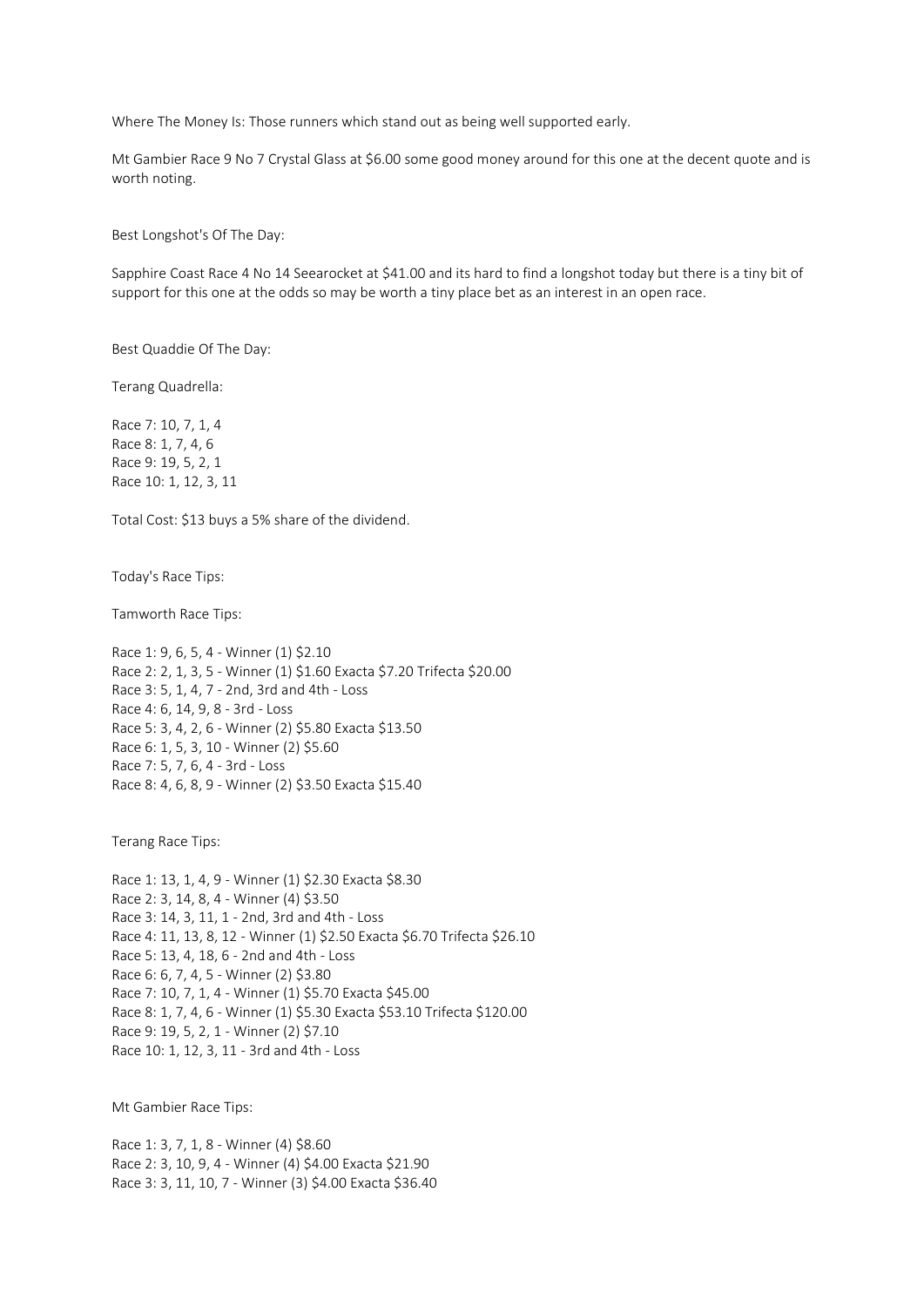Race 4: 9, 3, 7, 2 - 2nd and 3rd - Loss Race 5: 1, 6, 11, 12 - 3rd - Loss Race 6: 5, 6, 4, 1 - Winner (4) \$2.30 Race 7: 10, 4, 7, 6 - Winner (1) \$4.30 Exacta \$16.70 Race 8: 5, 6, 1, 7 - Winner (3) \$4.70 Exacta \$15.10 Race 9: 7, 1, 14, 5 - Loss

Sapphire Coast Race Tips:

Race 1: 5, 2, 1, 7 - 2nd, 3rd and 4th - Loss Race 2: 6, 1, 5, 7 - Winner (1) \$1.60 Exacta \$5.70 Trifecta \$25.70 First 4 \$72.40 Race 3: 2, 5, 7, 6 - Winner (2) \$4.20 Exacta \$30.80 Race 4: 8, 9, 2, 14 - Winner (3) \$3.40 Race 5: 11, 8, 14, 6 - Winner (4) \$9.90 Exacta \$31.30 Race 6: 2, 12, 10, 6 - Winner (1) \$2.50 Exacta \$26.60 Trifecta \$168.00 Race 7: 2, 4, 11, 14 - Winner (4) \$5.40 Race 8: 7, 1, 4, 6 - 2nd and 4th - Loss

Mondays November 27th 2017 Horse Racing Tips:

The results are in...

Monday The Final Statistics.

1. Top Selection strike rate at 21% out of 19 races.

2. Top 2 Selections strike rate at 37% out of 19 races.

+ Total Top 2 Selection winners = 7 out of 19 races.

3. Exacta strike rate at 32% out of 19 races.

+ Total Exacta winners = 6 out of 19 races.

Dividends:

- + Best Top Selection win dividend: \$10.30
- + Best Top 2 Selection win dividend: \$10.90
- + Best tipped Exacta dividend: \$82.60
- + Best tipped Trifecta dividend: \$46.20
- + Best tipped First 4 dividend: n/a
- + Best tipped Quadrella dividend: n/a

The Day In Summary: So let's have a look at the numbers for this Mondays racing with 19 races covered. For the Exotics there were 6 Exacta's in total which is a strike rate of 32% with the biggest one paying out at \$82.60 with the best tipped Trifecta paying out at \$46.20 and there were no tipped First 4's today. For Win Bets the best priced Top Selection winner was at \$10.30 with the strike rate for the Top Selection sitting at a bit low today at 21% with the strike rate for the Top 2 Selections sitting at an OK 37% of all races run. With Quadrella's there were none successfully tipped today. And so that wraps up this Mondays racing and the day was not perfectly ideal with 3 meetings run and one meeting cut in half due to storms.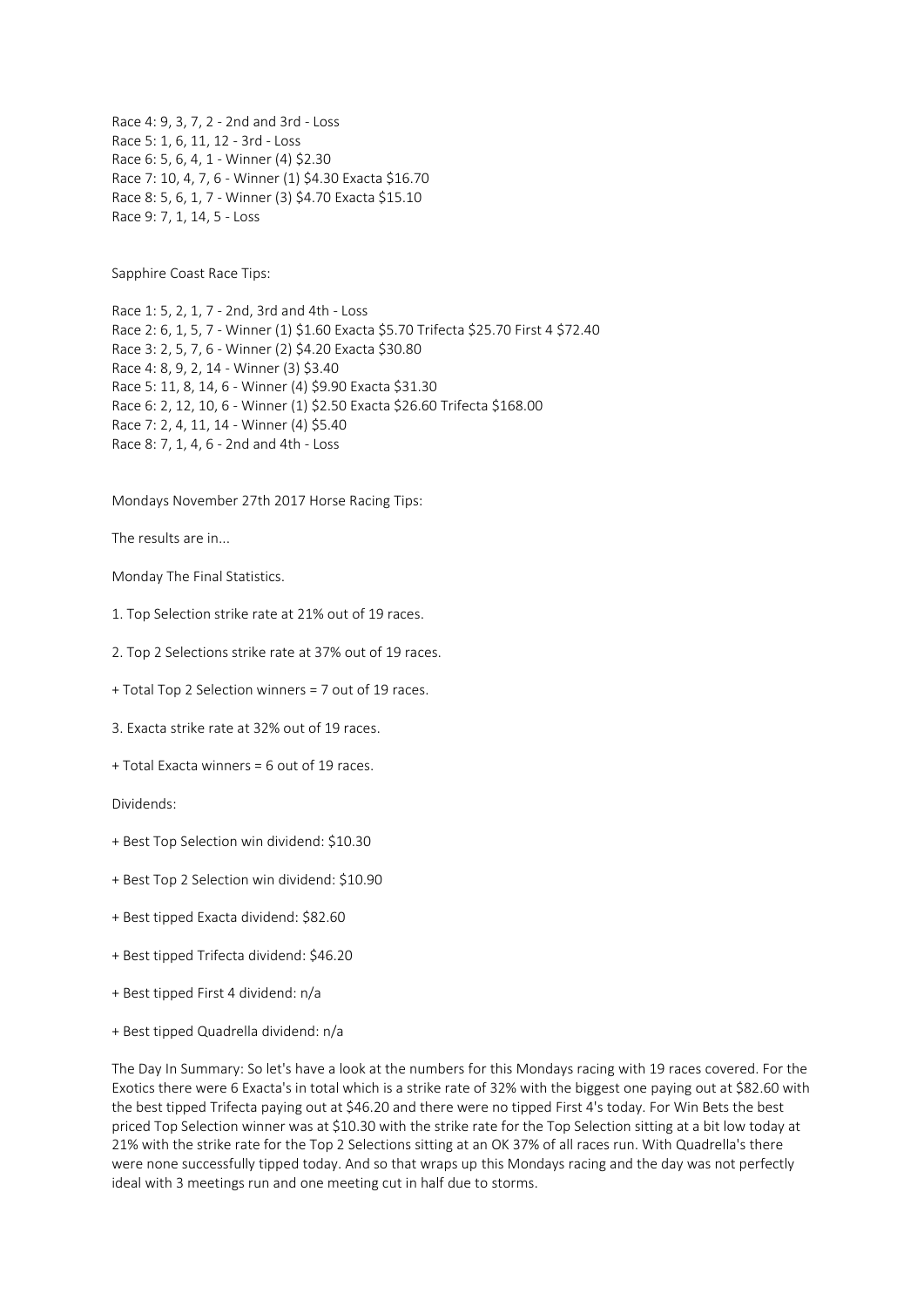Special Suggested Bets Of The Day:

Ballina Race 2 Banker Exacta:

7 / 3, 14, 2

So its 7 for 1st and 3, 14, 2 for 2nd.

Total Cost: \$12 buys a 400% share of the dividend,

Result - A winner and paid out at \$50.00 for 400%

Where The Money Is: Those runners which stand out as being well supported early.

Ballina Race 7 No 12 Speranza at \$10.00 some support early so might be worth noting a little later today.

Result - Finished 1st

Best Longshot's Of The Day:

Nothing to report today.

Best Quaddie Of The Day:

Hamilton Quadrella:

Race 5: 3, 1, 9, 2 Race 6: 9, 12, 2, 3 Race 7: 5, 3, 7, 6 Race 8: 9, 16, 5, 17

Total Cost: \$13 buys a 5% share of the dividend.

Today's Race Tips:

Wagga Race Tips:

Race 1: 2, 1, 4, 6 - Winner (1) \$4.40 Exacta \$9.00 Race 2: 7, 9, 12, 4 - 3rd and 4th - Loss Race 3: 4, 3, 10, 5 - Winner (2) \$3.20 Race 4: 8, 11, 10, 12 - Winner (2) \$7.20 Race 5 onwards abandoned.

Hamilton Race Tips:

Race 1: 6, 5, 2, 8 - Winner (3) \$2.50 Exacta \$9.30 Race 2: 12, 8, 1, 9 - 2nd - Loss Race 3: 9, 10, 12, 2 - Winner (2) \$10.90 Exacta \$82.60 Race 4: 8, 6, 1, 2 - 2nd, 3rd and 4th - Loss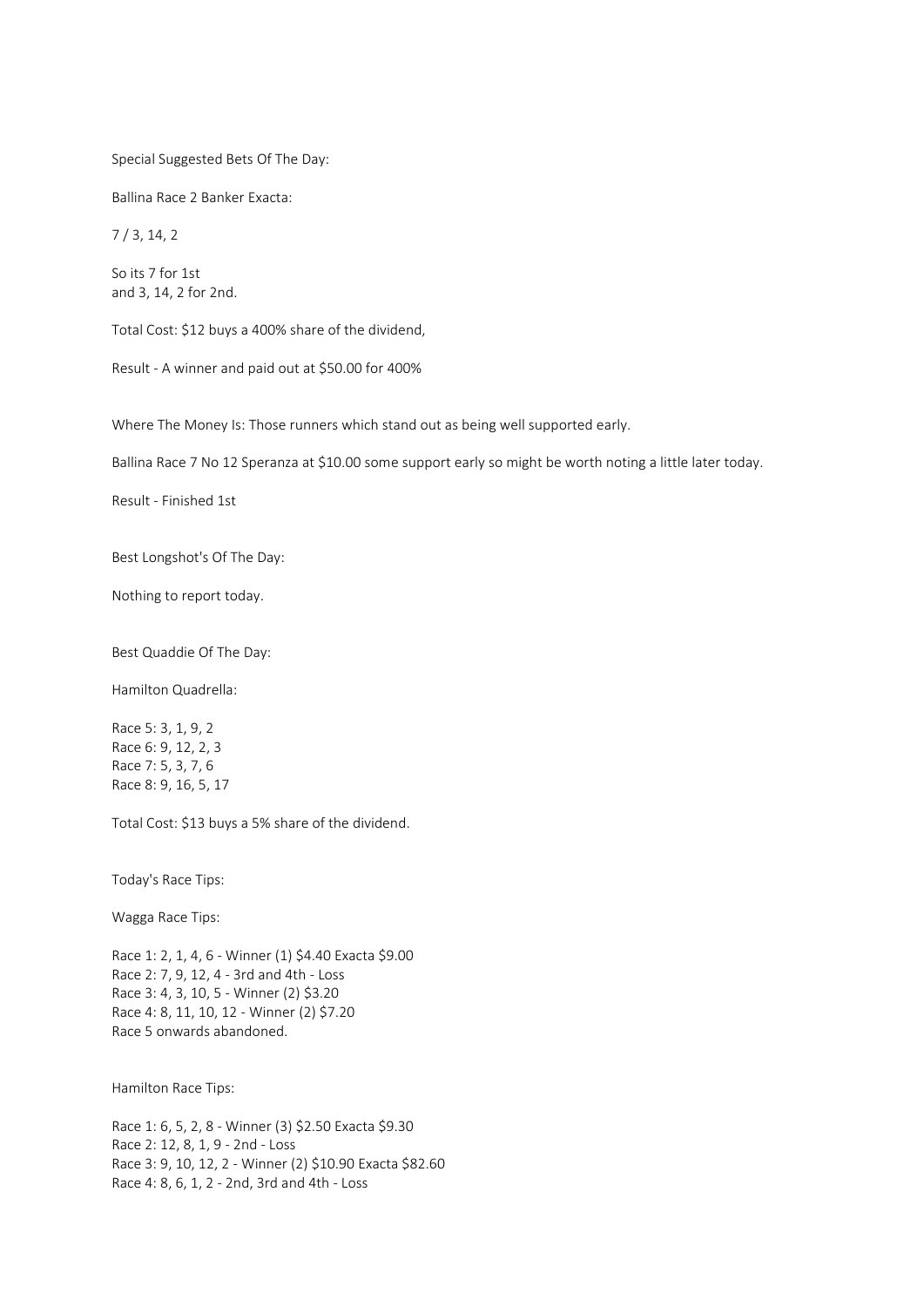Race 5: 3, 1, 9, 2 - 2nd, 3rd and 4th - Loss Race 6: 9, 12, 2, 3 - 3rd and 4th - Loss Race 7: 5, 3, 7, 6 - 2nd and 4th - Loss Race 8: 9, 16, 5, 17 - 2nd and 3rd - Loss

Ballina Race Tips:

Race 1: 4, 6, 3, 1 - Winner (3) \$5.60 Exacta \$19.90 Trifecta \$45.50 Race 2: 7, 3, 14, 2 - Winner (1) \$2.40 Exacta \$12.50 Trifecta \$46.20 Race 3: 4, 3, 13, 11 - 3rd and 4th - Loss Race 4: 3, 6, 7, 11 - Winner (1) \$2.30 Exacta \$10.40 Race 5: 1, 2, 5, 7 - 2nd and 3rd -Loss Race 6: 1, 5, 6, 4 - 2nd and 4th - Loss Race 7: 12, 3, 13, 9 - Winner (1) \$10.30

Mondays November 20th 2017 Horse Racing Tips:

The results are in...

Monday The Final Statistics.

1. Top Selection strike rate at 18% out of 22 races.

2. Top 2 Selections strike rate at 64% out of 22 races.

+ Total Top 2 Selection winners = 14 out of 22 races.

3. Exacta strike rate at 55% out of 22 races.

+ Total Exacta winners = 12 out of 22 races.

Dividends:

- + Best Top Selection win dividend: \$5.20
- + Best Top 2 Selection win dividend: \$14.50
- + Best tipped Exacta dividend: \$142.20
- + Best tipped Trifecta dividend: \$174.50
- + Best tipped First 4 dividend: \$144.60
- + Best tipped Quadrella dividend: \$4871.90

The Day In Summary: So let's have a look at the numbers for this Mondays racing with 22 races covered. For the Exotics there were 12 Exacta's in total which is a strike rate of 55% with the biggest one paying out at \$142.20 with the best tipped Trifecta paying out at \$174.50 and the best tipped First 4 paid out at \$144.60. For Win Bets the best priced Top Selection winner was at \$5.20 with the strike rate for the Top Selection sitting at little low today at 18% and the strike rate for the Top 2 Selections was sitting high at 64% of all races run. With Quadrella results the best today was a main one one and it paid out at \$4871.90. And so that wraps up this Mondays racing and it did prove to be a little bit of an interesting day for what was a quite Mondays racing.

Special Suggested Bets Of The Day: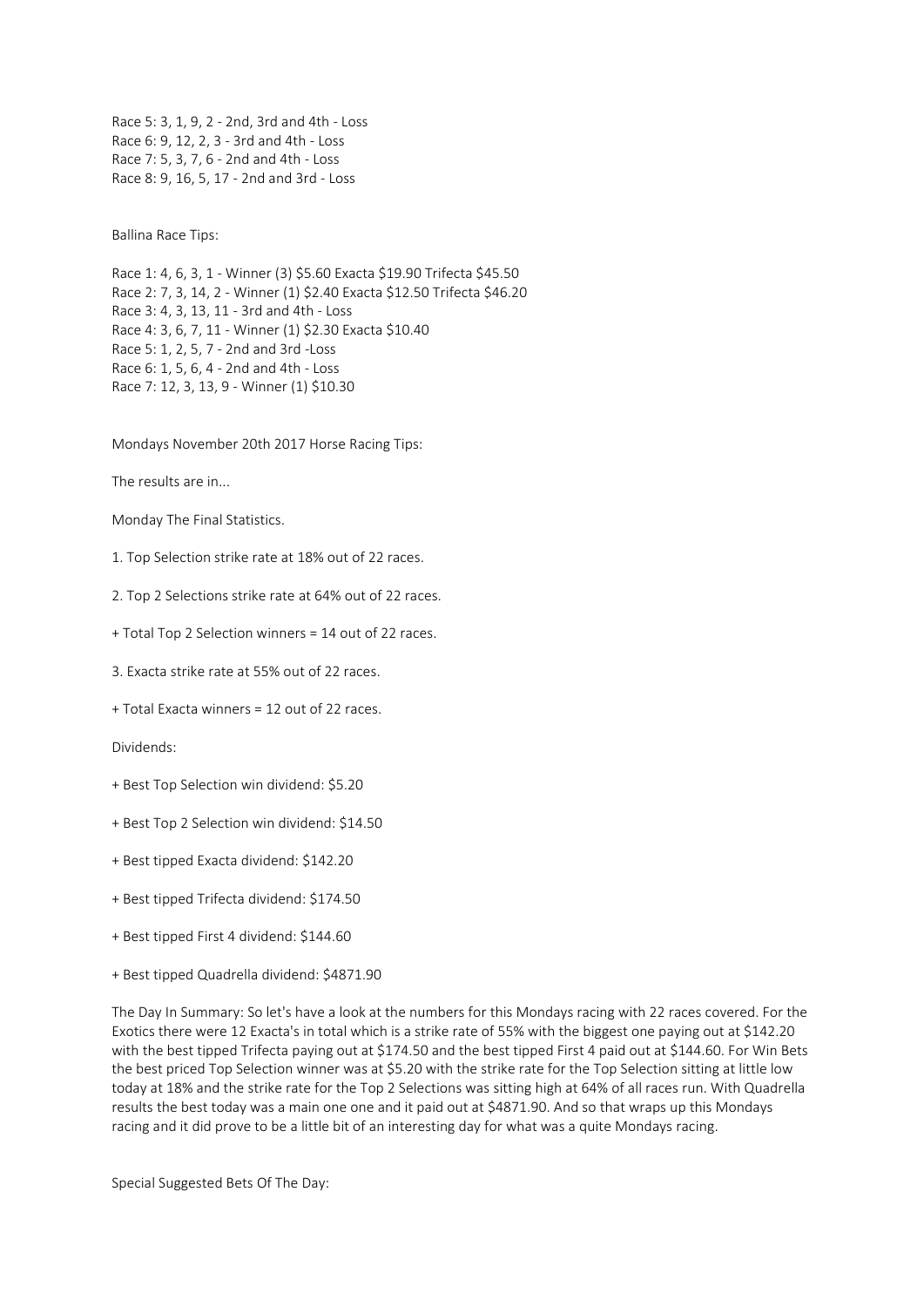Muswellbrook Race 3 Banker Exacta:

4 / 6, 14, 7

So its 4 for 1st and 6, 14, 7 for 2nd.

Total Cost: \$12 buys a 400% share of the dividend.

Where The Money Is: Those runners which stand out as being well supported early.

Muswellbrook Race 6 No 8 I Am The Fox at \$10.00 and there is solid support early so might be worth a little watch later in the day.

Best Longshot's Of The Day:

Muswellbrook Race 7 No 12 St Luke at \$16.00 and there is some support for this one at the good odds so might be worth keeping an eye on as well today.

Best Quaddie Of The Day:

Echuca Quadrella:

Race 5: 4, 3, 2, 11 Race 6: 12, 2, 11, 8 Race 7: 5, 7, 1, 6 Race 8: 3, 6, 8, 2

Total Cost: \$13 buys a 5% share of the dividend.

Today's Race Tips:

Muswellbrook Race Tips:

Race 1: 3, 5, 2, 1 - Winner (2) \$5.20 Exacta \$40.10 Race 2: 4, 6, 12, 10 - 4th - Loss Race 3: 4, 6, 14, 7 - Winner (1) \$1.90 Race 4: 2, 3, 8, 10 - Winner (3) \$17.00 Exacta \$49.00 Race 5: 7, 1, 6, 2 - Winner (4) \$6.70 Exacta \$20.10 Race 6: 8, 7, 15, 5 - Winner (2) \$2.80 Race 7: 12, 4, 7, 14 - 3rd - Loss

Echuca Race Tips:

Race 1: 11, 9, 10, 8 - Winner (2) \$3.70 Race 2: 7, 10, 11, 6 - Winner (1) \$2.00 Exacta \$12.90 Trifecta \$47.60 Race 3: 10, 9, 8, 2 - Winner (3) \$4.30 Exacta \$12.20 Trifecta \$36.50 First 4 \$144.60 Race 4: 4, 10, 13, 2 - Winner (2) \$5.70 Early Quadrella \$250.40 Race 5: 4, 3, 2, 11 - Winner (1) \$3.70 Exacta \$11.90 Race 6: 12, 2, 11, 8 - Winner (2) \$3.30 Exacta \$19.20 Trifecta \$174.50 Race 7: 5, 7, 1, 6 - 4th - Loss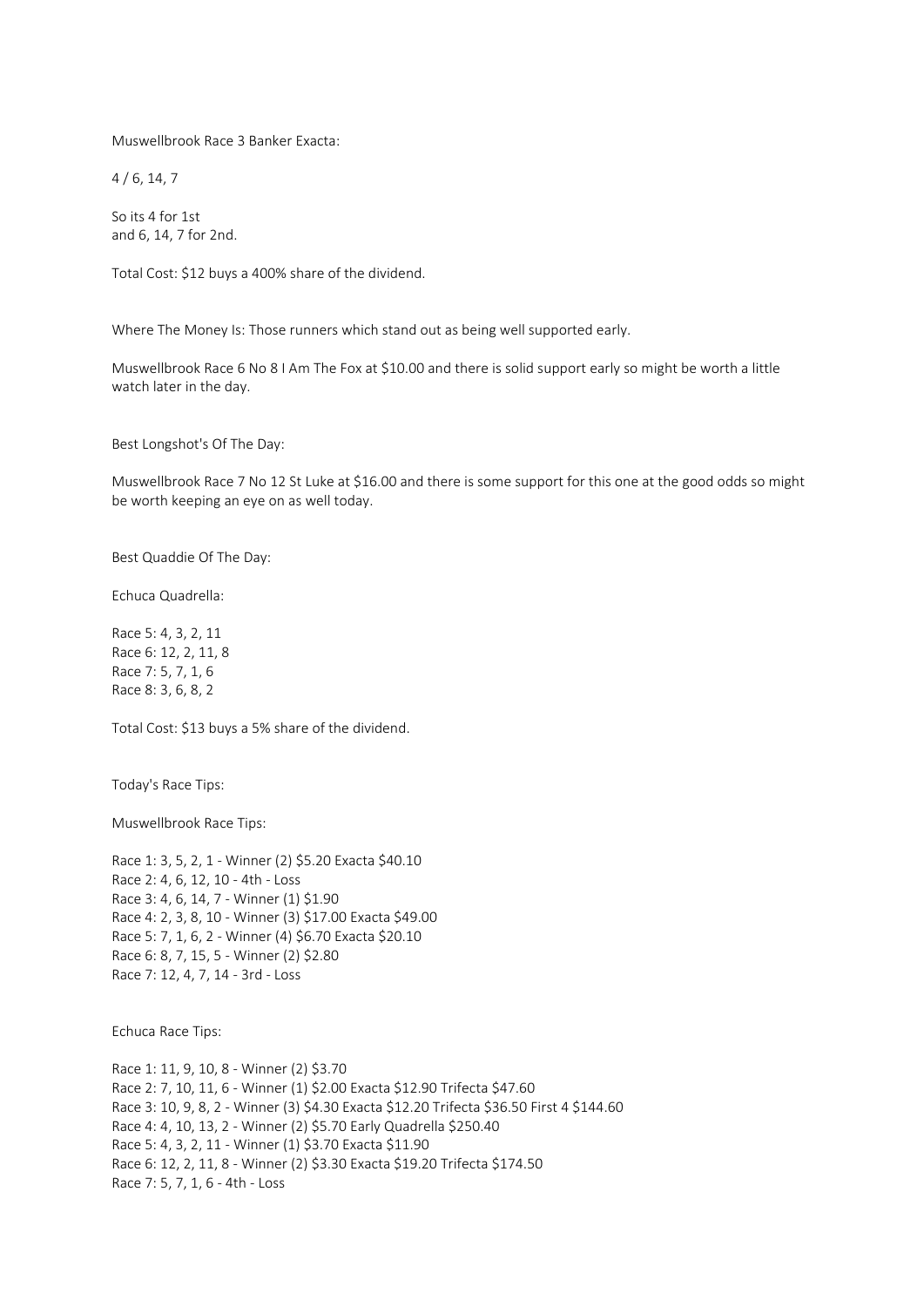Race 8: 3, 6, 8, 2 - Winner (1) \$5.20 Exacta \$45.70

Wellington Race Tips:

Race 1: 4, 5, 3, 6 - Winner (2) \$2.10 Exacta \$3.10 Race 2: 5, 1, 6, 3 - Winner (2) \$5.80 Race 3: 9, 3, 11, 5 - Winner (3) \$10.60 Exacta \$46.50 Race 4: 1, 4, 6, 9 - Winner (4) \$7.30 Exacta \$44.70 Early Quadrella \$958.60 Race 5: 2, 6, 5, 8 - Winner (2) \$3.70 Race 6: 4, 3, 9, 1 - Winner (2) \$12.10 Race 7: 8, 12, 4, 3 - Winner (2) \$14.50 Exacta \$142.20 Quadrella \$4871.90

Mondays November 13th 2017 Horse Racing Tips:

The results are in...

Monday The Final Statistics.

1. Top Selection strike rate at 45% out of 22 races.

2. Top 2 Selections strike rate at 45% out of 22 races.

+ Total Top 2 Selection winners = 10 out of 22 races.

3. Exacta strike rate at 55% out of 22 races.

+ Total Exacta winners = 12 out of 22 races.

Dividends:

+ Best Top Selection win dividend: \$4.30

+ Best Top 2 Selection win dividend: \$4.30

+ Best tipped Exacta dividend: \$54.10

+ Best tipped Trifecta dividend: \$56.40

+ Best tipped First 4 dividend: \$109.60

+ Best tipped Quadrella dividend: \$479.50

The Day In Summary: So let's have a look at the numbers for this Mondays racing with 22 races covered. For the Exotics there were 12 Exacta's in total which is a strike rate of 55% with the biggest one paying out at \$54.10 with the best tipped Trifecta paying out at \$56.40 and the best tipped First 4 paid out at \$109.60. For Win Bets the best priced Top Selection winner was at \$4.30 with the strike rate for the Top Selection sitting at 45% with the strike rate for the Top 2 Selections sitting at 45% of all races run. With Quadrella's the best today paid out at \$479.50. And so that wraps up this Mondays racing and it was an OK start to the racing week.

Special Suggested Bets Of The Day:

Ballina Race 2 Banker Exacta:

10 / 4, 2, 5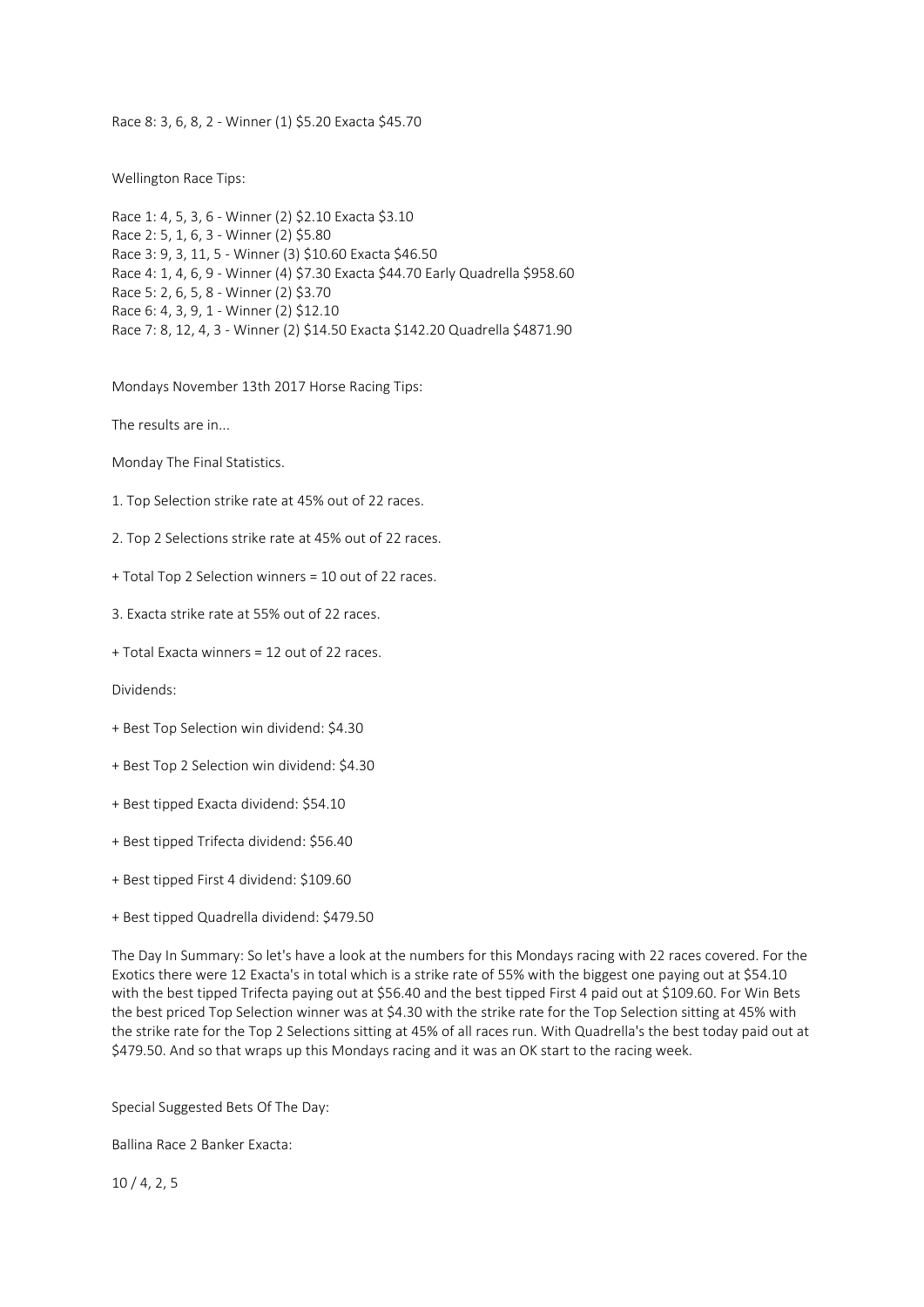So its 10 for 1st and 4, 2, 5 for 2nd.

Total Cost: \$12 buys a 400% share of the dividend.

Where The Money Is: Those runners which stand out as being well supported early.

Nothing to report today.

Best Longshot's Of The Day:

Nothing to report today.

Best Quaddie Of The Day:

Queanbeyan Quadrella:

Race 4: 2, 5, 6, 3 Race 5: 3, 5, 7, 6 Race 6: 7, 10, 1, 2 Race 7: 2, 6, 4, 7

Total Cost: \$13 buys a 5% share of the dividend.

Today's Race Tips:

Queanbeyan Race Tips:

Race 1: 4, 1, 2, 3 - Winner (1) \$1.60 Exacta \$2.20 Trifecta \$15.50 First 4 \$7.20 Race 2: 1, 2, 4, 3 - Winner (1) \$1.90 Exacta \$5.20 Trifecta \$8.00 First 4 \$11.80 Race 3: 1, 2, 4, 5 - Winner (1) \$2.50 Exacta \$12.60 Trifecta \$41.20 First 4 \$72.60 Race 4: 2, 5, 6, 3 - Winner (1) \$1.40 Early Quadrella \$11.40 Race 5: 3, 5, 7, 6 - Winner (1) \$3.30 Exacta \$17.00 Race 6: 7, 10, 1, 2 - 2nd - Loss Race 7: 2, 6, 4, 7 - Loss

Mornington Race Tips:

Race 1: 4, 2, 6, 5 - Winner (1) \$4.10 Exacta \$7.40 Race 2: 9, 8, 7, 6 - 2nd, 3rd and 4th - Loss Race 3: 3, 4, 6, 9 - Winner (3) \$5.70 Exacta \$16.00 Trifecta \$42.60 First 4 \$62.40 Race 4: 11, 3, 5, 7 - 2nd and 4th - Loss Race 5: 5, 3, 2, 1 - Winner (3) \$12.00 Exacta \$31.50 Trifecta \$33.30 First 4 \$38.40 Race 6: 1, 3, 4, 5 - Winner (1) \$1.70 Exacta \$4.20 Trifecta \$8.00 Race 7: 5, 3, 1, 2 - Winner (3) \$7.00 Exacta \$16.40 Trifecta \$56.40 First 4 \$109.60 Race 8: 5, 2, 6, 4 - Winner (4) \$4.10 Exacta \$13.30 Trifecta \$42.30 First 4 \$54.80 Quadrella \$479.50

Ballina Race Tips:

Race 1: 1, 7, 4, 6 - Winner (1) \$1.70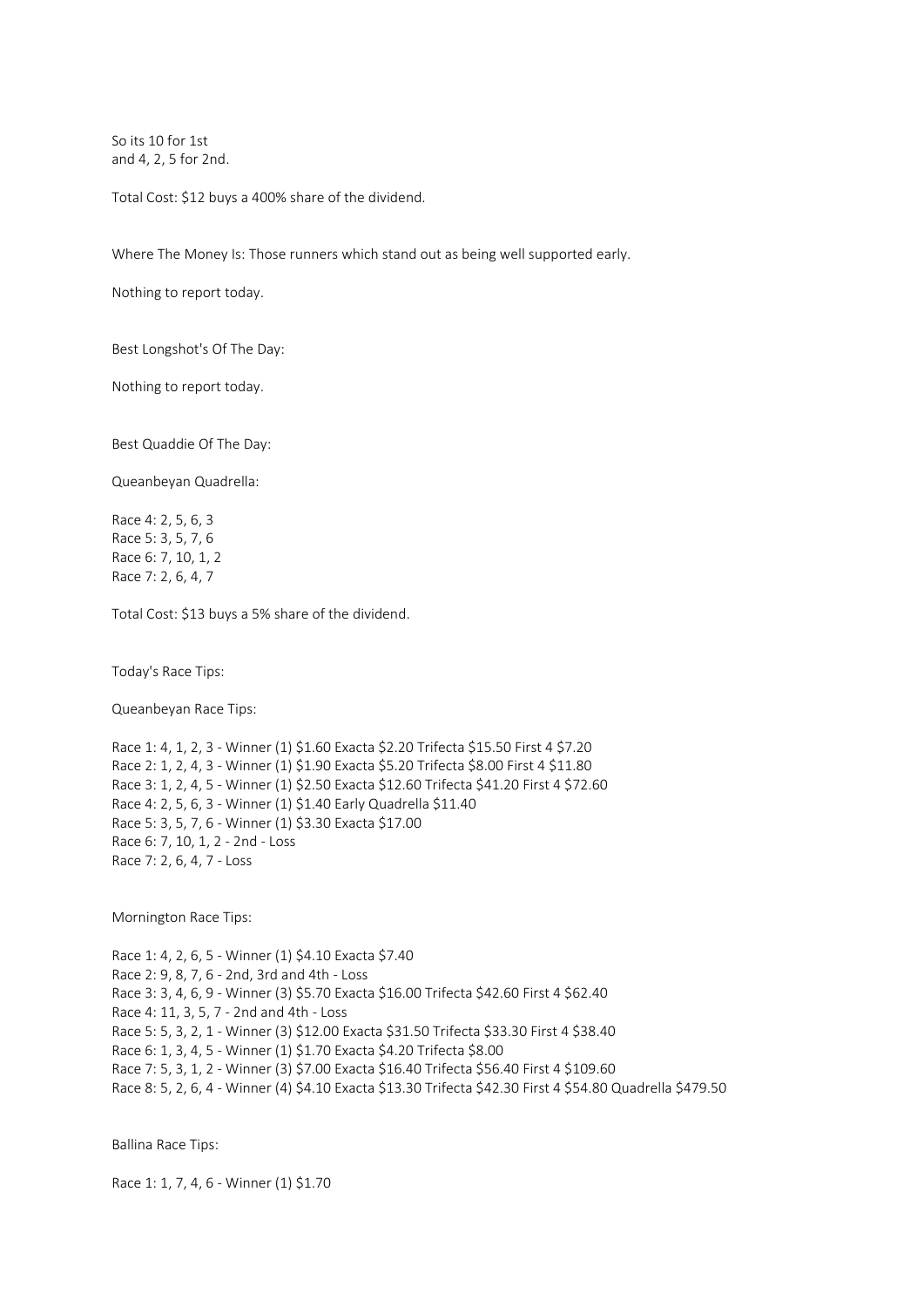Race 2: 10, 4, 2, 5 - 2nd and 3rd - Loss Race 3: 6, 1, 2, 3 - Winner (1) \$1.40 Exacta \$2.60 Race 4: 4, 7, 3, 2 - 2nd, 3rd and 4th - Loss Race 5: 7, 4, 2, 9 - 2nd and 4th - Loss Race 6: 6, 7, 2, 5 - Winner (1) \$4.30 Race 7: 3, 1, 11, 8 - Winner (3) \$7.20 Exacta \$54.10

Mondays November 6th 2017 Horse Racing Tips:

The results are in...

Monday The Final Statistics.

1. Top Selection strike rate at 23% out of 22 races.

2. Top 2 Selections strike rate at 50% out of 22 races.

+ Total Top 2 Selection winners = 11 out of 22 races.

3. Exacta strike rate at 55% out of 22 races.

+ Total Exacta winners = 12 out of 22 races.

Dividends:

- + Best Top Selection win dividend: \$3.30
- + Best Top 2 Selection win dividend: \$6.00
- + Best tipped Exacta dividend: \$39.00
- + Best tipped Trifecta dividend: \$149.00
- + Best tipped First 4 dividend: \$115.60
- + Best tipped Quadrella dividend: \$763.90

The Day In Summary: So let's have a look at the numbers for this Mondays racing with 22 races covered. For the Exotics there were 12 Exacta's in total which is a strike rate of 55% with the biggest one paying out at \$39.00 with the best tipped Trifecta paying out at \$149.00 and the best tipped First 4 paid out at \$115.60. For Win Bets the best priced Top Selection winner was at \$3.30 with the strike rate for the Top Selection sitting at 23% with the strike rate for the Top 2 Selections siting at 50% of all races run. With Quadrella's the best today paid out at \$763.90. And so that wraps up this Mondays racing on what was an OK day and now all eyes look towards this Tuesdays Melbourne Cup.

Special Suggested Bets Of The Day:

Corowa Race 2 Banker Exacta:

3 / 4, 8, 10

So its 3 for 1st and 4, 8, 10 for 2nd.

Total Cost: \$12 buys a 400% share of the dividend.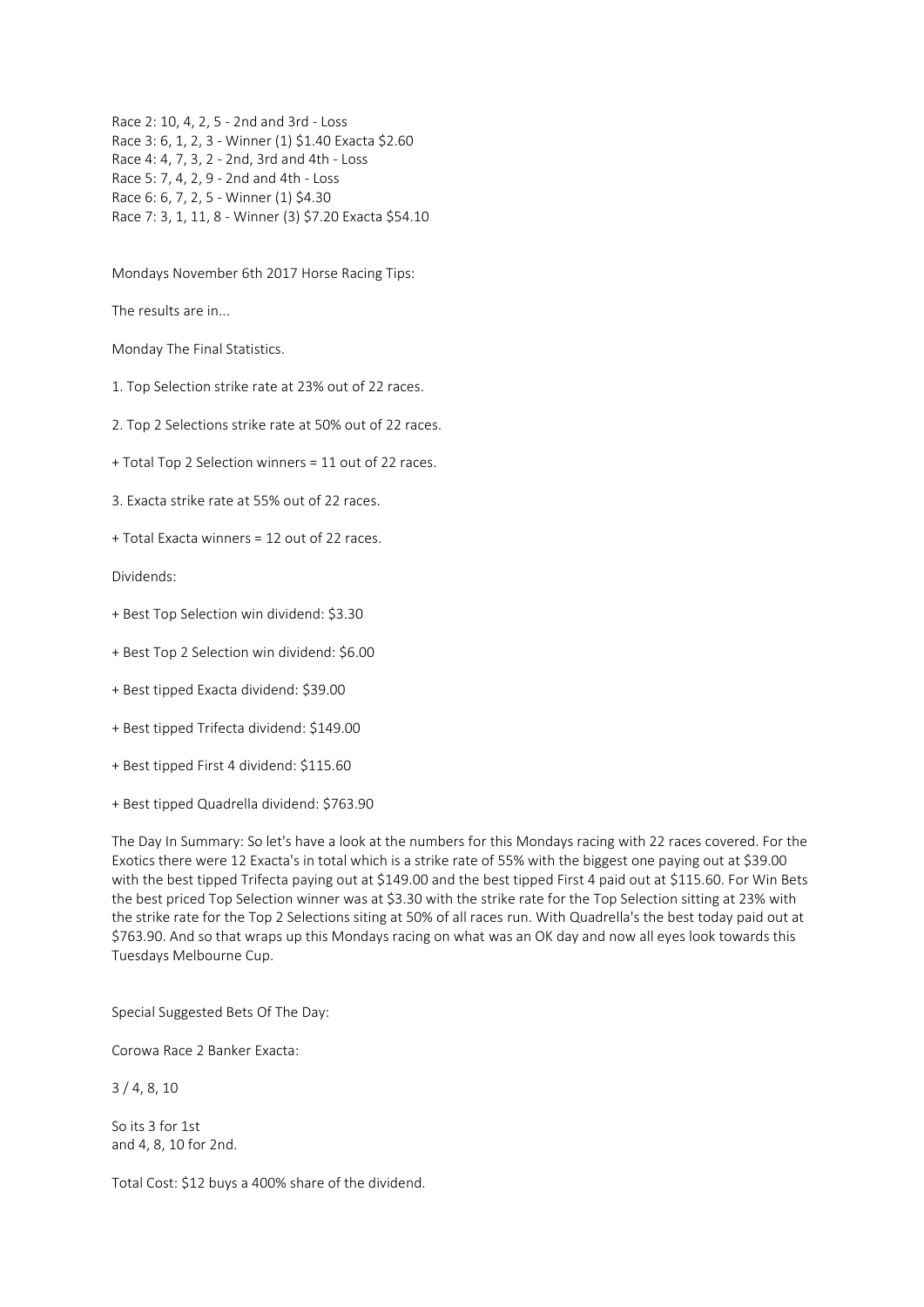Where The Money Is: Those runners which stand out as being well supported early.

Ballarat Race 7 No 7 Scallop at \$13.00 and there is enough early money support to keep this one a little safe today.

Best Longshot's Of The Day:

Nothing to report today.

Best Quaddie Of The Day:

Ballarat Quadrella:

Race 5: 4, 9, 5, 3 Race 6: 5, 8, 4, 6 Race 7: 7, 3, 6, 4 Race 8: 3, 11, 1, 12

Total Cost: \$13 buys a 5% share of the dividend.

Result - A win and paid out at \$763.90 for 100%

Today's Race Tips:

Ballina Race Tips:

Race 1: 4, 7, 1, 8 - Winner (3) \$4.60 Exacta \$11.20 Race 2: 1, 6, 9, 3 - Winner (1) \$2.40 Exacta \$8.10 Trifecta \$16.10 First 4 \$17.40 Race 3: 4, 6, 7, 10 - Winner (2) \$1.90 Race 4: 2, 3, 7, 5 - Winner (2) \$3.50 Exacta \$16.40 Early Quadrella \$155.10 Race 5: 2, 7, 6, 1 - 3rd and 4th - Loss Race 6: 10, 12, 4, 8 - 3rd and 4th - Loss Race 7: 6, 10, 7, 3 - Winner (2) \$2.80 Exacta \$10.20 Trifecta \$44.50 First 4 \$115.60

Ballarat Race Tips:

Race 1: 7, 6, 3, 8 - Winner (1) \$2.10 Exacta \$39.00 Trifecta \$149.00 Race 2: 13, 5, 8, 4 - 2nd and 3rd - Loss Race 3: 7, 13, 9, 4 - Winner (4) \$7.90 Exacta \$27.80 Race 4: 4, 8, 6, 1 - Winner (2) \$4.10 Exacta \$11.00 Race 5: 4, 9, 5, 3 - Winner (2) \$6.00 Exacta \$21.60 Race 6: 5, 8, 4, 6 - Winner (4) \$4.90 Race 7: 7, 3, 6, 4 - Winner (4) \$4.80 Race 8: 3, 11, 1, 12 - Winner (1) \$3.30 Exacta \$21.10 Quadrella \$763.90

Corowa Race Tips:

Race 1: 1, 5, 6, 9 - 3rd and 4th - Loss Race 2: 3, 4, 8, 10 - 2nd - Loss Race 3: 1, 4, 6, 2 - Winner (1) \$2.10 Exacta \$7.80 Trifecta \$18.30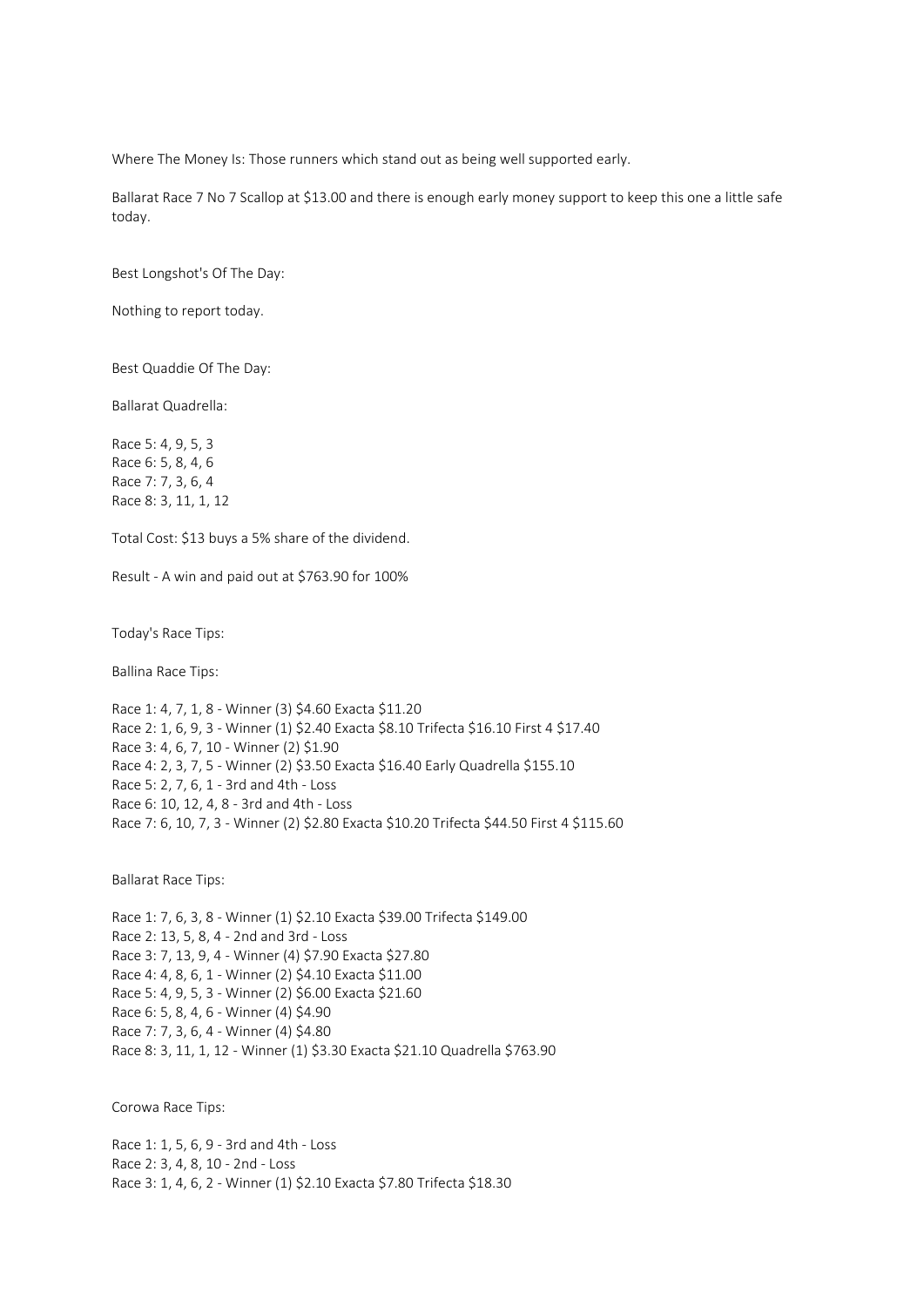Race 4: 6, 5, 3, 8 - Winner (3) \$2.70 Race 5: 3, 8, 9, 5 - Winner (4) \$8.40 Exacta \$19.70 Race 6: 1, 3, 2, 4 - Winner (1) \$2.50 Exacta \$8.00 Trifecta \$10.50 First 4 \$34.40 Race 7: 1, 4, 2, 7 - Winner (2) \$2.00 Quadrella \$69.50 - L/S No 1

Mondays October 30th 2017 Horse Racing Tips:

The results are in...

Monday The Final Statistics.

1. Top Selection strike rate at 6% out of 16 races.

2. Top 2 Selections strike rate at 31% out of 16 races.

+ Total Top 2 Selection winners = 5 out of 16 races.

3. Exacta strike rate at 38% out of 16 races.

+ Total Exacta winners = 6 out of 16 races.

Dividends:

- + Best Top Selection win dividend: \$2.10
- + Best Top 2 Selection win dividend: \$4.10
- + Best tipped Exacta dividend: \$22.50
- + Best tipped Trifecta dividend: \$33.90
- + Best tipped First 4 dividend: \$23.20
- + Best tipped Quadrella dividend: \$678.50

The Day In Summary: So let's have a look at the numbers for this Mondays racing with 16 races covered. For the Exot6ics there were 6 Exacta's in total which is a strike rate of 38% with the biggest one paying out at \$22.50 with the best tipped Trifecta paying out at \$33.90 and the best tipped First 4 paid out at \$23.20. For Win Bets the best priced Top Selection winner was at \$2.10 with the strike rate for the Top Selection sitting at 6% with the strike rate for the Top 2 Selections sitting at 31% of all races run. With Quadrella's the best today paid out at \$678.50. And so that wraps up this Mondays racing on a day where there was a distinct opportunity cost which was bloody disappointing.

Special Suggested Bets Of The Day:

Tamworth Race 2 Banker Exacta:

1 / 11, 9, 10

So its 1 for 1st and 11, 9, 10 for 2nd.

Total Cost: \$12 buys a 400% share of the dividend.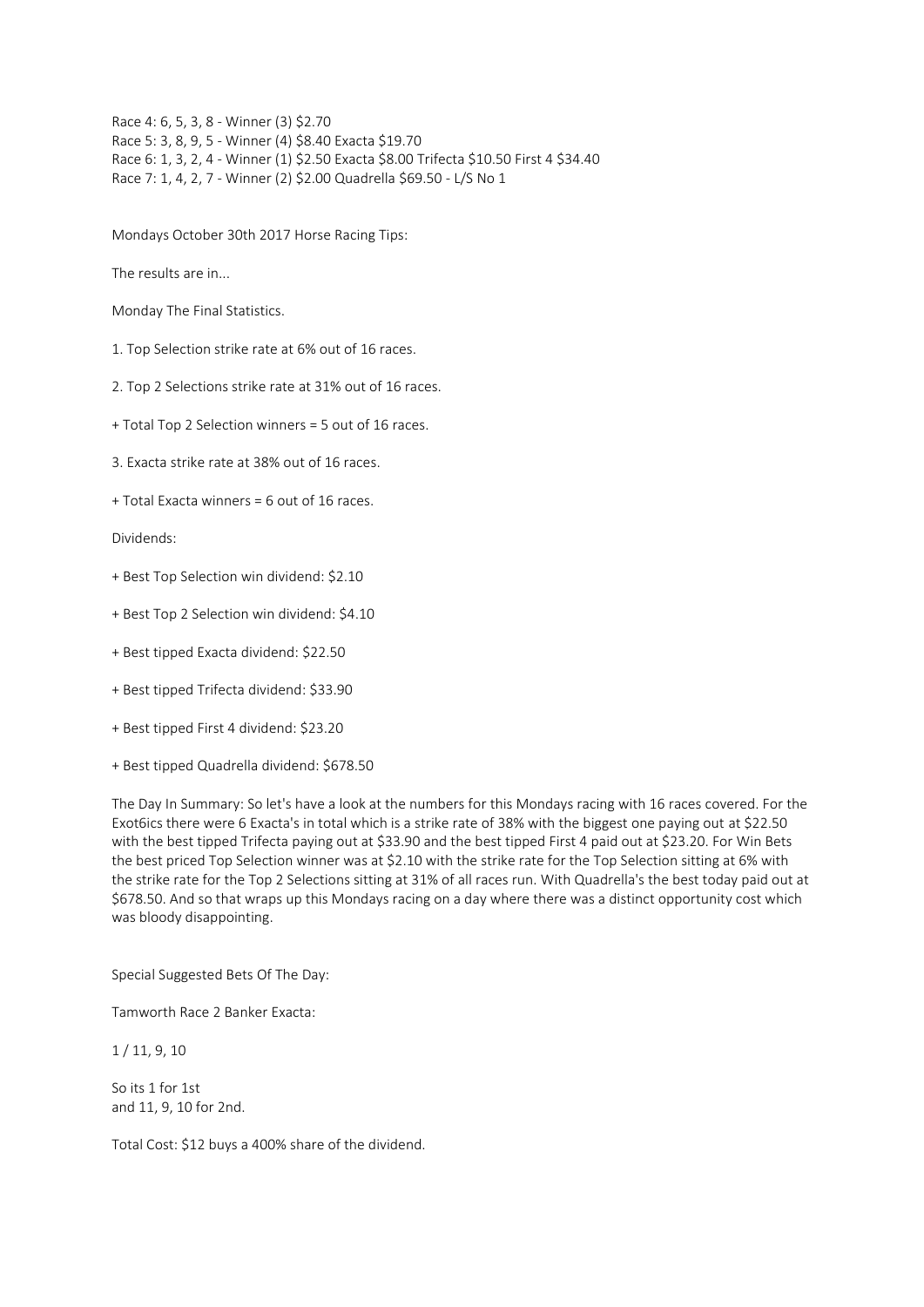Where The Money Is: Those runners which stand out as being well supported early.

Swan Hill Race 8 No 11 Bellzig at \$10.00 and there is some support for this one early and is at nice odds so might be worth keeping a little safer than normal.

Best Longshot's Of The Day:

Tamworth Race 8 No 6 Charming Charlie at \$21.00 and there is enough early money support to keep this one safe and if it performs well that is another question but we shall see what happens.

Best Quaddie Of The Day:

Tamworth Quadrella:

Race 5: 1, 3, 7, 9 Race 6: 5, 2, 4, 7 Race 7: 2, 1, 4, 5 Race 8: 6, 8, 1, 14

Total Cost: \$13 buys a 5% share of the dividend.

Today's Race Tips:

Tamworth Race Tips:

Race 1: 7, 2, 3, 9 - Winner (2) \$2.50 Race 2: 1, 11, 9, 10 - 2nd - Loss Race 3: 6, 3, 1, 2 - Winner (1) \$2.10 Exacta \$6.00 Race 4: 8, 7, 4, 2 - Winner (3) \$5.20 Exacta \$13.70 Race 5: 1, 3, 7, 9 - 3rd and 4th - Loss Race 6: 5, 2, 4, 7 - Winner (2) \$4.00 Race 7: 2, 1, 4, 5 - Winner (2) \$4.10 Exacta \$13.30 Trifecta \$33.90 Race 8: 6, 8, 1, 14 - Winner (3) \$5.20

Swan Hill Race Tips:

Race 1: 3, 7, 4, 6 - Winner (4) \$2.60 Exacta \$5.00 Trifecta \$29.70 First 4 \$23.20 Race 2: 6, 4, 3, 10 - Winner (3) \$4.40 Race 3: 7, 4, 1, 2 - Winner (2) \$3.00 Exacta \$6.90 Race 4: 10, 9, 7, 8 - Winner (3) \$8.90 Exacta \$22.50 Early Quadrella \$678.50 Race 5: 8, 2, 1, 6 - 2nd and 3rd - Loss Race 6: 6, 7, 8, 11 - Loss Race 7: 5, 7, 8, 4 - 2nd - Loss Race 8: 11, 2, 7, 14 - 2nd and 3rd - Loss

Mondays October 23rd 2017 Horse Racing Tips:

The results are in...

Monday The Final Statistics.

1. Top Selection strike rate at 44% out of 16 races.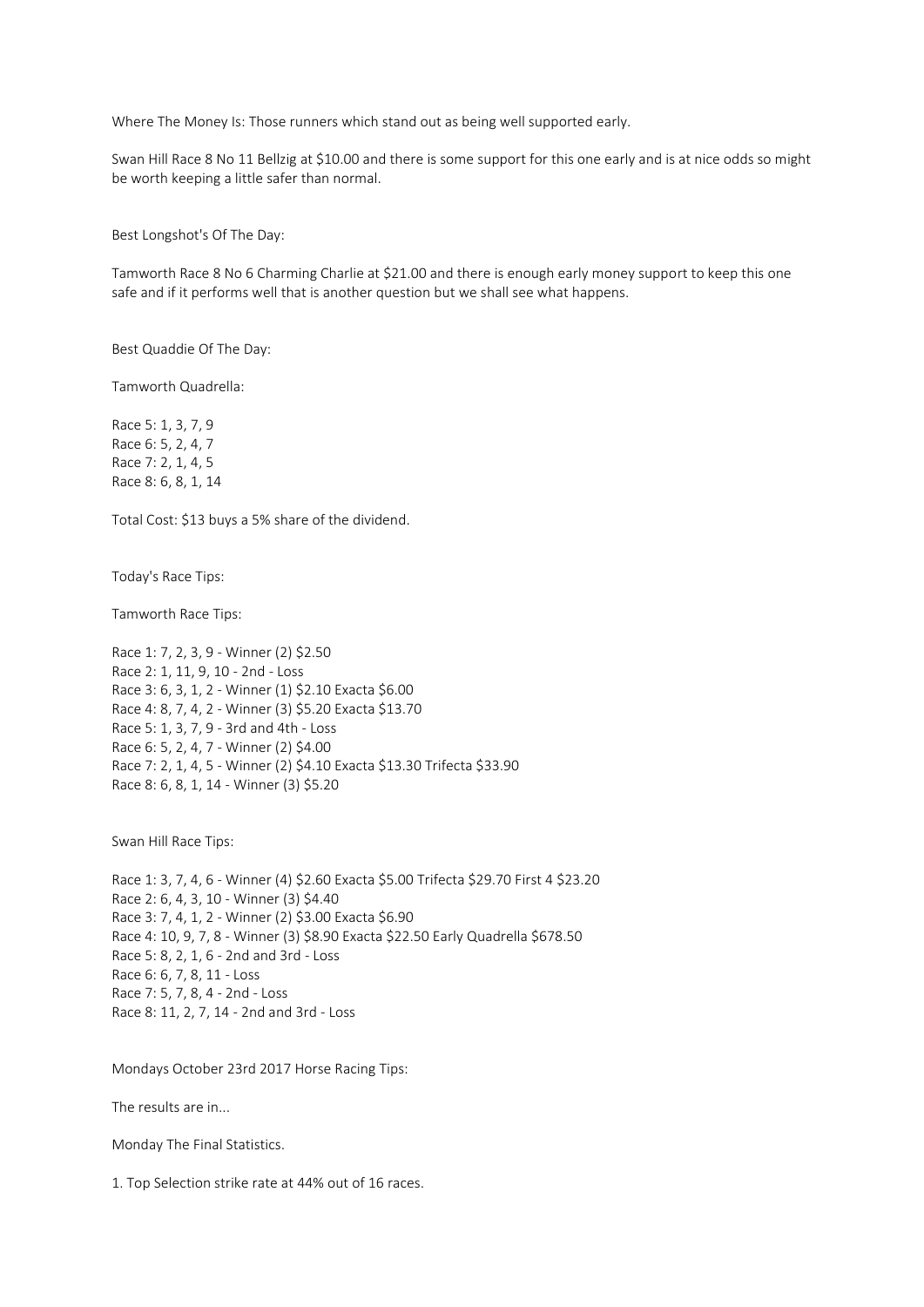2. Top 2 Selections strike rate at 56% out of 16 races.

- + Total Top 2 Selection winners = 9 out of 16 races.
- 3. Exacta strike rate at 44% out of 16 races.
- + Total Exacta winners = 7 out of 16 races.

Dividends:

- + Best Top Selection win dividend: \$6.00
- + Best Top 2 Selection win dividend: \$6.00
- + Best tipped Exacta dividend: \$113.70
- + Best tipped Trifecta dividend: \$54.90
- + Best tipped First 4 dividend: n/a
- + Best tipped Quadrella dividend: \$1237.20

The Day In Summary: So let's have a look at the numbers for this Mondays racing with 16 races covered. For the Exotics there were 7 Exacta's in total which is a strike rate of 44% with the biggest one paying out at \$113.70 with the best tipped Trifecta paying out at \$54.90 and there were no tipped First 4's today. For Win Bets the best priced Top Selection winner was at \$6.00 with the strike rate for the Top Selection sitting at 44% with the strike rate for the Top 2 Selections sitting at 56% of all races run. With Quadrella's the best today paid out at \$1237.20. And so that wraps up this Mondays racing which was a decent start to the week for what was a reasonably quite betting day.

Special Suggested Bets Of The Day:

Coonabarabran Race 3 Banker Exacta:

13 / 5, 10, 9

So its 13 for 1st and 5, 10, 9 for 2nd.

Total Cost: \$12 buys a 400% share of the dividend.

Where The Money Is: Those runners which stand out as being well supported early.

Nothing to report today.

Best Longshot's Of The Day:

Nothing to report today.

Best Quaddie Of The Day:

Stawell Quadrella: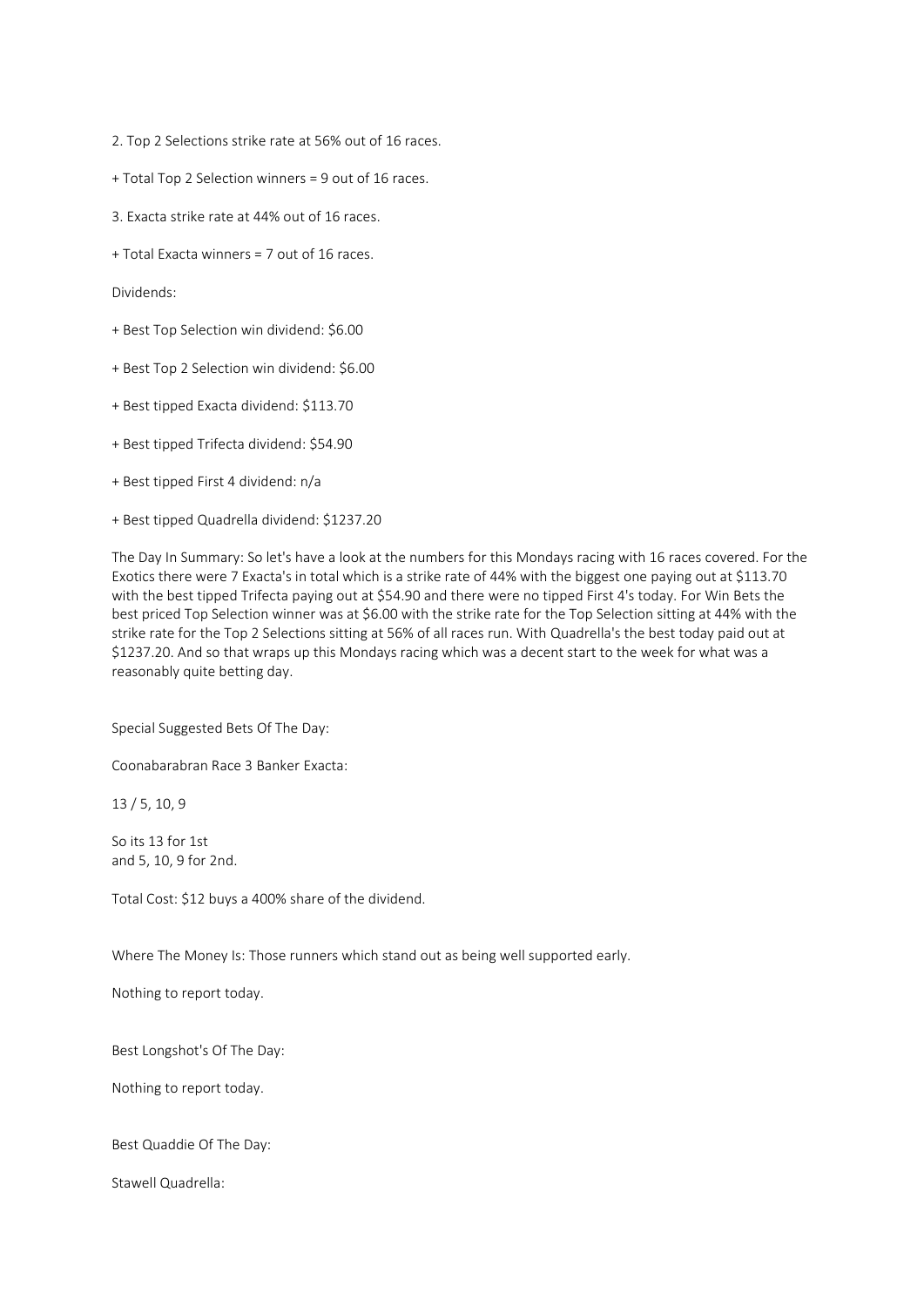Race 5: 6, 1, 2, 4 Race 6: 4, 9, 5, 1 Race 7: 2, 1, 11, 6 Race 8: 4, 5, 7, 10

Total Cost: \$13 buys a 5% share of the dividend.

Today's Race Tips:

Lismore Race Tips:

Meeting abandoned due to the state of the track.

Stawell Race Tips:

Race 1: 10, 7, 4, 9 - Winner (3) \$4.80 Race 2: 7, 10, 3, 2 - Winner (2) \$4.20 Exacta \$5.00 Race 3: 7, 9, 11, 10 - Winner (4) \$12.90 Exacta \$113.70 Race 4: 14, 10, 7, 3 - Winner (4) \$6.60 Exacta \$11.70 Trifecta \$54.90 Early Quadrella \$1237.20 Race 5: 6, 1, 2, 4 - Winner (1) \$3.30 Exacta \$11.50 Race 6: 4, 9, 5, 1 - 3rd and 4th - Loss Race 7: 2, 1, 11, 6 - Winner (1) \$3.10 Race 8: 4, 5, 7, 10 - Winner (1) \$3.10

Coonabarabran Race Tips:

Race 1: 3, 2, 4, 6 - 2nd, 3rd and 4th - Loss Race 2: 13, 2, 11, 9 - Winner (1) \$6.00 Exacta \$7.90 Race 3: 13, 5, 10, 9 - Winner (2) \$2.80 Exacta \$7.10 Race 4: 1, 10, 9, 11 - 2nd and 3rd - Loss Race 5: 2, 13, 11, 5 - 2nd and 3rd - Loss Race 6: 6, 2, 10, 5 - Winner (1) \$5.10 Exacta \$17.40 Race 7: 6, 3, 2, 7 - Winner (1) \$3.30 Race 8: 1, 4, 8, 6 - Winner (1) \$3.30

Mondays October 16th 2017 Horse Racing Tips:

The results are in...

Monday The Final Statistics.

1. Top Selection strike rate at 24% out of 17 races.

2. Top 2 Selections strike rate at 35% out of 17 races.

+ Total Top 2 Selection winners = 6 out of 17 races.

3. Exacta strike rate at 35% out of 17 races.

+ Total Exacta winners = 6 out of 17 races.

Dividends: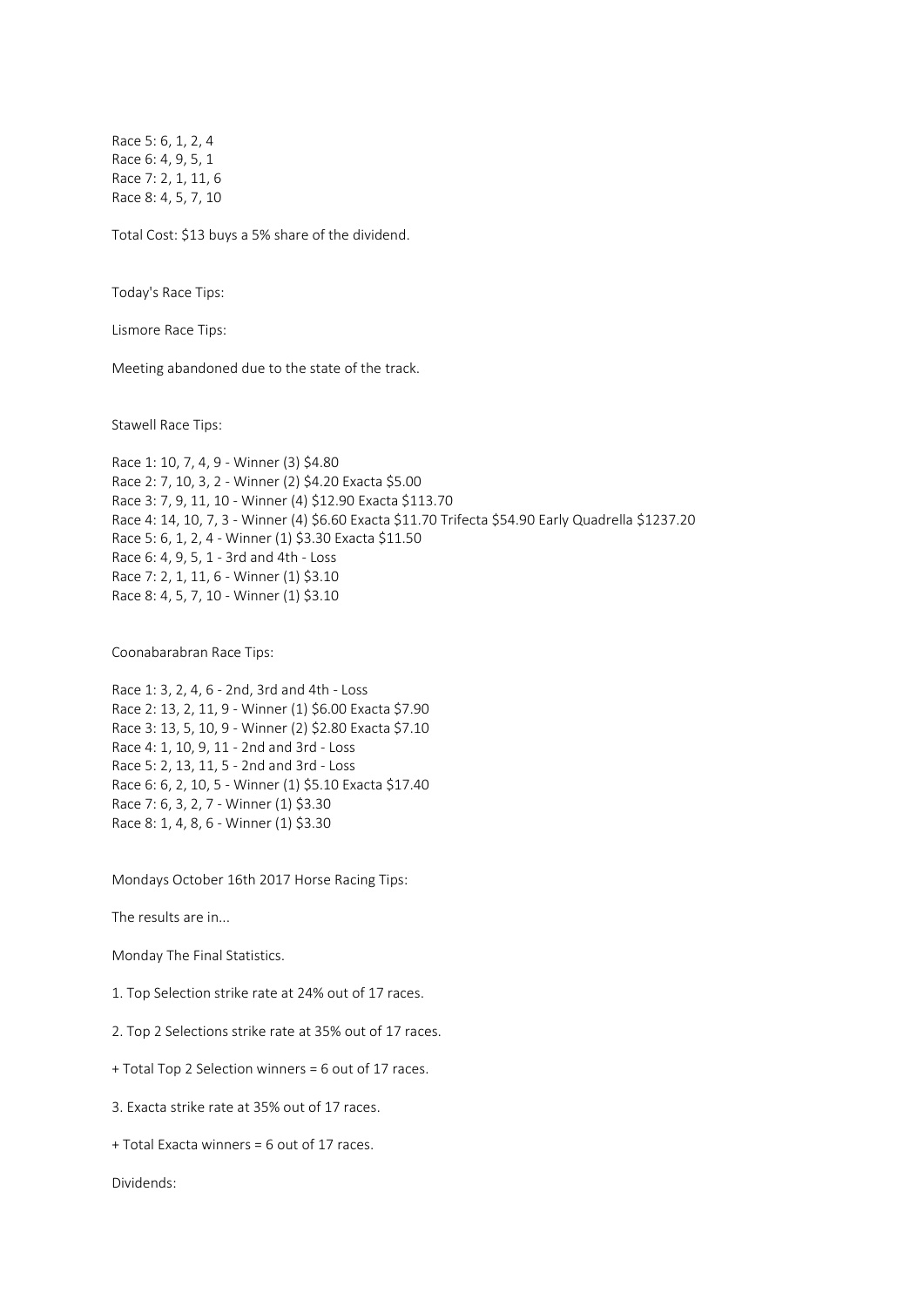+ Best Top Selection win dividend: \$2.20

+ Best Top 2 Selection win dividend: \$3.80

- + Best tipped Exacta dividend: \$80.00
- + Best tipped Trifecta dividend: \$105.10
- + Best tipped First 4 dividend: \$399.80
- + Best tipped Quadrella dividend: n/a

The Day In Summary: So let's have a look at the numbers for this Mondays racing with 17 races covered. For the Exotics there were 6 Exacta's in total which is a strike rate of 35% with the biggest one paying out at \$80.00 with the best tipped Trifecta paying out at \$105.10 and the best tipped First 4 paid out at \$399.80. For Win Bets the best priced Top Selection winner was at \$2.20 with the strike rate for the Top Selection sitting at 24% (there were 4 Top Selection winners out of the 17 races run) and the strike rate for the Top 2 Selections was sitting at 35% of all races run (there were 6 Top 2 Selection winners out of the 17 races run). With Quadrella's none were successfully tipped. And so that wraps up this Mondays racing and it was a quite start to the racing week with just the 2 meetings running and there was not a whole lot of betting action to report this Monday.

Special Suggested Bets Of The Day:

Tatura Race 1 Banker Exacta:

8 / 10, 1, 12

So its 8 for 1st and 10, 1, 12 for 2nd.

Total Cost: \$12 buys a 400% share of the dividend.

Result - Loss finished in wrong order.

Orange Race 1 Banker Exacta:

14 / 10, 6, 13

So its 14 for 1st and 10, 6, 13 for 2nd.

Total Cost: \$12 buys a 400% share of the dividend.

Result - A win and paid out at \$25.20 for 400%

Where The Money Is: Those runners which stand out as being well supported early.

Nothing of real interest to report today.

Best Longshot's Of The Day:

Tatura Race 9 No 13 Call Me Betty at \$19.00 and there is a sprinkling of money around for this one early so may be worth throwing in a trifecta, first 4 or for the place at the \$5.50 currently on offer.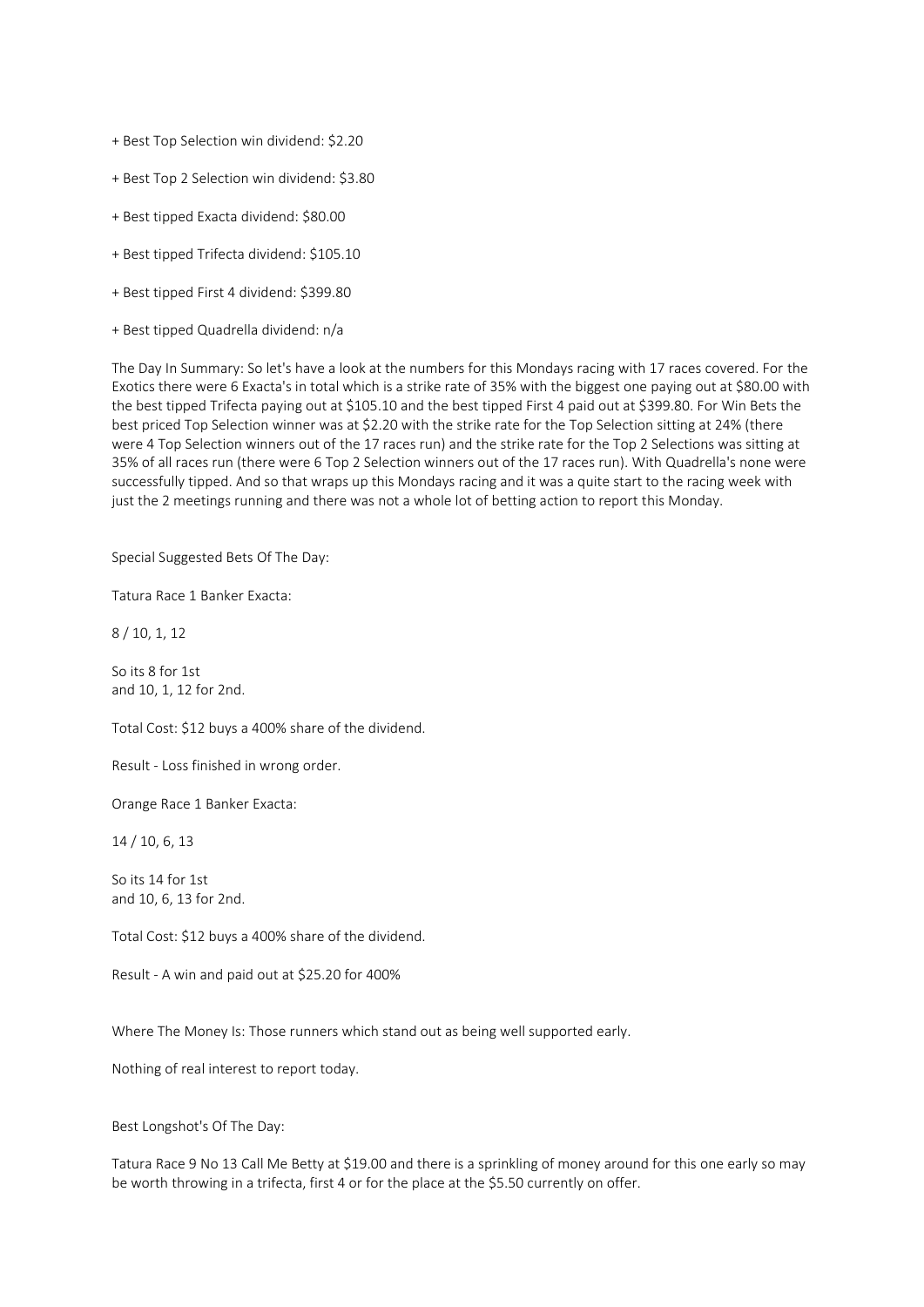Orange Race 8 No 12 Penny Ella at \$41.00 again this one has had a sprinkling of early support and is huge odds but might be worth a sneaky place bet.

Best Quaddie Of The Day:

Tatura Quadrella:

Race 6: 2, 6, 1, 9 Race 7: 6, 7, 9, 3 Race 8: 6, 1, 4, 7 Race 9: 3, 10, 13, 12

Total Cost: \$13 buys a 5% share of the dividend.

Result - Loss as finished 1st | 1st | 1st | 2nd and 3rd

Today's Race Tips:

Orange Race Tips:

Race 1: 14, 10, 6, 13 - Winner (1) \$1.40 Exacta \$6.30 Trifecta \$105.10 Race 2: 1, 6, 3, 5 - Winner (1) \$1.20 Race 3: 1, 5, 2, 8 - 2nd, 3rd and 4th - Loss Race 4: 8, 7, 2, 6 - 2nd, 3rd and 4th - Loss Race 5: 2, 5, 3, 8 - Winner (2) \$3.00 Race 6: 2, 9, 12, 4 - 4th - Loss Race 7: 5, 4, 1, 7 - Winner (3) \$8.30 Exacta \$51.50 Trifecta \$51.90 Race 8: 5, 4, 12, 8 - 2nd and 3rd - Loss

Tatura Race Tips:

Race 1: 8, 10, 1, 12 - Winner (3) \$8.40 Race 2: 1, 4, 10, 3 - Winner (3) \$11.30 Exacta \$80.00 Race 3: 9, 7, 10, 4 - 2nd - Loss Race 4: 11, 5, 2, 8 - Winner (1) \$2.20 Exacta \$8.10 Trifecta \$43.90 Race 5: 9, 7, 1, 5 - 2nd and 3rd - Loss Race 6: 2, 6, 1, 9 - Winner (4) \$12.90 Race 7: 6, 7, 9, 3 - Winner (1) \$2.20 Exacta \$14.40 Trifecta \$78.70 First 4 \$399.80 Race 8: 6, 1, 4, 7 - Winner (2) \$3.80 Exacta \$29.40 Race 9: 3, 10, 13, 12 - 2nd and 3rd - Loss

Mondays October 9th 2017 Horse Racing Tips:

The results are in...

Monday The Final Statistics.

1. Top Selection strike rate at 38% out of 8 races.

2. Top 2 Selections strike rate at 50% out of 8 races.

+ Total Top 2 Selection winners = 4 out of 8 races.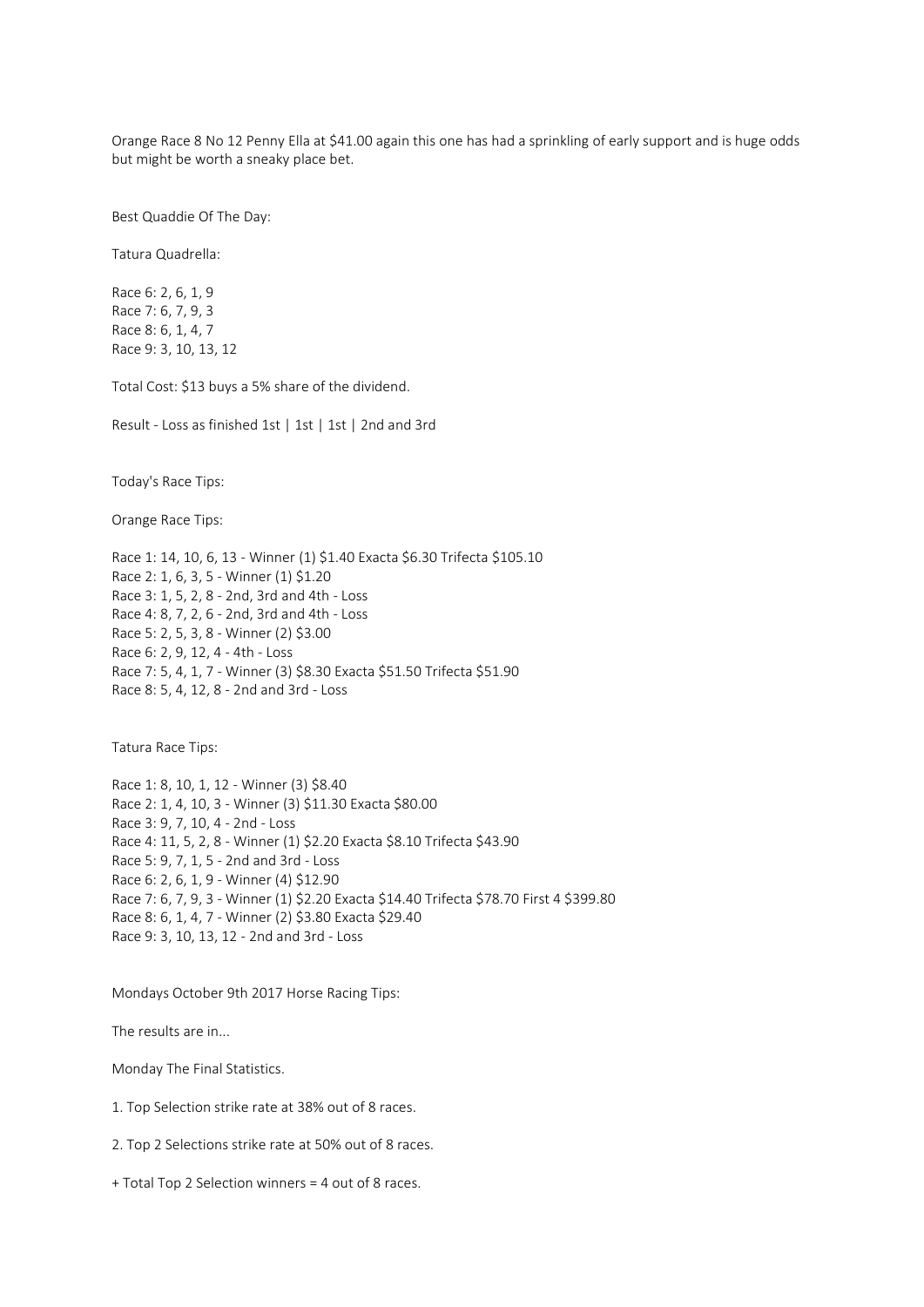3. Exacta strike rate at 38% out of 8 races.

+ Total Exacta winners = 3 out of 8 races.

Dividends:

- + Best Top Selection win dividend: \$2.00
- + Best Top 2 Selection win dividend: \$2.80
- + Best tipped Exacta dividend: \$17.90
- + Best tipped Trifecta dividend: \$20.80
- + Best tipped First 4 dividend: n/a
- + Best tipped Quadrella dividend: n/a

The Day In Summary: So let's have a look at the numbers for this Mondays racing with 8 races covered. For the Exotics there were 3 Exacta's which is a strike rate of 38% with the biggest one paying out at \$17.90 with the best tipped Trifecta paying out at \$20.80 and there were no tipped First 4's today. For Win Bets the best priced Top Selection winner was at \$2.00 with the strike rate for the Top Selection sitting at 38% (there were 3 Top Selection winners out of the 8 races run) with the strike rate for the Top 2 Selections sitting at 50% (there were 4 Top 2 Selection winners out of the 8 races run). With Quadrella's none were tipped today. And so that wraps up this Mondays racing and with 2 meetings abandoned that did not leave a lot left for the day.

Special Suggested Bet Of The Day:

Kilmore Race 4 Banker Exacta:

9 / 8, 2, 15

So its 9 for 1st and 8, 2, 15 for 2nd.

Total Cost: \$12 buys a 400% share of the dividend.

Leeton Race 5 Banker Exacta:

2 / 3, 8, 10

So its 2 for 1st and 3, 8, 10 for 2nd.

Total Cost: \$12 buys a 400% share of the dividend.

Where The Money Is: Those runners which stand out as being well supported early.

Kilmore Race 7 No 10 Alice Island at \$6.00 and there is solid support for this one which may bring it under a little notice today.

Best Longshot's Of The Day: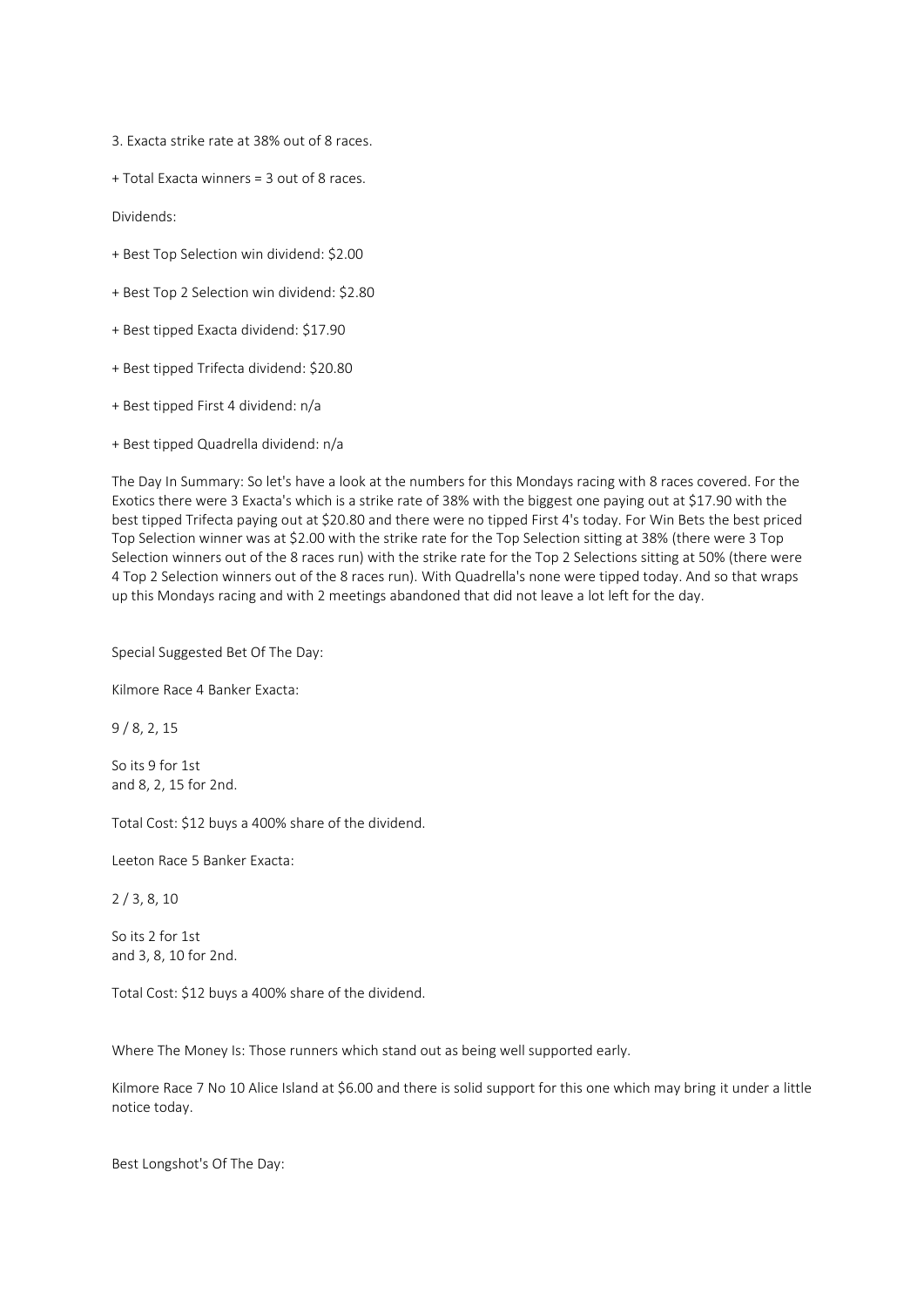Nothing to report today.

Best Quaddie Of The Day:

Kilmore Quadrella:

Race 5: 2, 8, 5, 3 Race 6: 1, 10, 8, 7 Race 7: 10, 3, 6, 8 Race 8: 10, 6, 8, 2

Total Cost: \$13 buys a 5% share of the dividend.

Today's Race Tips:

Kilmore Race Tips:

Race 1: 4, 10, 2, 1 - Winner (2) \$2.80 Race 2 onwards abandoned due to the state of the track.

Leeton Race Tips:

Race 1: 5, 3, 10, 2 - 4th - Loss Race 2: 6, 4, 11, 8 - 2nd and 3rd - Loss Race 3: 5, 3, 11, 2 - Winner (4) \$6.80 Race 4: 6, 8, 3, 4 - Winner (1) \$1.80 Exacta \$7.80 Race 5: 2, 3, 8, 10 - Winner (1) \$2.00 Exacta \$17.90 - L/S No 2 Race 6: 5, 3, 10, 4 - Winner (1) \$2.00 Exacta \$5.90 Trifecta \$20.80 Race 7: 4, 7, 10, 9 - 2nd and 4th - Loss

Armidale Race Tips:

Meeting abandoned due to the state of the track.

Mondays October 2nd 2017 Horse Racing Tips:

The results are in...

Monday The Final Statistics.

1. Top Selection strike rate at 27% out of 41 races.

2. Top 2 Selections strike rate at 44% out of 41 races.

3. Exacta strike rate at 44% out of 41 races.

+ Best Top Selection win dividend: \$4.40

+ Best tipped Exacta dividend: \$66.20

+ Best Trifecta dividend: \$93.40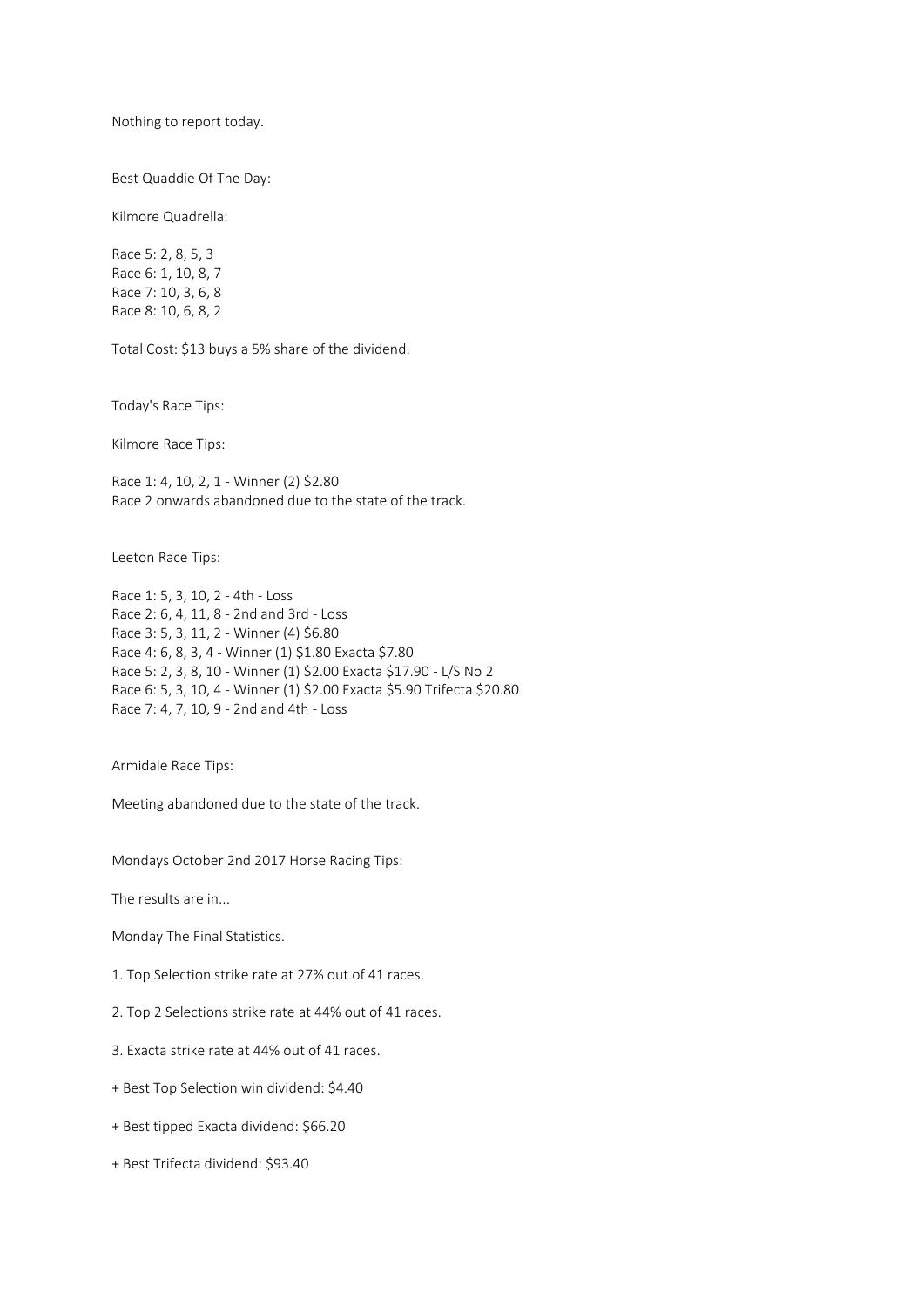+ Best First 4 dividend: \$228.60

+ Best Quadrella dividend: \$530.50

The Day In Summary: So let's have a look at the numbers for this Mondays racing with 41 races covered. For the Exotics there were 18 Exacta's in total which is a strike rate of 44% with the biggest one paying out at \$66.20 with the best tipped Trifecta paying out at \$93.40 and the best tipped First 4 paid out at \$228.60. For Win Bets the best priced Top Selection winner was at \$4.40 with the strike rate for the Top Selection sitting at 27% with the strike rate for the Top 2 Selections sitting at 44% of all races run. With Quadrella's the best today paid out at \$530.50. And so that wraps up this Mondays racing and and it was an interesting day at times and an OK start to the week.

Special Suggested Bet Of The Day:

Echuca Race 6 Banker Exacta:

12 / 10, 2, 5

So its 12 for 1st and 10, 2, 5 for 2nd.

Total Cost: \$12 buys a 400% share of the dividend.

Where The Money Is: Those runners which stand out as being well supported early.

Muswellbrook Race 7 No 2 Moonlight Spy at \$10.00 and there is very noticeable support for this one early.

Best Longshot's Of The Day:

Nothing to report today.

Best Quaddie Of The Day:

Warwick Farm Quadrella:

Race 5: 1, 5, 3, 6 Race 6: 8, 2, 6, 4 Race 7: 3, 5, 9, 2 Race 8: 4, 8, 1, 3

Total Cost: \$13 buys a 5% share of the dividend.

Result - A win and paid out at \$530.50 for 100%

Today's Race Tips:

Beaudesert Race Tips:

Race 1: 8, 2, 7, 4 - Winner (1) \$2.90 Exacta \$17.40 Trifecta \$68.00 Race 2: 6, 3, 2, 15 - 2nd - Loss Race 3: 1, 9, 5, 10 - Winner (1) \$2.00 Exacta \$7.50 Trifecta \$27.30 Race 4: 1, 7, 3, 9 - 2nd - Loss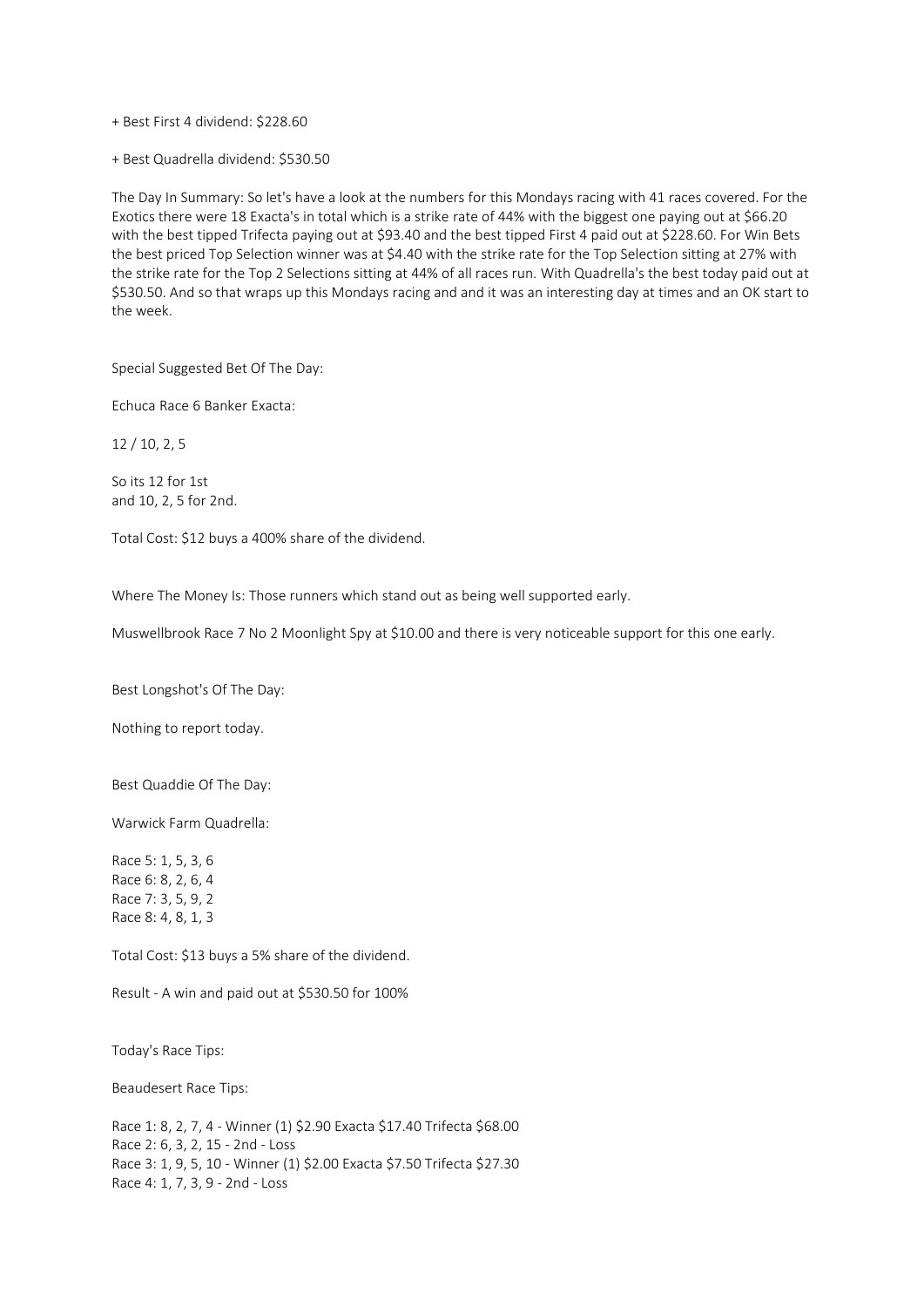Race 5: 1, 3, 5, 2 - Winner (4) \$5.40 Exacta \$23.40 Trifecta \$52.70 Race 6: 6, 3, 2, 11 - 4th - Loss Race 7: 2, 11, 9, 1 - Winner (2) \$10.50 Race 8: 9, 8, 5, 10 - 3rd - Loss Race 9: 4, 3, 7, 2 - Winner (2) \$7.10 Exacta \$42.80

Warwick Farm Race Tips:

Race 1: 5, 3, 8, 2 - Winner (2) \$2.50 Exacta \$12.20 Trifecta \$53.90 First 4 \$123.40 Race 2: 3, 2, 8, 1 - Winner (2) \$3.60 Exacta \$10.40 Trifecta \$34.80 Race 3: 6, 5, 1, 3 - Winner (3) \$7.30 Exacta \$19.60 Race 4: 4, 5, 3, 6 - Winner (3) \$3.80 Early Quadrella \$415.00 Race 5: 1, 5, 3, 6 - Winner (1) \$3.60 Race 6: 8, 2, 6, 4 - Winner (2) \$7.70 Exacta \$66.20 Trifecta \$82.70 First 4 \$228.60 Race 7: 3, 5, 9, 2 - Winner (1) \$4.20 Exacta \$12.30 Race 8: 4, 8, 1, 3 - Winner (3) \$6.70 Exacta \$46.90 Quadrella \$530.50

Muswellbrook Race Tips:

Race 1: 10, 5, 11, 1 - Winner (3) \$2.70 Exacta \$7.30 Race 2: 3, 17, 12, 10 - Loss Race 3: 7, 9, 4, 5 - Winner (1) \$4.40 Exacta \$24.00 Trifecta \$93.40 Race 4: 1, 8, 3, 4 - 2nd and 3rd - Loss Race 5: 9, 11, 3, 8 - Winner (4) \$14.80 Race 6: 8, 7, 5, 2 - Winner (1) \$3.60 Race 7: 10, 2, 7, 8 - 4th - Loss

Echuca Race Tips:

Race 1: 3, 16, 9, 6 - Winner (4) \$26.90 Race 2: 12, 11, 9, 1 - Winner (4) \$14.60 Race 3: 2, 4, 12, 11 - Loss Race 4: 10, 13, 1, 6 - Winner (1) \$1.40 Exacta \$6.10 Trifecta \$17.80 Race 5: 4, 13, 8, 11 - Winner (1) \$4.00 Exacta \$14.10 Trifecta \$82.90 Race 6: 12, 10, 2, 5 - Winner (2) \$3.40 Race 7: 8, 11, 5, 7 - Winner (4) \$4.30 Exacta \$30.60 Race 8: 9, 14, 10, 7 - 2nd, 3rd and 4th - Loss Race 9: 9, 11, 2, 7 - 2nd and 4th - Loss Race 10: 13, 11, 3, 8 - Winner (1) \$1.90 Exacta \$10.10

Gawler Race Tips:

Race 1: 6, 1, 2, 4 - Winner (2) \$2.90 Exacta \$11.90 Trifecta \$24.20 First 4 \$59.40 Race 2: 11, 3, 6, 5 - Winner (1) \$3.00 Race 3: 11, 6, 4, 8 - Winner (1) \$2.40 Race 4: 2, 6, 4, 10 - Winner (3) \$4.30 Exacta \$38.50 Early Quadrella \$164.80 Race 5: 9, 7, 3, 4 - 4th - Loss Race 6: 1, 7, 8, 2 - 4th - Loss Race 7: 2, 5, 6, 4 - 3rd - Loss

Mondays September 25th 2017 Horse Racing Tips: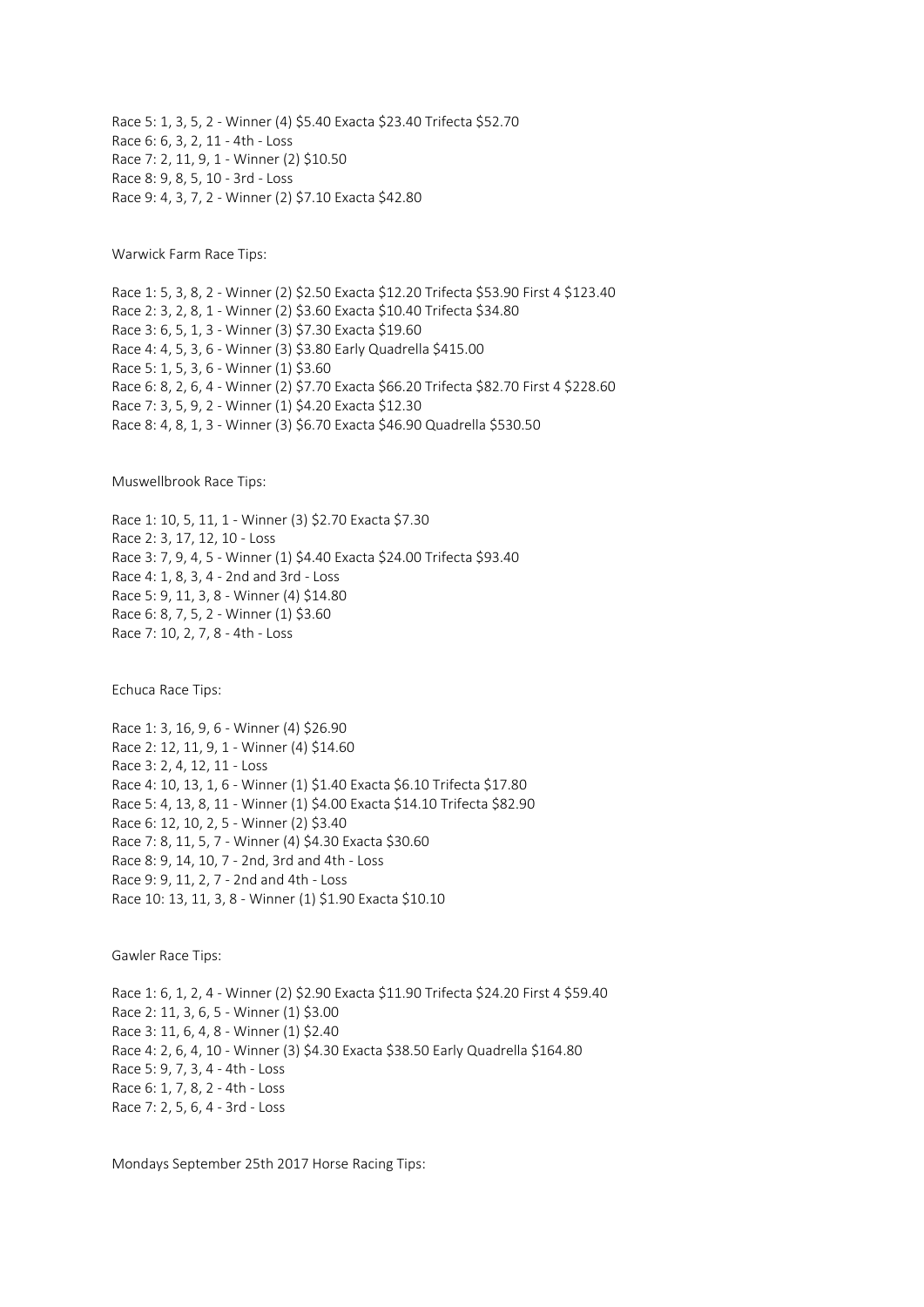The results are in...

Monday The Final Statistics.

- 1. Top Selection strike rate at 28% out of 32 races.
- 2. Top 2 Selections strike rate at 56% out of 32 races.
- 3. Exacta strike rate at 41% out of 32 races.
- + Best Top Selection win dividend: \$13.70
- + Best tipped Exacta dividend: \$89.50
- + Best Trifecta dividend: \$101.70
- + Best First 4 dividend: \$391.60
- + Best Quadrella dividend: \$1620.40

The Day In Summary: So let's have a look at the numbers for this Mondays racing with 32 races covered. For the Exotics there were 13 Exacta's in total which is a strike rate of 41% with the biggest one paying out at \$89.50 with the best tipped Trifecta paying out at \$101.70 and the best best First 4 paid out at \$391.60. For Win Bets the best priced Top Selection winner was at \$13.70 with the strike rate for the Top Selection sitting at 28% with the strike rate for the Top 2 Selections sitting at 56% of all races run. With Quadrella's the best today paid out at \$1620.40. And so that wraps up this Mondays racing on what was a good decent start to the week.

Special Suggested Bet Of The Day:

Moe Race 2 Banker Exacta:

5 / 7, 2, 3

So its 5 for 1st and 7, 2, 3 for 2nd.

Total Cost: \$12 buys a 400% share of the dividend.

Where The Money Is: Those runners which stand out as being well supported early.

Nothing to report today.

Best Longshot's Of The Day:

Nothing to report today.

Best Quaddie Of The Day:

Moe Quadrella:

Race 7: 3, 9, 2, 12 Race 8: 8, 9, 4, 7 Race 9: 9, 8, 3, 2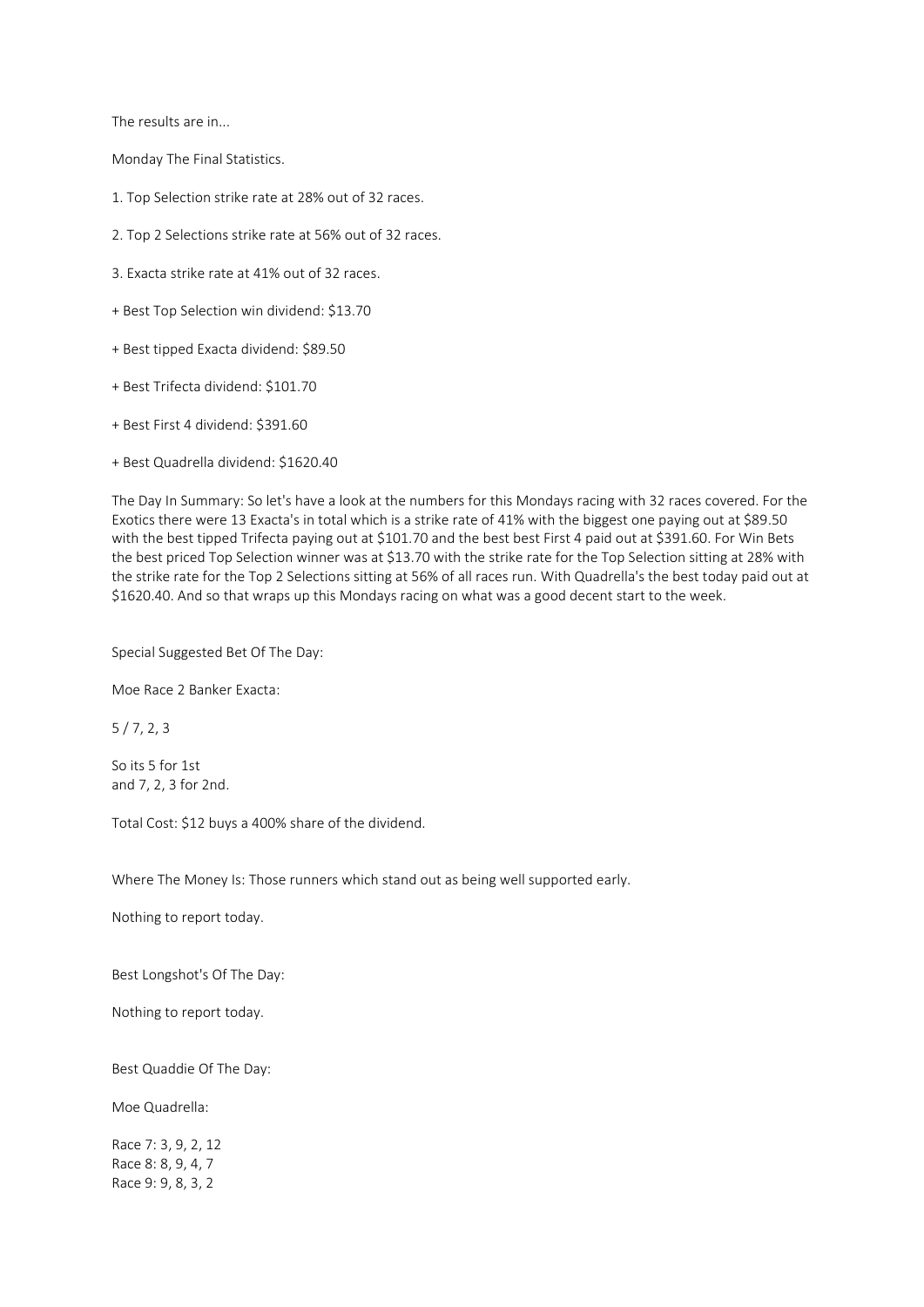Race 10: 2, 5, 14, 12

Total Cost: \$13 buys a 5% share of the dividend.

Today's Race Tips:

Moe Race Tips:

Race 1: 14, 9, 6, 4 - Winner (1) \$1.70 Exacta \$6.70 Trifecta \$31.50 Race 2: 5, 7, 2, 3 - Winner (3) \$15.50 Exacta \$31.80 Race 3: 7, 1, 9, 6 - Winner (1) \$1.60 Exacta \$3.90 Race 4: 4, 3, 12, 9 - Winner (1) \$2.90 Exacta \$11.10 Race 5: 11, 4, 5, 8 - Winner (3) \$5.50 Exacta \$35.10 Trifecta \$63.80 Race 6: 10, 9, 1, 8 - Winner (2) \$5.50 Exacta \$11.40 Early Quadella \$123.50 Race 7: 3, 9, 2, 12 - Winner (2) \$5.00 Exacta \$17.90 Race 8: 8, 9, 4, 7 - Winner (2) \$6.00 Race 9: 9, 8, 3, 2 - 2nd - Loss Race 10: 2, 5, 14, 12 - Winner (1) \$13.70

Cessnock Race Tips:

Race 1: 2, 4, 7, 5 - Winner (1) \$3.80 Exacta \$31.50 Race 2: 3, 7, 5, 4 - Winner (1) \$1.40 Exacta \$3.90 Trifecta \$17.30 First 4 \$26.40 Race 3: 1, 4, 9, 2 - 2nd and 3rd - Loss Race 4: 3, 2, 4, 8 - Winner (3) \$6.10 Exacta \$16.70 Trifecta \$101.70 First 4 \$391.60 Race 5: 4, 7, 12, 6 - Winner (2) \$3.30 Race 6: 7, 6, 2, 8 - Winner (2) \$3.70 Race 7: 5, 6, 2, 1 - Winner (2) \$6.00 Quaderella \$823.90

Queanbeyan Race Tips:

Race 1: 1, 6, 4, 5 - Winner (2) \$6.50 Exacta \$89.50 Trifecta \$74.80 Race 2: 4, 1, 7, 5 - Winner (3) \$3.30 Race 3: 5, 8, 7, 2 - Winner (4) \$5.40 Race 4: 2, 8, 11, 4 - Winner (4) \$8.10 Early Quadella \$1620.40 Race 5: 3, 14, 11, 6 - 3rd and 4th - Loss Race 6: 5, 7, 9, 4 - 3rd and 4th - Loss Race 7: 1, 11, 3, 2 - 2nd and 4th - Loss

Northam Race Tips:

Race 1: 8, 3, 6, 5 - Winner (1) \$1.90 Race 2: 7, 11, 8, 9 - Loss Race 3: 3, 2, 6, 5 - Winner (2) \$3.20 Exacta \$9.30 Race 4: 2, 7, 1, 6 - Winner (1) \$2.80 Race 5: 8, 2, 10, 3 - 3rd and 4th - Loss Race 6: 3, 2, 6, 5 - 2nd and 3rd - Loss Race 7: 1, 3, 4, 8 - Winner (2) \$13.20 Race 8: 1, 3, 7, 6 - Winner (1) \$2.30 Exacta \$24.70

Mondays September 18th 2017 Horse Racing Tips: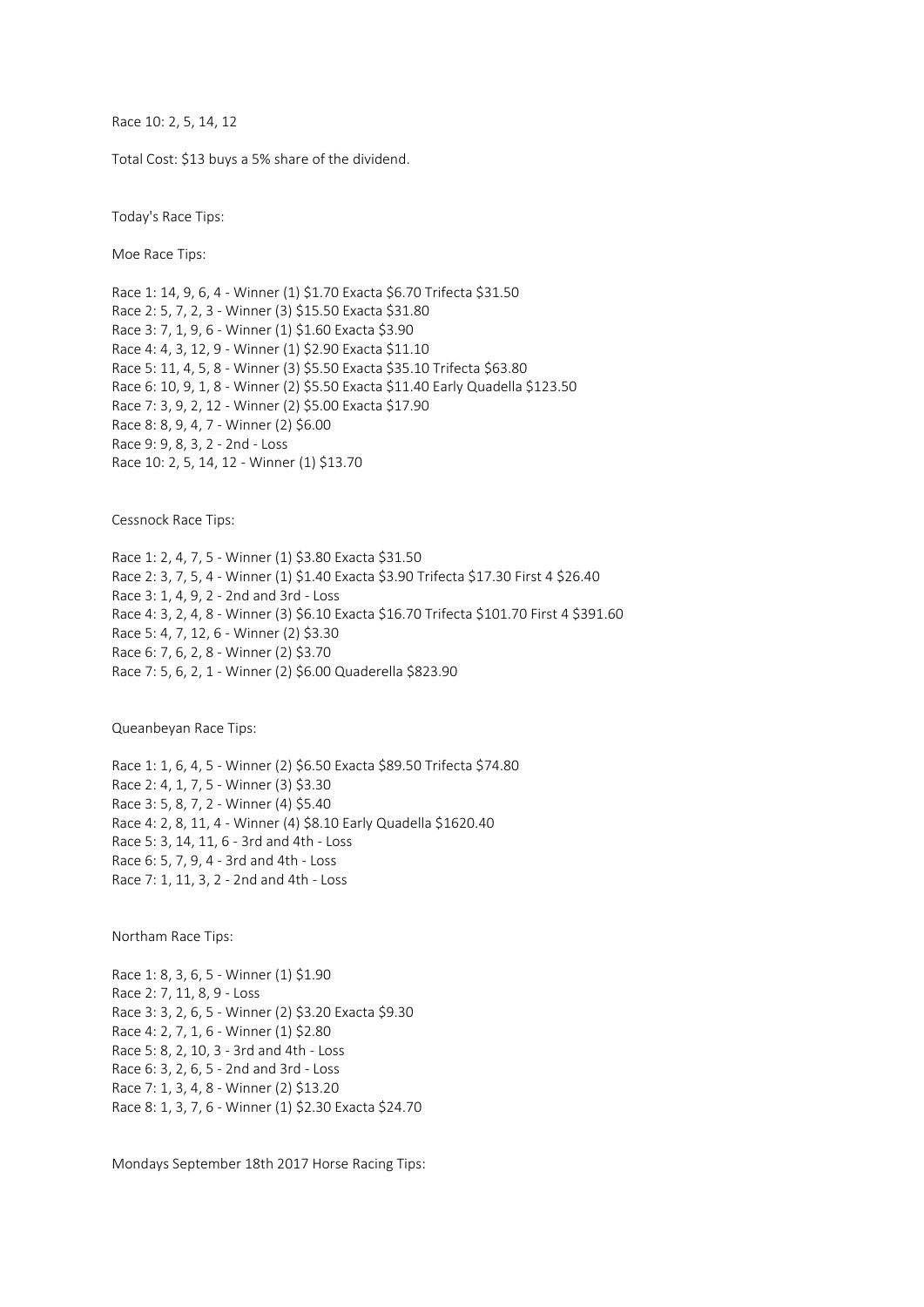The results are in...

Monday The Final Statistics.

- 1. Top Selection strike rate at 24% out of 21 races.
- 2. Top 2 Selections strike rate at 43% out of 21 races.
- 3. Exacta strike rate at 38% out of 21 races.
- + Best Top Selection win dividend: \$4.30
- + Best tipped Exacta dividend: \$37.40
- + Best Trifecta dividend: \$35.10
- + Best First 4 dividend: \$92.40
- + Best Quadrella dividend: \$320.00

The Day In Summary: So let's have a look at the numbers for this Mondays racing with 21 races covered. For the Exotics there were 8 Exacta's in total which is a strike rate of 38% with the biggest one paying out at \$37.40 with the best tipped Trifecta paying out at \$35.10 and the best tipped First 4 paid out at \$92.40. For Win Bets the best priced Top Selection winner was at \$4.30 with the strike rate for the Top Selection sitting at 24% with the strike rate for the Top 2 Selections sitting at 43% of all races run. With Quadrella's the best today paid out at \$320.00. And so that wraps up this Monday and it was an OK day for a quite Monday of racing.

Special Suggested Bet Of The Day:

Goulburn Race 4 Banker Exacta:

12 / 10, 4, 1

So its 12 for 1st and 10, 4, 1 for 2nd.

Total Cost: \$12 buys a 400% share of the dividend.

Result - A win and paid out at \$33.20 for 400%

Where The Money Is: Those runners which stand out as being well supported early.

Nothing to report today.

Best Longshot's Of The Day:

Nothing to report today.

Best Quaddie Of The Day:

Casterton Quadrella:

Race 4: 13, 9, 12, 4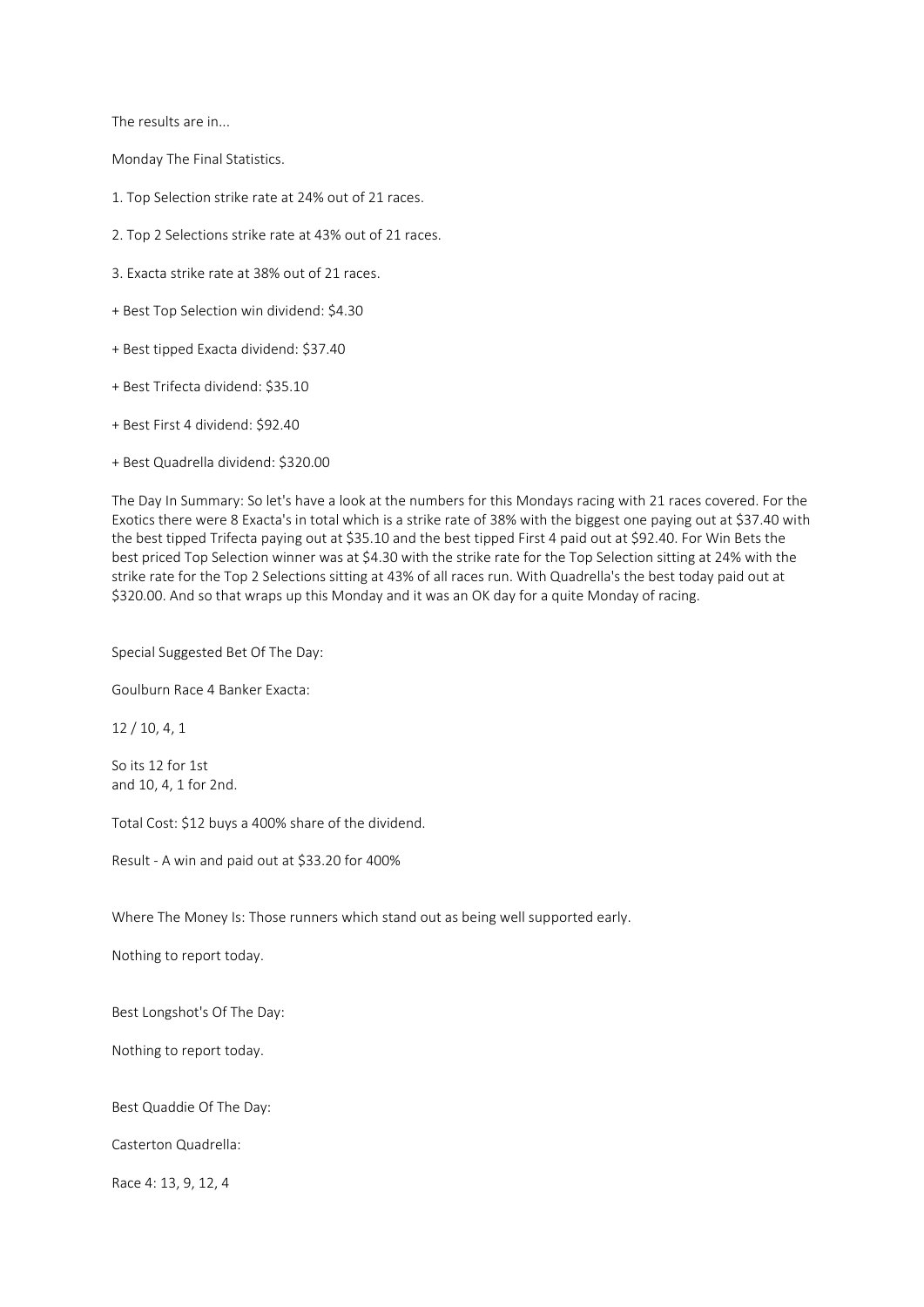Race 5: 3, 7, 2, 5 Race 6: 3, 7, 2, 4 Race 7: 1, 16, 5, 4

Total Cost: \$13 buys a 5% share of the dividend.

Today's Race Tips:

Goulburn Race Tips:

Race 1: 7, 1, 5, 4 - Winner (3) \$5.00 Exacta \$17.70 Race 2: 1, 3, 2, 4 - Winner (2) \$3.60 Exacta \$13.10 Trifecta \$35.10 First 4 \$92.40 Race 3: 5, 2, 8, 6 - Winner (1) \$4.30 Race 4: 12, 10, 4, 1 - Winner (1) \$2.00 Exacta \$8.30 Trifecta \$25.50 Early Quadrella \$185.40 Race 5: 2, 4, 6, 1 - Winner (2) \$2.80 Race 6: 6, 3, 8, 2 - Winner (1) \$2.20 Exacta \$11.30 Trifecta \$32.70 First 4 \$73.60 Race 7: 6, 9, 8, 1 - Winner (4) \$11.80 Exacta \$37.40 Quadrella \$320.00

Casterton Race Tips:

Race 1: 9, 3, 6, 5 - Winner (2) \$5.00 Exacta \$14.80 Race 2: 1, 3, 7, 2 - 2nd, 3rd and 4th - Loss Race 3: 2, 4, 7, 9 - 2nd, 3rd and 4th - Loss Race 4: 13, 9, 12, 4 - 2nd - Loss Race 5: 3, 7, 2, 5 - Winner (1) \$3.90 Race 6: 3, 7, 2, 4 - Winner (1) \$3.20 Race 7: 1, 16, 5, 4 - 2nd - Loss

Taree Race Tips:

Race 1: 11, 8, 7, 10 - 2nd and 3rd - Loss Race 2: 4, 6, 8, 7 - Winner (3) \$6.00 Race 3: 10, 8, 13, 5 - 2nd - Loss Race 4: 14, 7, 15, 3 - Winner (4) \$4.80 Race 5: 2, 6, 7, 8 - Winner (2) \$4.00 Exacta \$5.30 Race 6: 12, 5, 9, 6 - Winner (3) \$5.60 Exacta \$28.90 Race 7: 9, 13, 8, 10 - 3rd - Loss

Mondays September 11th 2017 Horse Racing Tips:

The results are in...

Monday The Final Statistics.

1. Top Selection strike rate at 41% out of 22 races.

2. Top 2 Selections strike rate at 45% out of 22 races.

3. Exacta strike rate at 32% out of 22 races.

+ Best Top Selection win dividend: \$8.20

+ Best tipped Exacta dividend: \$31.10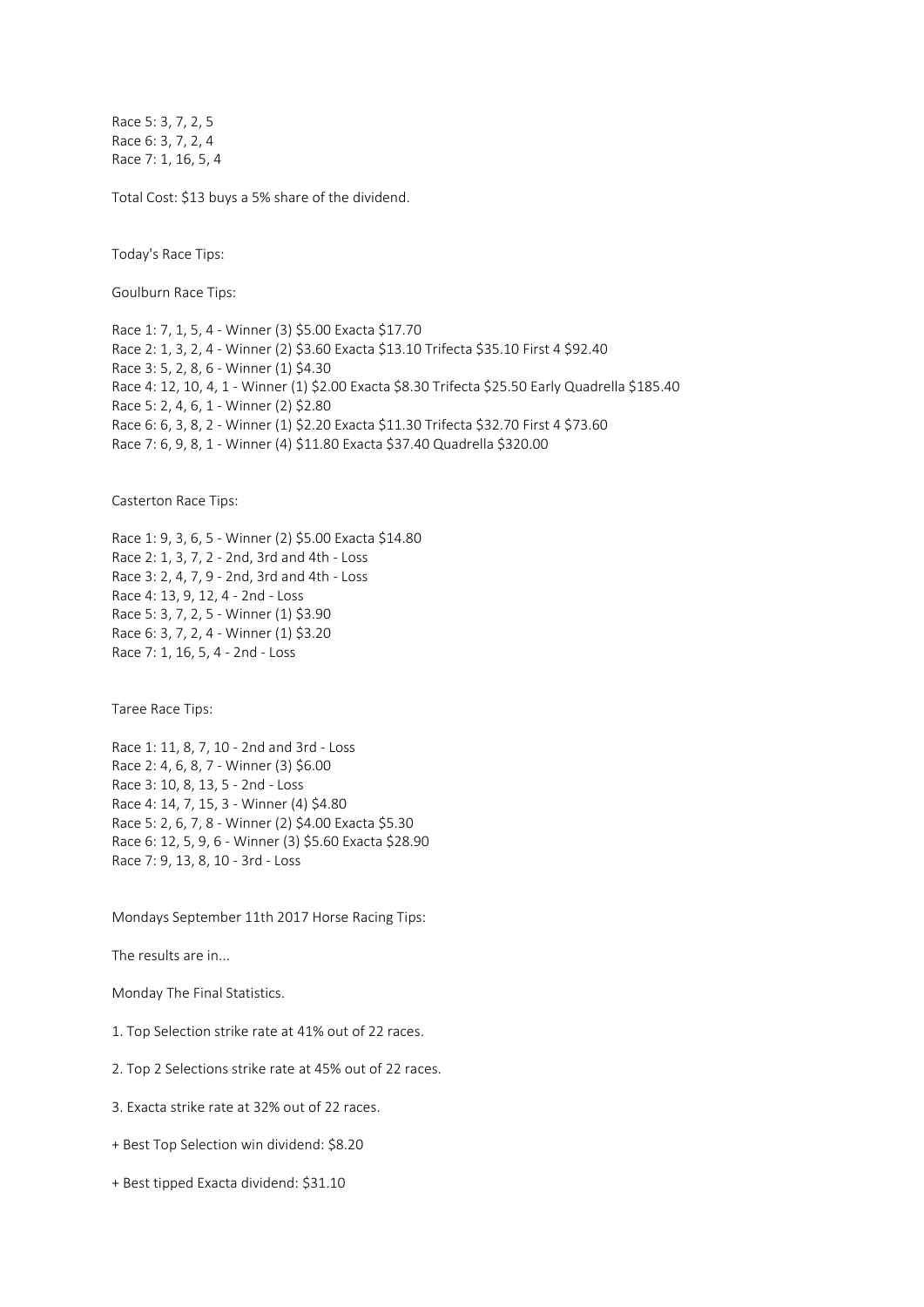+ Best Trifecta dividend: \$102.70

+ Best First 4 dividend: n/a

+ Best Quadrella dividend: \$306.40

The Day In Summary: So let's have a look at the numbers for this Mondays racing with 22 races covered. For the Exotics there were 7 Exacta's in total which is a strike rate of 32% with the biggest one paying out at \$31.10 with the best tipped Trifecta paying out at \$102.70 and there were no tipped First 4's today. For Win Bets the best priced Top Selection winner was at \$8.20 with the strike rate for the Top Selection sitting at 41% with the strike rate for the Top 2 Selections sitting at 45% of all races run. With Quadrella's the best today paid out at \$306.40. And so that wraps up this Mondays racing on what was an OK start to the week with most of the betting action happening early in the day.

Special Suggested Bet Of The Day:

Wellington Race 5 Banker Exacta:

2 / 9, 6, 7

So its 2 for 1st and 9, 6, 7 for 2nd.

Total Cost: \$12 buys a 400% share of the dividend.

Where The Money Is: Those runners which stand out as being well supported early.

Nothing to report today.

Best Longshot's Of The Day:

Nothing to report today.

Best Quaddie Of The Day:

Queanbeyan Quadrella:

Race 4: 6, 2, 8, 10 Race 5: 7, 1, 10, 6 Race 6: 1, 7, 5, 9 Race 7: 1, 4, 6, 8

Total Cost: \$13 buys a 5% share of the dividend.

Today's Race Tips:

Wodonga Race Tips:

Race 1: 1, 4, 7, 9 - Winner (3) \$6.40 Exacta \$19.70 Trifecta \$50.80 Race 2: 12, 9, 2, 13 - Winner (1) \$3.30 Exacta \$10.40 Trifecta \$58.60 Race 3: 12, 14, 4, 16 - Winner (2) \$3.70 Exacta \$14.60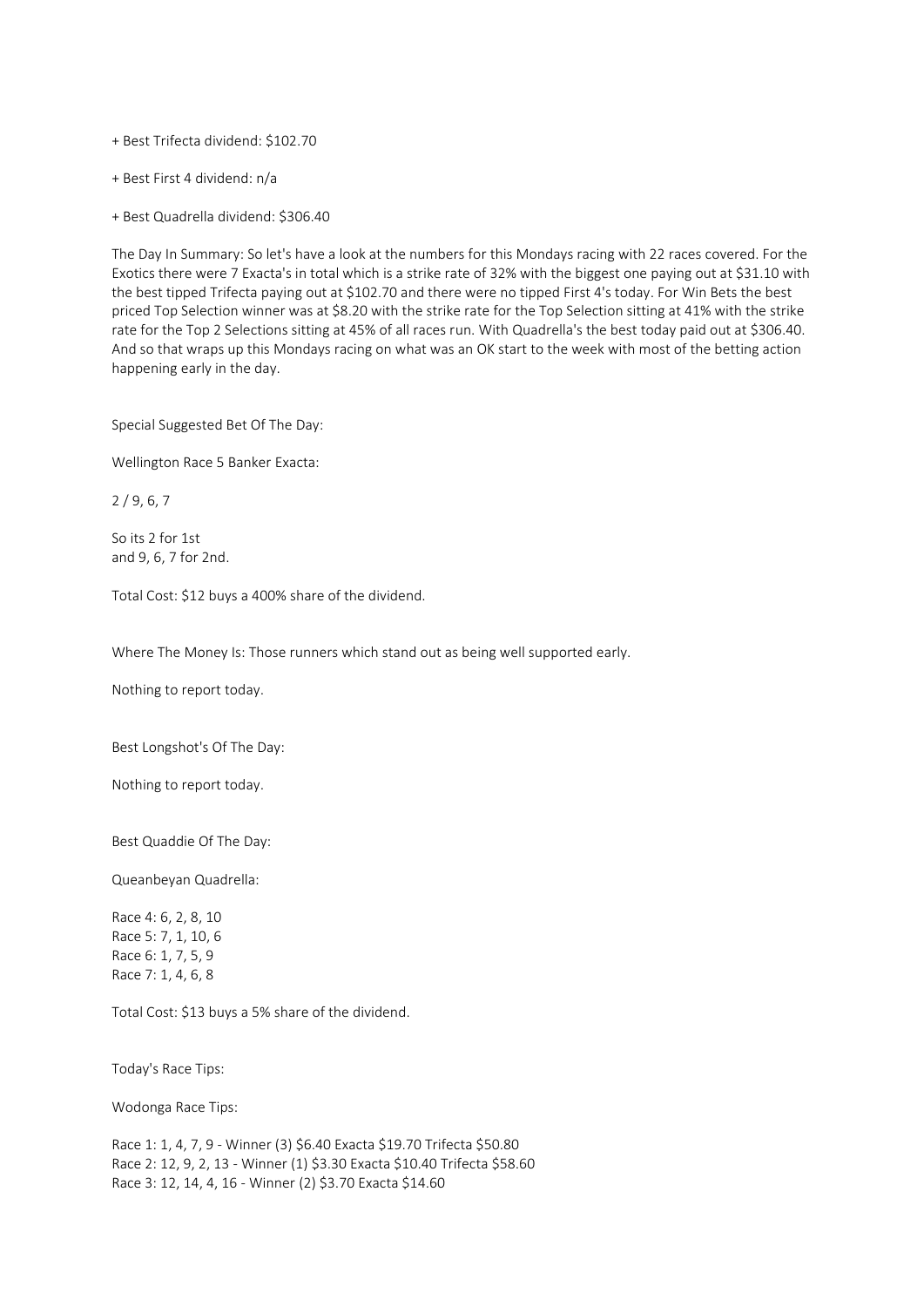Race 4: 12, 14, 13, 1 - Winner (1) \$2.40 Exacta \$6.20 Trifecta \$33.30 Early Quadrella \$306.40 Race 5: 3, 1, 4, 5 - Winner (4) \$6.70 Race 6: 4, 5, 6, 10 - 2nd, 3rd and 4th - Loss Race 7: 1, 3, 4, 8 - Winner (1) \$1.60 Exacta \$7.40 Trifecta \$22.40 Race 8: 4, 10, 3, 5 - Winner (1) \$4.30

Queanbeyan Race Tips:

Race 1: 1, 5, 2, 4 - Winner (1) \$4.90 Exacta \$31.10 Trifecta \$102.70 Race 2: 1, 3, 7, 2 - Winner (1) \$2.20 Race 3: 2, 3, 6, 5 - Winner (1) \$2.15 Race 4: 6, 2, 8, 10 - Winner (3) \$4.70 Exacta \$22.70 Trifecta \$94.50 Early Quadrella \$206.00 Race 5: 7, 1, 10, 6 - 2nd and 4th - Loss Race 6: 1, 7, 5, 9 - Winner (4) \$15.40 Race 7: 1, 4, 6, 8 - 2nd and 3rd - Loss

Wellington Race Tips:

Race 1: 12, 14, 9, 8 - 2nd, 3rd and 4th - Loss Race 2: 2, 1, 6, 11 - Winner (1) \$2.00 Race 3: 8, 11, 2, 5 - Winner (1) \$8.20 Race 4: 6, 7, 8, 1 - 3rd and 4th - Loss Race 5: 2, 9, 6, 7 - 3rd and 4th - Loss Race 6: 9, 13, 10, 4 - 2nd - Loss Race 7: 10, 2, 5, 9 - 4th - Loss

Mondays September 4th 2017 Horse Racing Tips:

The results are in...

Monday The Final Statistics.

1. Top Selection strike rate at 17% out of 18 races.

2. Top 2 Selections strike rate at 22% out of 18 races.

3. Exacta strike rate at 22% out of 18 races.

- + Best Top Selection win dividend: \$4.20
- + Best tipped Exacta dividend: \$26.50
- + Best Trifecta dividend: \$131.30
- + Best First 4 dividend: \$132.40
- + Best Quadrella dividend: n/a

The Day In Summary: So let's have a look at the numbers for this Mondays racing with 18 races covered. For the Exotics there were 4 Exacta's in total which is a strike rate of 22% with the biggest one paying out at \$26.50 with the best tipped Trifecta paying out at \$131.30 and the best tipped First 4 paid out at \$132.40. For Win Bets the best priced Top Selection winner was at \$4.20 with the strike rate for the Top Selection sitting at 17% with the strike rate for the Top 2 Selections sitting at 22%. With Quadrella's none were tipped today. And so that wraps up this Mondays racing on what was a very unexciting day.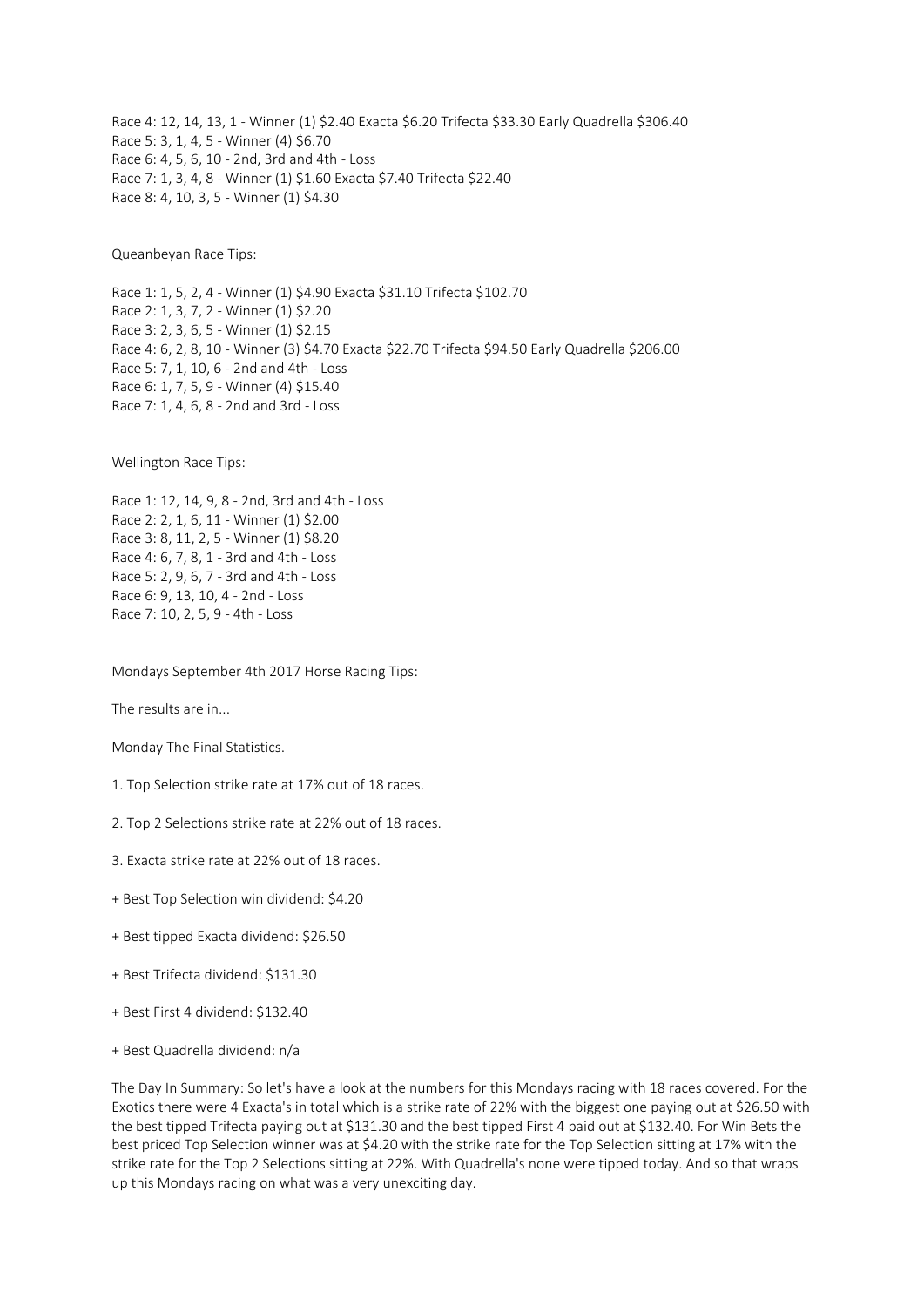Special Suggested Bet Of The Day:

Kempsey Race 2 Banker Exacta:

2 / 7, 11, 1

So its 2 for 1st an d 7, 11, 1 for 2nd.

Total Cost: \$12 buys a 400% share of the dividend.

Result - A win and paid out at \$23.60 for 400%

Where The Money Is: Those runners which stand out as being well supported early.

Nothing to report today.

Best Longshot's Of The Day:

Benalla Race 7 No 9 Geante Rouge at \$26.00 and there is enough early money support to give this one a little respect at the odds and is first up from a spell today so may show fresh.

Best Quaddie Of The Day:

Kempsey Quadrella:

Race 5: 4, 6, 7, 3 Race 6: 2, 3, 9, 10 Race 7: 7, 4, 1, 5 Race 8: 12, 3, 2, 8

Total Cost: \$13 buys a 5% share of the dividend.

Today's Race Tips:

Kempsey Race Tips:

Race 1: 2, 6, 7, 1 - Winner (3) \$5.70 Exacta \$25.00 Trifecta \$92.90 First 4 \$123.40 Race 2: 2, 7, 11, 1 - Winner (1) \$1.50 Exacta \$5.90 Race 3: 12, 5, 10, 11 - 3rd - Loss Race 4: 2, 9, 8, 3 - Winner (4) \$4.70 Exacta \$26.40 Trifecta \$131.30 Race 5: 4, 6, 7, 3 - 3rd and 4th - Loss Race 6: 2, 3, 9, 10 - Winner (3) \$6.20 Race 7: 7, 4, 1, 5 - 4th - Loss Race 8: 12, 3, 2, 8 - Winner (3) \$3.20

Benalla Race Tips:

Race 1: 6, 11, 9, 7 - 2nd and 4th - Loss Race 2: 7, 1, 5, 9 - 3rd and 4th - Loss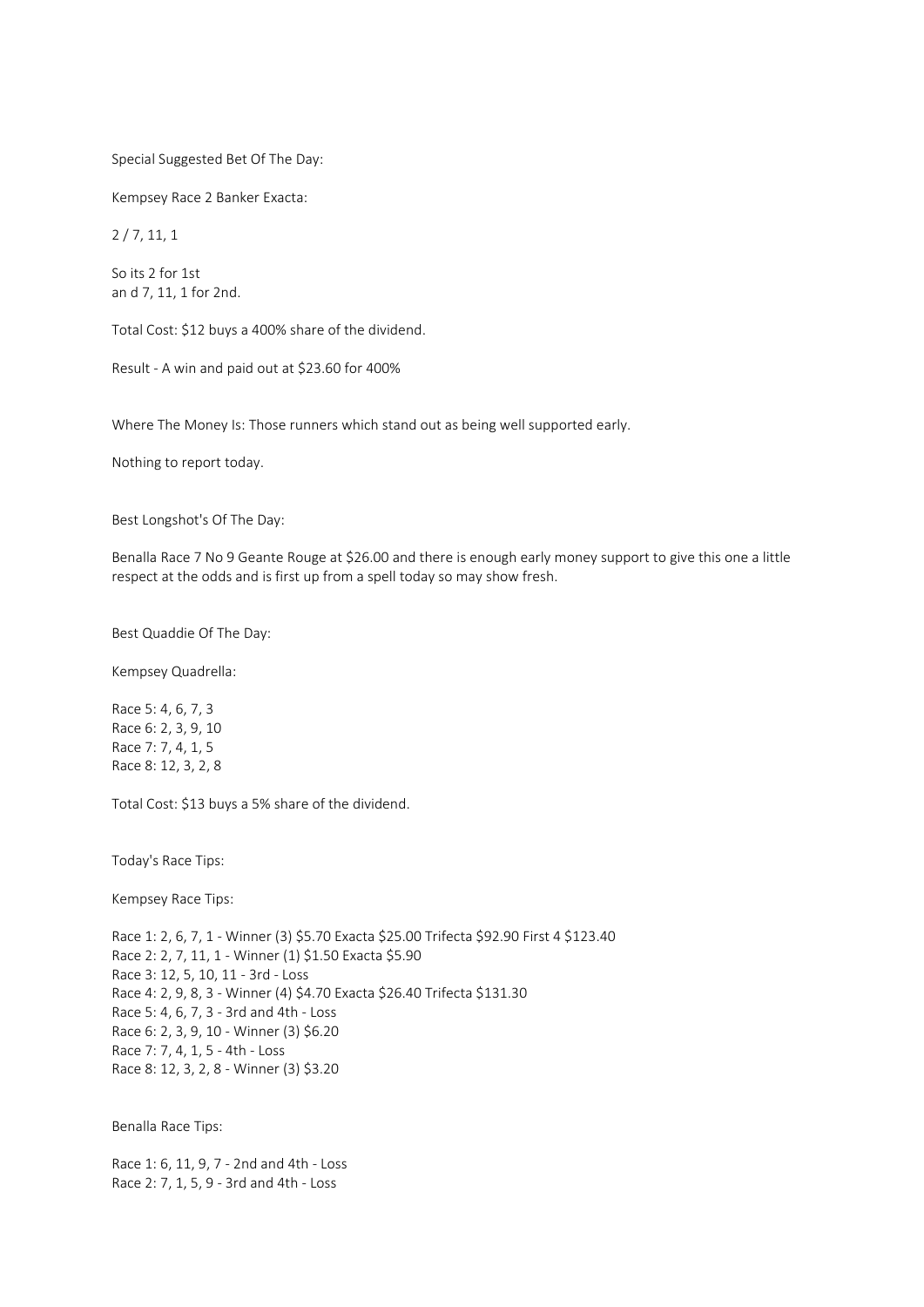Race 3: 10, 5, 8, 1 - 4th - Loss Race 4: 10, 11, 5, 1 - Winner (4) \$6.30 Race 5: 10, 11, 5, 7 - Winner (2) \$5.50 Race 6: 2, 8, 3, 1 - Winner (1) \$1.60 Race 7: 9, 5, 2, 4 - Winner (3) \$5.70 Race 8: 5, 2, 8, 4 - 3rd - Loss Race 9: 4, 10, 3, 2 - Winner (1) \$4.20 Exacta \$26.50 Race 10: 10, 3, 4, 2 - Winner (4) \$4.10

Mondays August 28th 2017 Horse Racing Tips:

The results are in...

Monday The Final Statistics.

1. Top Selection strike rate at 21% out of 24 races.

2. Top 2 Selections strike rate at 38% out of 24 races.

3. Exacta strike rate at 33% out of 24 races.

+ Best Top Selection win dividend: \$2.90

+ Best tipped Exacta dividend: \$28.80

+ Best Trifecta dividend: \$164.40

+ Best First 4 dividend: \$470.60

+ Best Quadrella dividend: \$1570.00

The Day In Summary: So let's have a look at the numbers for this Mondays racing with 24 races covered. For the Exotics there were 8 Exacta's in total which is a strike rate of 33% with the biggest one paying out at \$28.80 with the best tipped Trifecta paying out at \$164.40 and the best tipped First 4 paid out at \$470.60. For Win Bets the best priced Top Selection winner was at \$2.90 with the strike rate for the Top Selection sitting at 21% with the strike rate for the Top 2 Selections sitting at 38% of all races run. With Quadrella's the best today paid out at \$1570.00. And so that wraps up this Mondays racing on what was a mildly interesting start to the week although on a positive note the best quaddie of the day did salute so that was a welcome bonus.

Special Suggested Bet Of The Day:

Coffs Harbour Race 3 Banker Exacta:

3 / 7, 9, 6

So its 3 for 1st and 7, 9, 6 for 2nd.

Total Cost: \$12 buys a 400% share of the dividend.

Where The Money Is:Those runners which stand out as being well supported early.

Wangaratta Race 4 No 7 Tycoon Bill at \$11.00 and there is nice little move for this one early.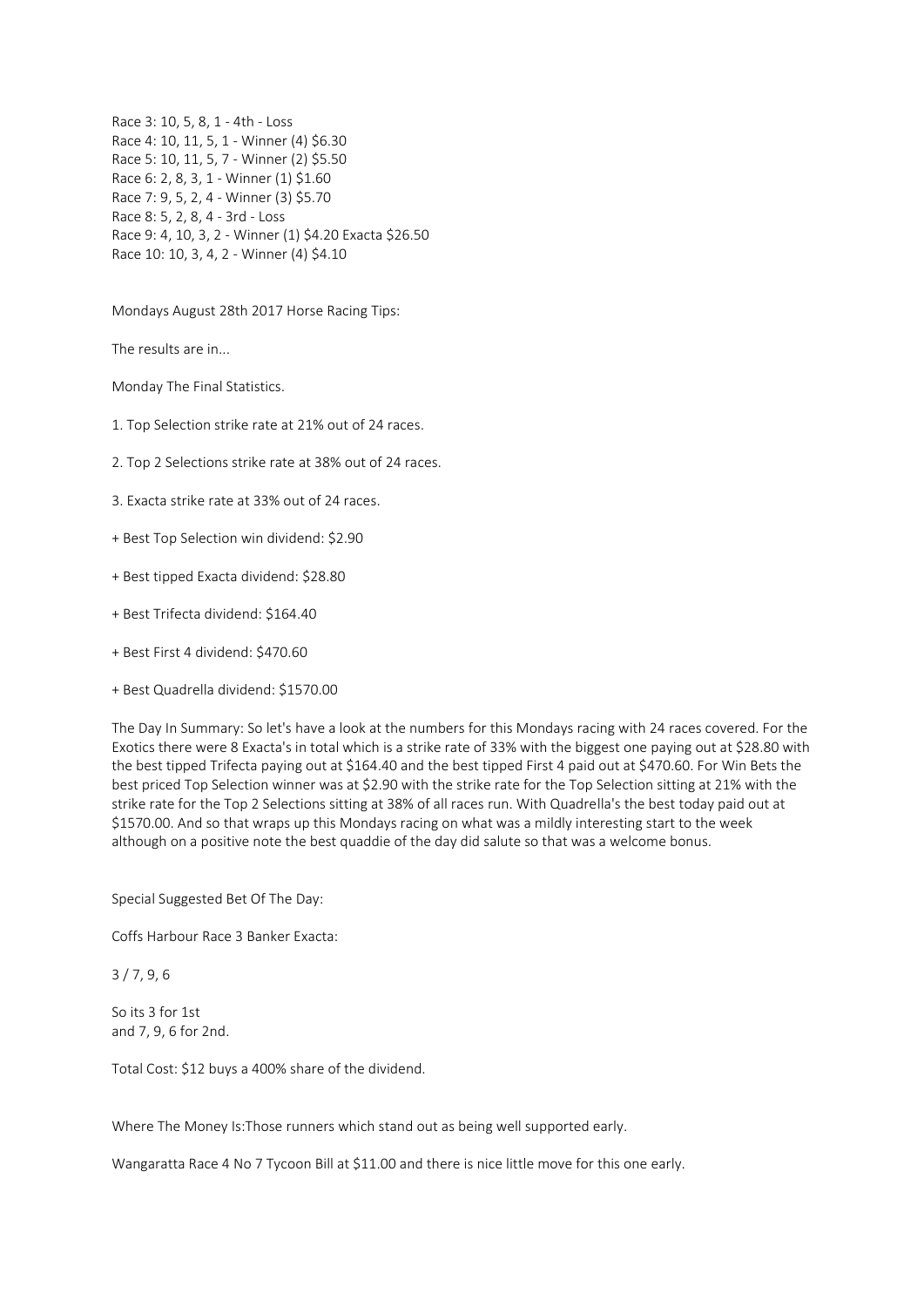Dubbo Race 2 No 9 Sweers Island at \$3.00 and someone really like this one early and it has really been backed well.

Best Longshot's Of The Day:

Nothing to report today.

Best Quaddie Of The Day:

Coffs Harbour Quadrella:

Race 4: 8, 6, 7, 4 Race 5: 9, 2, 10, 3 Race 6: 6, 7, 10, 5 Race 7: 2, 11, 6, 3

Total Cost: \$13 buys a 5% share of the dividend.

Result - A win and paid out at \$1570.00 for 100%

Today's Race Tips:

Dubbo Race Tips:

Race 1: 7, 1, 9, 16 - Winner (4) \$6.00 Exacta \$25.20 Race 2: 9, 5, 1, 8 - Winner (4) \$4.00 Exacta \$16.80 Trifecta \$68.40 Race 3: 2, 3, 6, 5 - Winner (1) \$2.20 Race 4: 6, 14, 3, 9 - Winner (3) \$3.10 Exacta \$14.00 Early Quadrella \$551.40 Race 5: 3, 7, 1, 10 - Winner (3) \$7.90 Race 6: 3, 11, 2, 12 - 2nd - Loss Race 7: 1, 7, 2, 10 -3rd - Loss Race 8: 2, 9, 1, 5 - Winner (3) \$7.60

Wangaratta Race Tips:

Race 1: 3, 8, 6, 7 - Winner (1) \$2.40 Exacta \$24.90 Trifecta \$83.10 First 4 \$138.20 Race 2: 14, 12, 9, 13 - 2nd - Loss Race 3: 12, 13, 3, 11 - Winner (1) \$1.80 Exacta \$2.70 Trifecta \$27.40 First 4 \$77.00 Race 4: 7, 10, 13, 14 - 2nd and 4th - Loss Race 5: 1, 5, 2, 7 - Winner (2) \$4.00 Exacta \$21.10 Trifecta \$56.30 Race 6: 10, 2, 5, 11 - 2nd and 3rd - Loss Race 7: 7, 4, 9, 8 - 2nd and 4th - Loss Race 8: 16, 3, 9, 1 - 2nd and 4th - Loss Race 9: 11, 12, 5, 16 - 3rd and 4th - Loss

Coffs Harbour Race Tips:

Race 1: 1, 3, 12, 10 - Winner (1) \$1.60 Race 2: 11, 5, 3, 7 - 2nd and 3rd - Loss Race 3: 3, 7, 9, 6 - Winner (3) \$7.10 Race 4: 8, 6, 7, 4 - Winner (2) \$9.10 Exacta \$28.80 Race 5: 9, 2, 10, 3 - Winner (2) \$2.70 Exacta \$20.90 Trifecta \$164.40 First 4 \$470.60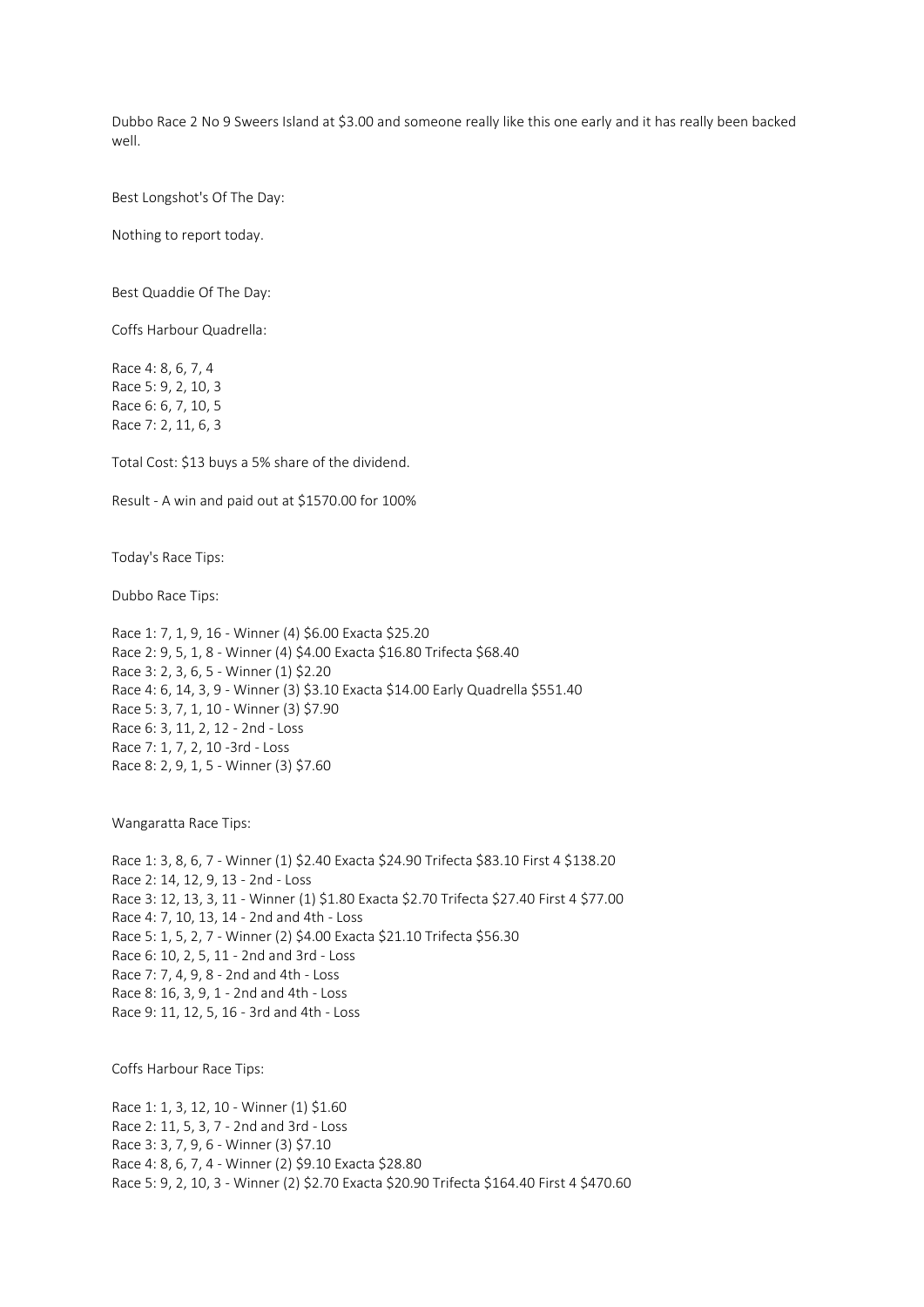Race 6: 6, 7, 10, 5 - Winner (2) \$5.10 Race 7: 2, 11, 6, 3 - Winner (1) \$2.90 Quadrella \$1570.00

Mondays August 21st 2017 Horse Racing Tips:

The results are in...

Monday The Final Statistics.

- 1. Top Selection strike rate at 25% out of 24 races.
- 2. Top 2 Selections strike rate at 50% out of 24 races.
- 3. Exacta strike rate at 38% out of 24 races.
- + Best Top Selection win dividend: \$3.10
- + Best tipped Exacta dividend: \$100.90
- + Best Trifecta dividend: \$134.90
- + Best First 4 dividend: \$78.20
- + Best Quadrella dividend: \$167.20

The Day In Summary: So let's have a look at the numbers for this Mondays racing with 24 races covered. For the Exotics there were 9 Exacta's in total which is a strike rate of 38% with the biggest one paying out at \$100.90 with the best tipped Trifecta paying out at \$134.90 and the best tipped First 4 paid out at \$78.20. For Win Bets the best priced Top Selection winner was at \$3.10 with the strike rate for the Top Selection sitting at 25% with the strike rate for the Top 2 Selections sitting at 50% of all races run. With Quadrella's the best today paid out at \$167.20. And so that wraps up this Mondays racing on what was a just OK start to the week on a day that lacked some real quality.

Special Suggested Bet Of The Day:

Grafton Race 2 Banker Exacta:

4 / 3, 7, 6

So its 4 for 1st and 3, 7, 6 for 2nd.

Total Cost: \$12 buys a 400% share of the dividend.

Where The Money Is: Those runners which stand out as being well supported early.

Grafton Race 7 No 7 Ilia at \$15.00 and there is really solid support shown for this one early.

Best Longshot's Of The Day:

Grafton Race 6 No 10 Bob's Warrior at \$21.00 and there is good support for this one early. Watch.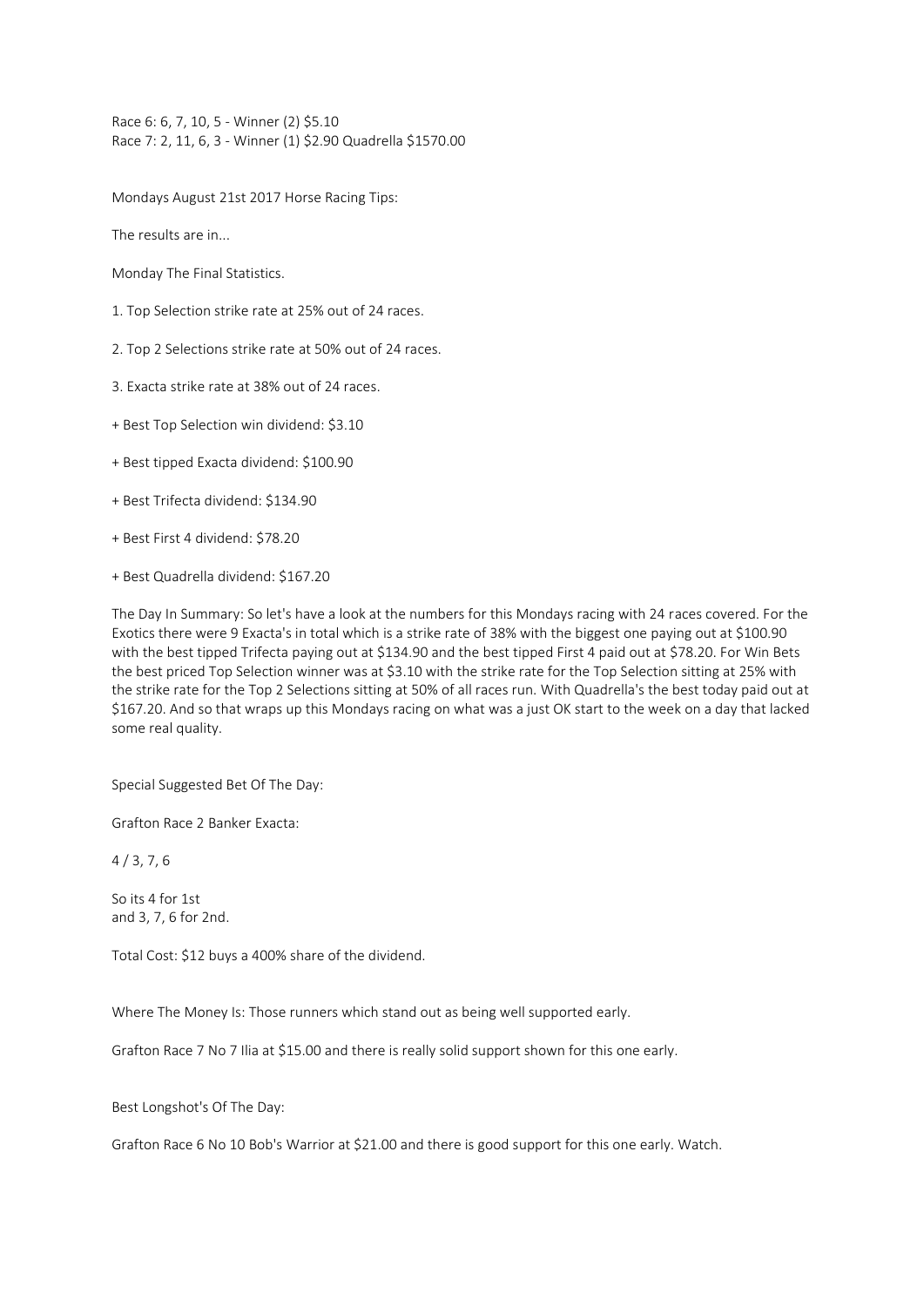Best Quaddie Of The Day:

Grafton Quadrella:

Race 4: 2, 7, 3, 14 Race 5: 7, 8, 1, 4 Race 6: 10, 7, 5, 9 Race 7: 7, 11, 12, 10

Total Cost: \$13 buys a 5% share of the dividend.

Today's Race Tips:

Gunnedah Race Tips:

Race 1: 5, 1, 9, 4 - Winner (1) \$3.10 Exacta \$12.00 Trifecta \$42.80 First 4 \$78.20 Race 2: 6, 5, 2, 13 - Winner (4) \$4.50 Exacta \$19.40 Race 3: 3, 5, 11, 8 - 2nd and 3rd - Loss Race 4: 4, 3, 10, 2 - Winner (4) \$3.00 Race 5: 1, 4, 5, 3 - Winner (2) \$4.40 Race 6: 2, 6, 15, 7 - Winner (2) \$5.40 Race 7: 12, 6, 1, 7 - Winner (2) \$1.90 Quadrella \$167.20

Echuca Race Tips:

Race 1: 10, 2, 7, 9 - Winner (2) \$2.90 Exacta \$8.60 Race 2: 13, 14, 6, 5 - Winner (1) \$2.20 Exacta \$4.70 Trifecta \$21.50 Race 3: 13, 14, 1, 7 - Winner (1) \$2.60 Exacta \$13.70 Race 4: 8, 12, 6, 11 - Winner (3) \$4.80 Exacta \$16.50 Race 5: 12, 5, 4, 11 - Winner (2) \$6.90 Race 6: 9, 2, 6, 7 - 3rd and 4th - Loss Race 7: 2, 1, 3, 5 - 2nd - Loss Race 8: 5, 8, 7, 4 - Winner (2) \$5.60 Exacta \$100.90 Trifecta \$134.90 Race 9: 10, 3, 6, 5 - 3rd - Loss Race 10: 2, 3, 4, 5 - Winner (1) \$2.00 Exacta \$10.10

Grafton Race Tips:

Race 1: 5, 2, 7, 1 - Winner (1) \$2.40 Exacta \$16.60 Trifecta \$52.70 Race 2: 4, 3, 7, 6 - 2nd - Loss Race 3: 1, 10, 14, 4 - 2nd and 3rd - Loss Race 4: 2, 7, 3, 14 - Winner (1) \$2.20 Race 5: 7, 8, 1, 4 - 2nd, 3rd and 4th - Loss Race 6: 10, 7, 5, 9 - 3rd - Loss Race 7: 7, 11, 12, 10 - 4th - Loss

Mondays August 14th 2017 Horse Racing Tips:

The results are in...

Monday The Final Statistics.

1. Top Selection strike rate at 22% out of 23 races.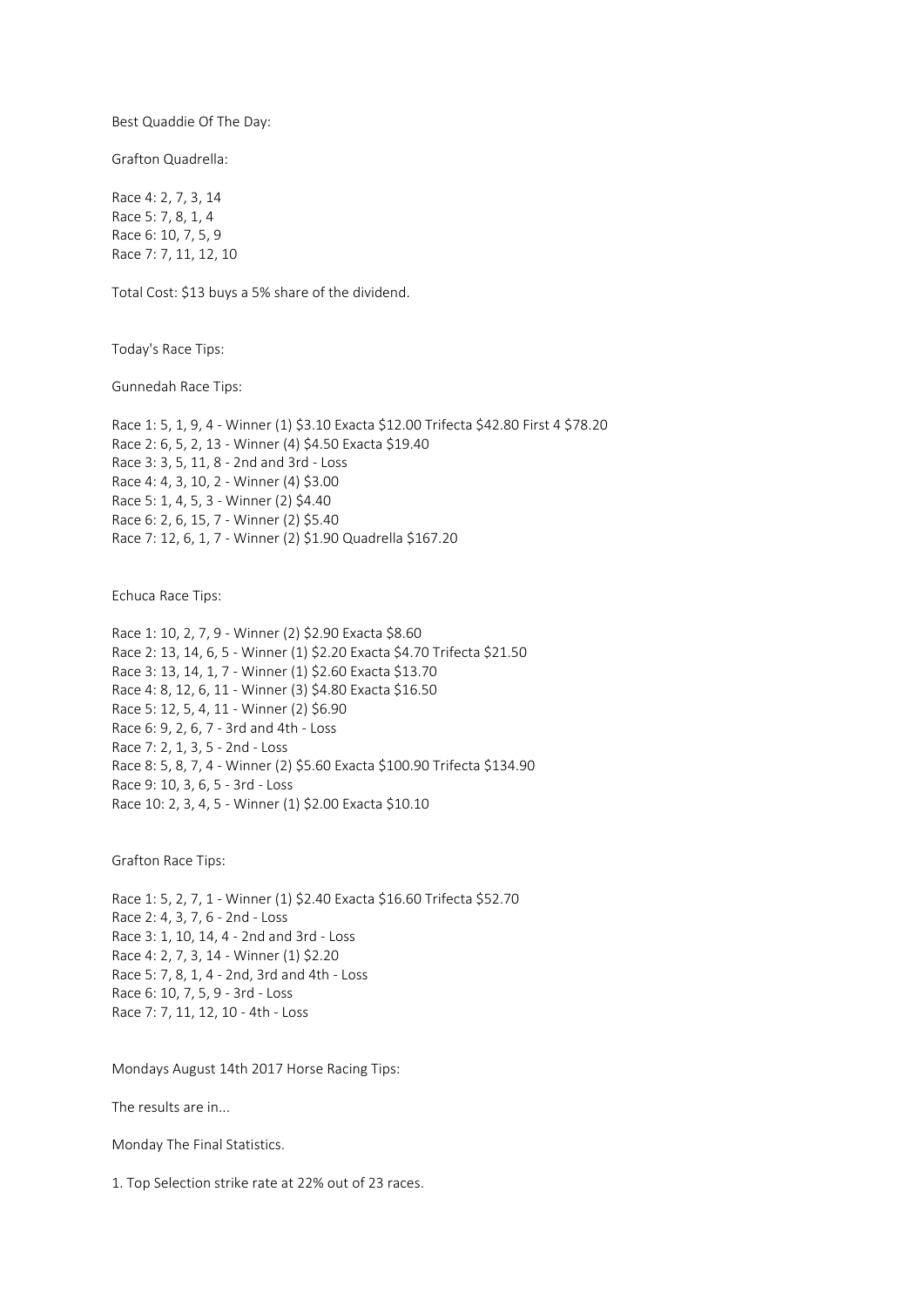- 2. Top 2 Selections strike rate at 43% out of 23 races.
- 3. Exacta strike rate at 35% out of 23 races.
- + Best Top Selection win dividend: \$3.40
- + Best tipped Exacta dividend: \$70.30
- + Best Trifecta dividend: \$78.90
- + Best First 4 dividend: \$326.20
- + Best Quadrella dividend: n/a

The Day In Summary: So let's have a look at the numbers for this Mondays racing with 23 races covered. For the Exotics there were 8 Exacta's in total which is a strike rate of 35% with the biggest one paying out at \$70.30 with the best tipped Trifecta paying out at \$78.90 with the best tipped First 4 paying out at \$326.20. For Win Bets the best priced Top Selection winner was at \$3.40 with the strike rate for the Top Selection sitting at 22% with the strike rate for the Top 2 Selections sitting at 43% of all races run. With Quadrella's none were successfully tipped today. And so that wraps up this Mondays racing on what was just an OK day on what was an unusually quite betting Monday.

Special Suggested Bet Of The Day:

Goulburn Race 3 Banker Exacta:

4 / 5, 8, 6

So its 4 for 1st and 5, 8, 6 for 2nd.

Total Cost: \$12 buys a 400% share of the dividend.

Result - A win and paid out at \$31.20 for 400%

Where The Money Is: Those runners which stand out as being well supported early.

Wodonga Race 6 No 8 Prairie Sun at \$9.00 and there is an interesting amount of support for this one early.

Result - Finished unplaced.

Best Longshot's Of The Day:

Quirindi Race 1 No 14 Shiver Me Timbers at \$19.00 and this one is attracting support at the long odds and is first up from a spell today so may surprise.

Result - Finished 3rd

Best Quaddie Of The Day:

Wodonga Quadrella: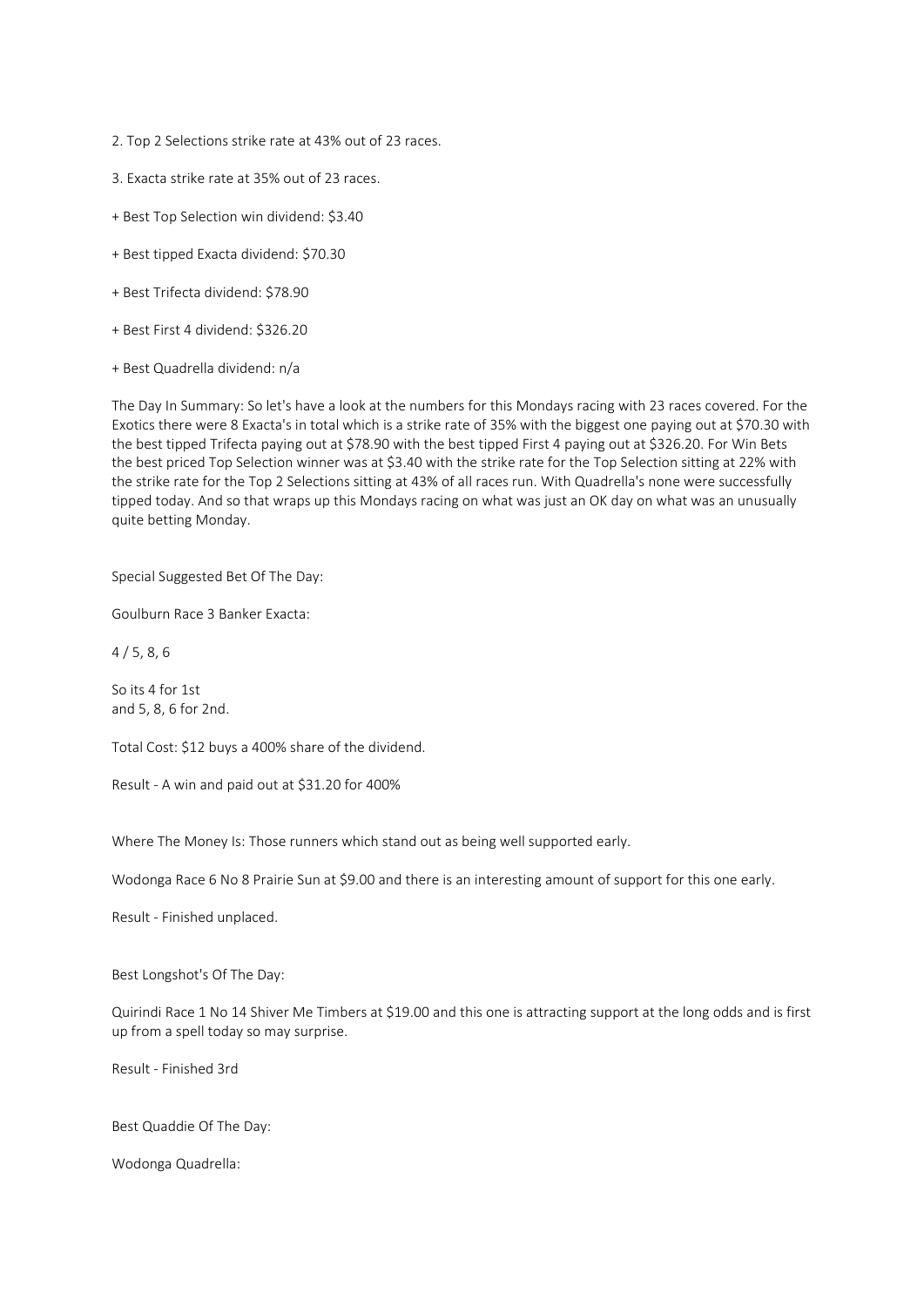Race 6: 8, 5, 10, 3 Race 7: 13, 7, 5, 8 Race 8: 1, 12, 3, 8 Race 9: 11, 5, 7, 8

Total Cost: \$13 buys a 5% share of the dividend.

Today's Race Tips:

Goulburn Race Tips:

Race 1: 6, 3, 5, 1 - 2nd, 3rd and 4th - Loss Race 2: 2, 3, 1 - Winner (2) \$2.00 Exacta \$7.50 Trifecta \$3.60 Race 3: 4, 5, 8, 6 - Winner (1) \$1.40 Exacta \$7.80 Trifecta \$56.00 First 4 \$156.40 Race 4: 3, 2, 5, 6 - Winner (1) \$3.10 Exacta \$6.40 Race 5: 10, 7, 4, 6 - 2nd and 4th - Loss Race 6: 2, 4, 8, 6 - Winner (2) \$2.60 Exacta \$26.10 Trifecta \$78.90 First 4 \$326.20 Race 7: 8, 5, 3, 1 - Winner (4) \$6.60 Exacta \$26.80

Wodonga Race Tips:

Race 1: 10, 5, 3, 6 - Winner (1) \$3.40 Race 2: 3, 10, 1, 6 - Loss Race 3: 14, 8, 10, 15 - Winner (3) \$9.00 Exacta \$35.30 Race 4: 1, 4, 5, 6 - Winner (3) \$5.80 Exacta \$18.00 Trifecta \$32.50 Race 5: 1, 9, 7, 3 - 2nd, 3rd and 4th - Loss Race 6: 8, 5, 10, 3 - Winner (2) \$3.80 Race 7: 13, 7, 5, 8 - 3rd - Loss Race 8: 1, 12, 3, 8 - Loss Race 9: 11, 5, 7, 8 - 3rd - Loss

Quirindi Race Tips:

Race 1: 3, 14, 13, 1 - 2nd and 3rd - L/S No's 3, & 13 Race 2: 4, 1, 6, 5 - Winner (1) \$1.60 Race 3: 6, 1, 3, 4 - Winner (3) \$19.40 Race 4: 6, 3, 2, 5 - Winner (2) \$3.00 Race 5: 2, 4, 3, 1 - 3rd - Loss Race 6: 3, 7, 6, 5 - Winner (2) \$8.10 Exacta \$70.30 Race 7: 8, 6, 9, 3 - Winner (1) \$3.20

Mondays August 7th 2017 Horse Racing Tips:

The results are in...

Monday The Final Statistics.

1. Top Selection strike rate at 33% out of 27 races.

2. Top 2 Selections strike rate at 52% out of 27 races.

3. Exacta strike rate at 52% out of 27 races.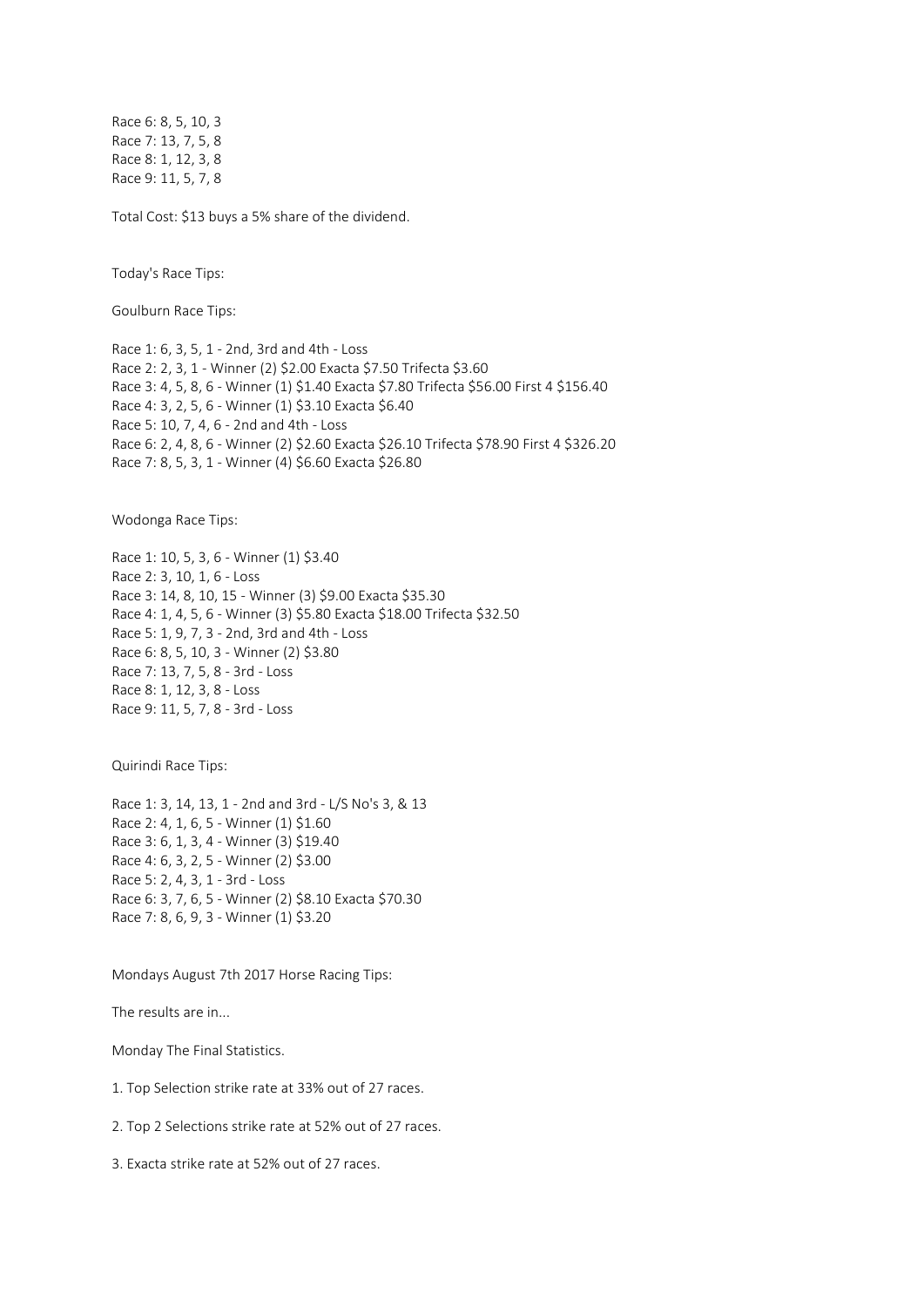+ Best Top Selection win dividend: \$4.20

- + Best tipped Exacta dividend: \$125.60
- + Best Trifecta dividend: \$486.50
- + Best First 4 dividend: \$542.00
- + Best Quadrella dividend: \$3757.80

The Day In Summary: So let's have a look at the numbers for this Mondays racing with 27 races covered. For the Exotics there were 14 Exacta's in total which is a strike rate of 52% with the biggest one paying out at \$125.60 with the best tipped Trifecta paying out at \$486.50 and the best tipped First 4 paid out at \$542.00. For Win Bets the best priced Top Selection winner was at \$4.20 with the strike rate for the Top Selection sitting at 33% with the strike rate for the Top 2 Selections sitting at 52% of all races run. With Quadrella's the best today paid out at \$3757.80. And so that wraps up this Mondays racing on what was a very good start to the week.

Special Suggested Bet Of The Day:

Darwin Race 4 Banker Exacta:

5 / 9, 1, 8

So its 5 for 1st and 9, 1, 8 for 2nd.

Total Cost: \$12 buys a 400% share of the dividend.

Where The Money Is: Those runners which stand out as being well supported early.

Nothing to report.

Best Longshot's Of The Day:

Darwin Race 8 No 11 Senior Council at \$41.00 some money around for this one early and is at tempting odds today.

Best Quaddie Of The Day:

Darwin Quadrella:

Race 6: 7, 2, 6, 10 Race 7: 3, 11, 4, 12 Race 8: 12, 1, 5, 11 Race 9: 11, 12, 8, 1

Total Cost: \$13 buys a 5% share of the dividend.

Today's Race Tips:

Forbes Race Tips: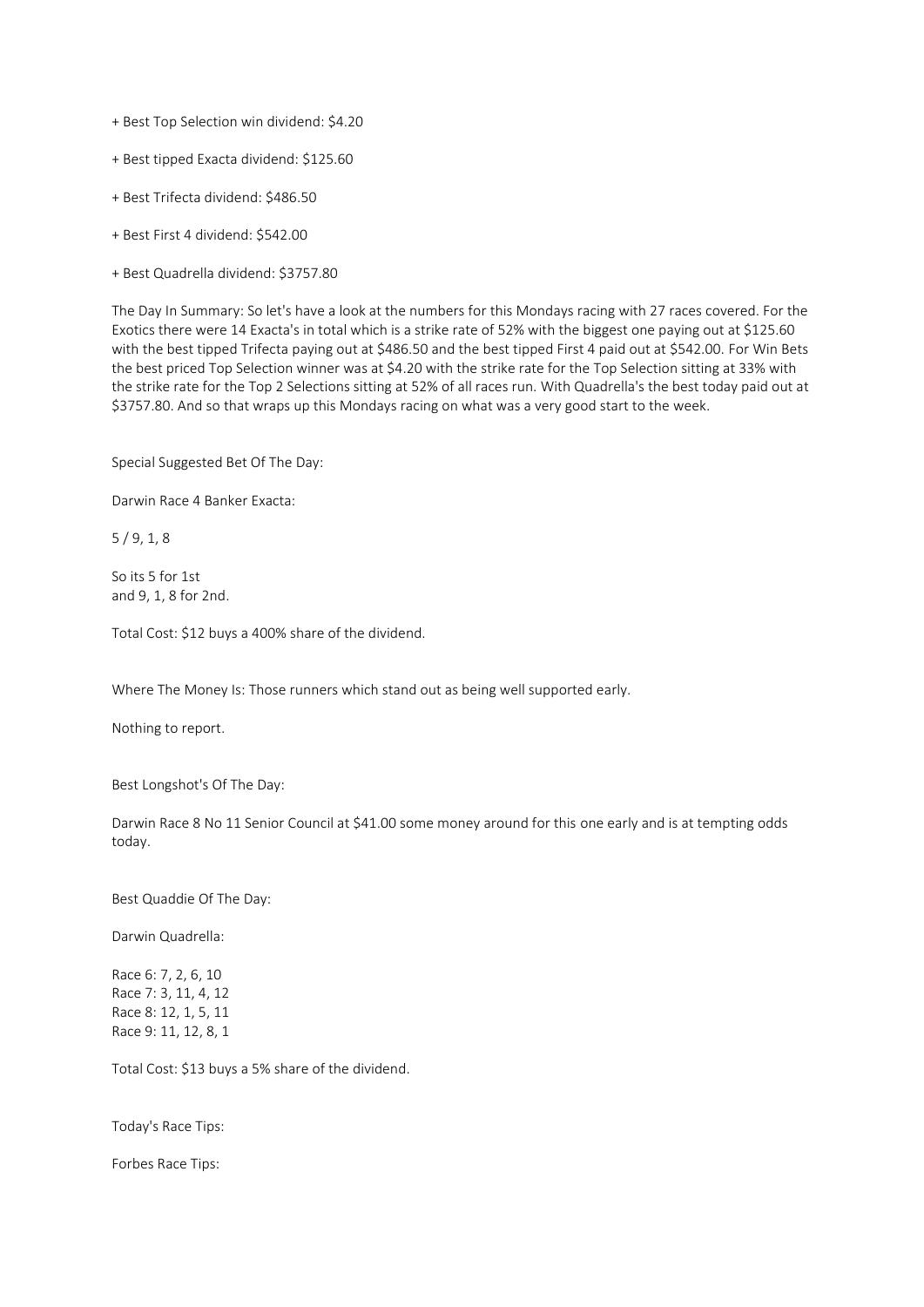Race 1: 2, 3, 4, 8 - 2nd and 3rd - Loss Race 2: 3, 10, 15, 17 - Winner (2) \$2.40 Race 3: 14, 7, 2, 9 - Winner (3) \$13.50 Exacta \$52.30 Race 4: 1, 3, 4, 10 - Winner (1) \$2.30 Exacta \$12.00 Race 5: 1, 2, 6, 5 - Winner (1) \$2.60 Race 6: 16, 6, 7, 8 - Winner (2) \$9.60 Exacta \$48.00 Race 7: 7, 12, 4, 9 - Winner (1) \$4.20 Exacta \$43.00 Trifecta \$203.60 Race 8: 1, 5, 11, 3 - Winner (3) \$15.80 Exacta \$125.60 Trifecta \$486.50 First 4 \$542.00 Quadrella \$3757.80

Swan Hill Race Tips:

Race 1: 10, 9, 11, 6 - Winner (4) \$6.10 Exacta \$25.00 Trifecta \$245.10 First 4 \$675.80 Race 2: 9, 3, 7, 5 - Winner (1) \$1.20 Exacta \$1.70 Race 3: 3, 8, 6, 7 - 2nd and 4th - Loss Race 4: 5, 8, 3, 1 - 2nd, 3rd and 4th - Loss Race 5: 10, 6, 2, 5 - 3rd and 4th - Loss Race 6: 6, 8, 7, 10 - Winner (3) \$6.40 Exacta \$37.90 Race 7: 9, 7, 6, 10 - Winner (2) \$6.70 Exacta \$21.40 Race 8: 10, 9, 8, 7 - Winner (3) \$11.20 Race 9: 4, 7, 12, 8 - 3rd and 4th - Loss Race 10: 11, 1, 4, 7 - Winner (1) \$3.30 Exacta \$13.20 Trifecta \$51.90

Darwin Race Tips:

Race 1: 3, 6, 5, 2 - Winner (1) \$3.30 Exacta \$5.00 Trifecta \$12.40 First 4 \$18.80 Race 2: 2, 4, 6, 3 - Winner (2) \$2.30 Exacta \$8.10 Race 3: 5, 2, 9, 4 - Winner (1) \$2.00 Exacta \$6.60 Race 4: 5, 9, 1, 8 - Winner (2) \$5.60 Race 5: 7, 9, 1, 5 - Winner (1) \$4.00 Race 6: 7, 2, 6, 10 - 2nd and 4th - Loss Race 7: 3, 11, 4, 12 - Winner (1) \$2.60 Race 8: 12, 1, 5, 11 - Winner (3) \$7.40 Exacta \$52.80 Race 9: 11, 12, 8, 1 - Winner (4) \$6.60

Mondays July 31st 2017 Horse Racing Tips:

The results are in...

Monday The Final Statistics.

1. Top Selection strike rate at 23% out of 22 races.

2. Top 2 Selections strike rate at 36% out of 22 races.

3. Exacta strike rate at 64% out of 22 races.

+ Best Top Selection win dividend: \$6.20

- + Best tipped Exacta dividend: \$95.00
- + Best Trifecta dividend: \$248.20
- + Best First 4 dividend: \$2194.60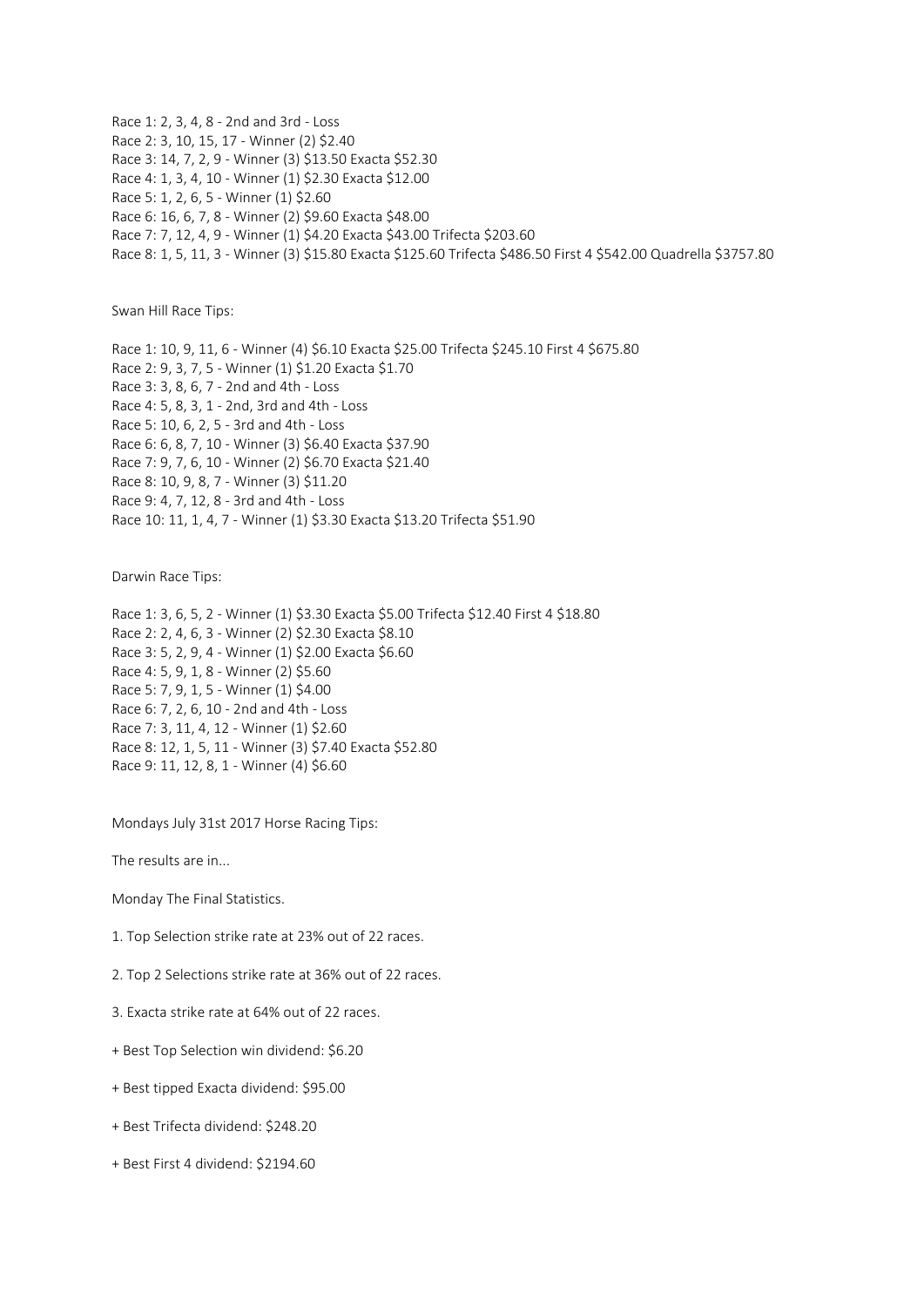## + Best Quadrella dividend: \$4089.80

The Day In Summary: So let's have a look at the numbers for this Mondays racing with 22 races covered. For the Exotics there were 14 Exacta's in total which is a strike rate of 64% with the biggest one paying out at \$95.00 with the best tipped Trifecta paying out at \$248.20 and the best tipped First 4 paid out at \$2194.60. For Win Bets the best priced Top Selection winner was at \$6.20 with the strike rate for the Top Selection sitting at 23% with the strike rate for the Top 2 Selections sitting at 36% of all races run. With Quadrella's the best today paid out at \$4089.80. And so that wraps up this Mondays racing and it was another very good day for those that like playing the Exotics.

Special Suggested Bet Of The Day:

Mildura Race 2 Multi Exacta:

10, 11 / 10, 11, 13, 5

So its 10 and 11 for 1st and 10, 11, 13, 5 for 2nd.

Total Cost: \$12 buys a 200% share of the dividend.

Result - Loss in wrong order

Where The Money Is: Those runners which stand out as being well supported early.

Nothing to report today.

Best Longshot's Of The Day:

Port Macquarie Race 5 No 10 Supreme Willy at \$34.00 and there is some money for this one early so may be worth a little watch at the good odds.

Result - Finished 2nd.

Best Quaddie Of The Day:

Mildura Quadrella:

Race 5: 4, 3, 11, 6 Race 6: 5, 11, 3, 8 Race 7: 3, 12, 6, 10 Race 8: 9, 6, 8, 2

Total Cost: \$13 buys a 5% share of the dividend.

Today's Race Tips:

Dubbo Race Tips:

Race 1: 10, 1, 5, 3 - Winner (4) \$5.50 Exacta \$19.50 Race 2: 9, 7, 6, 3 - Winner (4) \$3.90 Race 3: 6, 7, 9, 5 - 4th - Loss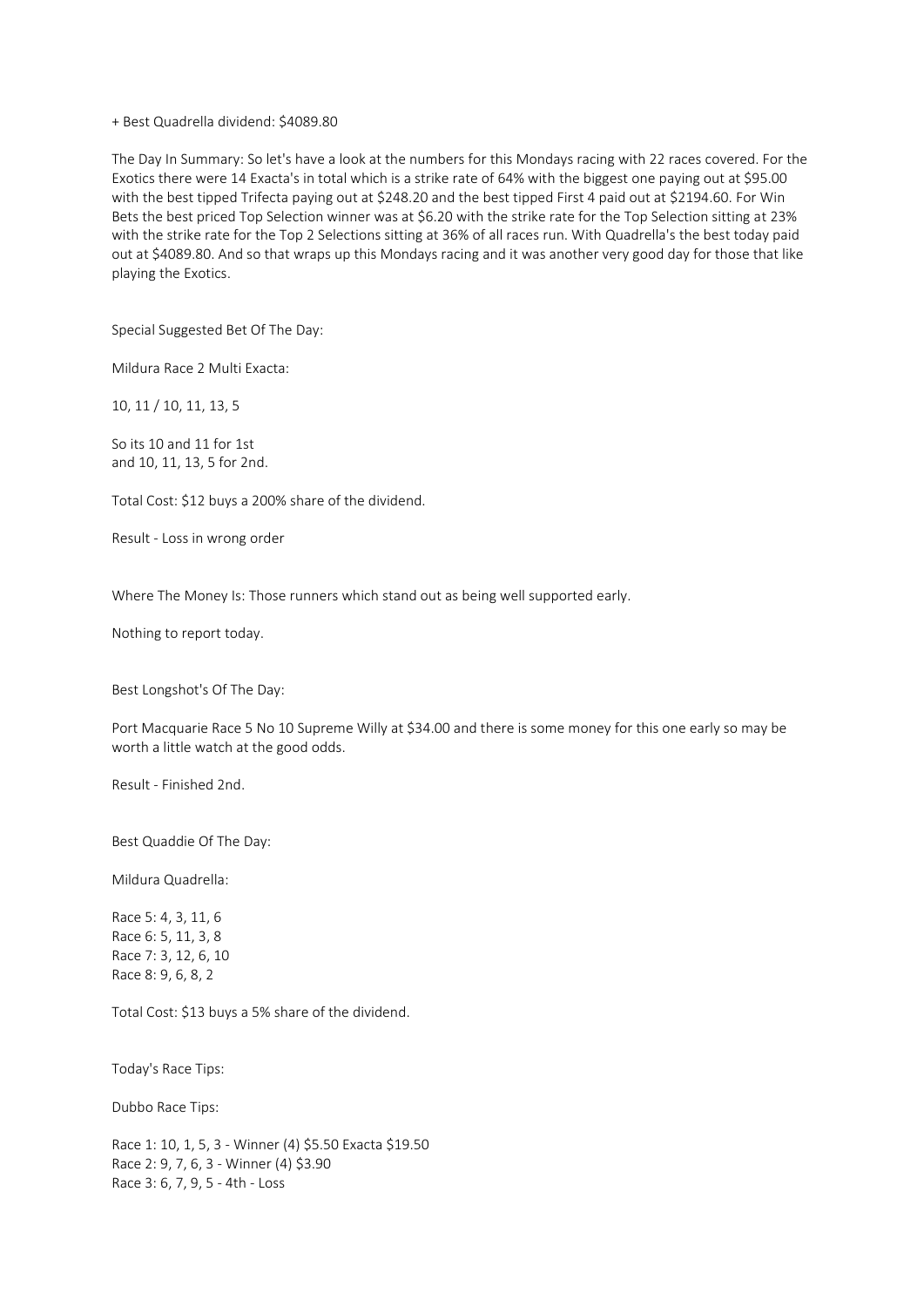Race 4: 2, 8, 12, 10 - Winner (1) \$2.80 Exacta \$13.80 Trifecta \$60.40 Race 5: 8, 3, 5, 4 - Winner (3) \$2.60 Exacta \$13.40 Trifecta \$43.20 Race 6: 3, 5, 9, 8 - Winner (3) \$11.10 Race 7: 1, 8, 11, 4 - Winner (1) \$1.70 Quadrella \$245.60

Mildura Race Tips:

Race 1: 4, 6, 9, 7 - Winner (3) \$2.40 Exacta \$3.40 Trifecta \$12.90 Race 2: 10, 11, 13, 5 - Winner (3) \$11.40 Exacta \$26.20 Trifecta \$248.20 First 4 \$2194.60 Race 3: 4, 10, 6, 2 - Winner (1) \$6.20 Exacta \$30.80 Trifecta \$151.10 First 4 \$304.20 Race 4: 6, 9, 7, 10 - 3rd and 4th - Loss Race 5: 4, 3, 11, 6 - Winner (1) \$1.80 Exacta \$4.00 Race 6: 5, 11, 3, 8 - Winner (1) \$4.10 Exacta \$14.00 Race 7: 3, 12, 6, 10 - Winner (3) \$4.40 Exacta \$28.90 Race 8: 9, 6, 8, 2 - 2nd and 4th - Loss

Pt Macquarie Race Tips:

Race 1: 1, 8, 6, 4 - Winner (4) \$18.60 Exacta \$85.40 Trifecta \$162.30 Race 2: 1, 9, 7, 3 - Winner (4) \$5.70 Race 3: 4, 10, 6, 8 - Winner (2) \$3.60 Exacta \$6.70 Trifecta \$30.40 First 4 \$47.20 Race 4: 3, 4, 1, 6 - Winner (4) \$11.30 Exacta \$36.30 Early Quadrella \$4089.80 Race 5: 5, 1, 10, 4 - Winner (2) \$2.20 Exacta \$42.10 Race 6: 6, 3, 8, 7 - Winner (2) \$8.20 Exacta \$95.00 Race 7: 9, 4, 14, 8 - 2nd - Loss

Mondays July 24th 2017 Horse Racing Tips:

The results are in...

Monday The Final Statistics.

- 1. Top Selection strike rate at 23% out of 22 races.
- 2. Top 2 Selections strike rate at 45% out of 22 races.
- 3. Exacta strike rate at 32% out of 22 races.
- + Best Top Selection win dividend: \$3.60
- + Best tipped Exacta dividend: \$30.80
- + Best Trifecta dividend: \$111.50
- + Best First 4 dividend: n/a
- + Best Quadrella dividend: \$318.50

The Day In Summary: So let's have a look at the numbers for this Mondays racing with 22 races covered. For the Exotics there were 7 Exacta's in total which is a strike rate of 32% with the biggest one paying out at \$30.80 with the best tipped Trifecta paying out at \$111.50 and there were no tipped First 4's today. For Win Bets the best priced Top Selection winner was at \$3.60 with the strike rate for the Top Selection sitting at 23% with the strike rate for the Top 2 Selections sitting at 45% of all races run. With Quadrella's the best today paid out at \$318.50. And so that wraps up this Mondays racing and it was an intriguing and really interesting start to the week.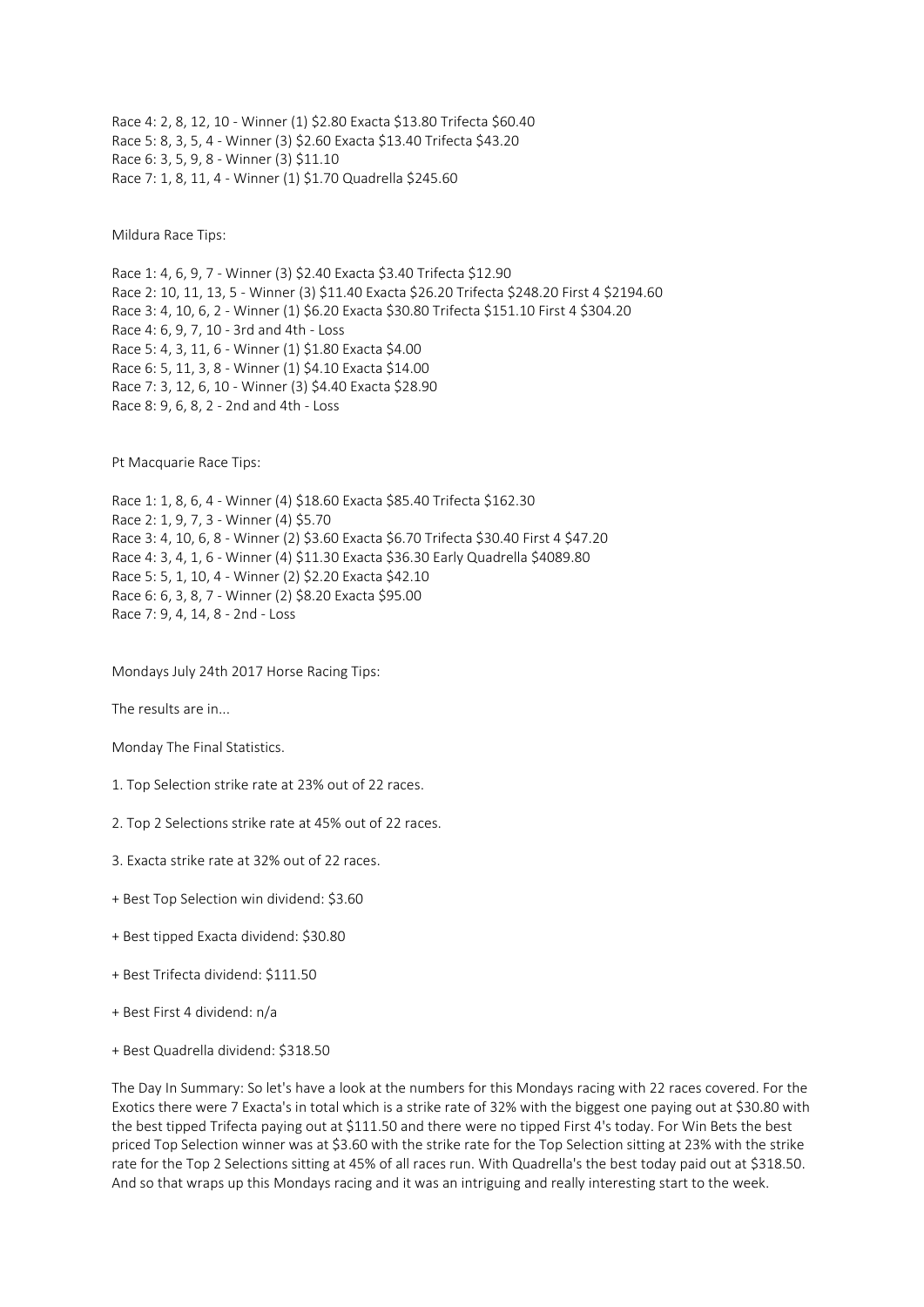Special Suggested Bet Of The Day:

Goulburn Race 3 Banker Exacta:

2 / 1, 5, 7

So its 2 for 1st and 1, 5, 7 for 2nd.

Total Cost: \$12 buys a 400% share of the dividend.

Where The Money Is: Those runners which stand out as being well supported early.

Swan Hill Race 7 No 9 Onya Keithy at \$6.50 quite a bit of early money support for this one and may be worth keeping an eye on.

Goulburn Race 4 No 7 Backless at \$2.60 well this one has been backed early like it is unbeatable and maybe a good standout pick for a trifecta or first 4.

Best Longshot's Of The Day:

Goulburn Race 6 No 12 Super Savvy at \$21.00 a little money around for this one and might be worth a small eachway bet at the odds.

Best Quaddie Of The Day:

Swan Hill Quadrella:

Race 5: 1, 11, 3, 14 Race 6: 2, 11, 5, 4 Race 7: 9, 13, 7, 15 Race 8: 3, 11, 5, 13

Total Cost: \$13 buys a 5% share of the dividend.

Today's Race Tips:

Scone Race Tips:

Race 1: 5, 8, 11, 10 - Winner (2) \$4.90 Race 2: 1, 2, 5, 7 - Winner (1) \$3.60 Exacta \$13.80 Race 3: 2, 6, 3, 13 - Winner (3) \$10.70 Exacta \$30.80 Trifecta \$111.50 Race 4: 4, 6, 8, 2 - Winner (1) \$1.90 Early Quadrella \$318.50 Race 5: 6, 4, 1, 3 - Winner (2) \$5.50 Race 6: 7, 1, 6, 2 - Winner (2) \$2.10 Race 7: 6, 5, 3, 2 - 2nd and 3rd - Loss

Goulburn Race Tips:

Race 1: 1, 7, 4, 8 - Winner (1) \$2.00 Exacta \$10.10 Trifecta \$23.30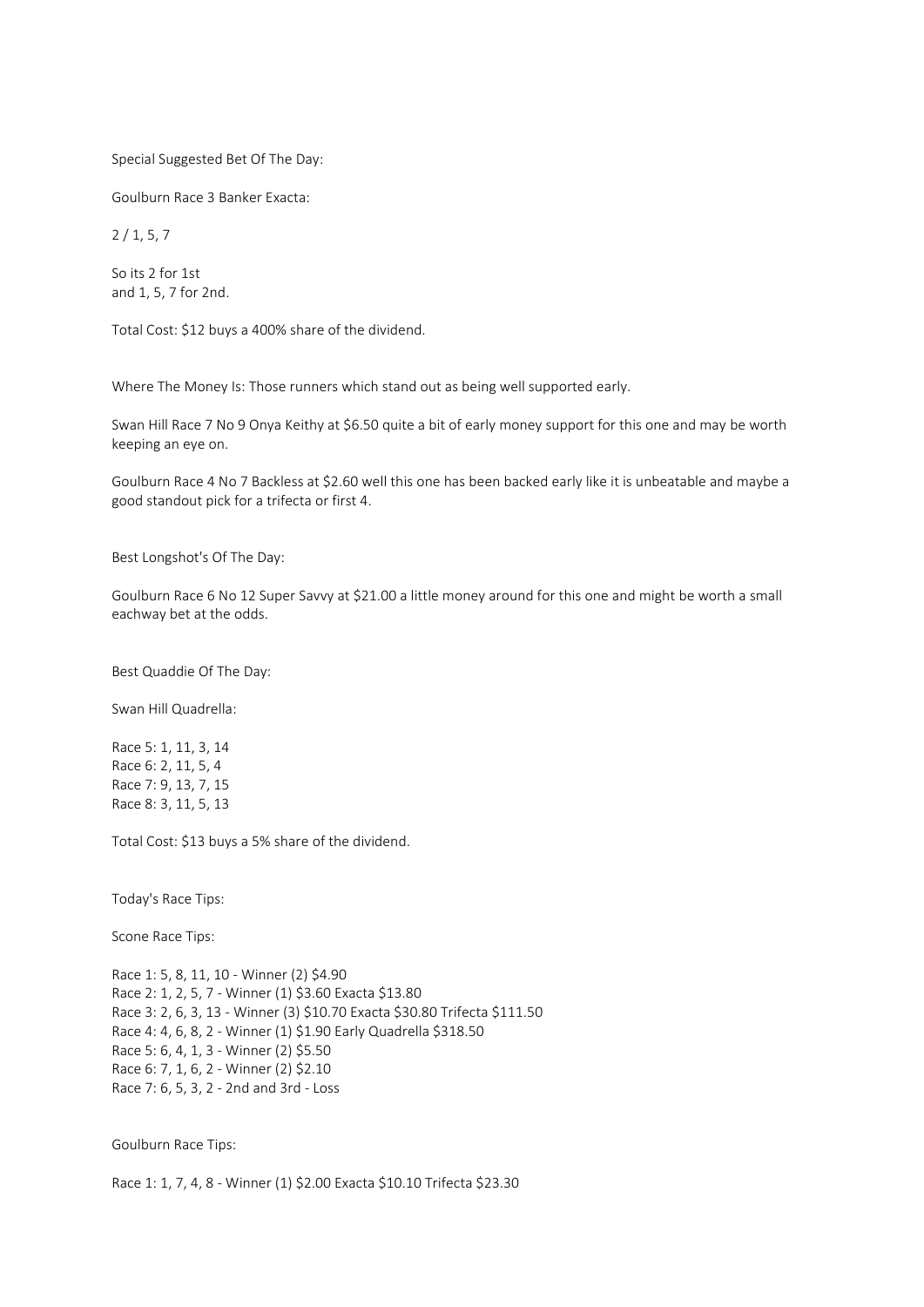Race 2: 6, 3, 5, 8 - 2nd, 3rd and 4th - Loss Race 3: 2, 1, 5, 7 - 2nd, 3rd and 4th - Loss Race 4: 7, 5, 3, 1 - Winner (4) \$5.70 Exacta \$24.70 Trifecta \$70.90 Race 5: 11, 7, 6, 5 - Winner (1) \$2.80 Exacta \$29.90 Race 6: 4, 12, 1, 10 - 2nd, 3rd and 4th - Loss Race 7: 2, 5, 6, 1 - Loss

Swan Hill Race Tips:

Race 1: 2, 5, 6, 8 - Winner (2) \$3.10 Exacta \$19.40 Trifecta \$107.70 Race 2: 5, 8, 4, 6 - Winner (1) \$3.20 Race 3: 4, 8, 6, 9 - 4th- Loss Race 4: 7, 13, 3, 5 - 3rd - Loss Race 5: 1, 11, 3, 14 - 2nd, 3rd and 4th - Loss Race 6: 2, 11, 5, 4 - Winner (2) \$7.80 Exacta \$26.10 Race 7: 9, 13, 7, 15 - Winner (4) \$5.80 Race 8: 3, 11, 5, 13 - Loss

Mondays July 17th 2017 Horse Racing Tips:

The results are in...

Monday The Final Statistics.

1. Top Selection strike rate at 27% out of 22 races.

2. Top 2 Selections strike rate at 41% out of 22 races.

3. Exacta strike rate at 36% out of 22 races.

- + Best Top Selection win dividend: \$4.60
- + Best tipped Exacta dividend: \$56.50
- + Best Trifecta dividend: \$281.60
- + Best First 4 dividend: \$1972.20
- + Best Quadrella dividend: \$1514.60

The Day In Summary: So let's have a look at the numbers for this Monday with 22 races covered. For the Exotics there were 8 Exacta's in total which is a strike rate of 36% with the best one paying out at \$56.50 with the best tipped Trifecta paying out at \$281.60 and the best tipped First 4 paid out at \$1972.20. For Win Bets the best priced Top Selection winner was at \$4.60 with the strike rate for the Top Selection sitting at 27% with the strike rate for the Top 2 Selections sitting at 41% of all races run. With Quadrella's the best today paid out at \$1514.60. And so that wraps up this Mondays racing and the day started off excellently but fell away a tad in the last half of the day.

Special Suggested Bet Of The Day:

Mildura Race 3 Multi Exacta:

4, 8 / 4, 8, 5, 6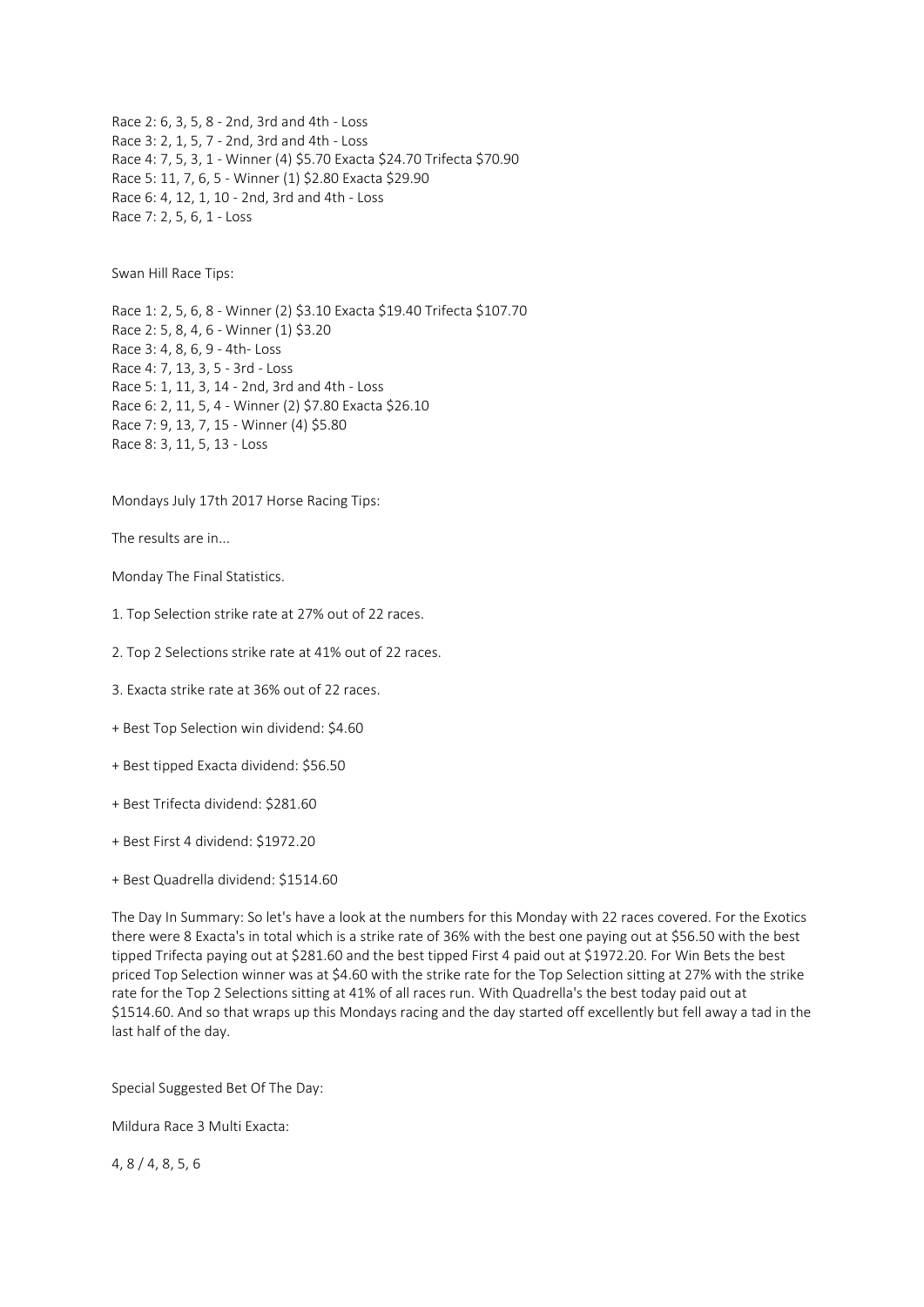So its 4 and 8 for 1st and 4, 8, 5, 6 for 2nd.

Total Cost: \$12 buys a 200% share of the dividend.

Where The Money Is: Those runners which stand out as being well supported early.

Cessnock Race 6 No 14 Hellava Girl at \$9.00 and there is quite strong support early for this one and worth a watch on the back of that.

Best Longshot's Of The Day:

Nothing to report today.

Best Quaddie Of The Day:

Mildura Quadrella:

Race 5: 2, 1, 5, 3 Race 6: 7, 6, 3, 1 Race 7: 7, 2, 5, 4 Race 8: 12, 2, 9, 10

Total Cost: \$13 buys a 5% share of the dividend.

Today's Race Tips:

Moruya Race Tips:

Race 1: 3, 4, 2, 7 - Winner (1) \$4.60 Race 2: 4, 13, 11, 6 - Winner (4) \$11.70 Exacta \$56.50 Trifecta \$281.60 First 4 \$1972.20 Race 3: 1, 10, 4, 12 - Winner (1) \$1.70 Race 4: 3, 5, 6, 10 - Winner (4) \$11.10 Exacta \$18.20 Trifecta \$173.70 Early Quadrella \$1514.60 Race 5: 2, 4, 8, 9 - 3rd and 4th - Loss Race 6: 6, 3, 4, 10 - 3rd - Loss Race 7: 3, 11, 4, 8 - 4th - Loss

Mildura Race Tips:

Race 1: 3, 8, 10, 5 - Winner (1) \$1.90 Exacta \$9.40 Race 2: 8, 5, 1, 4 - Winner (1) \$3.40 Exacta \$4.70 Trifecta \$9.50 Race 3: 4, 8, 5, 6 - Winner (2) \$5.80 Race 4: 4, 1, 3, 5 - Winner (4) \$11.70 Exacta \$49.20 Trifecta \$68.60 Early Quadrella \$232.90 Race 5: 2, 1, 5, 3 - Winner (4) \$4.50 Race 6: 7, 6, 3, 1 - 3rd - Loss Race 7: 7, 2, 5, 4 - 2nd, 3rd and 4th - Loss Race 8: 12, 2, 9, 10 - 2nd - Loss

Cessnock Race Tips:

Race 1: 2, 1, 7, 11 - Winner (1) \$2.30 Exacta \$7.60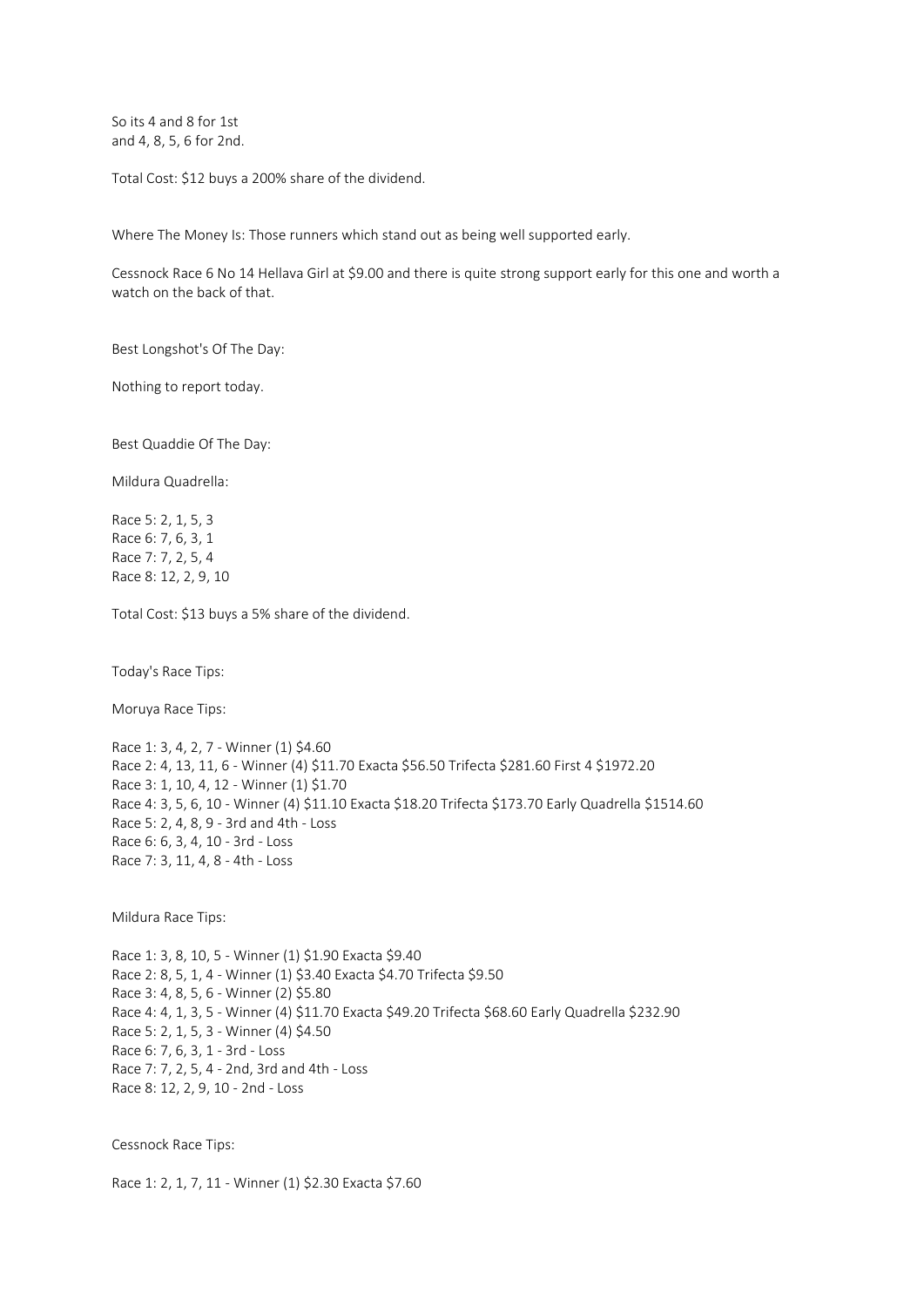Race 2: 5, 8, 11, 13 - Winner (4) \$5.30 Exacta \$9.80 Trifecta \$30.30 Race 3: 6, 7, 4, 11 - Winner (3) \$7.20 Race 4: 2, 10, 12, 5 - Winner (2) \$4.50 Exacta \$11.00 Trifecta \$22.90 First 4 \$143.20 Early Quadrella \$334.40 Race 5: 7, 4, 9, 6 - Winner (1) \$2.90 Race 6: 14, 11, 12, 8 - Winner (3) \$2.40 Race 7: 9, 13, 2, 12 - Winner (2) \$7.20 Quadrella \$375.50

Mondays July 10th 2017 Horse Racing Tips:

The results are in...

Monday The Final Statistics.

1. Top Selection strike rate at 28% out of 18 races.

2. Top 2 Selections strike rate at 44% out of 18 races.

3. Exacta strike rate at 17% out of 18 races.

- + Best Top Selection win dividend: \$3.60
- + Best tipped Exacta dividend: \$87.20
- + Best Trifecta dividend: n/a
- + Best First 4 dividend: n/a
- + Best Quadrella dividend: \$98.20

The Day In Summary: So let's have a look at the numbers for this Monday with 18 races covered. For the Exotics there were 3 Exacta's in total which is a strike rate of 17% with the biggest one paying out at \$87.20 and there were no tipped Trifecta's or First 4's recorded today. For Win Bets the best priced Top Selection winner was at \$3.60 with the strike rate for the Top Selection sitting at 28% with the strike rate for the Top 2 Selections sitting at 44% of all races run. With Quadrella's the best today paid out at \$98.20. And so that wraps up this Mondays racing which was an OK start to the week but there was not a lot of betting action to report at all today.

Special Suggested Bet Of The Day:

Tamworth Race 2 Banker Exacta:

14 / 6, 3, 5

So its 14 for 1st and 6, 3, 5 for 2nd.

Total Cost: \$12 buys a 400% share of the dividend.

Where The Money Is: Those runners which stand out as being well supported early.

Nothing to report today.

Best Longshot's Of The Day: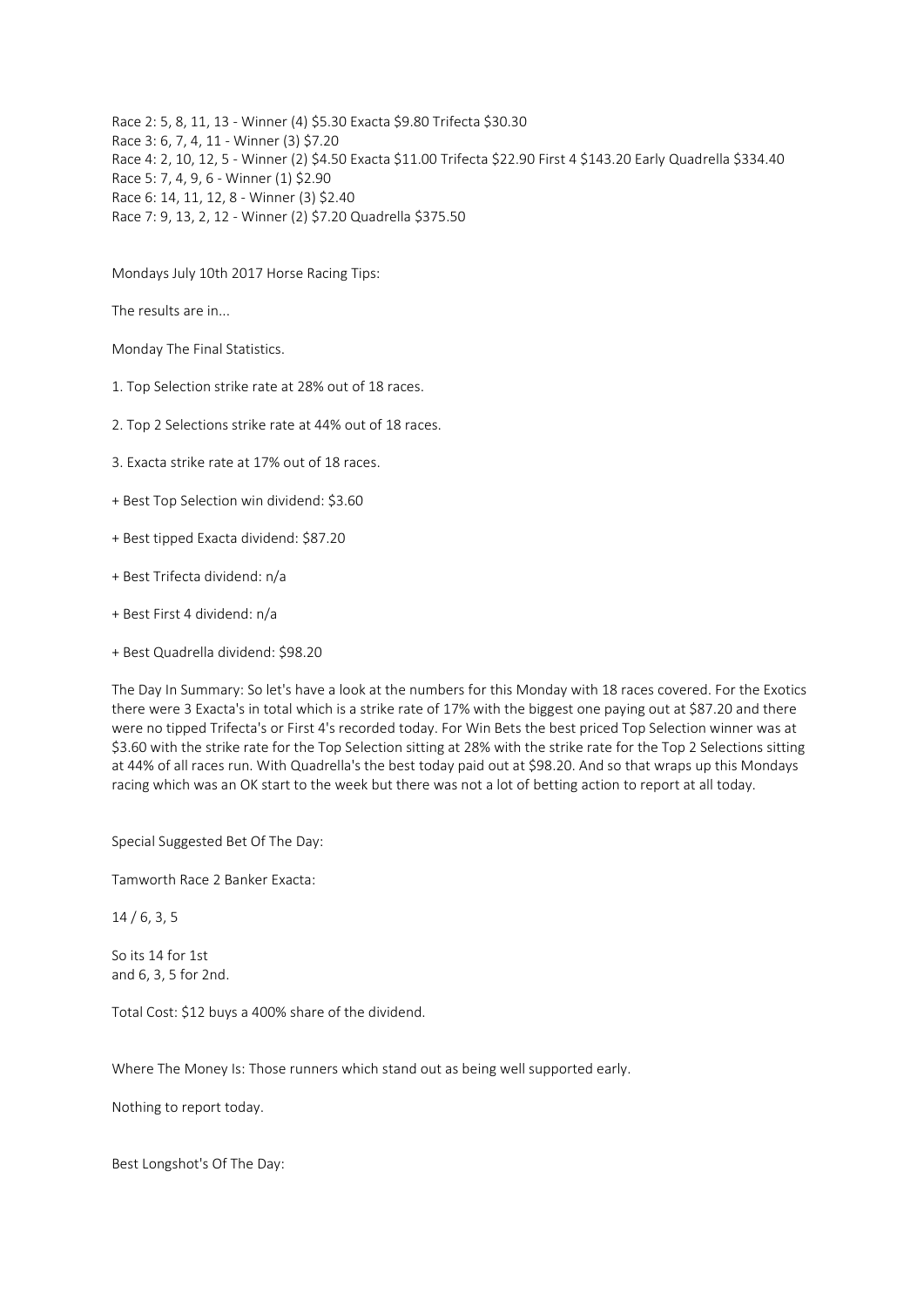Nothing to report today.

Best Quaddie Of The Day:

Echuca Quadrella:

Race 7: 10, 4, 13, 8 Race 8: 10, 8, 4, 6 Race 9: 2, 4, 8, 9 Race 10: 7, 2, 16, 13

Total Cost: \$13 buys a 5% share of the dividend.

Today's Race Tips:

Tamworth Race Tips:

Race 1: 5, 1, 8, 4 - Winner (1) \$3.60 Exacta \$18.10 Race 2: 14, 6, 3, 5 - Winner (1) \$2.20 Race 3: 7, 11, 3, 10 - Winner (1) \$1.90 Exacta \$6.30 Race 4: 2, 11, 13, 8 - Winner (2) \$4.70 Early Quadrella \$98.20 Race 5: 5, 4, 3, 7 - Winner (2) \$3.30 Race 6: 3, 2, 6, 1 - Winner (2) \$2.40 Race 7: 2, 4, 6, 8 - Winner (1) \$1.70 Race 8: 2, 6, 5, 14 - 2nd and 3rd - Loss

Echuca Race Tips:

Race 1: 7, 5, 1, 9 - Winner (1) \$2.10 Race 2: 3, 18, 11, 1 - 2nd - Loss Race 3: 8, 10, 4, 6 - Winner (3) \$6.50 Race 4: 4, 5, 11, 6 - Winner (4) \$8.80 Race 5: 9, 1, 7, 5 - Winner (4) \$16.80 Race 6: 6, 3, 10, 13 - 3rd - Loss Race 7: 10, 4, 13, 8 - 3rd - Loss Race 8: 10, 8, 4, 6 - 2nd and 4th - Loss Race 9: 2, 4, 8, 9 - Winner (3) \$14.00 Exacta \$87.20 Race 10: 7, 2, 16, 13 - 3rd - Loss

Mondays July 3rd 2017 Horse Racing Tips:

The results are in...

Monday The Final Statistics.

1. Top Selection strike rate at 44% out of 16 races.

2. Top 2 Selections strike rate at 63% out of 16 races.

3. Exacta strike rate at 50% out of 16 races.

+ Best Top Selection win dividend: \$5.60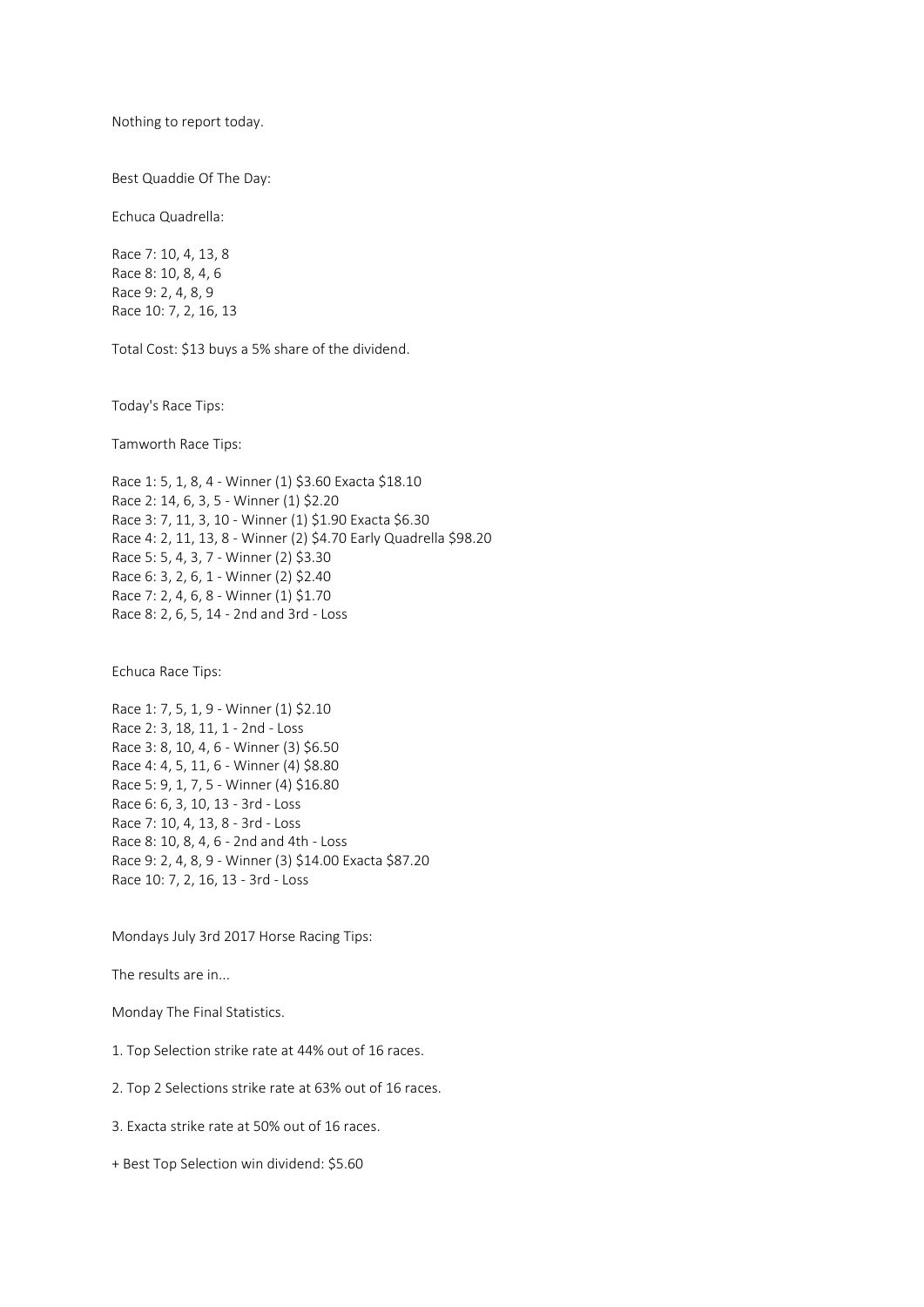+ Best tipped Exacta dividend: \$75.50

- + Best Trifecta dividend: \$838.10
- + Best First 4 dividend: \$75.20
- + Best Quadrella dividend: \$528.50

So let's have a look at the numbers for Monday with 16 races covered. For the Exotics there were 8 Exacta's in total which is a strike rate of 50% with the biggest one paying out at \$75.50 with the best tipped Trifecta paying out at \$838.10 and the best tipped First 4 paid out at \$75.20. For Win Bets the best priced Top Selection winner was at \$5.60 with the strike rate for the Top Selection sitting at 44% with the strike rate for the Top 2 Selections sitting at 63% of all races run. With Quadrella's the best today paid out at \$528.50. And so that wraps up this Monday on what was a really decent start the the racing week.

Special Suggested Bet Of The Day:

Taree Race 3 Multi Exacta:

8, 9 / 8, 9, 4, 5

So its 8 and 9 for 1st and 8, 9, 4, 5 for 2nd.

Total Cost: \$12 buys a 200% share of the dividend.

Where The Money Is: Those runners which stand out as being well supported early.

Mildura Race 7 No 2 Dutch Courage at \$7.00 a really decent amount of early money support brings this one under notice today.

Result - Finished 1st

Best Longshot's Of The Day:

Taree Race 8 No 5 Toast at \$21.00 some support around for this one early at the decent odds today.

Result - Finished 3rd

Best Quaddie Of The Day:

Mildura Quadrella:

Race 5: 3, 11, 1, 10 Race 6: 7, 5, 8, 9 Race 7: 2, 5, 10, 13 Race 8: 1, 3, 6, 8

Total Cost: \$13 buys a 5% share of the dividend.

Today's Race Tips: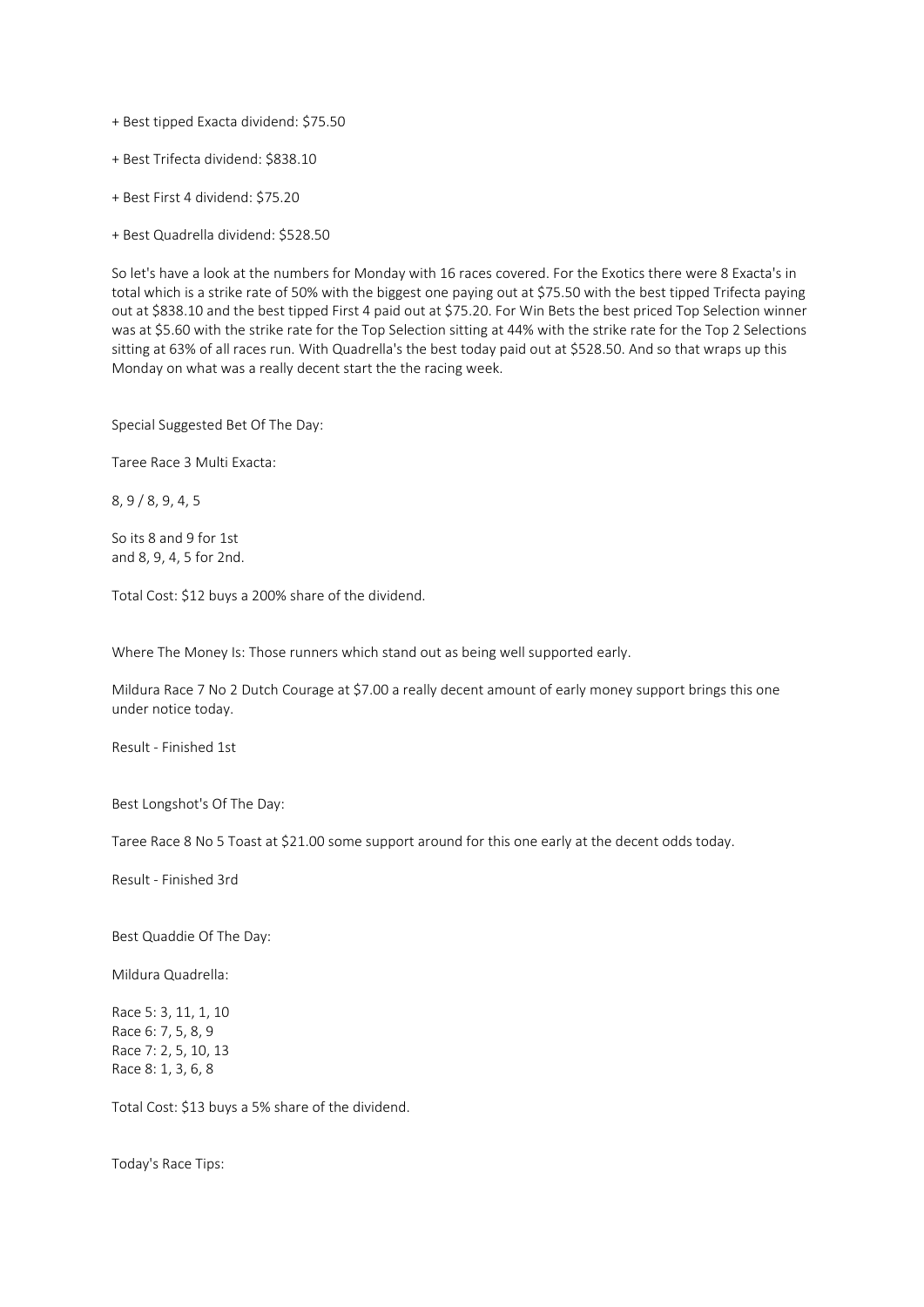Taree Race Tips:

Race 1: 3, 8, 10, 1 - Winner (1) \$1.40 Race 2: 1, 2, 5, 8 - Winner (2) \$2.60 Exacta \$18.60 Trifecta \$30.00 Race 3: 8, 9, 4, 5 - Winner (4) \$3.00 Exacta \$9.40 Race 4: 4, 12, 7, 9 - Winner (3) \$2.50 Exacta \$10.00 Early Quadrella \$48.70 Race 5: 7, 9, 2, 4 - 4th - Loss Race 6: 3, 12, 1, 10 - Winner (3) \$6.50 Race 7: 14, 4, 8, 5 - Winner (1) \$2.00 Race 8: 8, 2, 5, 12 - Winner (2) \$5.00 Exacta \$75.50 Trifecta \$838.10

Mildura Race Tips:

Race 1: 6, 5, 3, 9 - Winner (2) \$4.50 Exacta \$8.40 Trifecta \$28.60 First 4 \$75.20 Race 2: 1, 2, 9, 7 - Winner (3) \$4.10 Race 3: 7, 9, 3, 4 - Winner (1) \$3.30 Exacta \$8.50 Trifecta \$31.00 Race 4: 8, 7, 3, 2 - Winner (4) \$4.20 Exacta \$10.10 Trifecta \$51.30 Early Quadrella \$528.50 Race 5: 3, 11, 1, 10 - Winner (1) \$4.10 Race 6: 7, 5, 8, 9 - Winner (1) \$2.40 Exacta \$28.40 Trifecta \$202.40 Race 7: 2, 5, 10, 13 - Winner (1) \$5.60 Race 8: 1, 3, 6, 8 - Winner (1) \$1.70 Quadrella \$167.30

Mondays June 26th 2017 Horse Racing Tips:

The results are in...

Monday The Final Statistics.

- 1. Top Selection strike rate at 35% out of 23 races.
- 2. Top 2 Selections strike rate at 48% out of 23 races.
- 3. Exacta strike rate at 39% out of 23 races.
- + Best Top Selection win dividend: \$5.30
- + Best tipped Exacta dividend: \$92.00
- + Best Trifecta dividend: \$107.30
- + Best First 4 dividend: \$291.60
- + Best Quadrella dividend: \$1589.90

So let's have a look at the numbers for this Mondays racing with 23 races covered. For the Exotics there were 9 Exacta's in total which is a strike rate of 39% with the biggest one paying out at \$92.00 with the best tipped Trifecta paying out at \$107.30 and the best tipped First 4 paid out at \$291.60. For Win Bets the best priced Top Selection winner was at \$5.30 with the strike rate for the Top Selection sitting at 35% with the strike rate for the Top 2 Selections sitting at 48% of all races run. With Quadrella's the best today paid out at \$1589.90. And so that wraps up this Mondays racing which provided a more than interesting start to the week.

Special Suggested Bet Of The Day:

Echuca Race 2 Multi Exacta: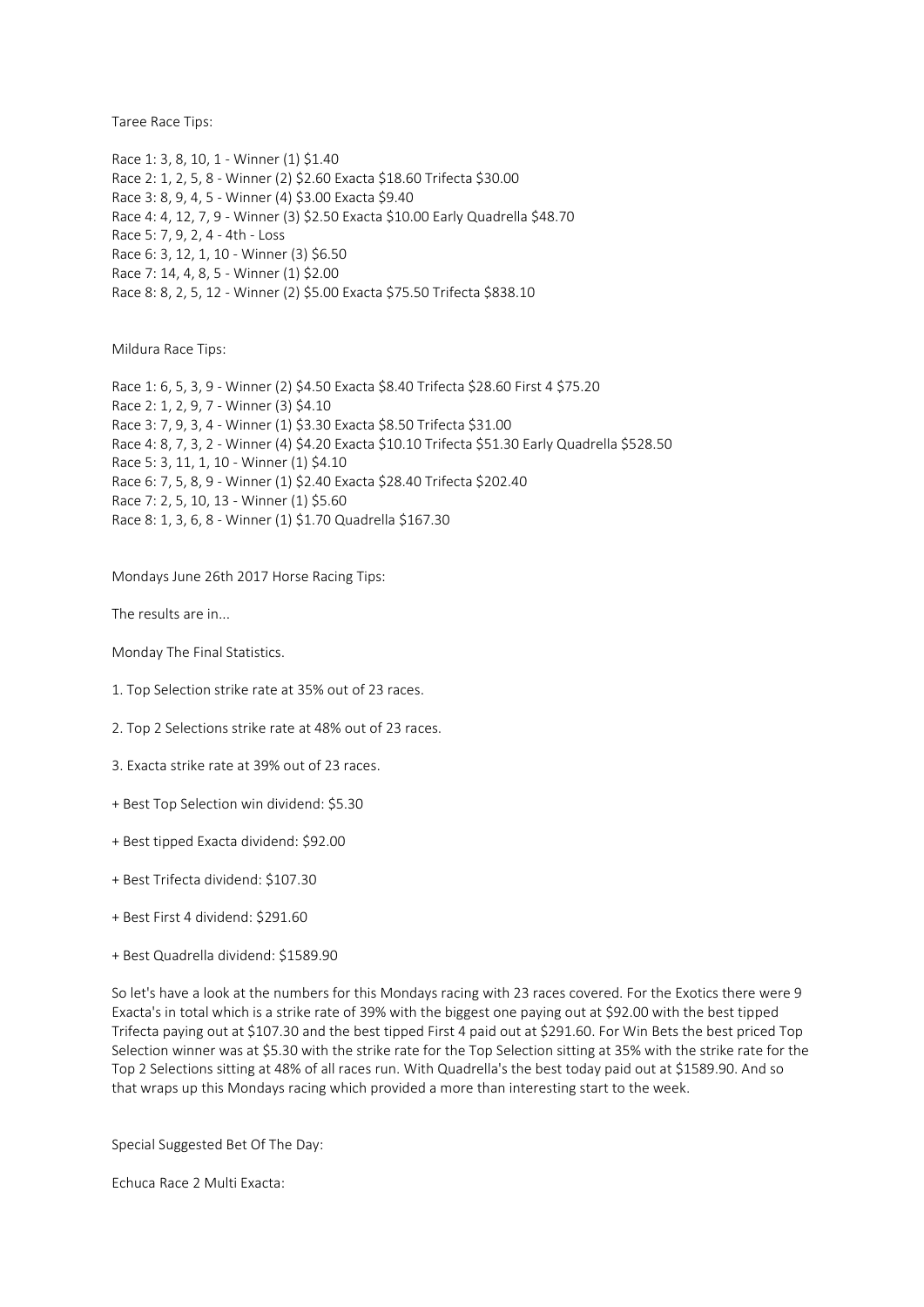12, 14 / 12, 14, 2, 1

So its 12 and 14 for 1st and 12, 14, 2, 1 for 2nd.

Total Cost: \$12 buys a 200% share of the dividend.

Where The Money Is: Those runners which stand out as being well supported early.

Echuca Race 6 No 5 Carwelkin at \$7.00 a good strong early money push for this one which does bring it under some notice.

Result - Finished 2nd

Best Longshot's Of The Day:

Nothing to report today.

Best Quaddie Of The Day:

Echuca Quadrella:

Race 6: 5, 3, 1, 6 Race 7: 7, 17, 5, 11 Race 8: 8, 4, 6, 5 Race 9: 7, 8, 5, 3

Total Cost: \$13 buys a 5% share of the dividend.

Today's Race Tips:

Wagga Race Tips:

Race 1: 9, 5, 7, 4 - Winner (1) \$2.30 Exacta \$9.70 Trifecta \$34.40 First 4 \$107.60 Race 2: 6, 2, 3, 9 - Winner (1) \$2.90 Exacta \$7.60 Trifecta \$26.10 Race 3: 3, 7, 4, 1 - 3rd - Loss Race 4: 10, 9, 7, 3 - Winner (3) \$6.10 Exacta \$92.00 Race 5: 8, 3, 7, 5 - Winner (1) \$2.00 Race 6: 6, 2, 10, 3 - Winner (1) \$4.00 Exacta \$14.30 Race 7: 2, 4, 3, 1 - Winner (1) \$3.60 Quadrella \$265.60

Quirindi Race Tips:

Race 1: 10, 4, 3, 13 - 3rd and 4th - Loss Race 2: 6, 4, 1, 12 - Winner (2) \$9.30 Race 3: 5, 11, 2, 4 - Winner (3) \$3.60 Exacta \$24.70 Race 4: 4, 6, 12, 5 - Winner (1) \$5.30 Race 5: 13, 3, 4, 9 - 2nd and 3rd - Loss Race 6: 5, 9, 3, 2 - 2nd, 3rd and 4th - Loss Race 7: 15, 2, 5, 8 - Winner (1) \$3.60 Exacta \$16.50 Trifecta \$72.60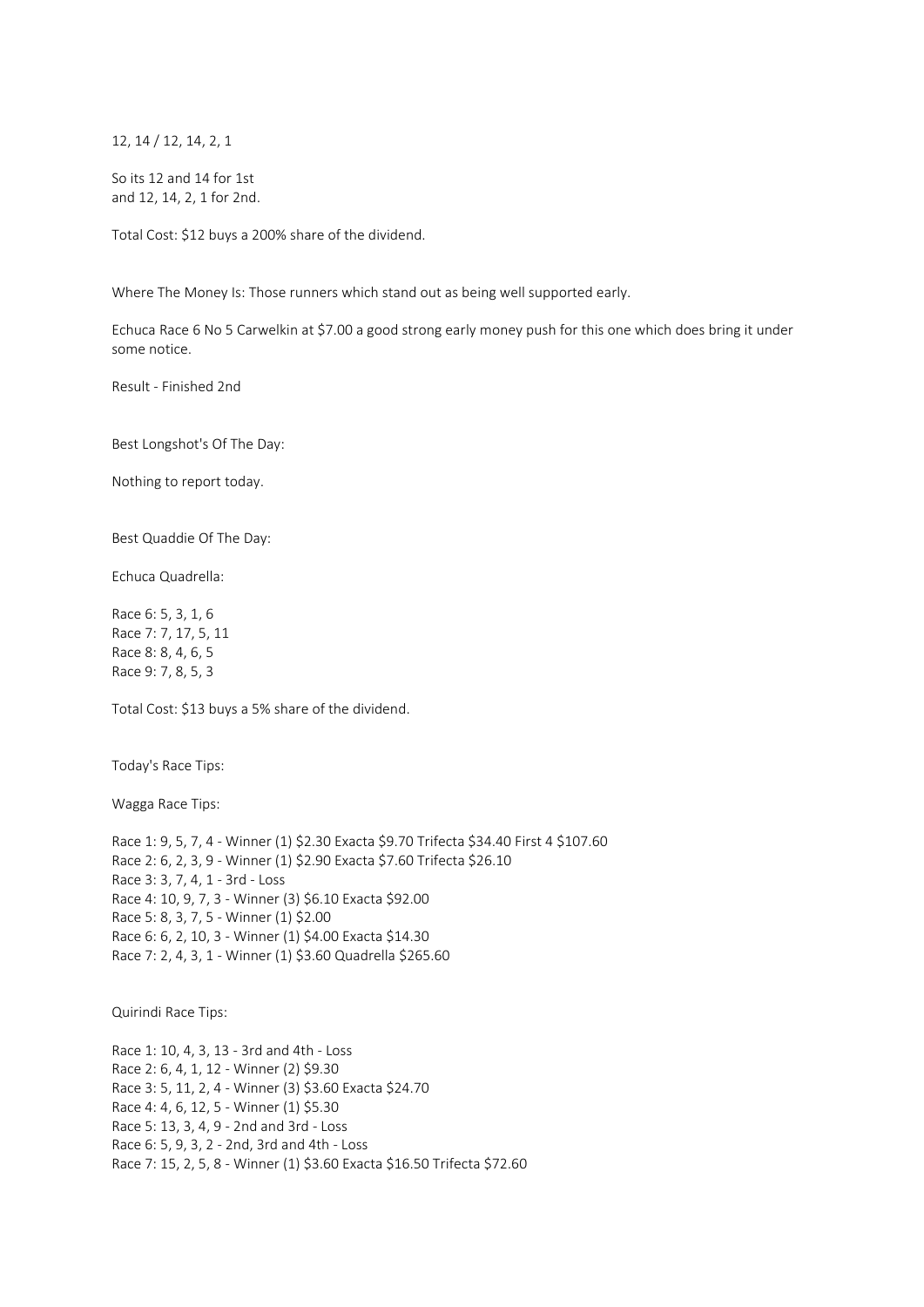Echuca Race Tips:

Race 1: 4, 9, 7, 11 - Winner (3) \$8.40 Race 2: 12, 14, 2, 1 - Winner (3) \$15.80 Race 3: 11, 7, 3, 9 - Winner (2) \$4.90 Race 4: 2, 3, 1, 6 - Winner (3) \$5.40 Exacta \$19.50 Trifecta \$34.80 First 4 \$291.60 Race 5: 1, 6, 10, 11 - Winner (2) \$4.30 Early Quadrella \$1589.90 Race 6: 5, 3, 1, 6 - Winner (3) \$2.00 Exacta \$15.40 Race 7: 7, 17, 5, 11 - 3rd - Loss Race 8: 8, 4, 6, 5 - Winner (3) \$3.30 Race 9: 7, 8, 5, 3 - Winner (1) \$3.00 Exacta \$24.30 Trifecta \$107.30

Mondays June 19th 2017 Horse Racing Tips:

The results are in...

Monday The Final Statistics.

- 1. Top Selection strike rate at 29% out of 17 races.
- 2. Top 2 Selections strike rate at 71% out of 17 races.
- 3. Exacta strike rate at 47% out of 17 races.
- + Best Top Selection win dividend: \$2.70
- + Best tipped Exacta dividend: \$60.60
- + Best Trifecta dividend: \$62.40
- + Best First 4 dividend: \$226.00
- + Best Quadrella dividend: \$117.20

So let's have a look at the numbers for this Monday with 17 races covered. For the Exotics there were 8 Exacta's in total which is a strike rate of 47% with the best one paying out at \$60.60 with the best tipped Trifecta paying out at \$62.40 with the best tipped First 4 paying out at \$226.00. For Win Bets the best priced Top Selection winner was at \$2.70 with the strike rate for the Top Selection sitting at 29% with the strike rate for the Top 2 Selections sitting at 71% of all races run. With Quadrella's the best today paid out at \$117.20. And so that wraps up this Mondays racing which provided a solid start to the week.

Special Suggested Bet Of The Day:

Donald Race 3 Banker Exacta:

 $4 / 3, 8, 9$ 

So its 4 for 1st and 3, 8, 9 for 2nd.

Total Cost: \$12 buys a 400% share of the dividend.

Result - A small win and paid out at \$18.40 for 400%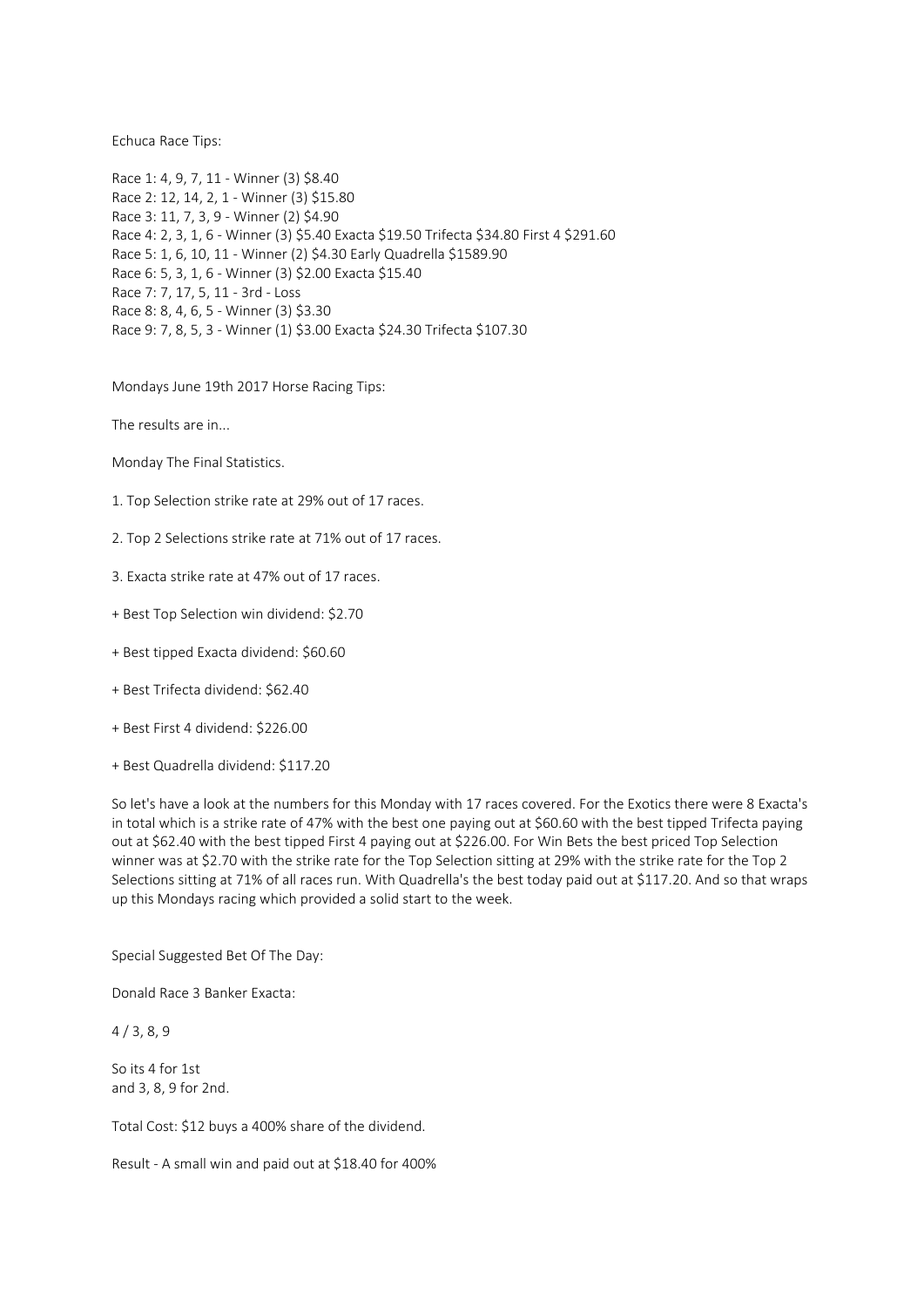Where The Money Is: Those runners which stand out as being well supported early.

Nothing to really report today.

Best Longshot's Of The Day:

Donald Race 8 No 13 Madam Stryker at \$26.00 enough early money support to bring this one under notice and may very well surprise today.

Best Quaddie Of The Day:

Donald Quadrella:

Race 6: 8, 2, 4, 10 Race 7: 6, 10, 15, 13 Race 8: 7, 13, 3, 4 Race 9: 4, 15, 12, 16

Total Cost: \$13 buys a 5% share of the dividend.

Today's Race Tips:

Goulburn Race Tips:

Race 1: 9, 4, 1, 11 - Winner (1) \$1.90 Race 2: 2, 5, 4, 6 - 2nd and 3rd - Loss Race 3: 10, 11, 12, 9 - Winner (2) \$4.30 Exacta \$10.10 Race 4: 1, 5, 9, 14 - Winner (1) \$1.40 Exacta \$3.40 Trifecta \$11.80 Race 5: 8, 7, 3, 13 - Winner (2) \$4.70 Exacta \$60.60 Race 6: 7, 8, 4, 2 - Winner (2) \$3.00 Race 7: 3, 5, 2, 9 - 2nd and 4th - Loss Race 8: 4, 3, 10, 2 - Winner (2) \$9.30 Exacta \$13.20

Donald Race Tips:

Race 1: 7, 8, 5, 1 - Winner (2) \$2.80 Race 2: 1, 2, 4, 13 - Winner (2) \$3.70 Exacta \$10.70 Trifecta \$62.40 First 4 \$226.00 Race 3: 4, 3, 8, 9 - Winner (1) \$1.70 Exacta \$4.60 Trifecta \$19.30 First 4 \$115.20 Race 4: 12, 8, 10, 9 - Winner (1) \$2.70 Race 5: 1, 7, 3, 5 - Winner (1) \$2.70 Exacta \$32.90 Early Quadrella \$117.20 Race 6: 8, 2, 4, 10 - Loss Race 7: 6, 10, 15, 13 - Winner (4) \$7.10 Race 8: 7, 13, 3, 4 - 2nd - Loss Race 9: 4, 15, 12, 16 - Winner (2) \$2.70 Exacta \$8.20

Mondays June 12th 2017 Horse Racing Tips:

The results are in...

Monday The Final Statistics.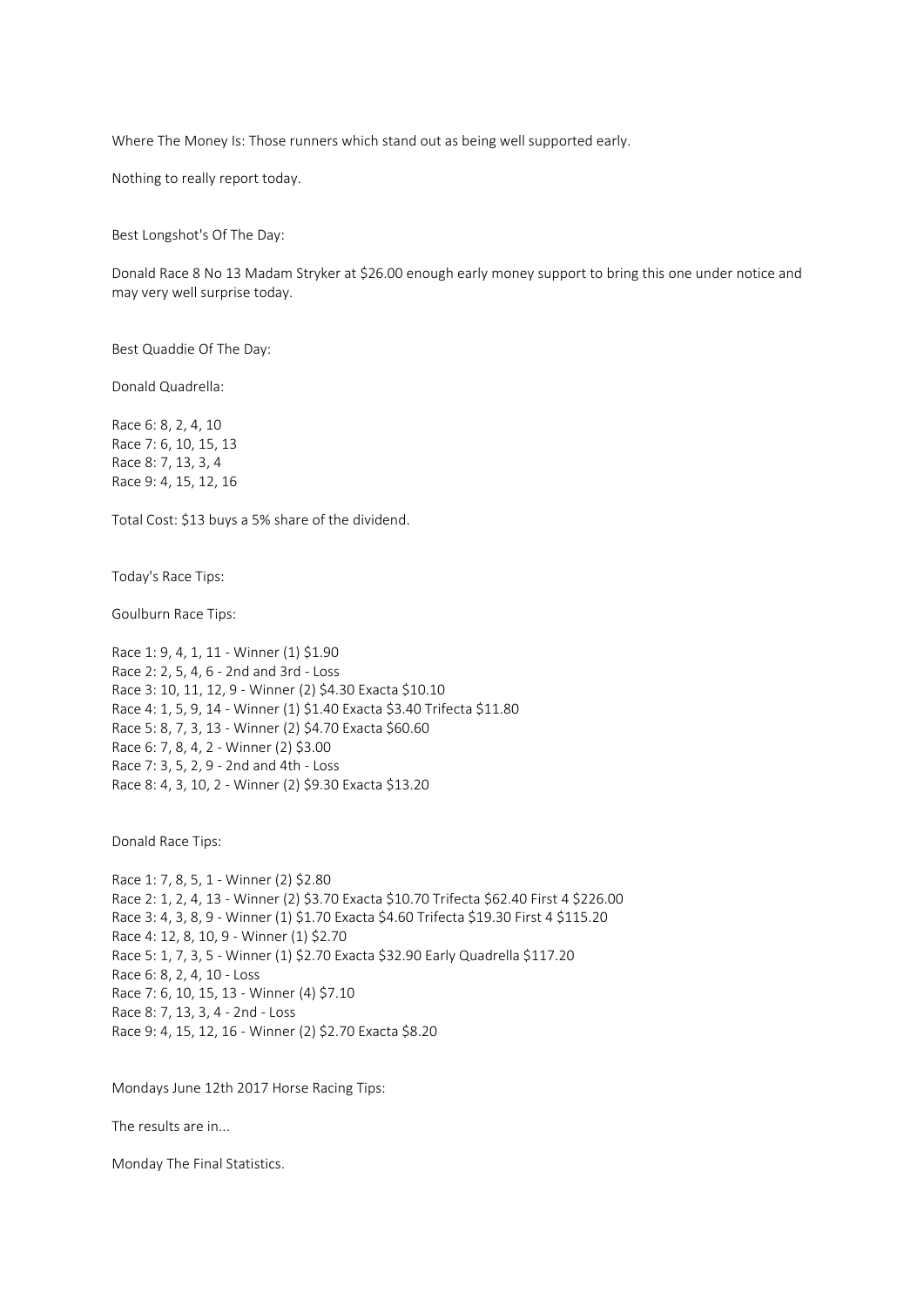- 1. Top Selection strike rate at 19% out of 26 races.
- 2. Top 2 Selections strike rate at 38% out of 26 races.
- 3. Exacta strike rate at 42% out of 26 races.
- + Best Top Selection win dividend: \$6.60
- + Best tipped Exacta dividend: \$60.50
- + Best Trifecta dividend: \$231.30
- + Best First 4 dividend: \$472.00
- + Best Quadrella dividend: n/a

So let's have a look at the numbers for this Monday with 26 races covered. For the Exotics there were 11 Exacta's in total which is a strike rate of 42% with the best one paying out at \$60.50 with the best tipped Trifecta paying out at \$231.30 and the best tipped First 4 paid out at \$472.00. For Win Bets the best priced Top Selection winner was at \$6.60 with the strike rate for the Top Selection sitting at 19% with the strike rate for the Top 2 Selections sitting at 38% of all races run. With Quadrella's none were successfully tipped today. And so that wraps up this Mondays racing and it was an even start to the week although exotics players had plenty of excitement today.

Special Suggested Bet Of The Day:

Mornington Race 3 Multi Exacta:

13, 14 / 13, 14, 4, 5

So its 13 and 14 for 1st and 13, 14, 4, 5 for 2nd.

Total Cost: \$12 buys a 200% share of the dividend.

Where The Money Is: Those runners which stand out as being well supported early.

Warwick Farm Race 2 No 5 Heliosphere at \$2.00 and normally I don't mention horses this short but this one has been very heavily backed early as if unbeatable so it may be short odds-on by post time.

Result - Finished 1st

Mornington Race 8 No 9 Savvy Dresser at \$5.25 another one which has attracted a lot of early money support and may be worth a look in.

Result - Finished 2nd.

Murray Bridge Race 6 No 11 A Little Chunky at \$7.50 some nice support for this one as well today so looks to be in with a great chance.

Result - Finished unplaced.

Best Longshot's Of The Day: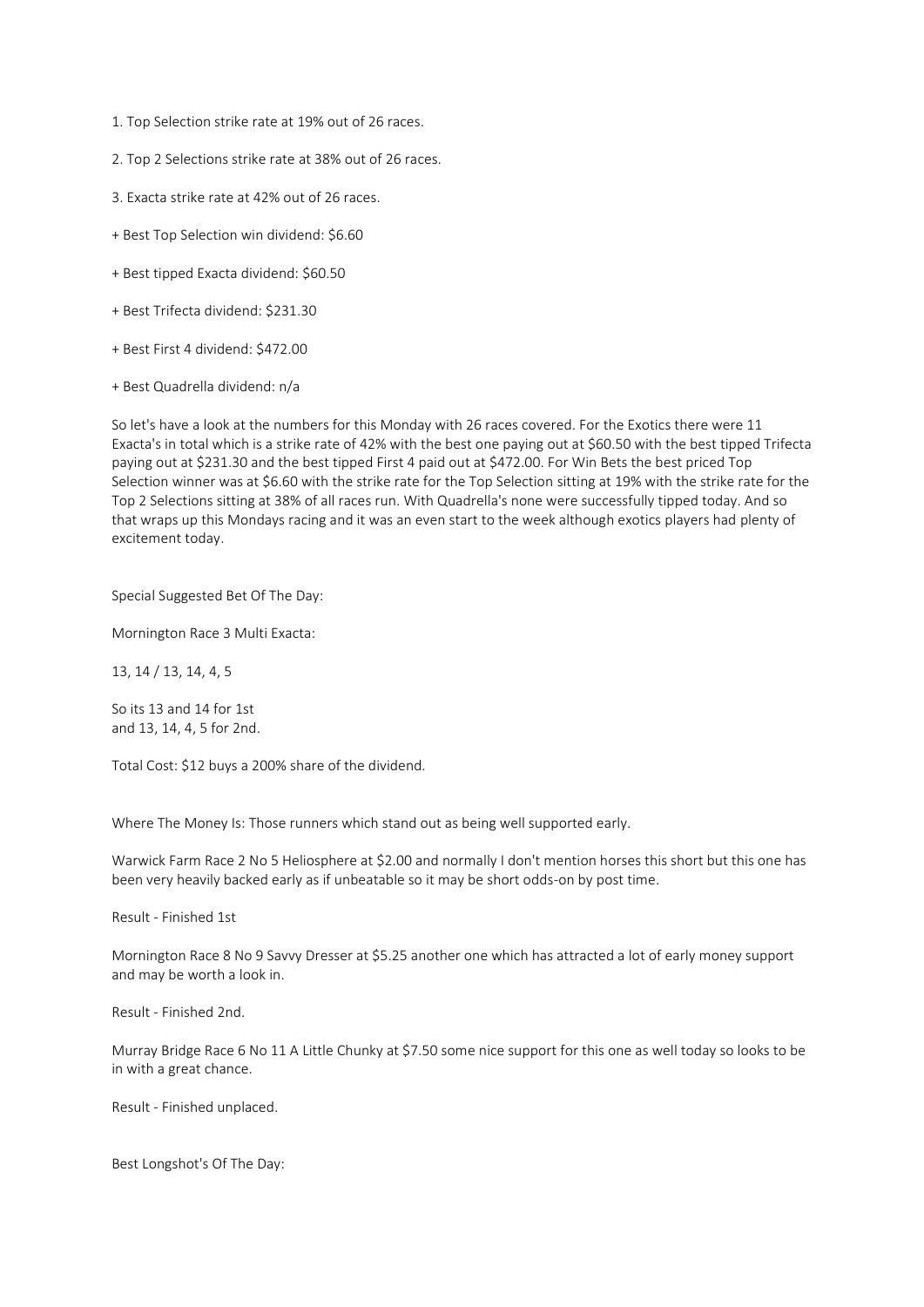Nothing to really report today.

Best Quaddie Of The Day:

Mornington Quadrella:

Race 7: 2, 9, 12, 11 Race 8: 9, 7, 11, 4 Race 9: 7, 8, 11, 9 Race 10: 5, 9, 6, 2

Total Cost: \$13 buys a 5% share of the dividend.

Today's Race Tips:

Warwick Farm Race Tips:

Race 1: 1, 3, 4, 11 - Winner (1) \$3.50 Exacta \$20.00 Race 2: 5, 8, 2, 7 - Winner (1) \$2.30 Exacta \$5.20 Trifecta \$6.30 Race 3: 3, 8, 2, 6 - 2nd and 4th - Loss Race 4: 1, 2, 3, 8 - Winner (4) \$17.60 Exacta \$60.50 Race 5: 3, 6, 9, 7 - Winner (3) \$2.20 Exacta \$8.90 Trifecta \$41.20 First 4 \$124.00 Race 6: 1, 3, 7, 4 - 2nd, 3rd and 4th - Loss Race 7: 5, 7, 4, 1 - Winner (4) \$5.50 Exacta \$31.30 Trifecta \$148.50 First 4 \$472.00 Race 8: 13, 10, 6, 9 - Winner (2) \$7.70 Exacta \$39.40

Mornington Race Tips:

Race 1: 1, 15, 9, 3 - 2nd and 4th - Loss Race 2: 13, 10, 8, 7 - Winner (2) \$6.10 Exacta \$25.60 Race 3: 14, 13, 4, 5 - Winner (1) \$2.70 Race 4: 10, 16, 9, 13 - 3rd - Loss Race 5: 4, 5, 6, 1 - Winner (2) \$4.10 Exacta \$12.90 Race 6: 12, 10, 4, 7 - Winner (1) \$3.20 Race 7: 2, 9, 12, 11 - 2nd and 3rd - Loss Race 8: 9, 7, 11, 4 - Winner (4) \$5.40 Exacta \$53.00 Trifecta \$231.30 Race 9: 7, 8, 11, 9 - 2nd - Loss Race 10: 5, 9, 6, 2 - 3rd and 4th - Loss

Murray Bridge Race Tips:

Race 1: 5, 6, 3, 8 - 2nd and 4th - Loss Race 2: 7, 12, 14, 6 - Winner (2) \$2.30 Exacta \$4.00 Race 3: 9, 2, 5, 6 - 4th - Loss Race 4: 5, 6, 8, 10 - Winner (2) \$4.70 Race 5: 8, 5, 7, 2 - 2nd, 3rd and 4th - Loss Race 6: 9, 11, 2, 6 - 4th - Loss Race 7: 4, 8, 5, 3 - Winner (1) \$6.60 Exacta \$29.50 Race 8: 5, 8, 14, 4 - 2nd - Loss

Mondays June 5th 2017 Horse Racing Tips: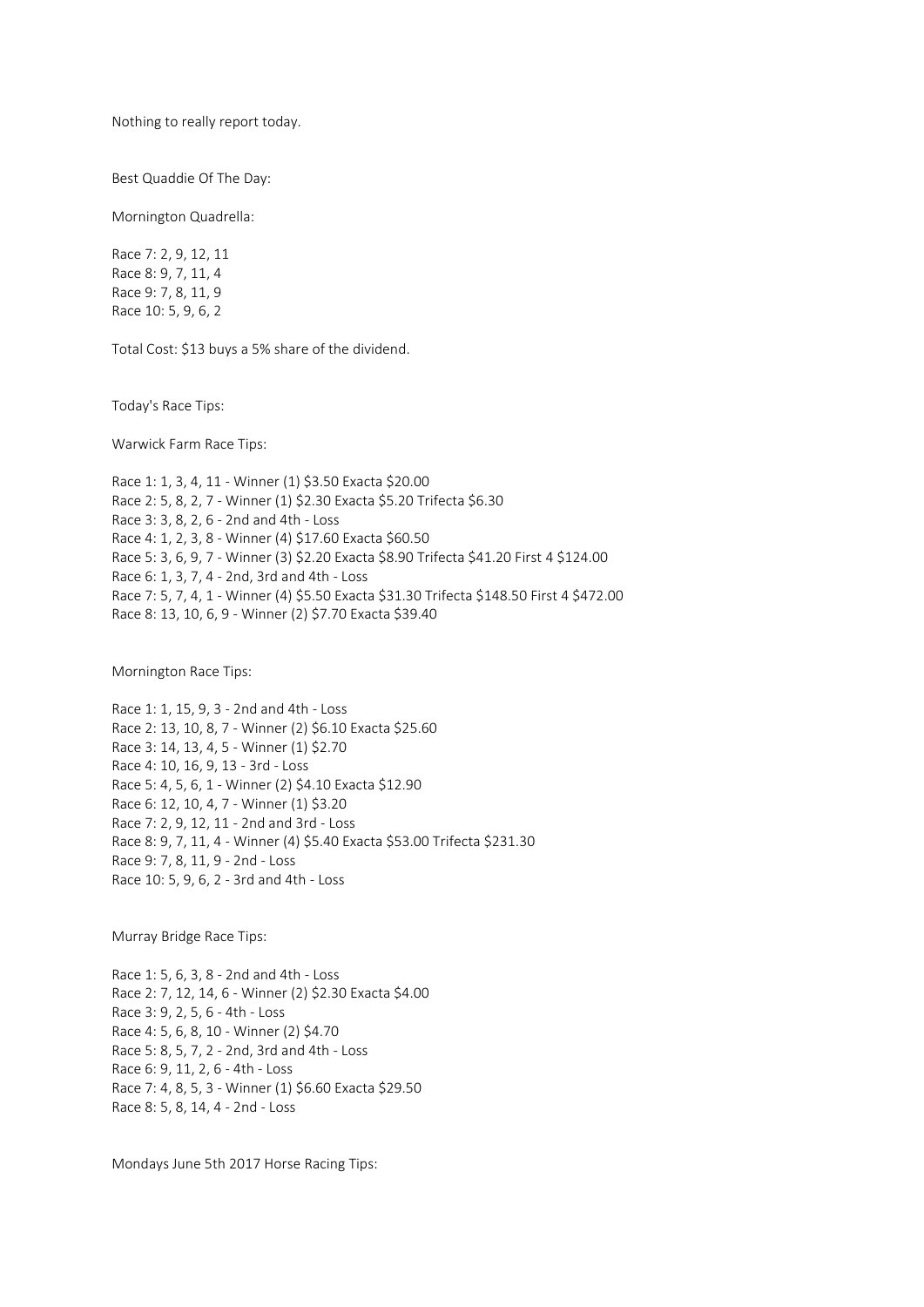The results are in...

Monday The Final Statistics.

- 1. Top Selection strike rate at 23% out of 31 races.
- 2. Top 2 Selections strike rate at 39% out of 31 races.
- 3. Exacta strike rate at 52% out of 31 races.
- + Best Top Selection win dividend: \$3.80
- + Best tipped Exacta dividend: \$58.00
- + Best Trifecta dividend: \$165.50
- + Best First 4 dividend: \$574.40
- + Best Quadrella dividend: \$1780.00

So let's have a look at the numbers for this Monday with 31 races covered. For the Exotics there were 16 Exacta's in total which is a strike rate of 52% with the best one paying out at \$58.00 with the best tipped Trifecta paying out at \$165.50 and the best tipped First 4 paid out at \$574.40. For Win Bets the best priced Top Selection winner was at \$3.80 with the strike rate for the Top Selection sitting at 23% with the strike rate for the Top 2 Selections sitting at 39% of all races run. With Quadrella's the best today paid out at \$1780.00. And that wraps up racing for this Monday on what was a decent start to the week but as always it could have always been better.

Special Suggested Bet Of The Day:

Cessnock Race 2 Multi Exacta:

2, 7 / 2, 7, 11, 5

So its 2 and 7 for 1st and 2, 7, 11, 5 for 2nd.

Total Cost: \$12 buys a 200% share of the dividend.

Where The Money Is: Those runners which stand out as being well supported early.

Nothing to really report today.

Best Longshot's Of The Day:

Northam Race 6 No 10 Lexden Express at \$21.00 on a day where well backed roughies are hard to find this is the one which most stands out with some support for it early at the good odds.

Result - Finished 2nd.

Best Quaddie Of The Day:

Warrnambool Quadrella: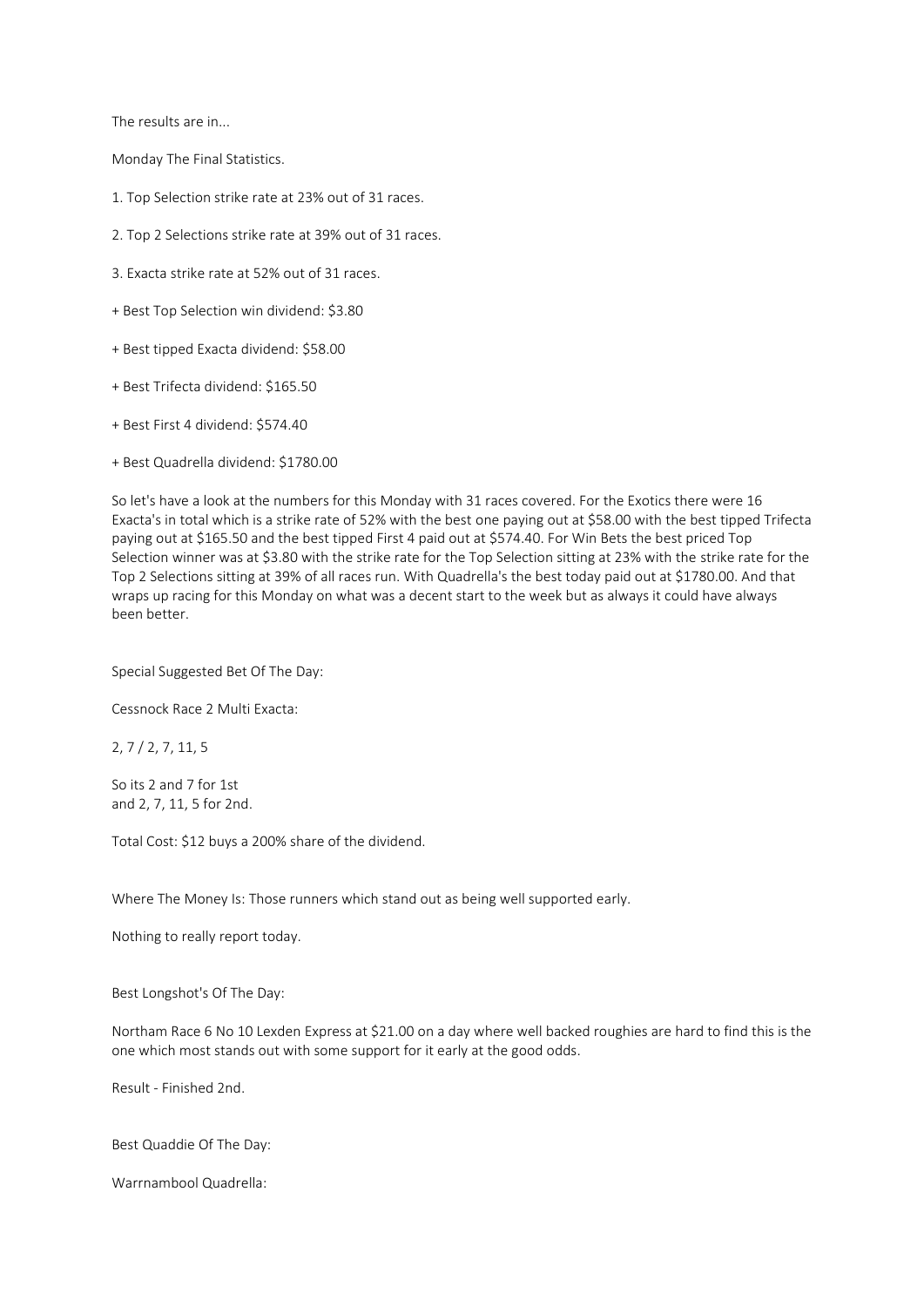Race 5: 8, 6, 11, 2 Race 6: 2, 6, 10, 1 Race 7: 8, 2, 7, 1 Race 8: 6, 11, 14, 1

Total Cost \$13 buys a 5% share of the dividend.

Today's Race Tips:

Goulburn Race Tips:

Race 1: 8, 9, 1, 5 - Winner (2) \$3.90 Exacta \$4.80 Race 2: 2, 5, 6, 4 - Winner (1) \$1.60 Exacta \$5.60 Trifecta \$13.20 Race 3: 7, 6, 8, 4 - Winner (4) \$3.90 Race 4: 2, 4, 10, 6 - Winner (2) \$3.90 Exacta \$2.00 Early Quadrella \$208.50 Race 5: 7, 2, 6, 9 - Winner (2) \$2.50 Race 6: 1, 7, 4, 6 - Winner (1) \$2.10 Exacta \$6.00 Race 7: 9, 4, 6, 11 - Winner (1) \$3.70 Exacta \$58.00 Trifecta \$165.50 First 4 \$574.40 Quadrella \$180.30

Warrnambool Race Tips:

Race 1: 8, 11, 5, 6 - Winner (1) \$2.10 Exacta \$8.40 Trifecta \$22.20 First 4 \$67.20 Race 2: 1, 6, 5, 4 - Winner (1) \$2.20 Exacta \$3.60 Trifecta \$22.60 First 4 \$9.00 Race 3: 4, 11, 7, 1 - Winner (3) \$5.40 Exacta \$29.10 Trifecta \$139.40 Race 4: 5, 6, 8, 10 - 3rd - Loss Race 5: 8, 6, 11, 2 - 2nd and 3rd - Loss Race 6: 2, 6, 10, 1 - 3rd - Loss Race 7: 8, 2, 7, 1 - Winner (4) \$5.60 Exacta \$16.20 Race 8: 6, 11, 14, 1 - 2nd, 3rd and 4th - Loss

Cessnock Race Tips:

Race 1: 2, 9, 3, 1 - Winner (2) \$2.20 Exacta \$5.20 Trifecta \$31.20 First 4 \$98.80 Race 2: 2, 7, 11, 5 - Winner (3) \$3.10 Exacta \$12.00 Trifecta \$22.40 First 4 \$60.20 Race 3: 6, 7, 4, 3 - Winner (2) \$10.50 Race 4: 2, 1, 4, 8 - Winner (4) \$6.60 Exacta \$32.20 Early Quadrella \$1780.00 Race 5: 4, 2, 9, 1 - 2nd - Loss Race 6: 2, 5, 6, 3 - Winner (1) \$3.80 Exacta \$36.30 Race 7: 3, 12, 7, 13 - 4th - Loss

Northam Race Tips:

Race 1: 3, 2, 5, 4 - Winner (3) \$4.90 Exacta \$9.30 Trifecta \$26.10 Race 2: 1, 3, 7, 2 - Winner (1) \$1.60 Race 3: 3, 10, 1, 8 - Winner (3) \$5.30 Race 4: 1, 6, 7, 9 - Winner (4) \$7.80 Exacta \$20.10 Race 5: 9, 4, 2, 10 - Winner (3) \$11.40 Exacta \$21.40 Race 6: 7, 9, 10, 4 - 2nd and 3rd - Loss Race 7: 10, 3, 4, 7 - 3rd and 4th - Loss Race 8: 4, 1, 11, 12 - Winner (3) \$13.10 Race 9: 3, 7, 2, 6 - 2nd and 4th - Loss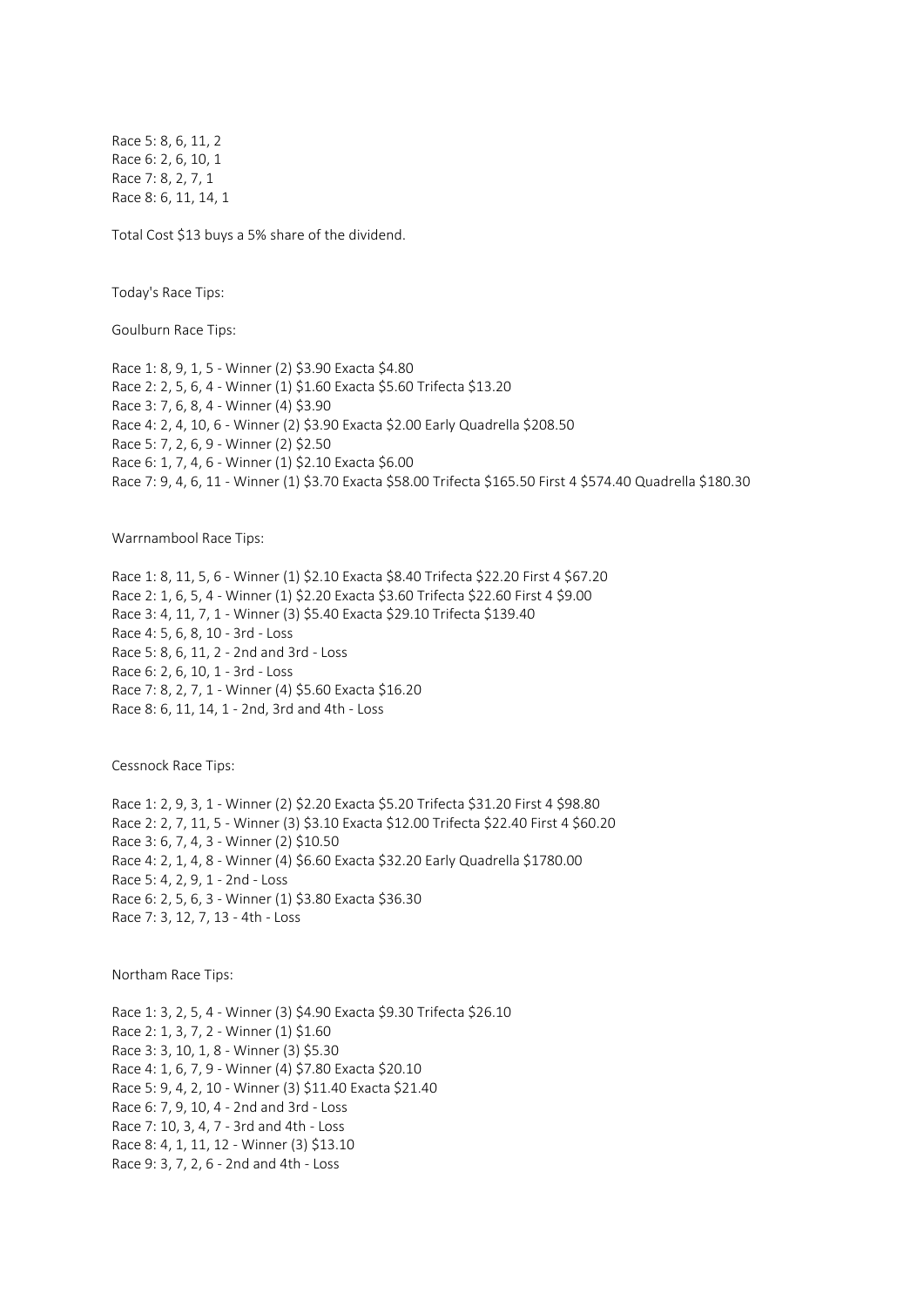Mondays May 29th 2017 Horse Racing Tips:

The results are in...

Monday The Final Statistics.

- 1. Top Selection strike rate at 25% out of 24 races.
- 2. Top 2 Selections strike rate at 46% out of 24 races.
- 3. Exacta strike rate at 46% out of 24 races.
- + Best Top Selection win dividend: \$4.80
- + Best tipped Exacta dividend: \$85.00
- + Best Trifecta dividend: \$213.10
- + Best First 4 dividend: n/a
- + Best Quadrella dividend: \$105.30

So let's have a look at the numbers for this Monday with 24 races covered. For the Exotics there were 11 Exacta's in total which is a strike rate of 46% with the best one paying out at \$85.00 with the best tipped Trifecta paying out at \$213.10 and there were no tipped First 4's today. For Win Bets the best priced Top Selection winner was at \$4.80 with the strike rate for the Top Selection sitting at 25% with the strike rate for the Top 2 Selections sitting at 46% of all races run. With Quadrella's the best today paid out at \$105.30. And that wraps up a quite Mondays racing but it turned out to be quite a fruitful day in parts.

Special Suggested Bet Of The Day:

Grafton Race 3 Multi Exacta:

4, 6 / 4, 6, 12, 5

So its 4 and 6 for 1st and 4, 6, 12, 5 for 2nd.

Total Cost: \$12 buys a 200% share of the dividend.

Where The Money Is: Those runners which stand out as being well supported early.

Dubbo Race 6 No 6 The Frick at \$4.60 solidly supported in early betting and may be worth a close watch.

Result - Finished 1st

Best Longshot's Of The Day:

Grafton Race 8 No 11 Red Ochre at \$26.00 a little bit of money around for this one early and may be worth watching to see how the market plays out.

Best Quaddie Of The Day: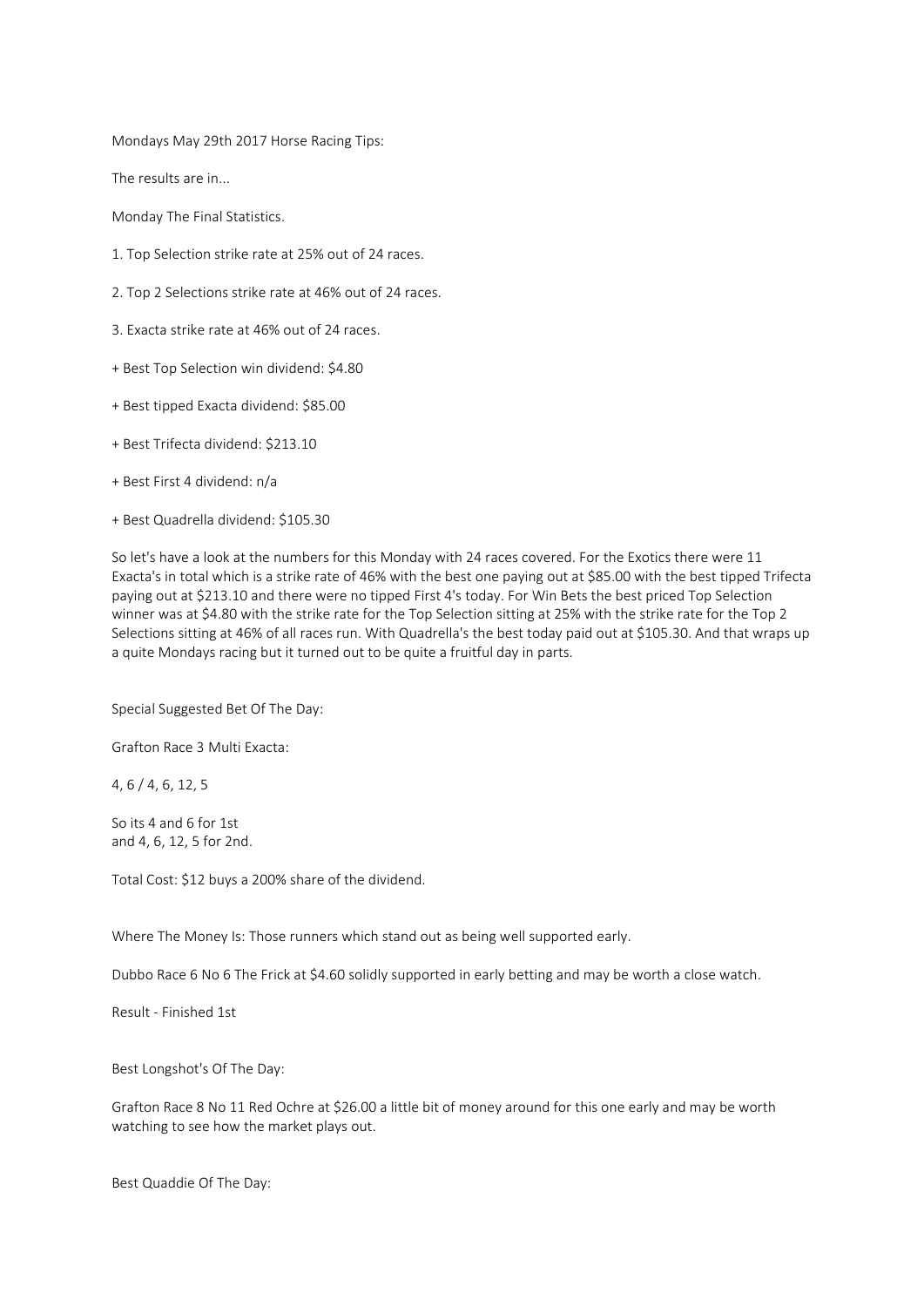Casterton Quadrella:

Race 5: 5, 7, 4, 1 Race 6: 8, 5, 1, 9 Race 7: 10, 5, 2, 13 Race 8: 9, 6, 15, 7

Total Cost \$13 buys a 5% share of the dividend.

Today's Race Tips:

Dubbo Race Tips:

Race 1: 8, 9, 2, 3 - 2nd - Loss Race 2: 12, 1, 7, 5 - Winner (2) \$2.20 Race 3: 1, 8, 6, 3 - Winner (1) \$4.80 Race 4: 4, 7, 12, 11 - Winner (3) \$4.00 Race 5: 1, 7, 2, 4 - Winner (1) \$2.50 Exacta \$13.70 Race 6: 6, 2, 8, 13 - Winner (1) \$4.30 Race 7: 8, 9, 2, 6 - Winner (3) \$4.90 Exacta \$13.00 Trifecta \$61.30 Race 8: 5, 8, 10, 3 - 2nd and 3rd - Loss

Casterton Race Tips:

Race 1: 9, 5, 3, 8 - Winner (1) \$2.00 Exacta \$4.40 Trifecta \$29.00 Race 2: 2, 6, 4, 7 - Winner (1) \$3.50 Exacta \$30.10 Trifecta \$149.90 Race 3: 4, 1, 2, 5 - Winner (2) \$5.90 Exacta \$10.30 Race 4: 1, 4, 13, 11 - Winner (1) \$2.00 Exacta \$11.60 Early Quadrella \$105.30 Race 5: 5, 7, 4, 1 - Winner (2) \$8.50 Exacta \$38.70 Race 6: 8, 5, 1, 9 - 2nd, 3rd and 4th - Loss Race 7: 10, 5, 2, 13 - 4th - Loss Race 8: 9, 6, 15, 7 - 2nd - Loss

Grafton Race Tips:

Race 1: 1, 3, 4, 2 - Winner (3) \$7.30 Race 2: 2, 5, 9, 14 - 4th - Loss Race 3: 4, 6, 12, 5 - 2nd and 3rd - Loss Race 4: 3, 2, 7, 11 - Winner (2) \$2.40 Exacta \$5.90 Race 5: 7, 8, 4, 6 - Winner (4) \$9.70 Exacta \$85.00 Race 6: 13, 9, 6, 8 - Winner (2) \$4.90 Exacta \$32.10 Trifecta \$213.10 - L/S No 9 Race 7: 1, 6, 3, 12 - Winner (3) \$5.50 Exacta \$16.10 Race 8: 3, 4, 11, 5 - 2nd - Loss

Mondays May 22nd 2017 Horse Racing Tips:

The results are in...

Monday The Final Statistics.

1. Top Selection strike rate at 25% out of 16 races.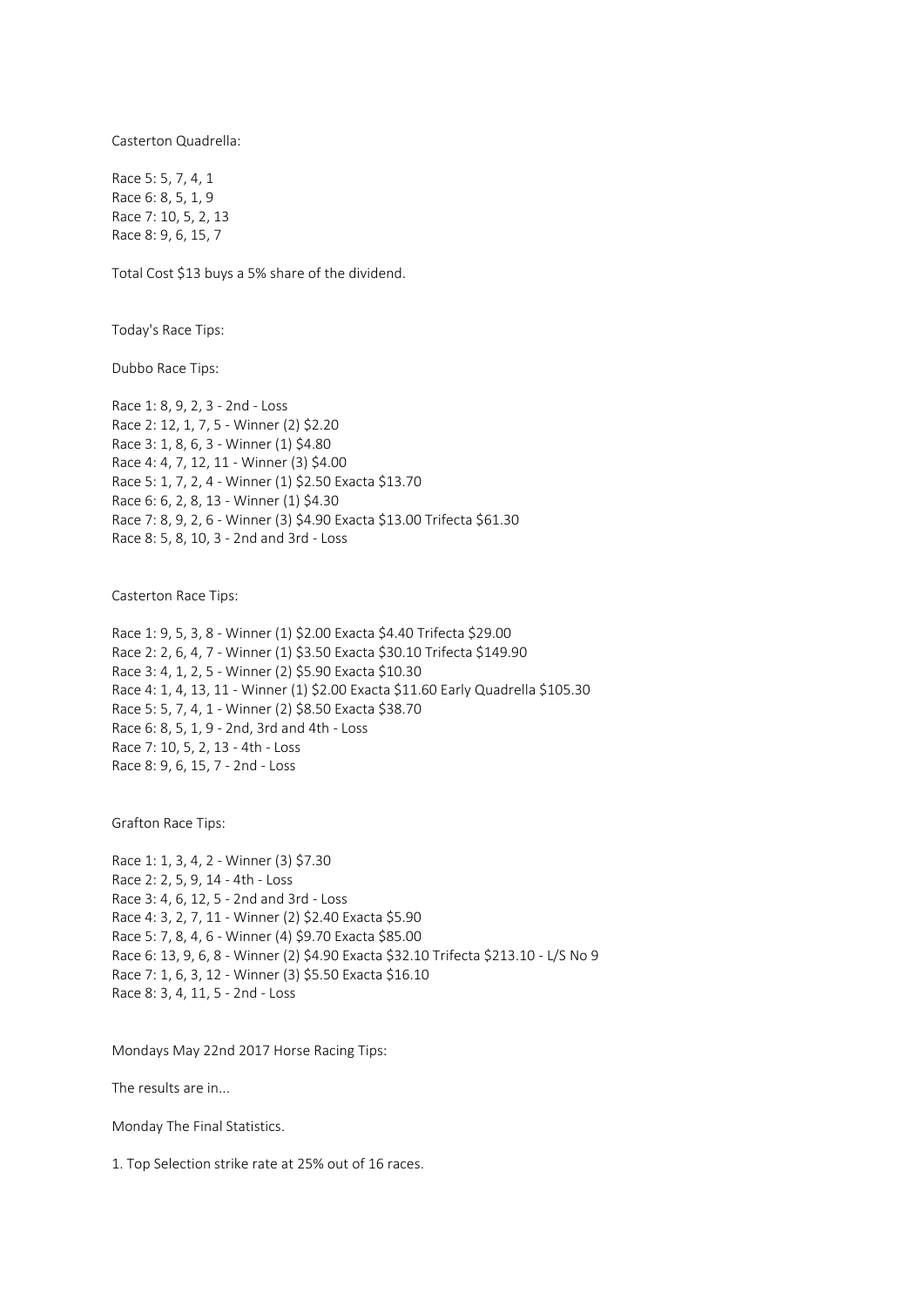2. Top 2 Selections strike rate at 38% out of 16 races.

- 3. Exacta strike rate at 56% out of 16 races.
- + Best Top Selection win dividend: \$4.70
- + Best tipped Exacta dividend: \$67.70
- + Best Trifecta dividend: \$139.40
- + Best First 4 dividend: \$274.60
- + Best Quadrella dividend: \$1803.30

So let's have a look at the numbers for this Monday with 16 races covered. For the Exotics there were 9 Exacta's in total which is a strike rate of 56% with the best one paying out at \$67.70 with the best tipped Trifecta paying out at \$139.40 with the best tipped First 4 paying out at \$274.60. For Win Bets the best priced Top Selection winner was at \$4.70 with the strike rate for the Top Selection sitting at 25% with the strike rate for the Top 2 Selections sitting at 38% of all races run. With Quadrella's the best today paid out at \$1803.30. And that wraps up Monday on what felt like an enjoyable start to the week and I hope it was that way for everyone.

Special Suggested Bet Of The Day:

Mildura Race 3 Multi Exacta:

7, 10 / 7, 10, 5, 12

So its 7 and 10 for 1st and 7, 10, 5, 12 for 2nd.

Total Cost: \$12 buys a 200% share of the dividend.

Where The Money Is: Those runners which stand out as being well supported early.

Nothing to report today.

Best Longshot's Of The Day:

Nothing to report today.

Best Quaddie Of The Day:

Mildura Quadrella:

Race 5: 6, 11, 4, 5 Race 6: 11, 9, 4, 5 Race 7: 3, 5, 1, 4 Race 8: 2, 5, 1, 3

Total Cost: \$13 buys a 5% share of the dividend.

Today's Race Tips: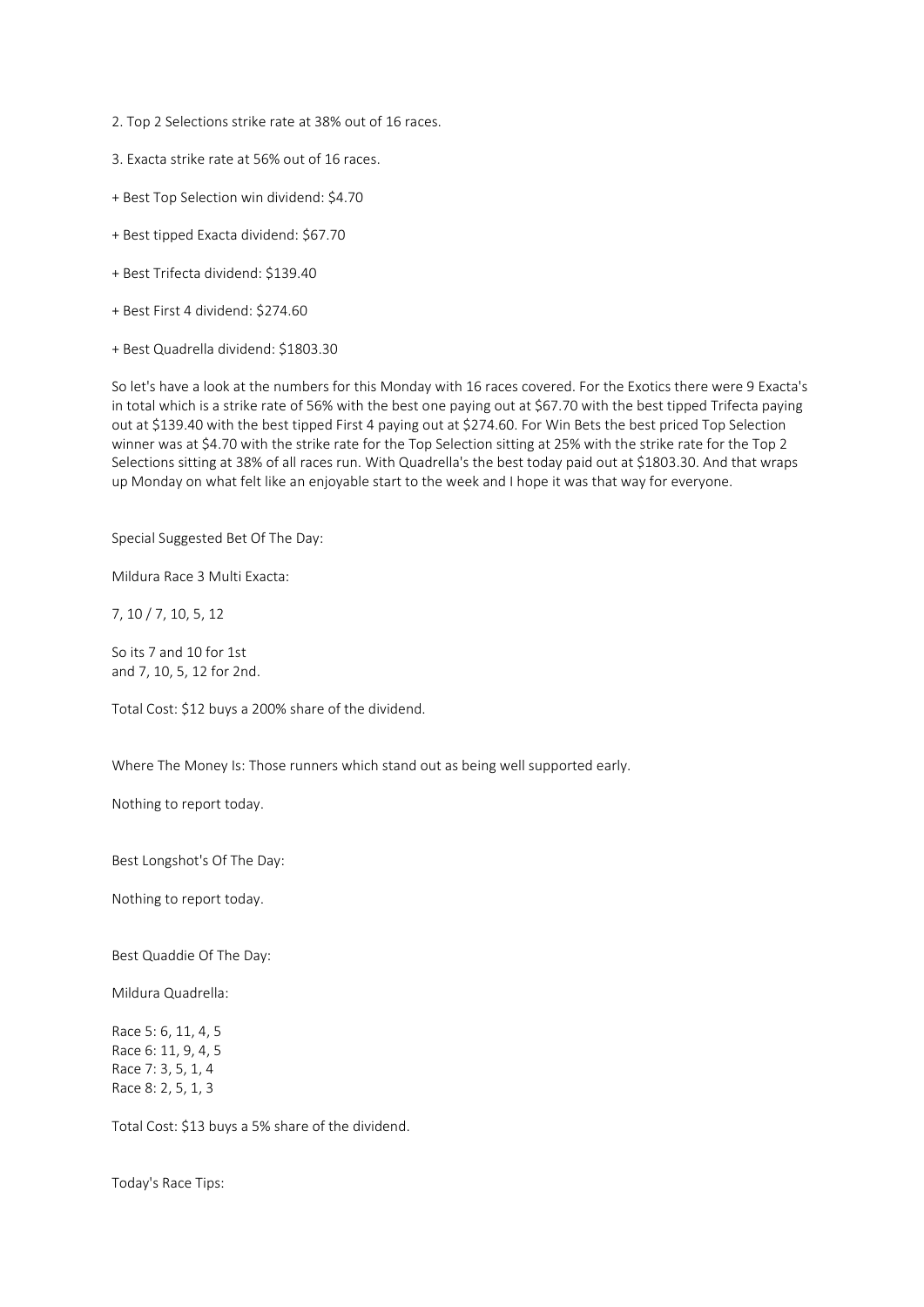Goulburn Race Tips:

Race 1: 6, 2, 3, 7 - Winner (4) \$5.50 Exacta \$20.70 Race 2: 11, 10, 1, 5 - Winner (2) \$8.10 Exacta \$39.50 Trifecta \$90.70 First 4 \$245.40 Race 3: 1, 3, 12, 13 - Winner (4) \$13.00 Exacta \$32.10 Trifecta \$139.40 First 4 \$274.60 Race 4: 7, 2, 5, 10 - Winner (1) \$2.60 Exacta \$5.50 Early Quadrella \$1803.30 Race 5: 3, 1, 6, 9 - Winner (1) \$4.70 Race 6: 3, 10, 9, 8 - 2nd and 3rd - Loss Race 7: 4, 7, 2, 3 - Winner (1) \$4.00 Race 8: 1, 11, 6, 9 - Winner (1) \$1.10

Mildura Race Tips:

Race 1: 3, 9, 1, 5 - Winner (3) \$2.90 Exacta \$5.80 Trifecta \$28.60 First 4 \$60.40 Race 2: 5, 8, 7, 12 - Winner (3) \$6.10 Exacta \$35.50 Race 3: 7, 10, 5, 12 - 3rd and 4th - Loss Race 4: 1, 6, 13, 11 - Winner (4) \$6.50 Exacta \$14.00 Race 5: 6, 11, 4, 5 - Winner (2) \$5.70 Exacta \$35.90 Race 6: 11, 9, 4, 5 - 4th - Loss Race 7: 3, 5, 1, 4 - Winner (4) \$9.00 Exacta \$67.70 Race 8: 2, 5, 1, 3 - 2nd, 3rd and 4th - Loss

Mondays May 15th 2017 Horse Racing Tips:

The results are in...

Monday The Final Statistics.

1. Top Selection strike rate at 21% out of 19 races.

2. Top 2 Selections strike rate at 37% out of 19 races.

3. Exacta strike rate at 37% out of 19 races.

+ Best Top Selection win dividend: \$7.80

+ Best tipped Exacta dividend: \$50.90

+ Best Trifecta dividend: \$272.40

+ Best First 4 dividend: \$1995.40

+ Best Quadrella dividend: n/a

So let's have a look at the numbers for this Monday with 19 races covered. For the Exotics there were 7 Exacta's in total which is a strike rate of 37% with the best paying out at \$50.90 with the best tipped Trifecta paying out at \$272.40 and the best tipped First 4 paid out at \$1995.40. For Win Bets the best priced Top Selection winner was at \$7.80 with the strike rate for the Top Selection sitting at 21% with the strike rate for the Top 2 Selections sitting at 37% of all races run. With Quadrella's there were none correctly tipped today. All in all a mixed day but there was value there to be found betting around the edges.

Special Suggested Bet Of The Day: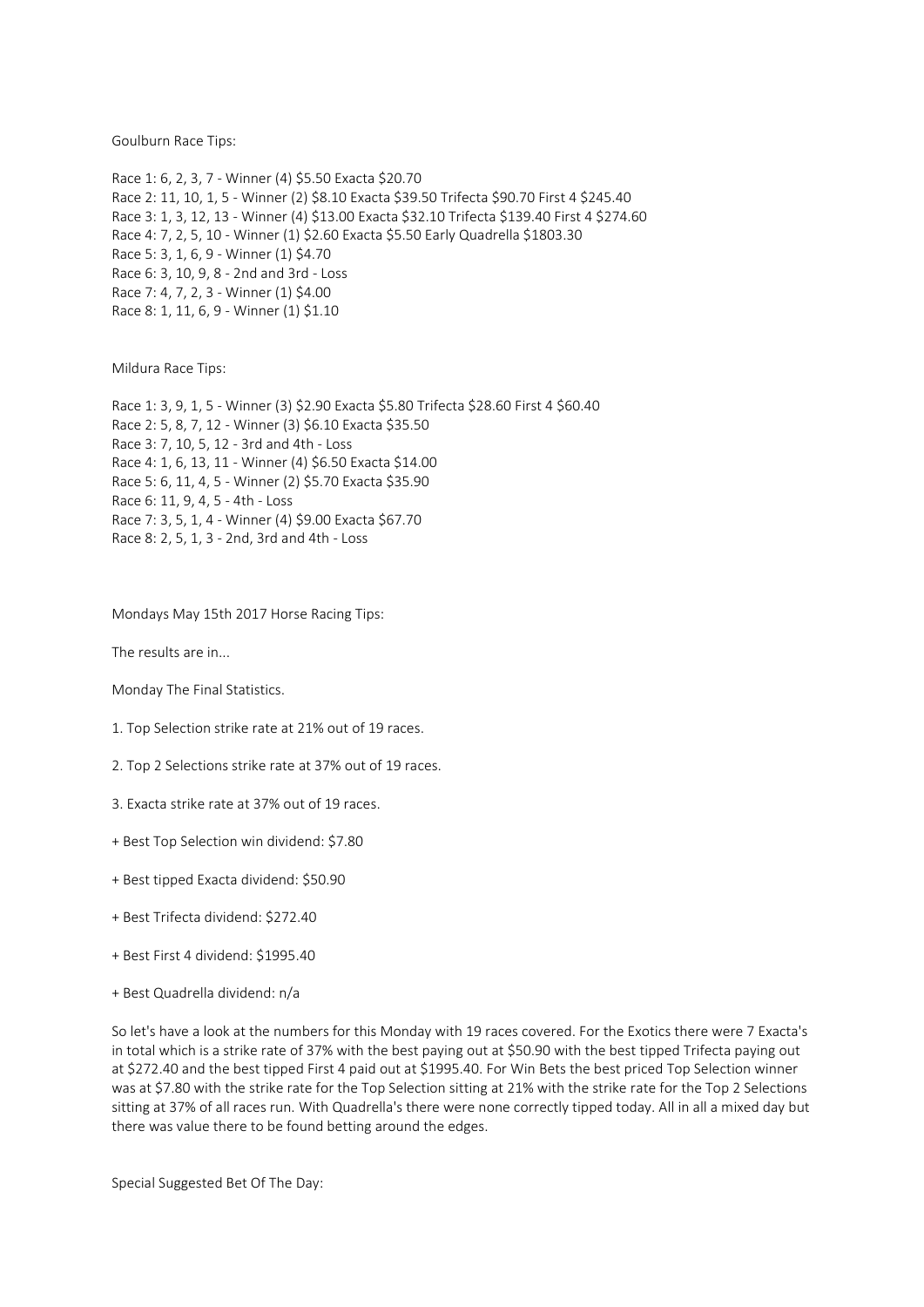Taree Race 3 Banker Exacta:

10 / 5, 2, 13

So its 10 for 1st and 5, 2, 13 for 2nd.

Total Cost: \$12 buys a 400% share of the dividend.

Where The Money Is: Those runners which stand out as being well supported early.

Taree Race 3 No 10 Sojournist at \$1.95 as solid in early betting as you would want it to be looks like a good banker for those exotics.

Result - Finished 1st

Best Longshot's Of The Day:

Nothing to report today.

Best Quaddie Of The Day:

Werribee Quadrella:

Race 7: 10, 2., 7, 12 Race 8: 2, 8, 3, 14 Race 9: 11, 1, 17, 3 Race 10: 5, 4, 8, 2

Total Cost: \$13 buys a 5% share of the dividend.

Today's Race Tips:

Taree Race Tips:

Race 1: 1, 6, 4, 2 - Winner (4) \$4.50 Exacta \$23.40 Trifecta \$272.40 First 4 \$1995.40 Race 2: 4, 7, 8, 9 - 2nd, 3rd and 4th - Loss Race 3: 10, 5, 2, 13 - Winner (1) \$1.90 Race 4: 6, 10, 11, 3 - Winner (3) \$9.00 Race 5: 8, 2, 5, 7 - Winner (4) \$9.90 Exacta \$50.90 Race 6: 3, 7, 2, 11 - Winner (4) \$3.10 Exacta \$24.80 Race 7: 9, 3, 1, 8 - Winner (1) \$3.50 Exacta \$20.50 Race 8: 12, 4, 13, 3 - 2nd and 3rd - Loss Race 9: 12, 5, 10, 9 - Winner (2) \$2.40 Exacta \$9.60 Trifecta \$43.10 First 4 \$188.00

Werribee Race Tips:

Race 1: 7, 9, 8, 11 - 2nd and 3rd - Loss Race 2: 8, 4, 11, 2 - Winner (3) \$5.20 Exacta \$29.60 Trifecta \$159.30 Race 3: 10, 5, 11, 1 - 2nd, 3rd and 4th - Loss Race 4: 2, 12, 8, 6 - Winner (1) \$7.80 Exacta \$16.10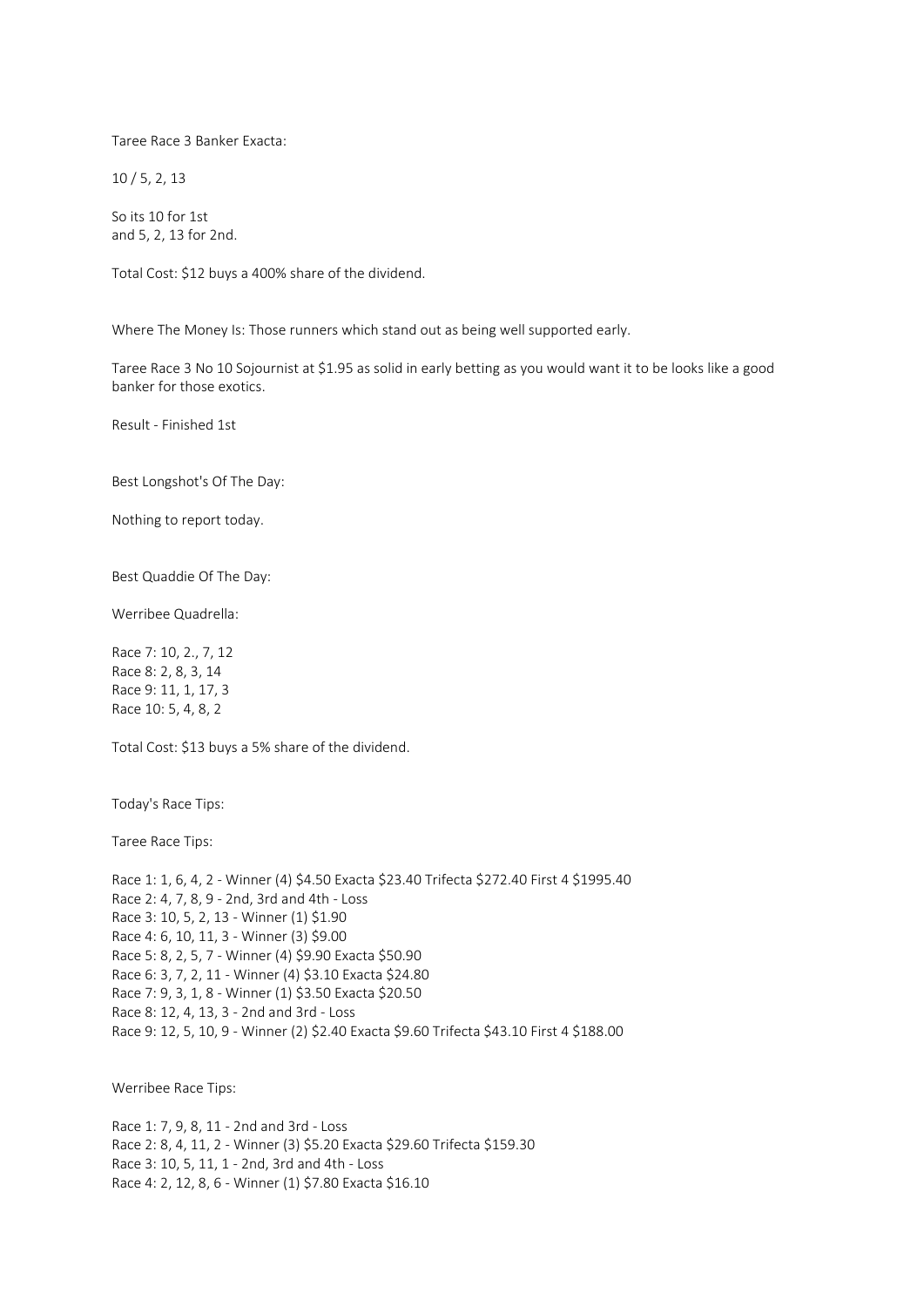Race 5: 10, 7, 3, 2 - Winner (2) \$3.50 Race 6: 8, 6, 7, 10 - Winner (3) \$3.70 Race 7: 10, 2. 7, 12 - Winner (3) \$4.80 Race 8: 2, 8, 3, 14 - Winner (1) \$2.40 Race 9: 11, 1, 17, 3 - 2nd and 3rd - Loss Race 10: 5, 4, 8, 2 - Winner (2) \$3.60

Mondays May 8th 2017 Horse Racing Tips:

The results are in...

Monday The Final Statistics.

1. Top Selection strike rate at 47% out of 19 races.

2. Top 2 Selections strike rate at 58% out of 19 races.

3. Exacta strike rate at 32% out of 19 races.

+ Best Top Selection win dividend: \$3.60

+ Best tipped Exacta dividend: \$27.80

+ Best Trifecta dividend: \$47.60

+ Best First 4 dividend: n/a

+ Best Quadrella dividend: n/a

So let's have a look at the numbers for this Monday with 19 races covered. For the Exotics there were 6 Exacta's in total which is a strike rate of 32% with the best one paying out at \$27.80 with the best tipped Trifecta paying out at \$47.60 and there were no tipped First 4's today. For Win Bets the best priced Top Selection winner was at \$3.60 with the strike rate for the Top Selection sitting at 47% with the strike rate for the Top 2 Selections sitting at 58% of all races run. With Quadrella's no winning results were selected today. And that finishes racing this Monday on what was a great day for Win Bet followers although Exotics followers possibly suffered a little.

Special Suggested Bet Of The Day:

Wangaratta Race 3 Multi Exacta:

9, 10 / 9, 10, 4, 6

So its 9 and 10 for 1st and 9, 10, 4, 6 for 2nd.

Total Cost: \$12 buys a 200% share of the dividend.

Where The Money Is: Those runners which stand out as being well supported early.

Wangaratta Race 2 No 14 Rosie Goodnight at \$12.00 in an open race there is early support for this one. Monitor.

Result - Finished 4th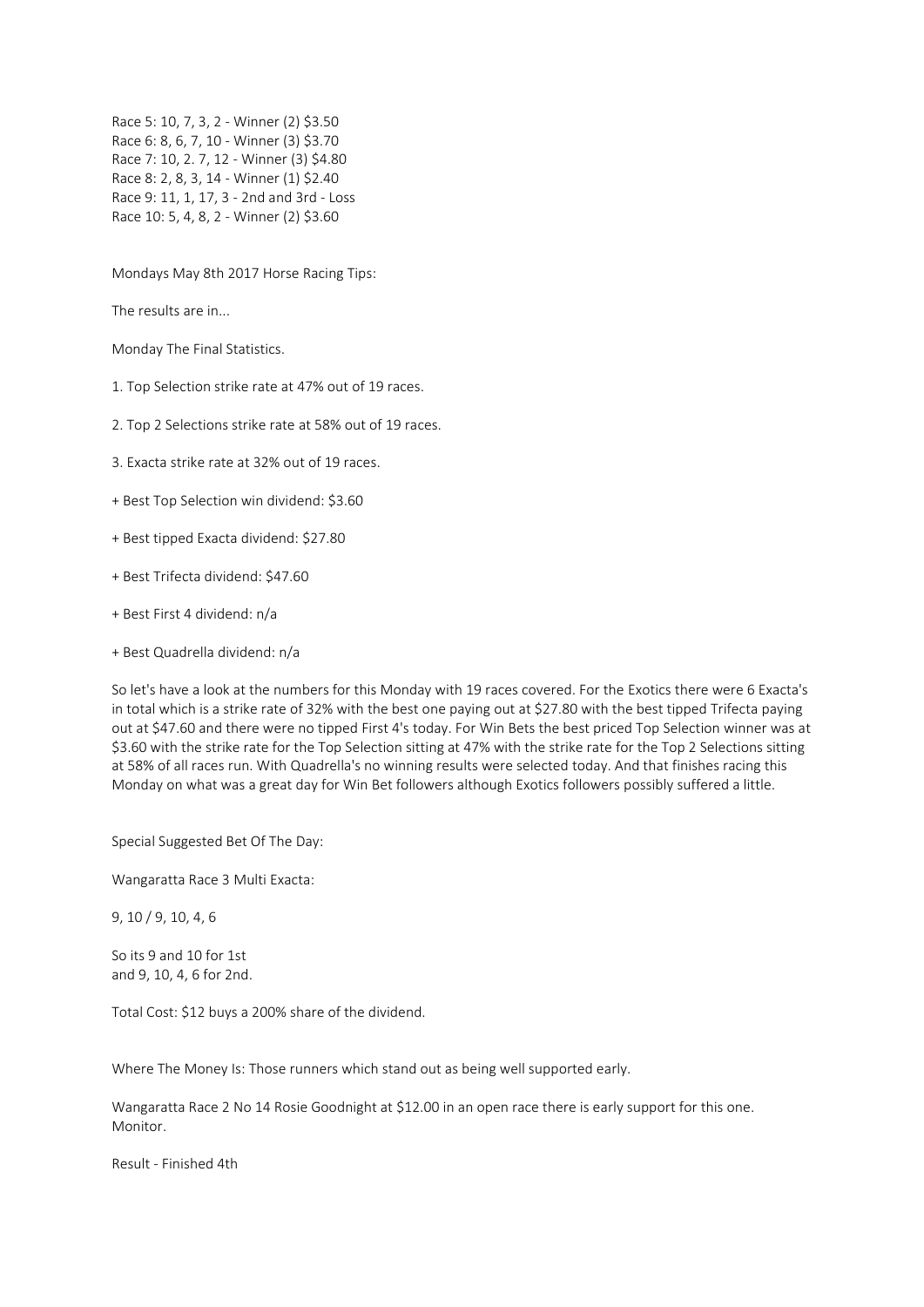Best Longshot's Of The Day:

Murwillumbah Race 7 No 4 Aimalac Bobby at \$21.00 some early money is around for this one at the odds.

Best Quaddie Of The Day:

Wangaratta Quadrella:

Race 6: 5, 12, 3, 10 Race 7: 9, 5, 6, 2 Race 8: 11, 1, 5, 2 Race 9: 7, 12, 1, 9

Total Cost: \$13 buys a 5% share of the dividend.

Today's Race Tips:

Quirindi Race Tips:

Race 1: 5, 4, 3, 9 - Winner (1) \$3.50 Race 2: 11, 8, 10, 7 - Winner (3) \$4.90 Race 3: 3, 6, 11, 16 - 2nd and 4th - Loss Race 4: 7, 13, 5, 9 - Winner (1) \$1.70 Race 5: 3, 5, 12, 8 - Winner (1) \$1.60 Race 6: 1, 2, 7, 8 - Winner (1) \$2.70 Exacta \$7.40 Race 7: 2, 12, 5, 6 - Winner (3) \$6.00 Race 8: 9, 5, 6, 10 - Winner (1) \$3.40 Exacta \$8.80 Trifecta \$47.60 Race 9: 5, 3, 10, 11 - 2nd and 3rd - Loss

Wangaratta Race Tips:

Race 1: 4, 3, 11, 10 - Winner (2) \$11.20 Exacta \$27.80 Race 2: 14, 7, 2, 10 - 2nd and 4th - Loss Race 3: 9, 10, 6, 4 - Winner (1) \$2.80 Race 4: 3, 8, 4, 1 - Winner (3) \$4.40 Race 5: 13, 6, 8, 2 - Winner (2) \$3.70 Exacta \$15.80 Race 6: 5, 12, 3, 10 - Winner (1) \$3.60 Exacta \$18.20 Race 7: 9, 5, 6, 2 - Winner (1) \$1.90 Race 8: 11, 1, 5, 2 - Winner (1) \$2.30 Exacta \$8.40 Race 9: 7, 12, 1, 9 - 2nd and 4th - Loss

Murwillumbah Race Tips:

Race 1: 7, 5, 6, 2 - 2nd, 3rd and 4th - Loss Race 2 onwards abandoned.

Mondays May 1st 2017 Horse Racing Tips:

The results are in...

Monday The Final Statistics.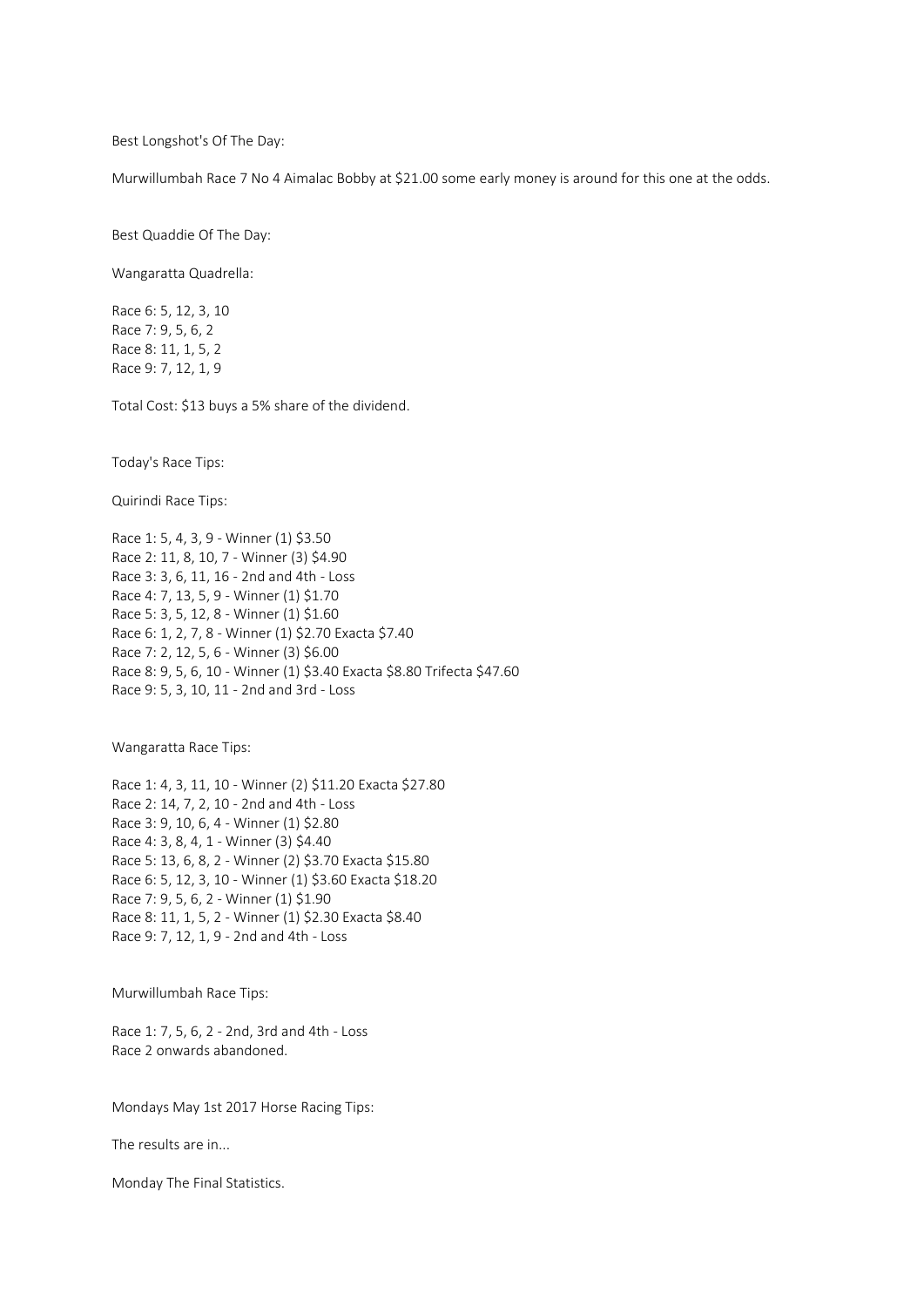- 1. Top Selection strike rate at 27% out of 41 races.
- 2. Top 2 Selections strike rate at 41% out of 41 races.
- 3. Exacta strike rate at 44% out of 41 races.
- + Best Top Selection win dividend: \$6.00
- + Best tipped Exacta dividend: \$46.90
- + Best Trifecta dividend: \$137.40
- + Best First 4 dividend: \$121.80
- + Best Quadrella dividend: \$363.90

So let's have a look at the numbers for this Monday with 41 races covered. For the Exotics there were 18 Exacta's in total which is a strike rate of 44% with the best one paying out at \$46.90 with the best tipped Trifecta paying out at \$137.40 and the best tipped First 4 paid out at \$121.80. For Win Bets the best priced Top Selection winner was at \$6.00 with the strike rate for the Top Selection sitting at 27% with the strike rate for the Top 2 Selections sitting at 41% of all races run. With Quadrella's the best today paid out at \$363.90. So it just was an OK public holiday Monday with not a lot of action to report.

Special Suggested Bet Of The Day:

Mornington Race 3 Multi Exacta:

7, 6 / 7, 6, 1, 4

So its 7 and 6 for 1st and 7, 6, 1, 4 for 2nd.

Total Cost: \$12 buys a 200% share of the dividend.

Where The Money Is: Those runners which stand out as being well supported early.

Mornington Race 7 No 6 At Your Command at \$8.00 solid early money support for this one so keep safe.

Best Longshot's Of The Day:

Nothing to report.

Best Quaddie Of The Day:

Mornington Quadrella:

Race 7: 6, 16, 3, 5 Race 8: 7, 3, 8, 11 Race 9: 3, 7, 8, 10 Race 10: 6, 5, 3, 10

Total Cost: \$13 buys a 5% share of the dividend.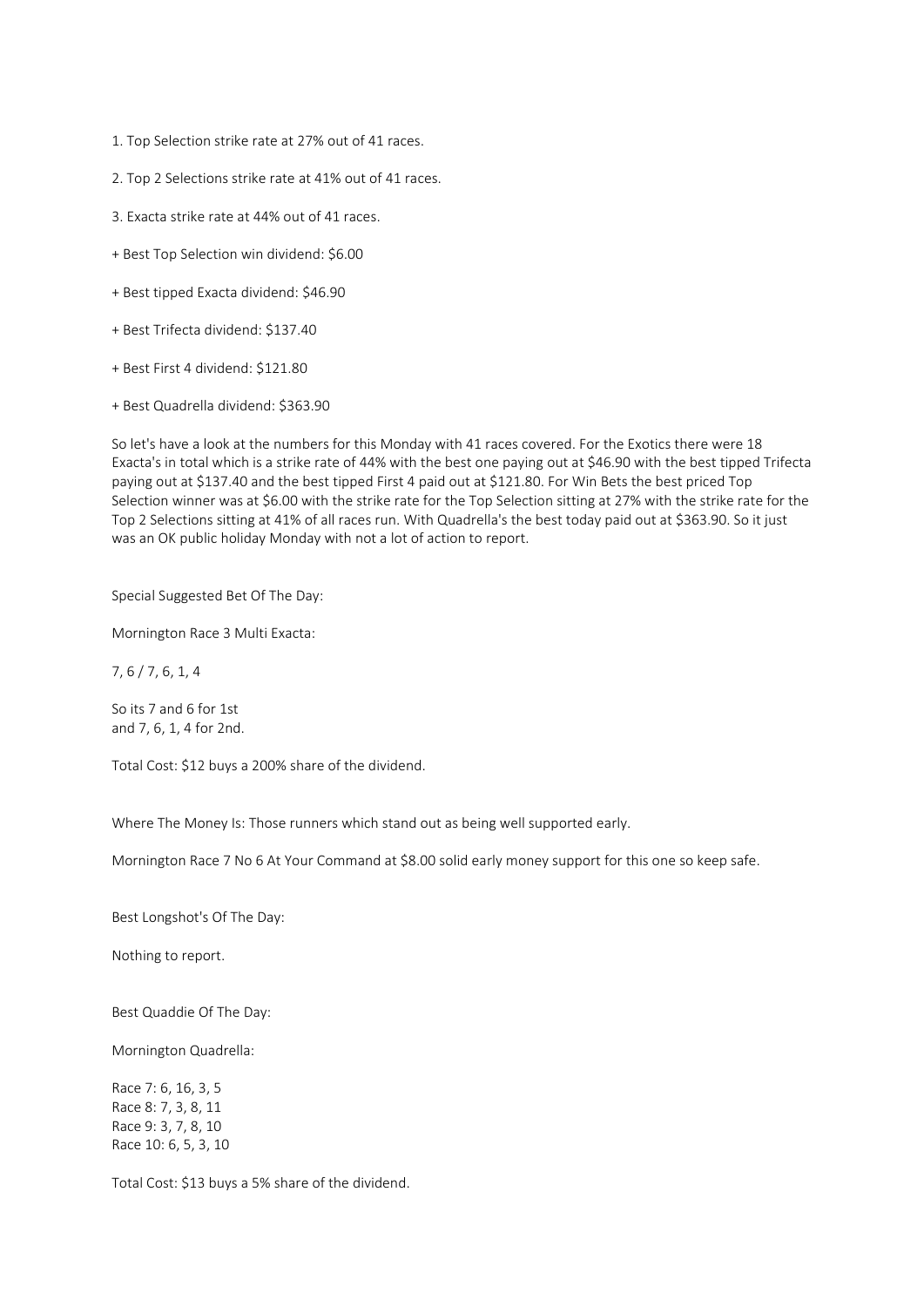Today's Race Tips:

Ipswich Race Tips:

Race 1: 2, 3, 9, 1 - Winner (3) \$3.00 Exacta \$6.60 Race 2: 1, 10, 2, 5 - Winner (2) \$10.00 Exacta \$45.00 Race 3: 2, 13, 7, 6 - Winner (1) \$2.60 Exacta \$22.40 Trifecta \$78.60 Race 4: 11, 12, 13, 6 - Winner (4) \$2.90 Race 5: 2, 4, 9, 13 - 2nd - Loss Race 6: 4, 1, 7, 2 - 4th - Loss Race 7: 2, 6, 14, 7 - Winner (4) \$12.90 Exacta \$28.60 Race 8: 6, 10, 4, 2 - 2nd and 4th - Loss Race 9: 11, 4, 3, 9 - 2nd, 3rd and 4th - Loss

Dubbo Race Tips:

Race 1: 2, 3, 4, 5 - Winner (2) \$3.10 Race 2: 6, 1, 8, 4 - 3rd - Loss Race 3: 4, 5, 7, 1 - Winner (2) \$4.40 Race 4: 1, 3, 9, 2 - Winner (4) \$4.00 Race 5: 9, 1, 4, 11 - Winner (2) \$4.20 Exacta \$23.00 Trifecta \$74.20 Race 6: 1, 8, 9, 3 - 2nd, 3rd and 4th - Loss Race 7: 10, 7, 5, 1 - Winner (1) \$2.50 Exacta \$8.40 Trifecta \$106.70

Mornington Race Tips:

Race 1: 2, 6, 7, 3 - Winner (3) \$3.90 Exacta \$8.20 Trifecta \$25.90 First 4 \$49.20 Race 2: 9, 11, 10, 12 - Winner (1) \$6.00 Exacta \$24.10 Race 3: 7, 6, 4, 1 - Winner (1) \$2.90 Exacta \$5.50 Race 4: 14, 8, 4, 7 - 4th - Loss Race 5: 3, 2, 1, 9 - Winner (1) \$2.80 Exacta \$19.00 Trifecta \$28.10 Race 6: 3, 4, 6, 8 - 2nd and 4th - Loss Race 7: 6, 16, 3, 5 - Winner (3) \$5.00 Race 8: 7, 3, 8, 11 - Loss Race 9: 3, 7, 8, 10 - Winner (1) \$3.50 Exacta \$16.00 Race 10: 6, 5, 3, 10 - Winner (3) \$7.50

Grafton Race Tips:

Race 1: 8, 6, 7, 9 - Winner (1) \$2.30 Exacta \$5.60 Race 2: 1, 10, 11, 6 - 2nd and 4th - Loss Race 3: 3, 7, 8, 9 - Winner (1) \$4.80 Race 4: 5, 4, 8, 7 - Winner (3) \$8.30 Exacta \$46.90 Race 5: 1, 2, 11, 7 - Winner (2) \$2.20 Exacta \$17.50 Trifecta \$66.70 First 4 \$121.80 Race 6: 3, 11, 4, 5 - Winner (3) \$7.40 Race 7: 3, 8, 5, 10 - Winner (1) \$1.70 Exacta \$22.50 Trifecta \$66.00 Qaudrella \$363.90

Alice Springs Race Tips:

Race 1: 2, 1, 3, 11 - Winner (3) \$5.20 Race 2: 1, 4, 2, 3 - Winner (3) \$5.90 Exacta \$22.50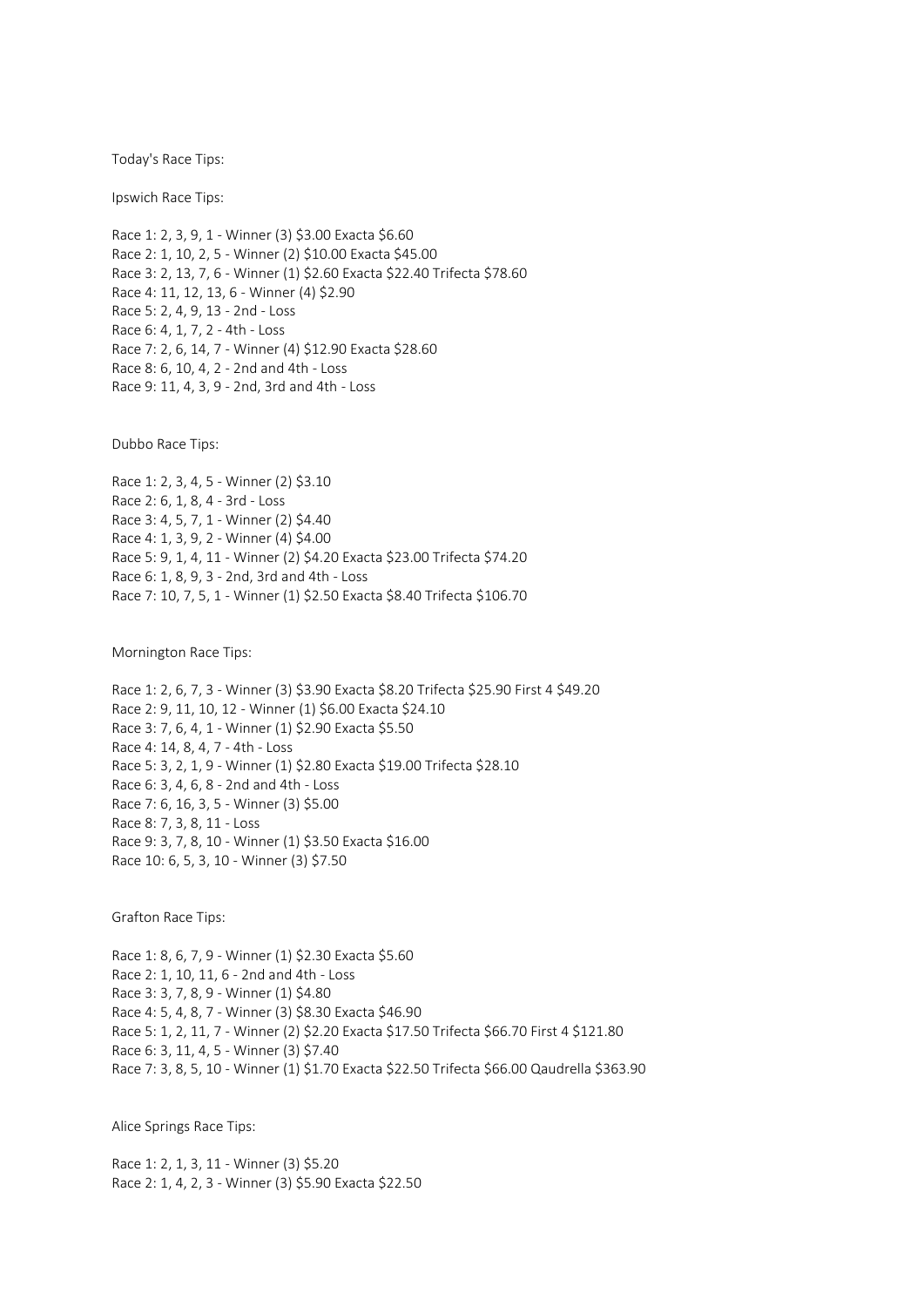Race 3: 1, 7, 4, 6 - Winner (2) \$2.20 Exacta \$4.40 Race 4: 2, 4, 5, 1 - 2nd and 3rd - Loss Race 5: 2, 9, 8, 3 - Winner (1) \$2.30 Race 6: 5, 8, 9, 6 - Winner (3) \$5.80 Race 7: 7, 3, 4, 8 - Winner (4) \$4.30 Race 8: 5, 4, 7, 3 - Winner (1) \$5.00 Exacta \$20.80 Trifecta \$137.40 Quadrella \$264.90

Mondays April 24th 2017 Horse Racing Tips:

The results are in...

Monday The Final Statistics.

1. Top Selection strike rate at 44% out of 16 races.

2. Top 2 Selections strike rate at 56% out of 16 races.

3. Exacta strike rate at 44% out of 16 races.

+ Best Top Selection win dividend: \$5.10

+ Best tipped Exacta dividend: \$28.20

+ Best Trifecta dividend: \$119.70

+ Best First 4 dividend: \$45.80

+ Best Quadrella dividend: \$116.40

So let's have a look at the numbers for this Monday with 16 races covered. For the Exotics there were 7 Exacta's in total which is a strike rate of 44% with the best one paying out at \$28.20 with the best tipped Trifecta paying out at \$119.70 and the best tipped First 4 paid out at \$45.80. For Win Bets the best priced Top Selection winner was at \$5.10 with the strike rate for the Top Selection sitting at 44% with the strike rate for the Top 2 Selections sitting at 56% of all races run. With Quadrella's the best today paid out at \$116.40

## Results:

Please note as of the 24th of May 2015 you will see a change in how the results are given on the website. After the winner result you will see a number for example Winner (1) \$5.30 the (1) represents the winner came from the first tip in the sequence. So (2) will represent tip 2, (3) tip 3 and (4) tip 4. This information is given to help people clearly see which horse in the tips sequence actually won and it is then followed by the exacta, trifecta, first 4 and quadrella results information if we have tipped it correctly within the selections given and the prices shown are from the QLD TAB.

Special Suggested Bet Of The Day:

Ballarat Race 2 Multi Exacta:

5, 3 / 5, 3, 7, 8

So its 5 and 3 for 1st and 5, 3, 7, 8 for 2nd.

Total Cost: \$12 buys a 200% share of the dividend.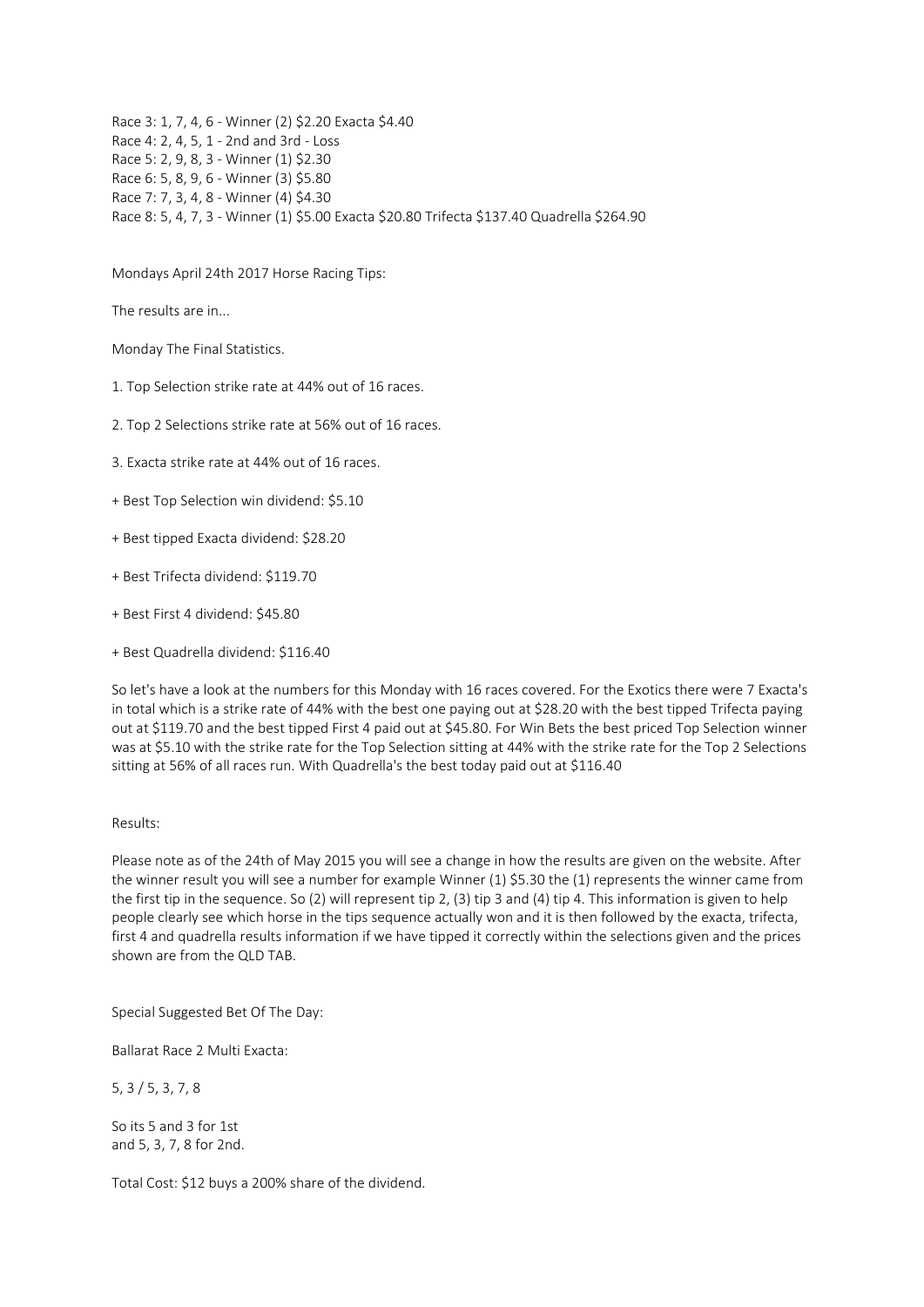Where The Money Is: Those runners which stand out as being well supported early.

Nothing to report.

Best Longshot's Of The Day:

Nothing to report.

Best Quaddie Of The Day:

Ballarat Quadrella:

Race 5: 9, 12, 10, 11 Race 6: 4, 9, 5, 6 Race 7: 8, 7, 6, 5 Race 8: 3, 11, 8, 12

Total Cost: \$13 buys a 5% share of the dividend.

Today's Race Tips:

Ballarat Race Tips:

Race 1: 1, 8, 7, 9 - Winner (2) \$2.60 Race 2: 5, 3, 7, 8 - Winner (1) \$1.70 Exacta \$7.60 Trifecta \$63.10 Race 3: 9, 8, 5, 1 - Winner (1) \$3.00 Exacta \$7.10 Race 4: 6, 5, 4, 11 - 2nd and 3rd - Loss Race 5: 9, 12, 10, 11 - Winner (3) \$2.20 Exacta \$7.80 Trifecta \$22.20 Race 6: 4, 9, 5, 6 - Winner (1) \$3.10 Exacta \$16.70 Trifecta \$31.50 First 4 \$45.80 Race 7: 8, 7, 6, 5 - Winner (1) \$3.30 Race 8: 3, 11, 8, 12 - Winner (1) \$5.10 Exacta \$28.20 Trifecta \$119.70 Quadrella \$116.40

Grafton Race Tips:

Race 1: 4, 5, 2, 6 - Winner (2) \$6.60 Race 2: 6, 12, 2, 13 - Winner (1) \$1.20 Race 3: 3, 8, 10, 6 - Winner (3) \$9.00 Race 4: 1, 11, 3, 12 - 3rd and 4th - Loss Race 5: 7, 10, 5, 11 - 3rd - Loss Race 6: 6, 11, 2, 13 - Winner (3) \$3.90 Exacta \$10.90 Race 7: 8, 12, 5, 1 - Winner (1) \$3.50 Exacta \$15.80 Race 8: 9, 11, 12, 8 - Winner (4) \$2.70

Mondays April 17th 2017 Horse Racing Tips:

The results are in...

Monday The Final Statistics.

1. Top Selection strike rate at 24% out of 55 races.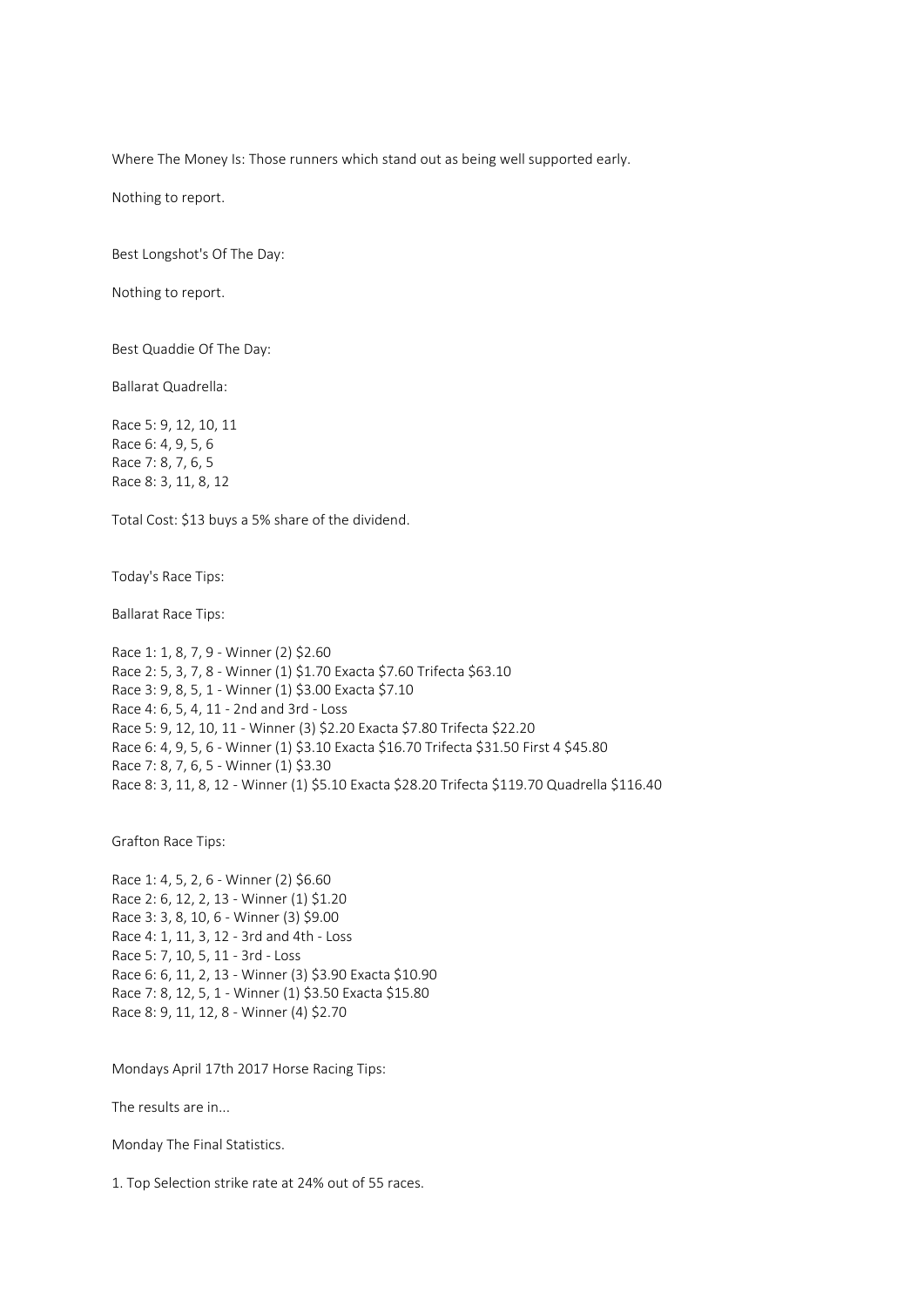- 2. Top 2 Selections strike rate at 40% out of 55 races.
- 3. Exacta strike rate at 42% out of 55 races.
- + Best Top Selection win dividend: \$6.20
- + Best tipped Exacta dividend: \$56.90
- + Best Trifecta dividend: \$187.20
- + Best First 4 dividend: \$77.60
- + Best Quadrella dividend: \$1007.30

So let's have a look at the numbers for this Sunday with 55 races covered. For the Exotics there were 23 Exacta's in total which is a strike rate of 42% with the best one paying out at \$56.90 with the best tipped Trifecta paying out at \$187.20 and the best tipped First 4 paid out at \$77.60. For Win Bets the best priced Top Selection winner was at \$6.20 with the strike rate for the Top Selection sitting at 24% with the strike rate for the Top 2 Selections sitting at 40% of all races run. With Quadrella's the best today paid out at \$1007.30

## Results:

Please note as of the 24th of May 2015 you will see a change in how the results are given on the website. After the winner result you will see a number for example Winner (1) \$5.30 the (1) represents the winner came from the first tip in the sequence. So (2) will represent tip 2, (3) tip 3 and (4) tip 4. This information is given to help people clearly see which horse in the tips sequence actually won and it is then followed by the exacta, trifecta, first 4 and quadrella results information if we have tipped it correctly within the selections given and the prices shown are from the QLD TAB.

Special Suggested Bet Of The Day:

Canterbury Race 4 Multi Exacta:

7, 4 / 7, 4, 3, 1

So its 4 and 7 for 1st and 4, 7, 3, 1 for 2nd.

Total Cost: \$12 buys a 200% share of the dividend.

Where The Money Is: Those runners which stand out as being well supported early.

Nothing to report.

Best Longshot's Of The Day:

Nothing to report.

Best Quaddie Of The Day:

Sandown Quadrella: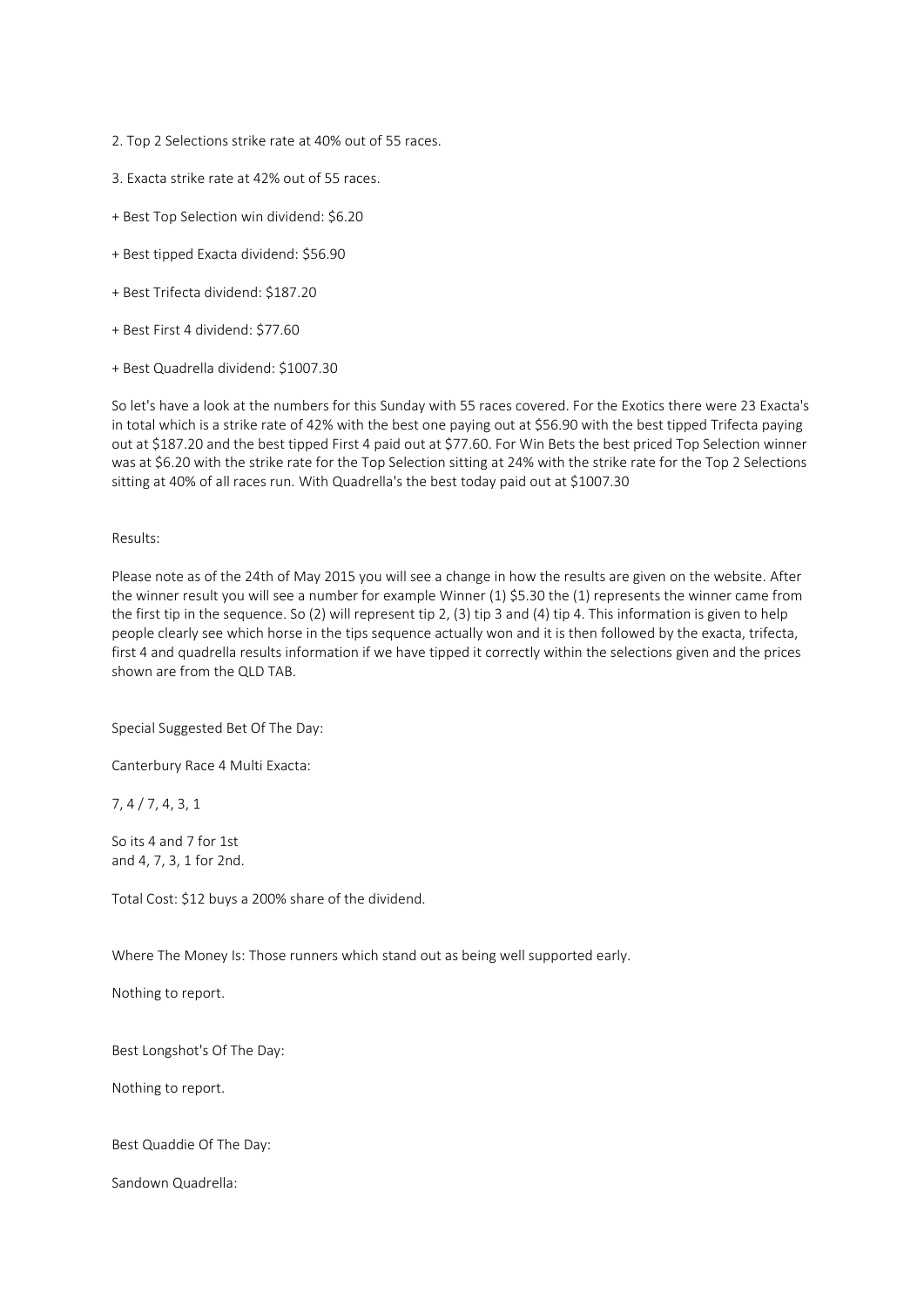Race 6: 6, 9, 12, 11 Race 7: 2, 5, 1, 12 Race 8: 4, 3, 1, 7 Race 9: 11, 6, 8, 7

Total Cost: \$13 buys a 5% share of the dividend.

Result - A win and paid out at \$1007.30 for 100%

Today's Race Tips:

Canterbury Race Tips:

Race 1: 2, 6, 1, 8 - Winner (4) \$5.30 Exacta \$21.00 Trifecta \$78.00 Race 2: 13, 4, 7, 2 - 2nd - Loss Race 3: 7, 8, 12, 3 - Winner (3) \$3.30 Exacta \$11.40 Trifecta \$38.70 First 4 \$77.60 Race 4: 7, 4, 3, 1 - Winner (3) \$6.50 Exacta \$18.50 Trifecta \$55.70 Race 5: 5, 2, 6, 7 - Winner (2) \$7.10 Exacta \$35.10 Race 6: 3, 1, 9, 6 - 3rd and 4th - Loss Race 7: 10, 6, 5, 8 - Winner (1) \$2.10 Exacta \$11.00 Race 8: 7, 11, 9, 13 - 2nd and 3rd - Loss

Sandown Race Tips:

Race 1: 1, 3, 5, 9 - Winner (1) \$1.90 Race 2: 1, 2, 8, 9 - Winner (4) \$9.50 Exacta \$56.90 Race 3: 10, 13, 2, 11 - 2nd and 4th - Loss Race 4: 12, 13, 4, 11 - 2nd, 3rd and 4th - Loss Race 5: 15, 20, 7, 3 - 3rd and 4th - Loss Race 6: 6, 9, 12, 11 - Winner (1) \$2.70 Exacta \$10.00 Race 7: 2, 5, 1, 12 - Winner (3) \$4.70 Race 8: 4, 3, 1, 7 - Winner (1) \$5.50 Exacta \$41.90 Race 9: 11, 6, 8, 7 - Winner (4) \$11.60 Quadrella \$1007.30

Warwick Race Tips:

Race 1: 3, 1, 2, 5 - Winner (2) \$2.70 Exacta \$18.60 Trifecta \$42.00 Race 2: 7, 6, 4, 8 - 2nd and 4th - Loss Race 3: 4, 7, 6, 1 - Winner (1) \$1.90 Exacta \$2.30 Race 4: 5, 3, 2, 9 - 3rd - Loss Race 5: 12, 2, 16, 7 - Winner (2) \$5.30 Race 6: 1, 6, 5, 4 - Winner (3) \$10.70 Race 7: 6, 16, 10, 9 -3rd - Loss

Tamworth Race Tips:

Race 1: 10, 7, 4, 5 - Winner (4) \$9.50 Exacta \$37.70 Trifecta \$187.20 Race 2: 2, 3, 10, 7 - 2nd and 4th - Loss Race 3: 2, 9, 16, 13 - Winner (1) \$2.50 Exacta \$18.60 Trifecta \$83.80 Race 4: 1, 9, 7, 6 - 4th - Loss Race 5: 7, 1, 5, 4 - Winner (3) \$4.20 Race 6: 1, 4, 2, 10 - Winner (1) \$3.80 Exacta \$8.00 Trifecta \$27.80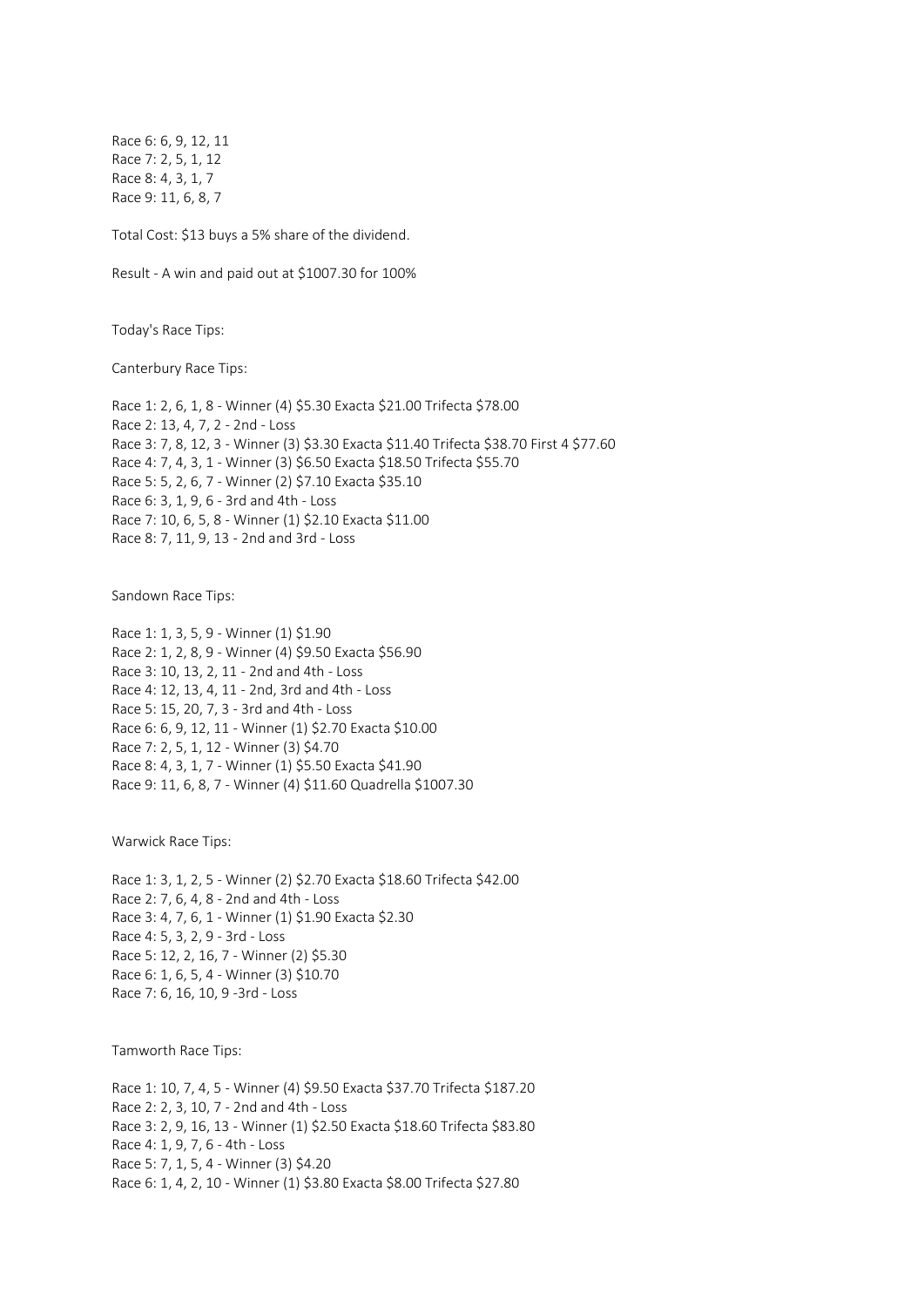Race 7: 4, 5, 8, 12 - 3rd and 4th - Loss Race 8: 2, 10, 13, 5 - Winner (1) \$4.60 Exacta \$19.50

Oakbank Race Tips:

Race 1: 5, 4, 2, 8 - Winner (4) \$5.80 Exacta \$31.60 Trifecta \$59.40 Race 2: 4, 6, 1, 3 - Winner (2) \$3.90 Exacta \$17.70 Trifecta \$27.30 First 4 \$47.40 Race 3: 1, 3, 5, 6 - Winner (1) \$2.50 Exacta \$8.50 Race 4: 7, 5, 1, 8 - 4th - Loss Race 5: 10, 8, 1, 11 - Winner (2) \$3.00 Exacta \$11.50 Race 6: 1, 4, 3, 2 - 3rd and 4th - Loss Race 7: 2, 5, 7, 3 - Winner (1) \$2.60 Exacta \$9.00 Race 8: 3, 4, 1, 8 - Winner (3) \$4.70 Race 9: 5, 6, 2, 11 - Winner (3) \$9.60

Devonport Race Tips:

Race 1: 11, 3, 9, 4 - Winner (2) \$6.80 Race 2: 12, 8, 7, 10 - Winner (3) \$10.20 Race 3: 12, 10, 13, 11 - Winner (1) \$6.20 Race 4: 10, 5, 6, 4 - 2nd and 3rd - Loss Race 5: 4, 2, 6, 1 - Winner (4) \$3.10 Exacta \$7.20 Race 6: 2, 4, 7, 1 - Winner (1) \$3.40 Exacta \$10.80 Race 7: 8, 11, 1, 10 - Winner (3) \$3.30

York Race Tips:

Race 1: 2, 3, 6, 4 - Winner (2) \$4.50 Exacta \$11.90 Race 2: 2, 4, 1, 3 - Winner (3) \$9.60 Exacta \$20.70 Trifecta \$69.60 Race 3: 9, 7, 3, 6 - 2nd and 3rd - Loss Race 4: 4, 1, 8, 5 - 2nd, 3rd and 4th - Loss Race 5: 3, 4, 2, 7 - Winner (1) \$3.20 Race 6: 2, 1, 6, 4 - Winner (2) \$4.40 Race 7: 6, 2, 4, 11 - Winner (2) \$2.50

Mondays April 10th 2017 Horse Racing Tips:

The results are in...

Monday The Final Statistics.

1. Top Selection strike rate at 27% out of 22 races.

2. Top 2 Selections strike rate at 27% out of 22 races.

3. Exacta strike rate at 50% out of 22 races.

- + Best Top Selection win dividend: \$3.40
- + Best tipped Exacta dividend: \$62.50
- + Best Trifecta dividend: \$304.80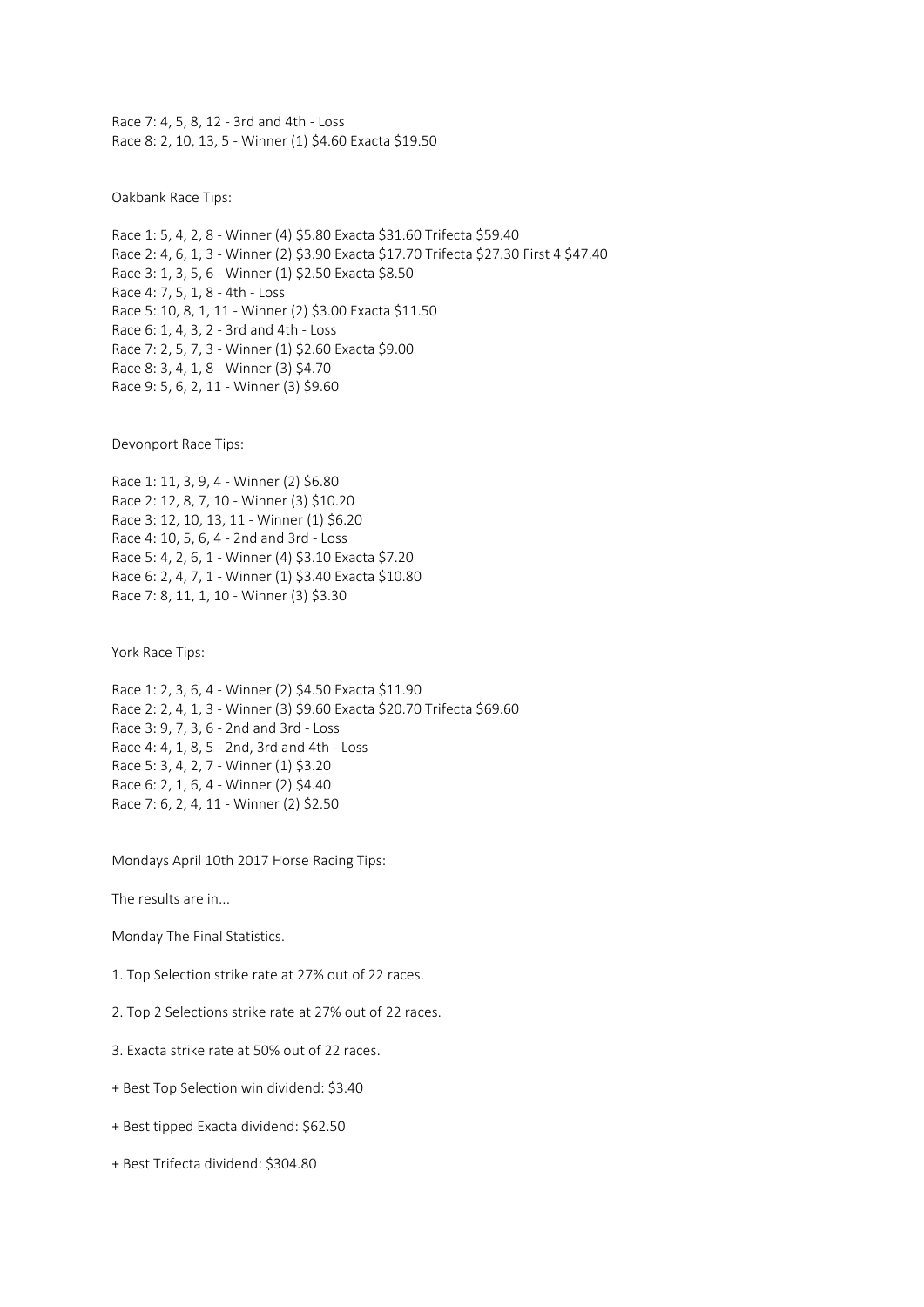+ Best First 4 dividend: \$431.20

+ Best Quadrella dividend: \$1154.70

So let's have a look at the numbers for this Monday with 22 races covered. For the Exotics there were 11 Exacta's in total which is a strike rate of 50% with the best one paying out at \$62.50 with the best tipped Trifecta paying out at \$304.80 and the best tipped First 4 paid out at \$431.20. For Win Bets the best priced Top Selection winner was at \$3.40 with the strike rate for the Top Selection sitting at 27% with the strike rate for the Top 2 Selections sitting at 27%. With Quadrella's the best today paid out at \$1154.70

## Results:

Please note as of the 24th of May 2015 you will see a change in how the results are given on the website. After the winner result you will see a number for example Winner (1) \$5.30 the (1) represents the winner came from the first tip in the sequence. So (2) will represent tip 2, (3) tip 3 and (4) tip 4. This information is given to help people clearly see which horse in the tips sequence actually won and it is then followed by the exacta, trifecta, first 4 and quadrella results information if we have tipped it correctly within the selections given and the prices shown are from the QLD TAB.

Special Suggested Bet Of The Day:

Will be posted shortly...

Where The Money Is: Those runners which stand out as being well supported early.

Nothing to report.

Best Longshot's Of The Day:

Nothing to report.

Best Quaddie Of The Day:

Stony Creek Quadrella:

Race 5: 3, 5, 1, 2 Race 6: 5, 2, 9, 6 Race 7: 8, 5, 9, 7 Race 8: 2, 5, 9, 4

Total Cost: \$13 buys a 5% share of the dividend.

Today's Race Tips:

Goulburn Race Tips:

Race 1: 4, 3, 5, 10 - Winner (1) \$2.20 Exacta \$6.40 Trifecta \$14.50 Race 2: 4, 5, 10, 12 - Winner (4) \$26.60 Race 3: 4, 3, 5, 1 - Winner (3) \$2.10 Exacta \$11.00 - L/S No 4 Race 4: 6, 4, 2, 3 - Winner (3) \$4.00 Quadrella \$1154.70 Race 5: 7, 3, 6, 4 - 3rd and 4th - Loss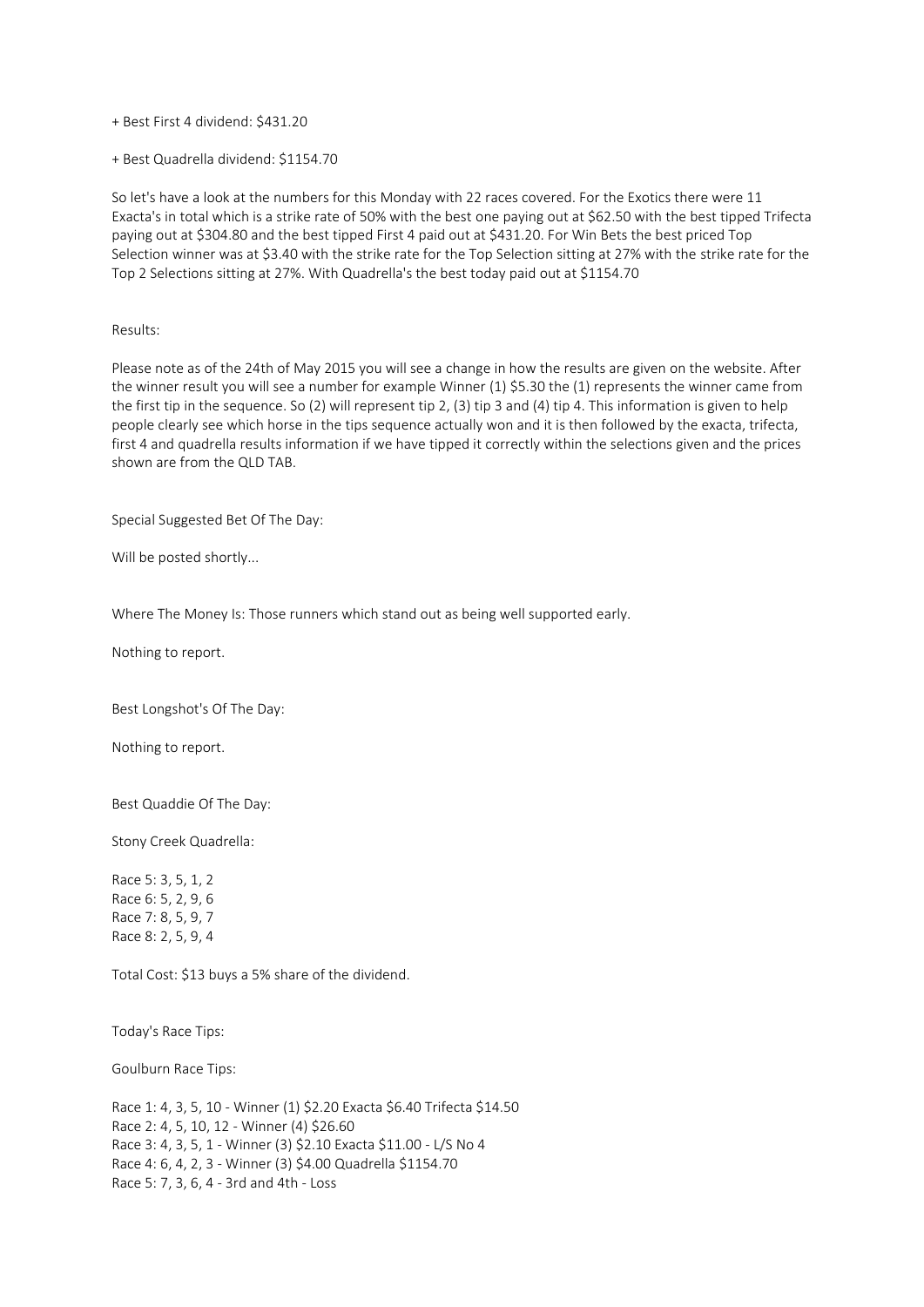Race 6: 3, 5, 10, 2 - 2nd, 3rd and 4th - Loss Race 7: 6, 10, 3, 4 - Winner (3) \$5.90 Exacta \$33.80 Trifecta \$86.70 First 4 \$431.20

Stony Creek Race Tips:

Race 1: 8, 3, 9, 10 - Winner (4) \$5.40 Race 2: 4, 7, 3, 9 - Winner (4) \$8.50 Exacta \$62.50 Race 3: 13, 10, 4, 5 - 2nd, 3rd and 4th - Loss Race 4: 5, 14, 6, 2 - Winner (1) \$1.80 Exacta \$10.50 Trifecta \$28.20 Race 5: 3, 5, 1, 2 - Winner (4) \$4.80 Exacta \$13.10 Trifecta \$38.50 Race 6: 5, 2, 9, 6 - Winner (1) \$3.40 Race 7: 8, 5, 9, 7 - 2nd and 3rd - Loss Race 8: 2, 5, 9, 4 - Winner (4) \$9.40 Exacta \$50.20

Armidale Race Tips:

Race 1: 3, 11, 14, 12 - Winner (4) \$11.90 Exacta \$48.70 Race 2: 5, 4, 6, 3 - Winner (1) \$3.20 Exacta \$23.00 Trifecta \$89.00 Race 3: 3, 7, 15, 18 - Winner (1) \$2.00 Race 4: 1, 4, 10, 3 - Winner (4) \$7.50 Exacta \$34.50 Trifecta \$304.80 Quadrella \$669.90 Race 5: 2, 8, 11, 9 - 2nd and 4th - Loss Race 6: 5, 2, 7, 4 - Winner (4) \$11.30 Race 7: 3, 13, 4, 14 - Winner (1) \$2.50 Exacta \$20.70

Mondays April 3rd 2017 Horse Racing Tips:

The results are in...

Monday The Final Statistics.

- 1. Top Selection strike rate at 41% out of 22 races.
- 2. Top 2 Selections strike rate at 50% out of 22 races.
- 3. Exacta strike rate at 45% out of 22 races.
- + Best Top Selection win dividend: \$6.30
- + Best tipped Exacta dividend: \$40.30
- + Best Trifecta dividend: \$105.70
- + Best First 4 dividend: \$402.60
- + Best Quadrella dividend: \$701.00

So let's have a look at the numbers for this Monday with 22 races covered. For the Exotics there were 10 Exacta's in total which is a strike rate of 45% with the best one paying out at \$40.30 with the best tipped Trifecta paying out at \$105.70 and the best tipped First 4 paid out at \$402.60. For Win Bets the best priced Top Selection winner was at \$6.30 with the strike rate for the Top Selection sitting at 41% with the strike rate for the Top 2 Selections sitting at 50% of all races run. With Quadrella's the best today paid out at \$701.00

Results: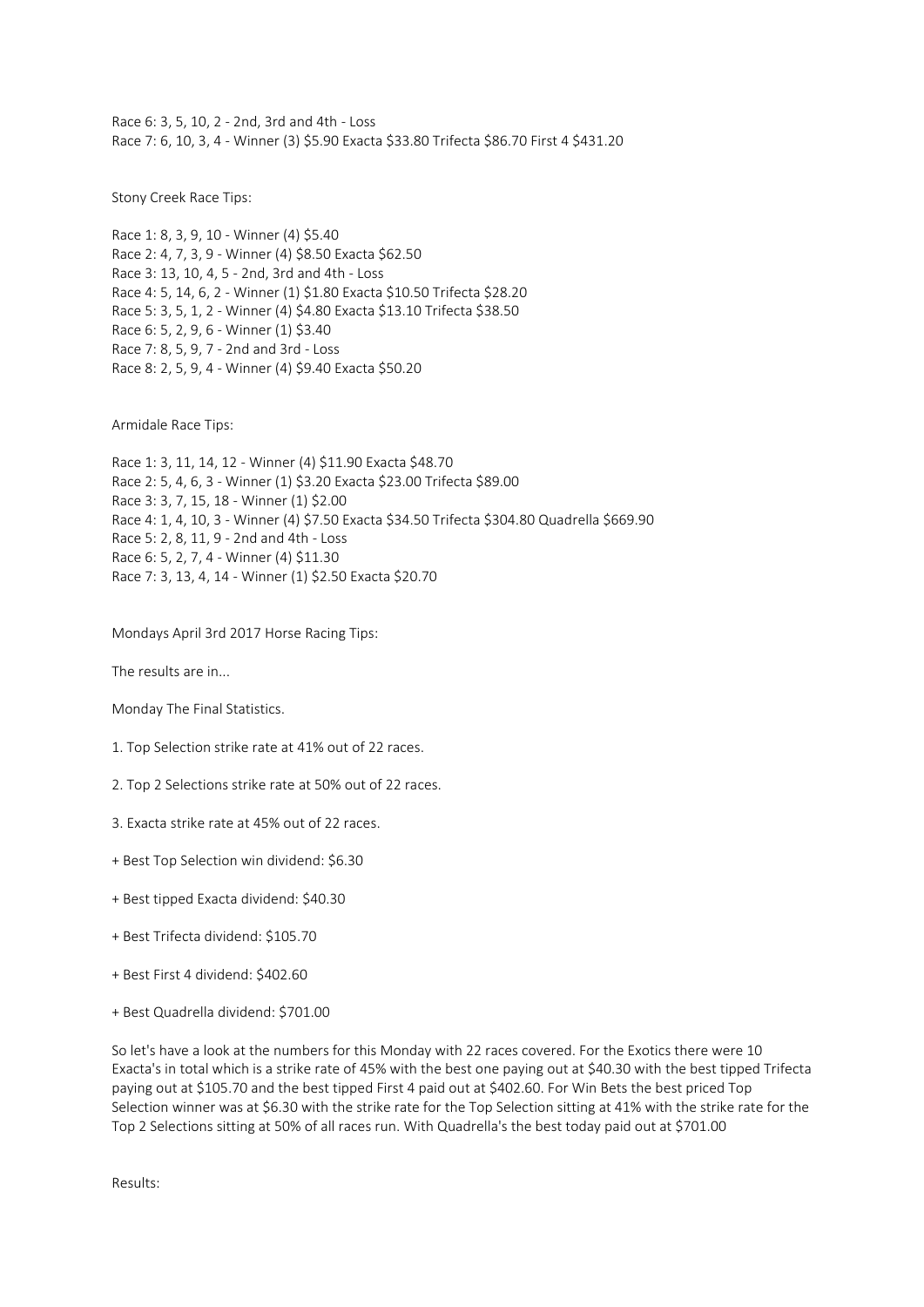Please note as of the 24th of May 2015 you will see a change in how the results are given on the website. After the winner result you will see a number for example Winner (1) \$5.30 the (1) represents the winner came from the first tip in the sequence. So (2) will represent tip 2, (3) tip 3 and (4) tip 4. This information is given to help people clearly see which horse in the tips sequence actually won and it is then followed by the exacta, trifecta, first 4 and quadrella results information if we have tipped it correctly within the selections given and the prices shown are from the QLD TAB.

Special Suggested Bet Of The Day:

Scone Race 1 Multi Exacta:

1, 9 / 1, 9, 2, 18

So its 1 and 9 for 1st and 1, 9, 2, 18 for 2nd.

Total Cost: \$12 buys a 200% share of the dividend.

Result - A win and paid out at \$26.20 for 200%

Where The Money Is: Those runners which stand out as being well supported early.

Nothing to report.

Best Longshot's Of The Day:

Scone Race 9 No 12 All Aflutter at \$19.00 some support for this one in early betting and has its chance in an open race.

Result - Finished 2nd.

Best Quaddie Of The Day:

MIldura Quadrella:

Race 5: 10, 3, 7, 9 Race 6: 5, 10, 8, 4 Race 7: 5, 8, 3, 4 Race 8: 7, 3, 15, 13

Total Cost: \$13 buys a 5% share of the dividend.

Today's Race Tips:

Scone Race Tips:

Race 1: 9, 1, 18, 2 - Winner (1) \$3.80 Exacta \$13.10 Race 2: 4, 1, 10, 5 - Winner (3) \$9.60 Exacta \$40.30 Race 3: 4, 8, 6, 3 - Winner (2) \$8.00 Race 4: 10, 11, 9, 15 - Winner (1) \$2.80 Race 5: 13, 11, 4, 5 - Winner (1) \$2.80 Exacta \$11.20 Quadrella \$701.00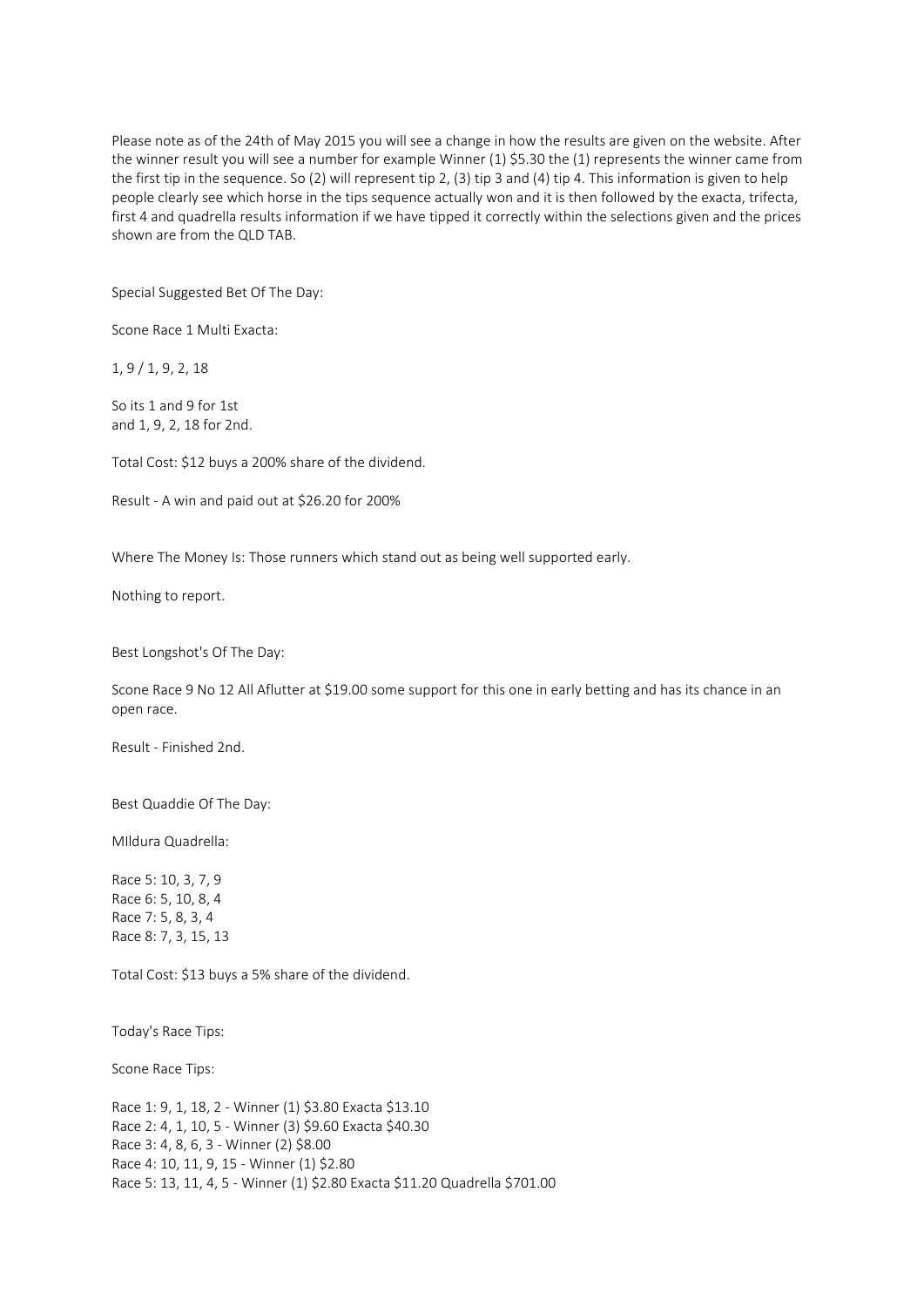Race 6: 5, 7, 11, 4 - Winner (3) \$9.20 Race 7: 4, 1, 11, 8 - 2nd and 4th - Loss Race 8: 5, 6, 1, 9 - 2nd and 4th - Loss Race 9: 6, 12, 11, 3 - 2nd and 4th - Loss

Mildura Race Tips:

Race 1: 4, 6, 5, 8 - Winner (2) \$4.60 Exacta \$19.00 Trifecta \$64.90 Race 2: 6, 11, 7, 1 - Winner (1) \$1.30 Exacta \$8.10 Race 3: 10, 7, 4, 2 - Winner (1) \$1.60 Race 4: 12, 8, 1, 5 - 4th - Loss Race 5: 10, 3, 7, 9 - Winner (1) \$6.30 Exacta \$26.00 Trifecta \$51.80 Race 6: 5, 10, 8, 4 - 3rd - Loss Race 7: 5, 8, 3, 4 - 2nd and 4th - Loss Race 8: 7, 3, 15, 13 - Loss

Darwin Race Tips:

Race 1: 1, 5, 8, 3 - 2nd and 4th - Loss Race 2: 3, 4, 5 - Winner (1) \$1.80 Exacta \$11.60 Trifecta \$5.50 Race 3: 2, 1, 3, 6 - Winner (1) \$3.30 Exacta \$5.20 Trifecta \$9.20 Race 4: 2, 4, 1, 3 - Winner (1) \$2.50 Exacta \$12.30 Trifecta \$19.10 Race 5: 1, 8, 2, 5 - Winner (3) \$5.10 Exacta \$13.10 Trifecta \$105.70 First 4 \$402.60

Mondays March 27th 2017 Horse Racing Tips:

The results are in...

Monday The Final Statistics.

- 1. Top Selection strike rate at 44% out of 16 races.
- 2. Top 2 Selections strike rate at 50% out of 16 races.
- 3. Exacta strike rate at 50% out of 16 races.
- + Best Top Selection win dividend: \$4.70
- + Best tipped Exacta dividend: \$49.60
- + Best Trifecta dividend: \$257.50
- + Best First 4 dividend: \$5644.20
- + Best Quadrella dividend: \$429.80

So let's have a look at the numbers for this Monday with 16 races covered. For the Exotics there were 8 Exacta's in total which is a strike rate of 50% with the best one paying out at \$49.60 with the best tipped Trifecta paying out at \$257.50 and the best tipped First 4 paid out at \$5644.20. For Win Bets the best priced Top Selection winner was at \$4.70 with the strike rate for the Top Selection sitting at 44% with the strike rate for the Top 2 Selections sitting at 50% of all races run. With Quadrella's the best today paid out at \$429.80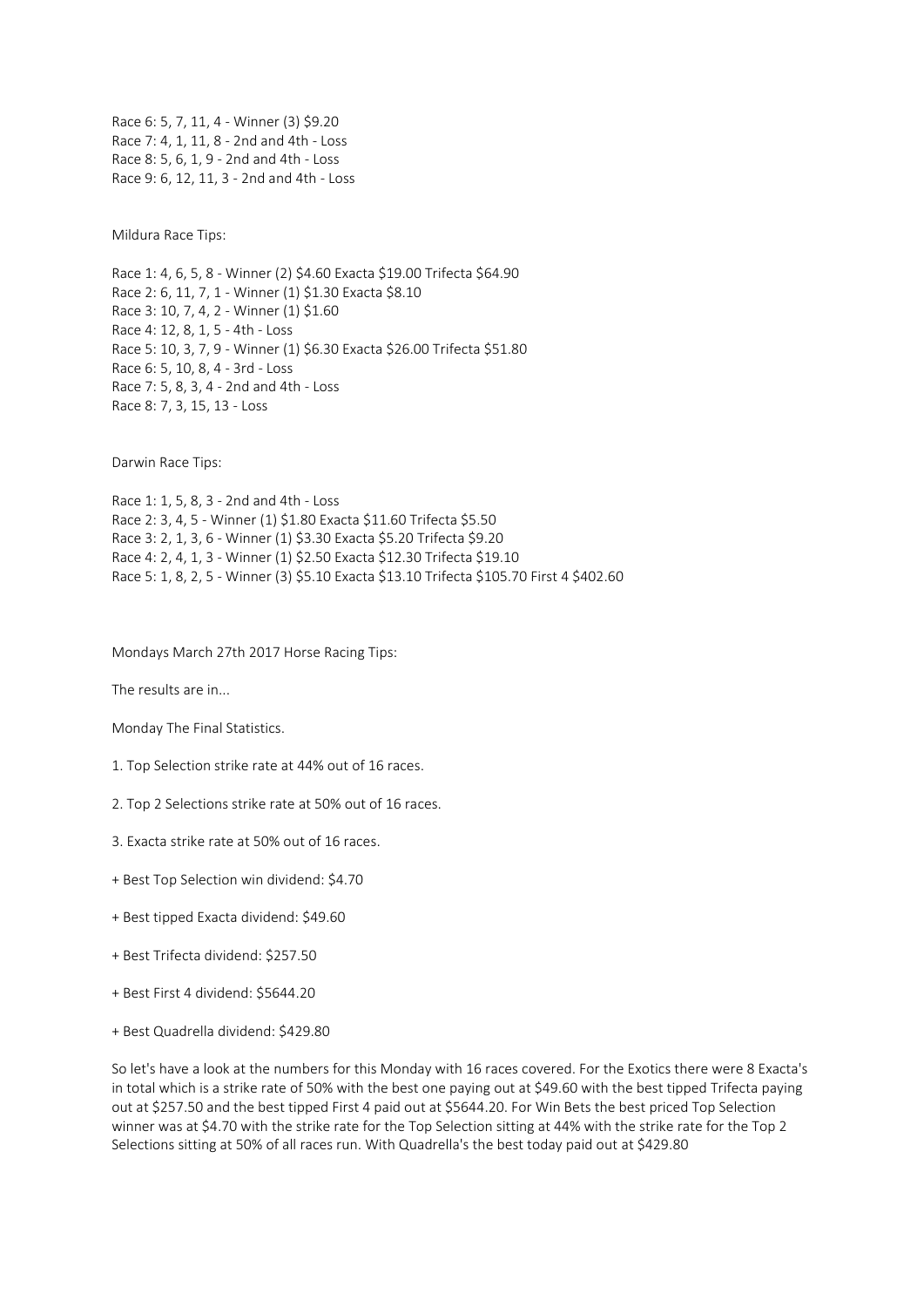### Results:

Please note as of the 24th of May 2015 you will see a change in how the results are given on the website. After the winner result you will see a number for example Winner (1) \$5.30 the (1) represents the winner came from the first tip in the sequence. So (2) will represent tip 2, (3) tip 3 and (4) tip 4. This information is given to help people clearly see which horse in the tips sequence actually won and it is then followed by the exacta, trifecta, first 4 and quadrella results information if we have tipped it correctly within the selections given and the prices shown are from the QLD TAB.

Special Suggested Bet Of The Day:

Ballina Race 3 Multi Exacta:

7, 10 / 7, 10, 12, 8

So its 7 and 10 for 1st and 7, 10, 12, 8 for 2nd.

Total Cost: \$12 buys a 200% share of the dividend.

Where The Money Is: Those runners which stand out as being well supported early.

Nothing to report.

Best Longshot's Of The Day:

Nothing to report.

Best Quaddie Of The Day:

Stoney Creek Quadrella:

Race 5: 2, 5, 8, 6 Race 6: 7, 5, 2, 9 Race 7: 1, 5, 15, 13 Race 8: 6, 12, 5, 10

Total Cost: \$13 buys a 5% share of the dividend.

Today's Race Tips:

Ballina Race Tips:

Race 1: 2, 1, 4, 3 - 3rd and 4th - Loss Race 2: 12, 2, 10, 9 - Winner (2) \$3.60 Exacta \$12.50 Trifecta \$39.60 Race 3: 7, 10, 12, 8 - 3rd and 4th - Loss Race 4: 2, 4, 1, 7 - Winner (1) \$4.70 Exacta \$15.50 Trifecta \$33.30 First 4 \$139.80 Race 5: 4, 6, 8, 1 - 3rd and 4th - Loss Race 6: 3, 4, 10, 11 - Winner (1) \$3.50 Race 7: 4, 5, 8, 6 - 3rd and 4th - Loss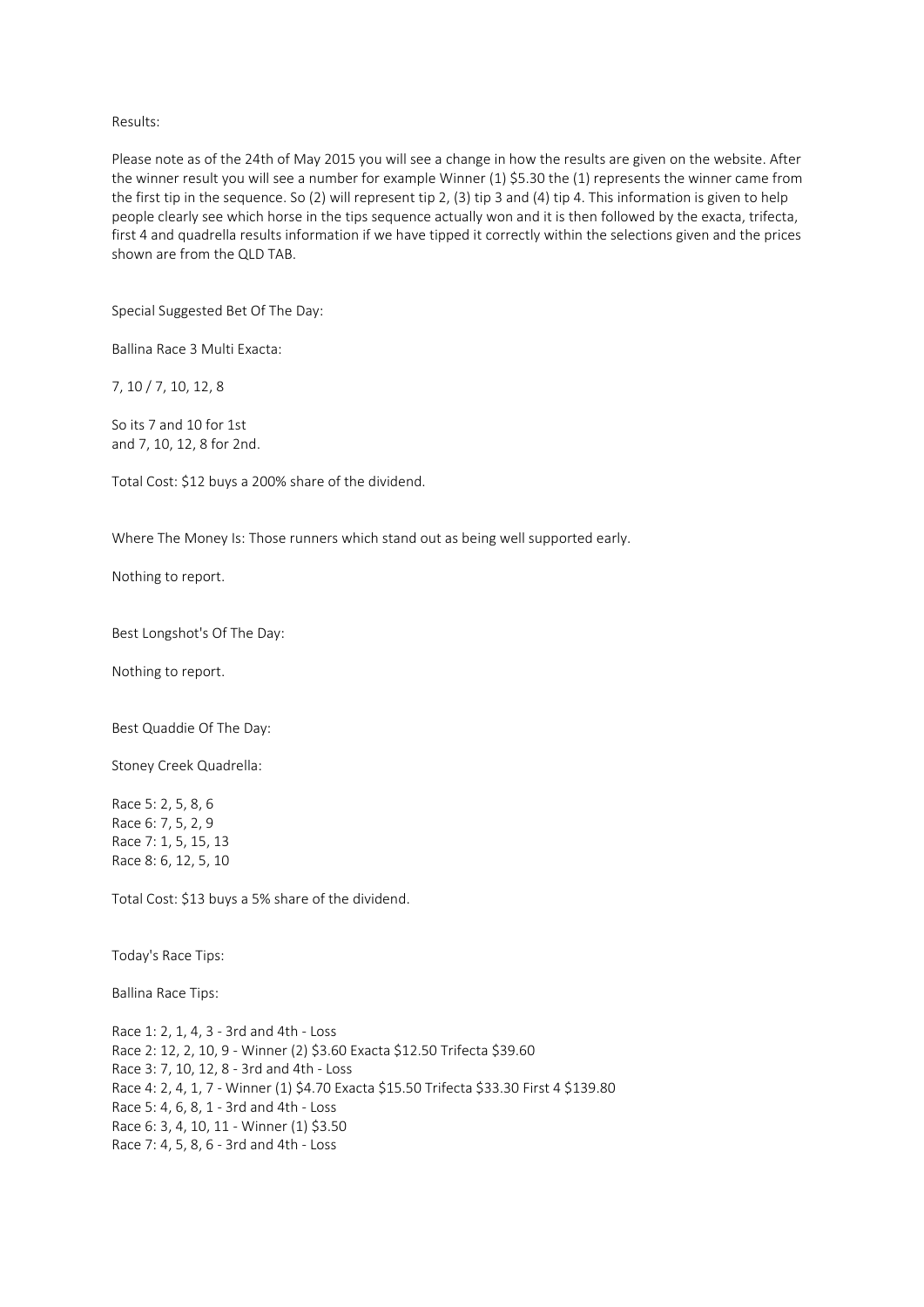Stoney Creek Race Tips:

Race 1: 3, 6, 8, 1 - Winner (1) \$7.90 Exacta \$21.20 Trifecta \$31.60 Race 2: 12, 10, 2, 6 - Winner (3) \$5.50 Race 3 onwards abandoned.

Coonamble Race Tips:

Race 1: 9, 6, 1, 2 - Winner (4) \$4.70 Exacta \$18.20 Trifecta \$34.20 Race 2: 12, 9, 10, 6 - Winner (1) \$3.20 Exacta \$14.30 Race 3: 1, 7, 9, 8 - Winner (1) \$3.60 Exacta \$49.60 Trifecta \$257.50 First 4 \$5644.20 Race 4: 1, 2, 3, 5 - Winner (1) \$2.90 Exacta \$16.50 Quadrella \$429.80 Race 5: 3, 11, 2, 5 - Winner (3) \$8.80 Race 6: 3, 11, 2, 15 - 2nd, 3rd and 4th - Loss Race 7: 5, 12, 6, 7 -Winner (1) \$3.00 Exacta \$20.20

Mondays March 20th 2017 Horse Racing Tips:

The results are in...

Monday The Final Statistics.

- 1. Top Selection strike rate at 26% out of 23 races.
- 2. Top 2 Selections strike rate at 43% out of 23 races.
- 3. Exacta strike rate at 52% out of 23 races.
- + Best Top Selection win dividend: \$6.10
- + Best tipped Exacta dividend: \$39.40
- + Best Trifecta dividend: \$199.80
- + Best First 4 dividend: \$803.60
- + Best Quadrella dividend: \$104.10

So let's have a look at the numbers for this Monday with 23 races covered. For the Exotics there were 12 Exacta's in total which is a strike rate of 52% with the best one paying out at \$39.40 with the best tipped Trifecta paying out at \$199.80 and the best tipped First 4 paid out at \$803.60. For Win Bets the best priced Top Selection winner was at \$6.10 with the strike rate for the Top Selection sitting at 26% with the strike rate for the Top 2 Selections sitting at 43% of all races run. With Quadrella's the best today paid out at \$104.10

## Results:

Please note as of the 24th of May 2015 you will see a change in how the results are given on the website. After the winner result you will see a number for example Winner (1) \$5.30 the (1) represents the winner came from the first tip in the sequence. So (2) will represent tip 2, (3) tip 3 and (4) tip 4. This information is given to help people clearly see which horse in the tips sequence actually won and it is then followed by the exacta, trifecta, first 4 and quadrella results information if we have tipped it correctly within the selections given and the prices shown are from the QLD TAB.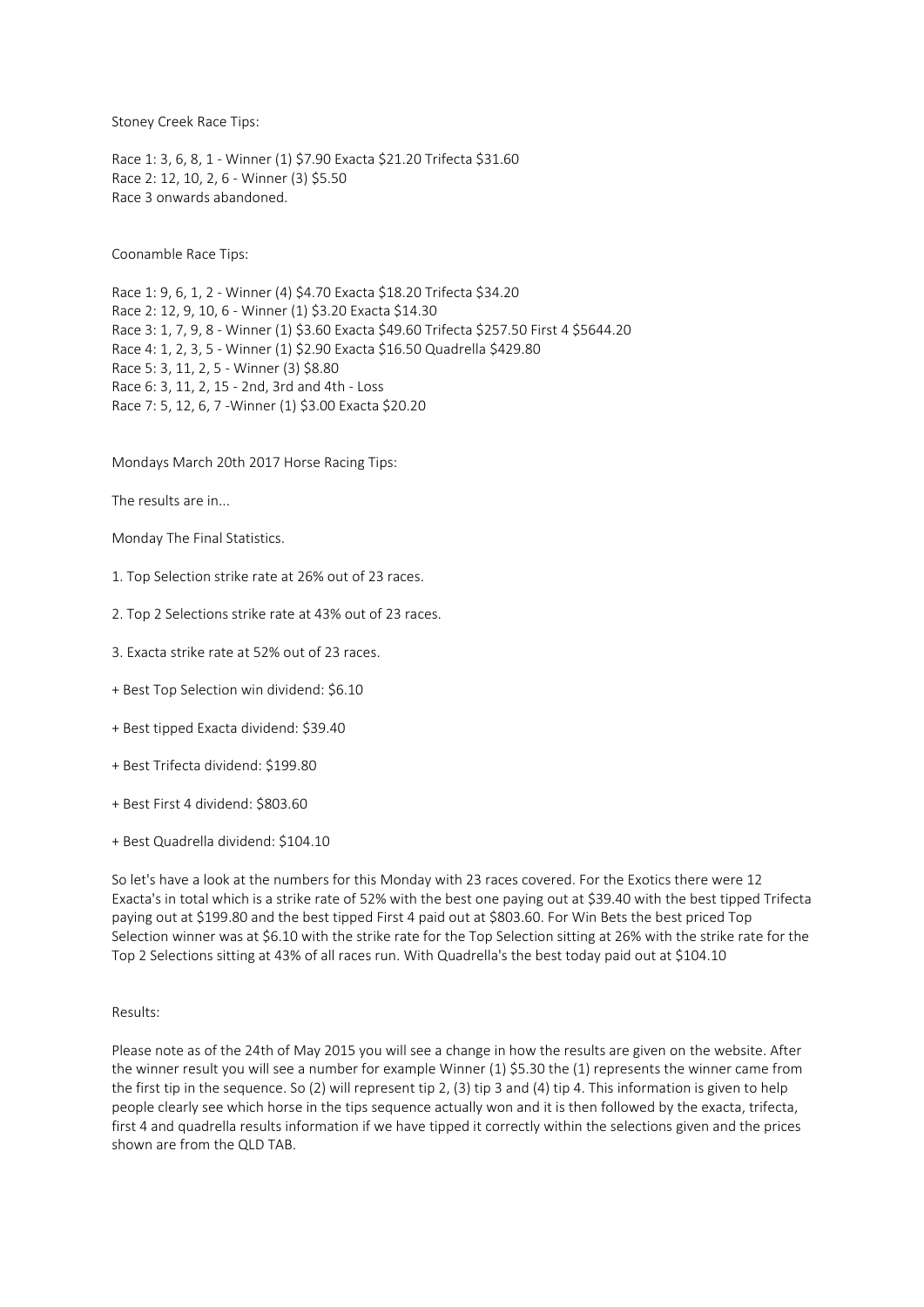Special Suggested Bet Of The Day:

Orange Race 3 Banker Exacta:

2 / 6, 10, 11

So its 2 for 1st and 6, 10, 11 for 2nd.

Total Cost: \$12 buys a 400% share of the dividend.

Where The Money Is: Those runners which stand out as being well supported early.

Nothing to report.

Best Longshot's Of The Day:

Nothing to report.

Best Quaddie Of The Day:

Kyneton Quadrella:

Race 5: 5, 3, 1, 2 Race 6: 7, 4, 1, 6 Race 7: 10, 1, 6, 9 Race 8: 12, 1, 9, 7

Total Cost: \$13 buys a 5% share of the dividend.

Today's Race Tips:

Orange Race Tips:

Race 1: 6, 8, 3, 5 - Winner (4) \$4.40 Race 2: 6, 7, 11, 15 - 2nd and 3rd - Loss Race 3: 2, 11, 10, 6 - 2nd - Loss Race 4: 10, 11, 8, 4 - Winner (2) \$4.90 Exacta \$18.40 Race 5: 8, 10, 15, 9 - Winner (3) \$6.40 Race 6: 8, 2, 3, 9 - Winner (1) \$6.10 Exacta \$39.40 Trifecta \$199.80 First 4 \$803.60 Race 7: 7, 12, 13, 8 - 2nd - Loss

Kyneton Race Tips:

Race 1: 8, 3, 6, 7 - Winner (2) \$2.70 Exacta \$11.40 Trifecta \$33.80 Race 2: 6, 12, 11, 10 - Winner (1) \$1.60 Race 3: 9, 10, 7, 2 - 2nd, 3rd and 4th - Loss Race 4: 8, 4, 9, 2 - Winner (1) \$2.00 Exacta \$6.20 Race 5: 5, 3, 1, 2 - Winner (4) \$8.50 Exacta \$14.40 Trifecta \$48.90 Race 6: 7, 4, 1, 6 - Winner (2) \$3.70 Exacta \$13.00 Race 7: 10, 1, 6, 9 - Winner (3) \$3.30 Exacta \$12.80 Race 8: 12, 1, 9, 7 - Loss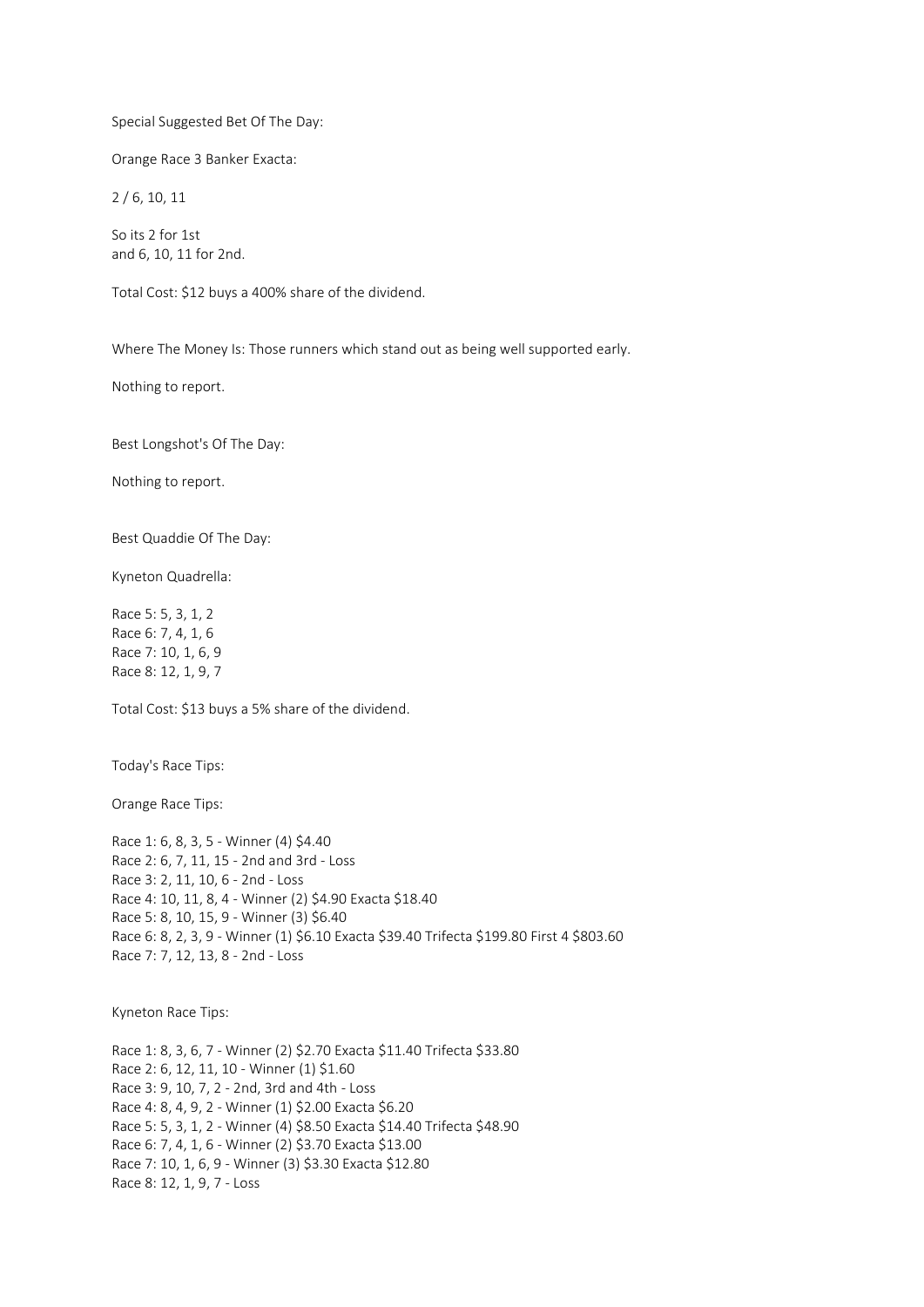### Armidale Race Tips:

Race 1: 1, 5, 12, 13 - Winner (1) \$1.60 Exacta \$12.70 Race 2: 10, 3, 9, 1 - Winner (1) \$1.70 Exacta \$9.90 Race 3: 10, 13, 1, 9 - Winner (4) \$8.80 Race 4: 6, 4, 1, 3 - Winner (2) \$4.40 Exacta \$11.80 Trifecta \$40.00 Quadrella \$104.10 Race 5: 3, 12, 11, 5 - Winner (3) \$3.20 Exacta \$15.20 Trifecta \$46.40 First 4 \$301.20 Race 6: 7, 5, 6, 10 - Winner (3) \$4.20 Exacta \$17.00 Trifecta \$23.20 First 4 \$19.20 Race 7: 5, 10, 13, 11 - Winner (1) \$4.40 Race 8: 8, 9, 13, 14 - Loss

Mondays March 13th 2017 Horse Racing Tips:

The results are in...

Monday The Final Statistics.

- 1. Top Selection strike rate at 27% out of 41 races.
- 2. Top 2 Selections strike rate at 46% out of 41 races.
- 3. Exacta strike rate at 41% out of 41 races.
- + Best Top Selection win dividend: \$4.90
- + Best tipped Exacta dividend: \$90.40
- + Best Trifecta dividend: \$437.70
- + Best First 4 dividend: \$256.00
- + Best Quadrella dividend: \$350.90

So let's have a look at the numbers for this Monday with 41 races covered. For the Exotics there were 17 Exacta's in total which is a strike rate of 41% with the best one paying out at \$90.40 with the best tipped Trifecta paying out at \$437.70 and the best tipped First 4 paid out at \$256.00. For Win Bets the best priced Top Selection winner was at \$4.90 with the strike rate for the Top Selection sitting at 27% with the strike rate for the Top 2 Selections sitting at 46% of all races run. With Quadrella's the best today paid out at \$350.90

### Results:

Please note as of the 24th of May 2015 you will see a change in how the results are given on the website. After the winner result you will see a number for example Winner (1) \$5.30 the (1) represents the winner came from the first tip in the sequence. So (2) will represent tip 2, (3) tip 3 and (4) tip 4. This information is given to help people clearly see which horse in the tips sequence actually won and it is then followed by the exacta, trifecta, first 4 and quadrella results information if we have tipped it correctly within the selections given and the prices shown are from the QLD TAB.

Special Suggested Bet Of The Day:

Morphettville Race 3 Banker Exacta: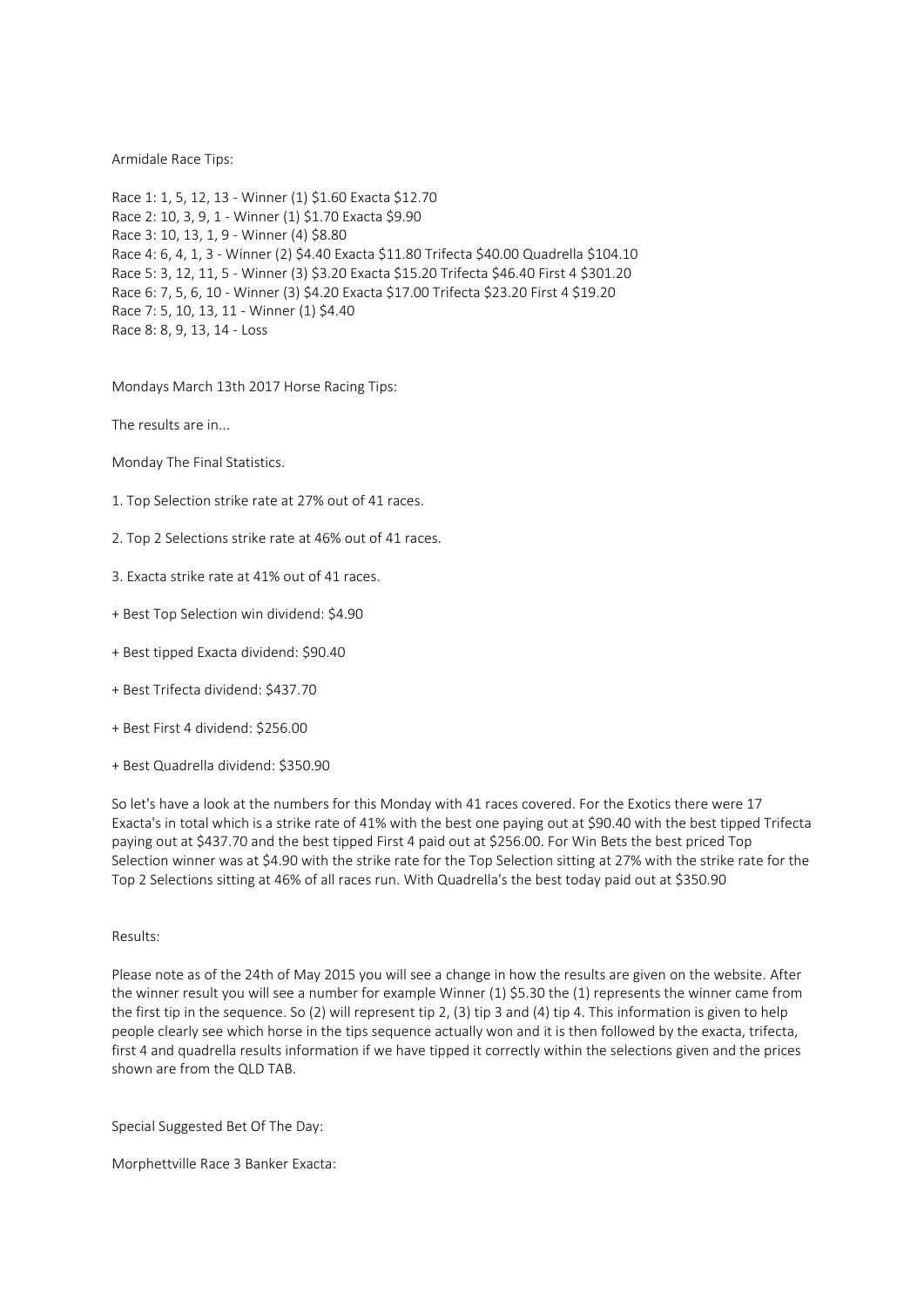8, 9 / 8, 9, 5, 1

So its 8 and 9 for 1st and 8, 9, 5, 1 for 2nd.

Total Cost: \$12 buys a 200% share of the dividend.

Result - A win and paid out at \$57.20 for 200%

Where The Money Is: Those runners which stand out as being well supported early.

Nothing to report.

Best Longshot's Of The Day:

Nothing to report.

Best Quaddie Of The Day:

Moonee Valley Quadrella:

Race 5: 7, 8, 4, 9 Race 6: 4, 8, 11, 9 Race 7: 8, 9, 6, 10 Race 8: 5, 6, 7, 9

Total Cost: \$13 buys a 5% share of the dividend.

Today's Race Tips:

Eagle Farm Race Tips:

Race 1: 2, 4, 6, 5 - Winner (3) \$7.10 Exacta \$26.30 Trifecta \$99.60 Race 2: 5, 2, 12, 11 - 3rd - Loss Race 3: 2, 10, 11, 6 - Winner (4) \$3.60 Race 4: 1, 3, 9, 8 - 2nd and 4th - Loss Race 5: 2, 4, 9, 5 - 3rd and 4th - Loss Race 6: 1, 9, 3, 4 - Winner (4) \$4.80 Exacta \$11.70 Trifecta \$49.20 First 4 \$256.00 Race 7: 3, 11, 5, 12 - 3rd - Loss Race 8: 3, 4, 8, 5 - 2nd - Loss

Moonee Valley Race Tips:

Race 1: 4, 8, 6, 5 - Winner (4) \$5.40 Exacta \$14.60 Race 2: 6, 3, 1, 14 - Winner (2) \$6.70 Exacta \$33.30 Race 3: 7, 6, 5, 2 - Winner (1) \$1.70 Exacta \$5.80 Trifecta \$22.00 Race 4: 5, 9, 2, 8 - Winner (1) \$2.00 Quadrella \$196.00 Race 5: 7, 8, 4, 9 - 4th - Loss Race 6: 4, 8, 11, 9 - Winner (1) \$1.30 Exacta \$14.70 Trifecta \$53.80 Race 7: 8, 9, 6, 10 - 2nd - Loss Race 8: 5, 6, 7, 9 - 2nd and 3rd - Loss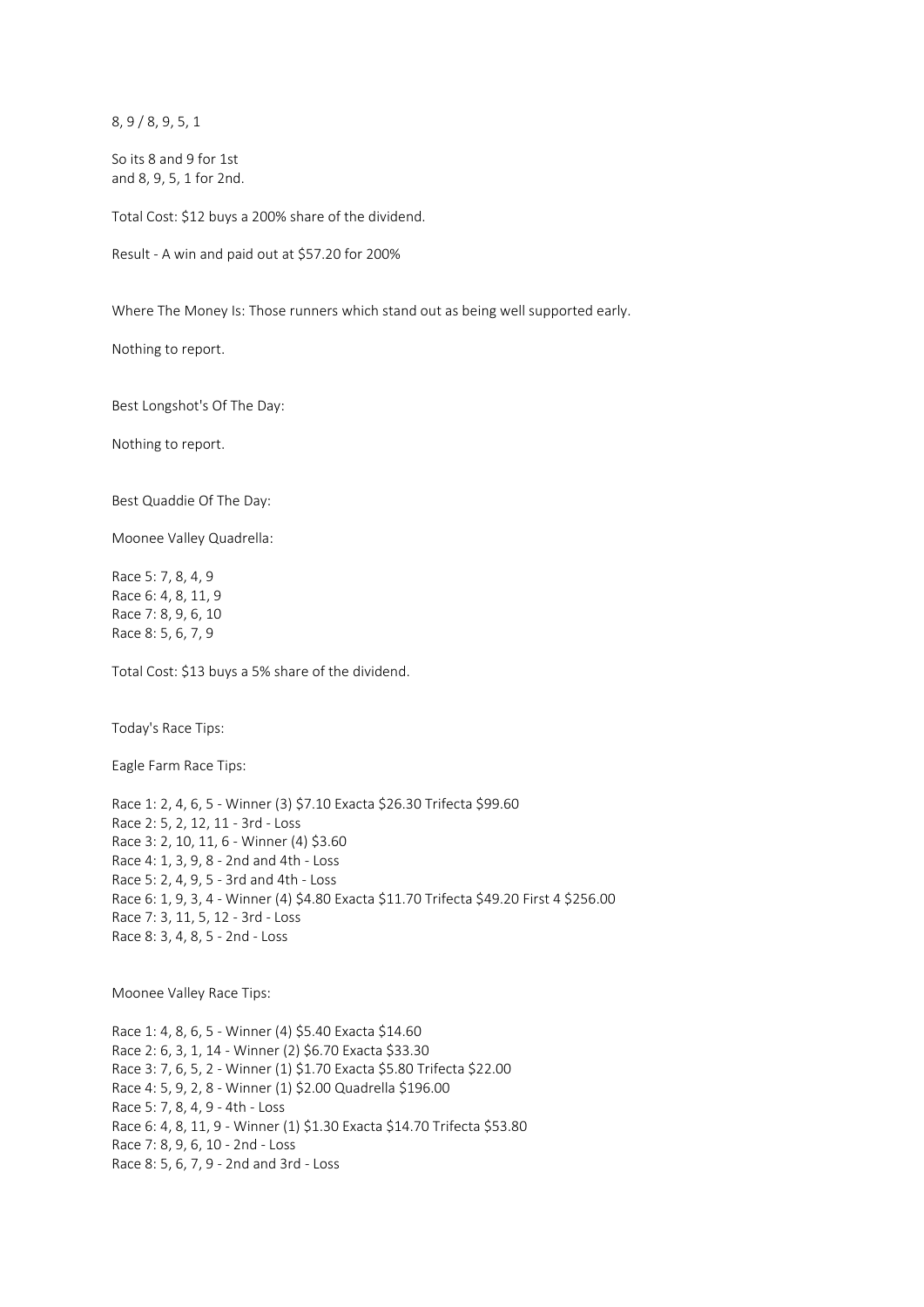Hawkesbury Race Tips:

Race 1: 2, 4, 6, 1 - Winner (1) \$1.20 Exacta \$5.90 Trifecta \$11.20 Race 2: 8, 13, 11, 4 - Winner (1) \$3.20 Exacta \$30.80 Race 3: 4, 6, 7, 1 - Winner (2) \$2.60 Exacta \$8.50 Trifecta \$15.30 First 4 \$47.00 Race 4: 1, 7, 6, 3 - Winner (1) \$4.90 Quadrella \$38.40 Race 5: 11, 14, 6, 16 - Winner (3) \$3.40 Exacta \$16.90 Trifecta \$54.90 Race 6: 7, 13, 11, 5 - Winner (1) \$3.30 Exacta \$76.20 Trifecta \$437.70 Race 7: 6, 5, 9, 1 - Winner (4) \$6.20 Exacta \$90.40 Race 8: 4, 5, 13, 3 - 2nd and 3rd - Loss

Morphettville Race Tips:

Race 1: 4, 9, 2, 5 - Winner (3) \$8.70 Exacta \$63.30 Race 2: 9, 1, 8, 7 - 3rd -Loss Race 3: 8, 9, 5, 1 - Winner (2) \$3.20 Exacta \$28.60 Trifecta \$87.00 Race 4: 3, 4, 2, 1 - 3rd - Loss Race 5: 4, 3, 9, 7 - Winner (2) \$3.90 Race 6: 5, 8, 7, 1 - Winner (4) \$3.90 Race 7: 6, 12, 2, 1 - Winner (2) \$10.70 Race 8: 2, 5, 3, 4 - Winner (1) \$1.70 Race 9: 4, 6, 5, 13 - Winner (2) \$3.70 Exacta \$18.60 Quadrella \$350.90

Queanbeyan Race Tips:

Race 1: 4, 5, 2, 7 - Winner (2) \$3.90 Exacta \$9.90 Trifecta \$45.10 First 4 \$88.20 Race 2: 1, 7, 5, 8 - Winner (1) \$1.60 Race 3: 8, 5, 10, 2 - Winner (2) \$6.00 Exacta \$59.50 Race 4: 2, 11, 8, 1 - 2nd - Loss Race 5: 3, 13, 6, 10 - Winner (1) \$1.90 Race 6: 12, 1, 5, 6 - 2nd and 3rd - Loss Race 7: 6, 11, 9, 5 - 2nd and 3rd - Loss Race 8: 7, 6, 12, 3 - Winner (1) \$2.40

Mondays March 6th 2017 Horse Racing Tips:

The results are in...

Monday The Final Statistics.

1. Top Selection strike rate at 17% out of 24 races.

2. Top 2 Selections strike rate at 29% out of 24 races.

3. Exacta strike rate at 38% out of 24 races.

+ Best Top Selection win dividend: \$2.40

+ Best tipped Exacta dividend: \$187.80

+ Best Trifecta dividend: \$736.40

+ Best First 4 dividend: \$3776.20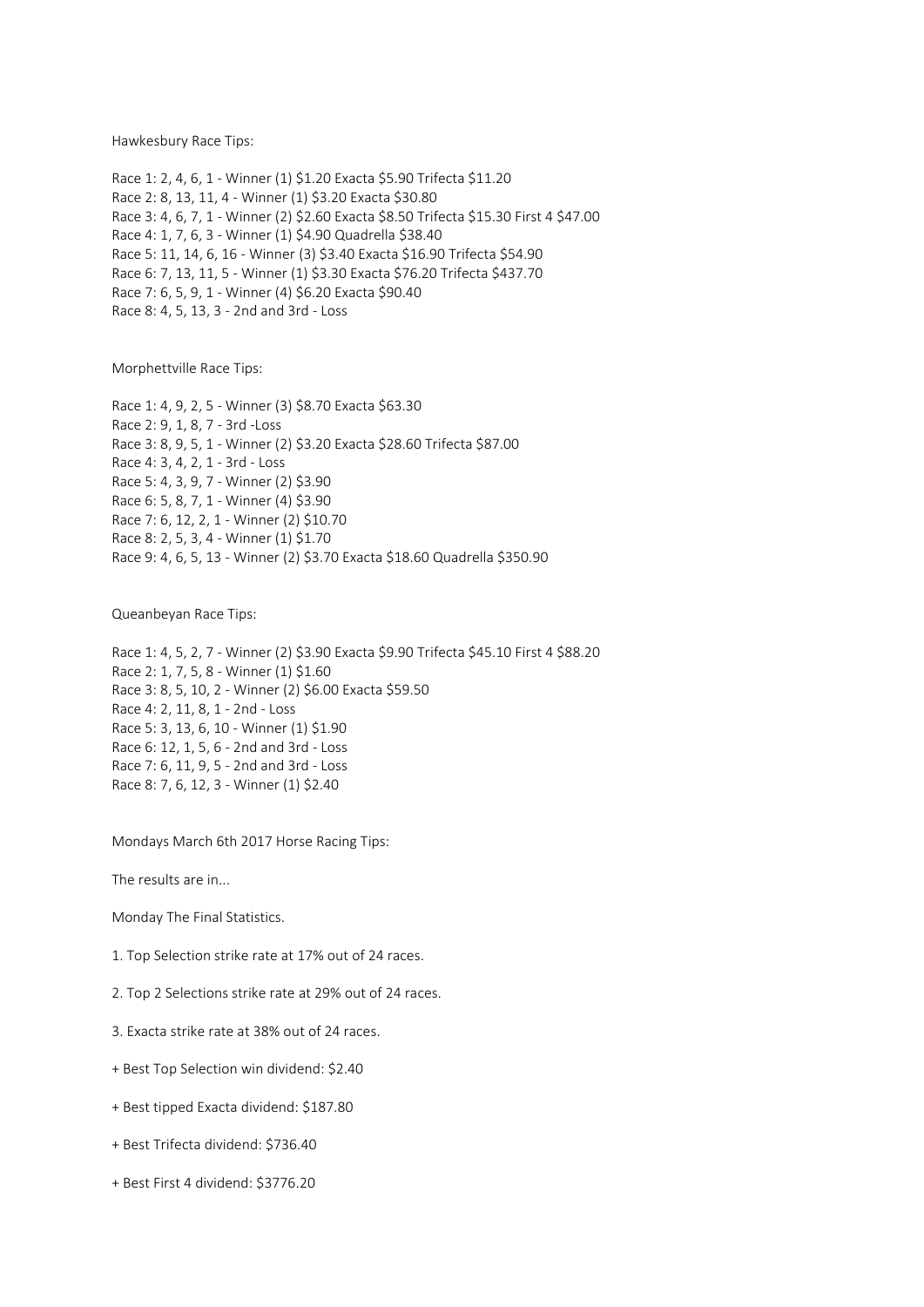+ Best Quadrella dividend: \$1132.80

So let's have a look at the numbers for this Monday with 24 races covered. For the Exotics there were 9 Exacta's in total which is a strike rate of 38% with the best one paying out at \$187.80 with the best tipped Trifecta paying out at \$736.40 and the best tipped First 4 paid out at \$3776.20. For Win Bets the best priced Top Selection winner was at \$2.40 with the strike rate for the Top Selection sitting at 17% with the strike rate for the Top 2 Selections sitting at 29%. With Quadrella's the best today paid out at \$1132.80

Results:

Please note as of the 24th of May 2015 you will see a change in how the results are given on the website. After the winner result you will see a number for example Winner (1) \$5.30 the (1) represents the winner came from the first tip in the sequence. So (2) will represent tip 2, (3) tip 3 and (4) tip 4. This information is given to help people clearly see which horse in the tips sequence actually won and it is then followed by the exacta, trifecta, first 4 and quadrella results information if we have tipped it correctly within the selections given and the prices shown are from the QLD TAB.

Special Suggested Bet Of The Day:

Kyneton Race 3 Banker Exacta:

6 / 2, 3, 10

So its 6 for 1st and 2, 3, 10 for 2nd.

Total Cost: \$12 buys a 400% share of the dividend.

Where The Money Is: Those runners which stand out as being well supported early.

Nothing to report.

Best Longshot's Of The Day:

Orange Race 8 No 8 Dungannon at \$15.00 a nice push for this one early at the good odds.

Best Quaddie Of The Day:

Orange Quadrella:

Race 5: 4, 9, 6, 8 Race 6: 1, 7, 5, 11 Race 7: 1, 8, 6, 2 Race 8: 8, 5, 4, 11

Total Cost: \$13 buys a 5% share of the dividend.

Today's Race Tips:

Orange Race Tips: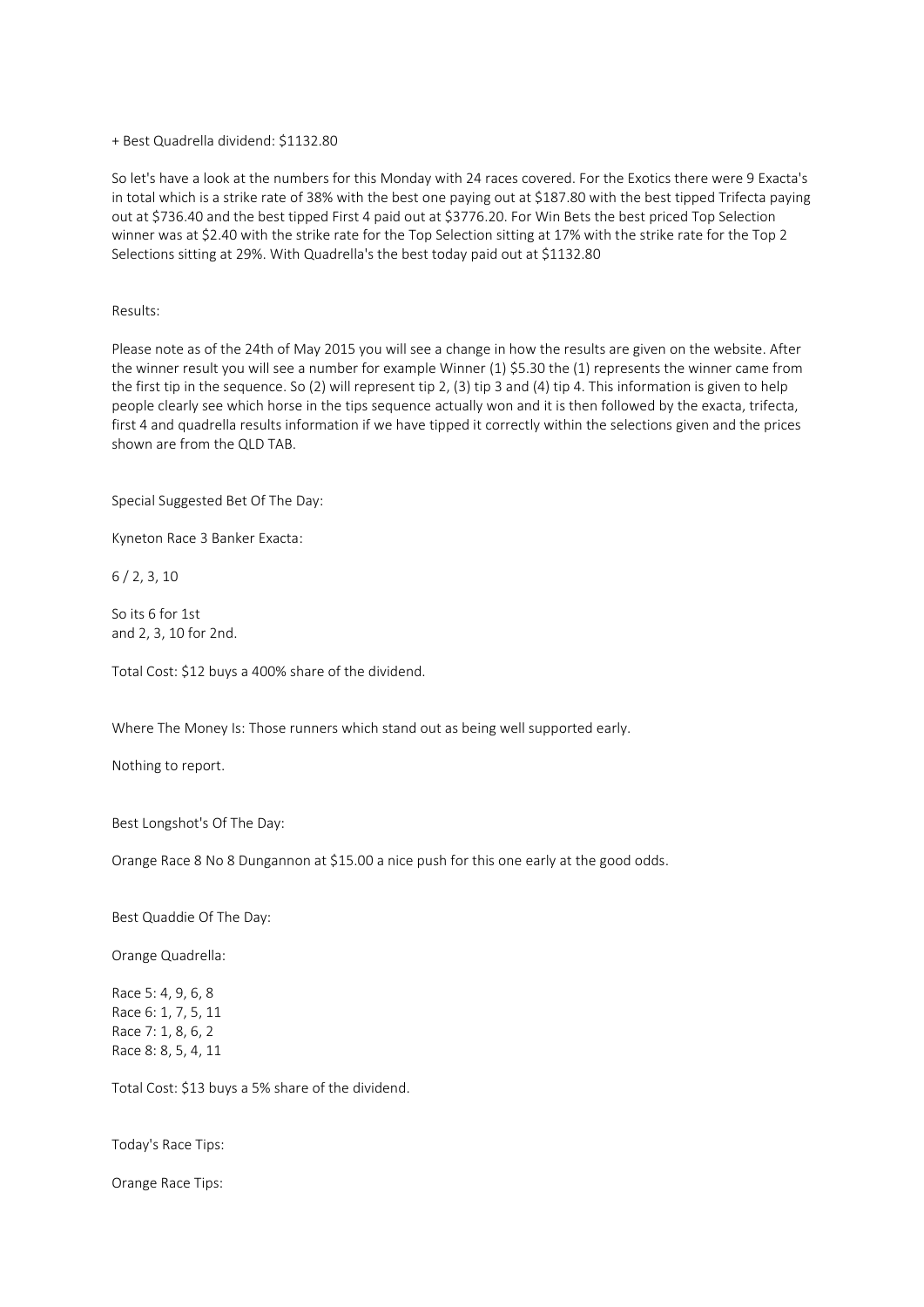Race 1: 6, 5, 8, 1 - Winner (1) \$2.40 Race 2: 1, 11, 5, 4 - Winner (3) \$2.20 Exacta \$8.10 Race 3: 2, 1, 8, 5 - 2nd and 3rd - Loss Race 4: 9, 5, 4, 1 - Winner (2) \$3.20 Exacta \$10.60 Trifecta \$55.00 Race 5: 4, 9, 6, 8 - 2nd and 3rd - Loss Race 6: 1, 7, 5, 11 - Winner (1) \$1.80 Exacta \$6.60 Trifecta \$15.60 Race 7: 1, 8, 6, 2 - Winner (3) \$7.00 Race 8: 8, 5, 4, 11 - Winner (3) \$7.50 Exacta \$100.80

Kyneton Race Tips:

Race 1: 4, 6, 1, 3 - Winner (4) \$6.20 Exacta \$9.90 Trifecta \$51.80 Race 2: 4, 3, 1, 6 - Winner (1) \$1.80 Race 3: 6, 2, 3, 10 - Winner (3) \$11.40 Exacta \$187.80 Trifecta \$736.40 First 4 \$3776.20 Race 4: 10, 7, 3, 5 - Winner (3) \$3.80 Exacta \$10.00 Quadrella \$1132.80 Race 5: 3, 2, 5, 4 - Winner (1) \$2.00 Exacta \$7.20 Trifecta \$27.60 First 4 \$126.40 Race 6: 5, 8, 1, 4 - Winner (3) \$4.80 Exacta \$20.00 Race 7: 7, 3, 5, 1 - 3rd and 4th - Loss Race 8: 4, 8, 3, 6 - 2nd, 3rd and 4th - Loss

York Race Tips:

Race 1: 3, 1, 4, 5 - Winner (2) \$2.60 Race 2: 3, 4, 6, 7 - 2nd - Loss Race 3: 9, 6, 5, 4 - Winner (3) \$7.80 Race 4: 4, 11, 5, 8 - Winner (2) \$3.10 Race 5: 3, 4, 5, 1 - 2nd and 3rd - Loss Race 6: 8, 1, 2, 4 - 2nd, 3rd and 4th - Loss Race 7: 2, 6, 7, 1 - 2nd and 4th - Loss Race 8: 8, 9, 1, 3 - 2nd, 3rd and 4th - Loss

Mondays February 27th 2017 Horse Racing Tips:

The results are in...

Monday The Final Statistics.

- 1. Top Selection strike rate at 25% out of 16 races.
- 2. Top 2 Selections strike rate at 50% out of 16 races.
- 3. Exacta strike rate at 50% out of 16 races.
- + Best Top Selection win dividend: \$5.50
- + Best tipped Exacta dividend: \$32.20
- + Best Trifecta dividend: \$94.10
- + Best First 4 dividend: n/a
- + Best Quadrella dividend: \$953.60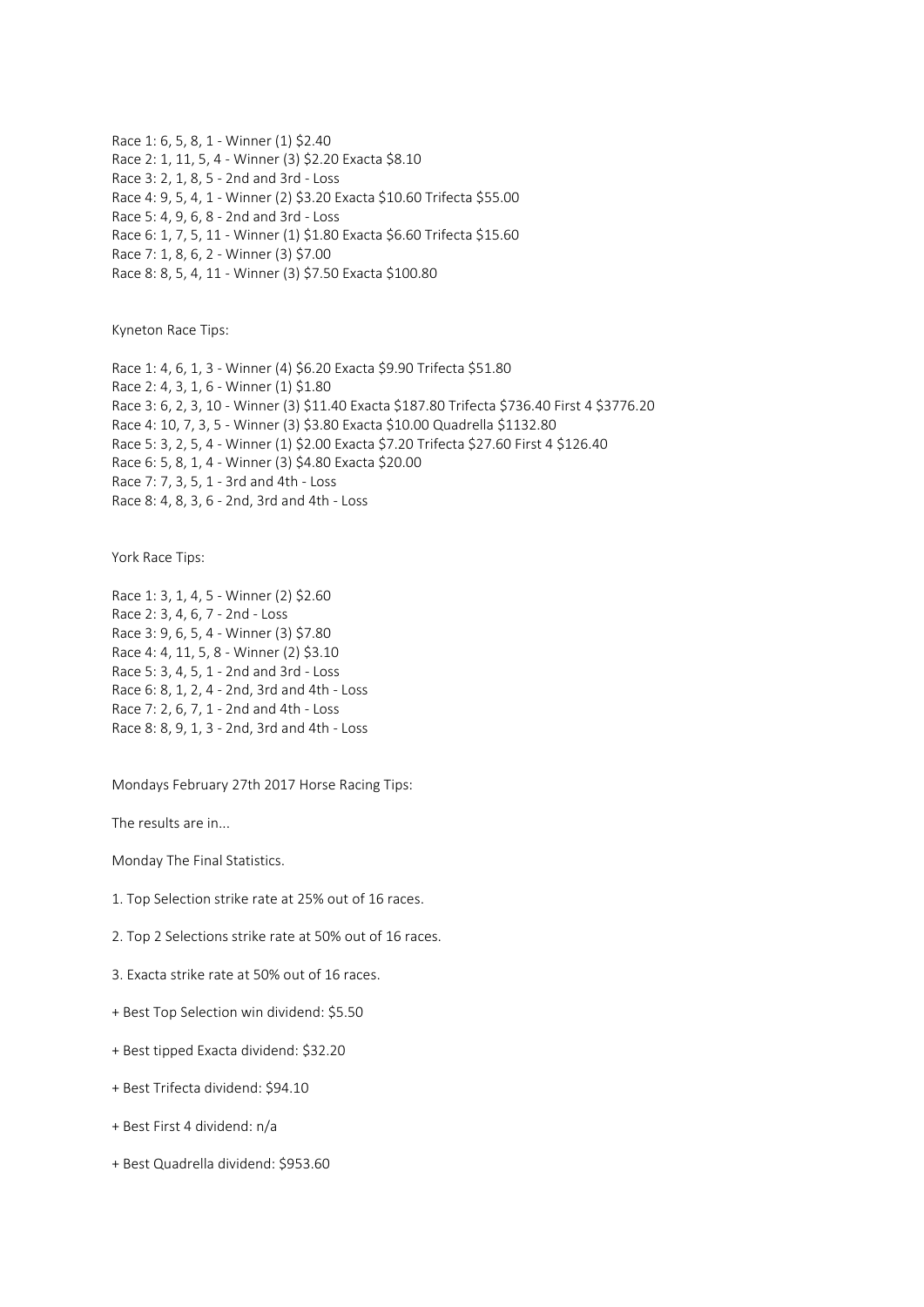So let's have a look at the numbers for this Monday with 16 races covered. For the Exotics there were 8 Exacta's in total which is a strike rate of 50% with the best one paying out at \$32.20 with the best tipped Trifecta paying out at \$94.10 and there were no tipped First 4's today. For Win Bets the best priced Top Selection winner was at \$5.50 with the strike rate for the Top Selection sitting at 25% with the strike rate for the Top 2 Selections sitting at 50% of all races run. With Quadrella's the best today paid out at \$953.60

Results:

Please note as of the 24th of May 2015 you will see a change in how the results are given on the website. After the winner result you will see a number for example Winner (1) \$5.30 the (1) represents the winner came from the first tip in the sequence. So (2) will represent tip 2, (3) tip 3 and (4) tip 4. This information is given to help people clearly see which horse in the tips sequence actually won and it is then followed by the exacta, trifecta, first 4 and quadrella results information if we have tipped it correctly within the selections given and the prices shown are from the QLD TAB.

Special Suggested Bet Of The Day:

Ararat Race 3 Banker Exacta:

7, 10 / 7, 10, 1, 11

So its 7 and 10 for 1st and 7, 10, 1, 11 for 2nd.

Total Cost: \$12 buys a 200% share of the dividend.

Where The Money Is: Those runners which stand out as being well supported early.

Nothing to report.

Best Longshot's Of The Day:

Nothing to report.

Best Quaddie Of The Day:

Coffs Harbour Quadrella:

Race 5: 1, 2, 10, 9 Race 6: 7, 2, 10, 6 Race 7: 1, 4, 7, 3 Race 8: 1, 5, 9, 3

Total Cost: \$13 buys a 5% share of the dividend.

Today's Race Tips:

Coffs Harbour Race Tips:

Race 1: 9, 5, 3, 2 - Winner (4) \$4.40 Exacta \$22.80 Race 2: 8, 5, 6, 3 - Winner (4) \$3.60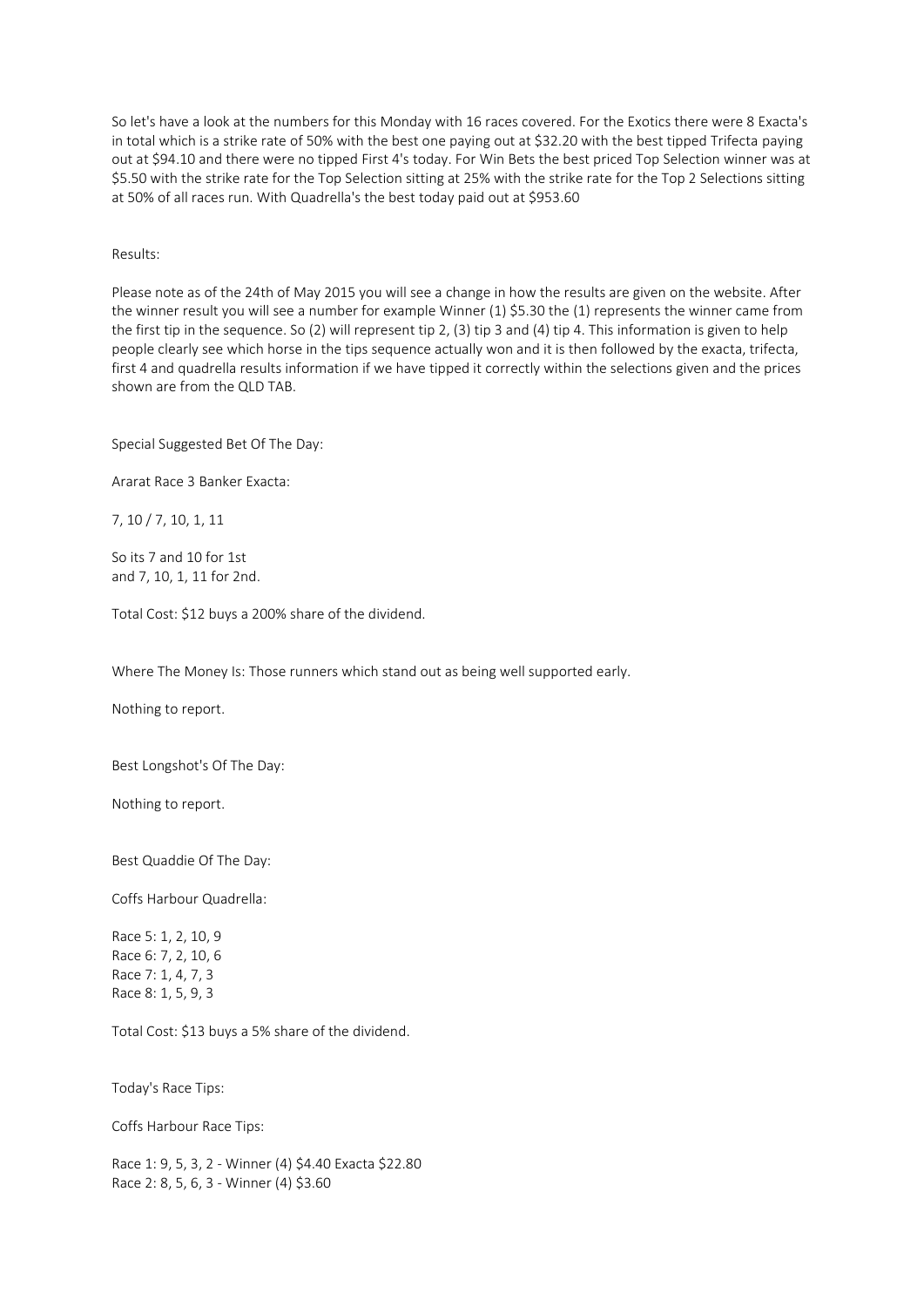Race 3: 1, 2, 8, 4 - Winner (4) \$6.40 Exacta \$22.10 Race 4: 1, 13, 8, 7 - 2nd and 3rd - Loss Race 5: 1, 2, 10, 9 - Winner (2) \$3.60 Exacta \$12.60 Race 6: 7, 2, 10, 6 - Winner (1) \$5.10 Race 7: 1, 4, 7, 3 - 2nd, 3rd and 4th - Loss Race 8: 1, 5, 9, 3 - Winner (1) \$5.50

Ararat Race Tips:

Race 1: 6, 11, 9, 2 - 4th - Loss Race 2: 5, 6, 2, 4 - 3rd and 4th - Loss Race 3: 7, 10, 11, 1 - Winner (2) \$2.20 Exacta \$5.80 Trifecta \$14.70 Race 4: 4, 8, 5, 12 - Winner (1) \$2.00 Exacta \$6.30 Race 5: 4, 1, 2, 7 - Winner (4) \$5.70 Exacta \$18.00 Trifecta \$50.50 Race 6: 6, 10, 4, 3 - Winner (2) \$4.90 Race 7: 1, 2, 6, 5 - Winner (2) \$5.40 Exacta \$32.20 Trifecta \$94.10 Race 8: 2, 7, 4, 3 - Winner (1) \$2.40 Exacta \$8.40 Trifecta \$20.80 Quadrella \$953.60

Mondays February 20th 2017 Horse Racing Tips:

The results are in...

Monday The Final Statistics.

- 1. Top Selection strike rate at 24% out of 17 races.
- 2. Top 2 Selections strike rate at 35% out of 17 races.
- 3. Exacta strike rate at 29% out of 17 races.
- + Best Top Selection win dividend: \$2.20
- + Best tipped Exacta dividend: \$24.70
- + Best Trifecta dividend: \$144.20
- + Best First 4 dividend: n/a
- + Best Quadrella dividend: n/a

So let's have a look the the numbers for this Monday with 17 races covered. For the Exotics there were 5 Exacta's which is a strike rate of 29% with the best one paying out at \$24.70 with the best tipped Trifecta paying out at \$144.20 and there were no tipped First 4 's today. For Win Bets the best priced Top Selection winner was at \$2.20 with the strike rate for the Top Selection sitting at 24% with the strike rate for the Top 2 Selections sitting at 35%. With Quadrella's none were tipped today.

# Results:

Please note as of the 24th of May 2015 you will see a change in how the results are given on the website. After the winner result you will see a number for example Winner (1) \$5.30 the (1) represents the winner came from the first tip in the sequence. So (2) will represent tip 2, (3) tip 3 and (4) tip 4. This information is given to help people clearly see which horse in the tips sequence actually won and it is then followed by the exacta, trifecta, first 4 and quadrella results information if we have tipped it correctly within the selections given and the prices shown are from the QLD TAB.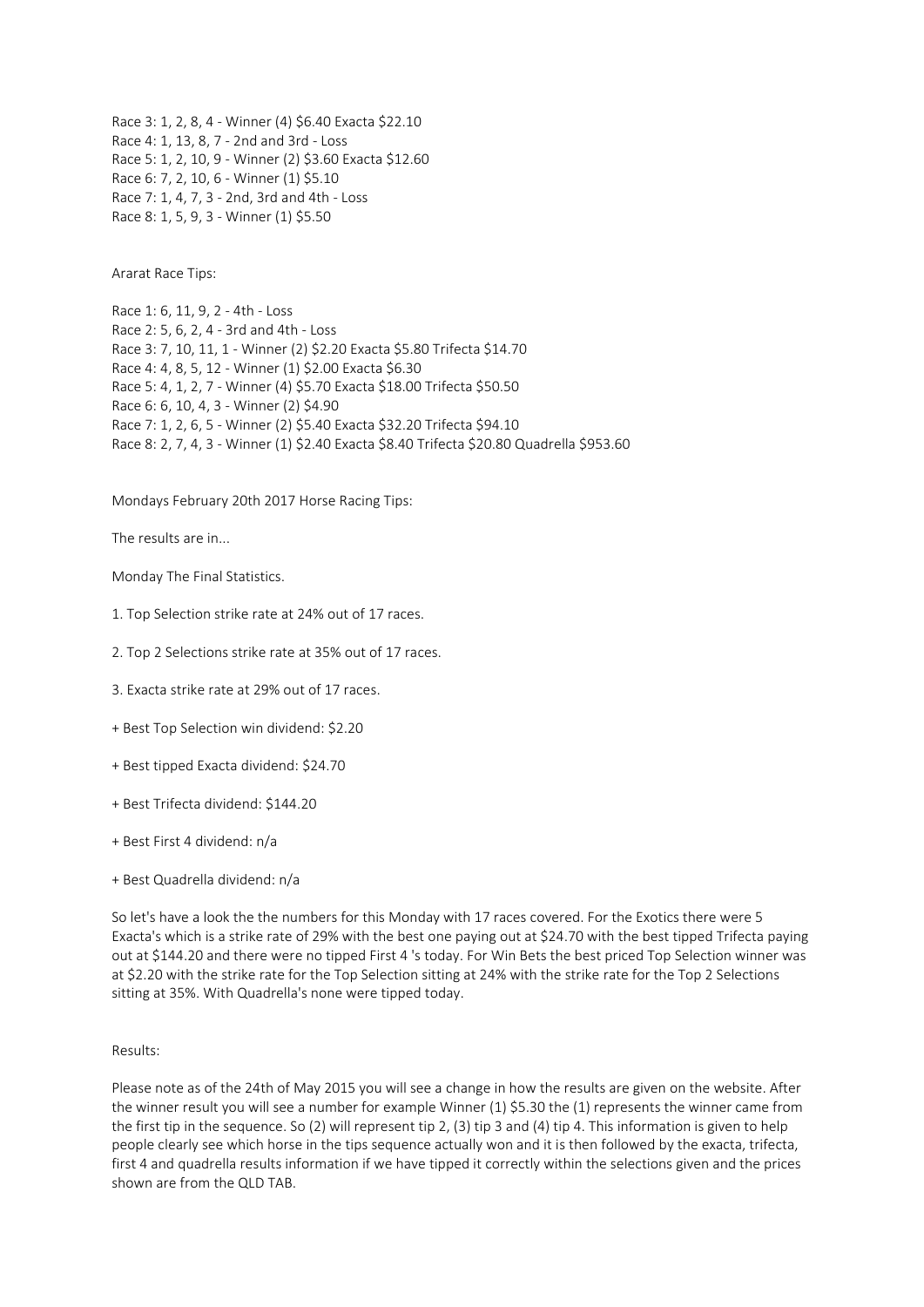Special Suggested Bet Of The Day:

Kyneton Race 4 Banker Exacta:

1, 12 / 1, 12, 13, 14

So its 1 and 12 for 1st and 1, 12, 13, 14 for 2nd.

Total Cost: \$12 buys a 200% share of the dividend.

Where The Money Is: Those runners which stand out as being well supported early.

Nothing to report.

Best Longshot's Of The Day:

Nothing to report.

Best Quaddie Of The Day:

Grafton Quadrella:

Race 6: 11, 7, 6, 4 Race 7: 2, 4, 8, 5 Race 8: 3, 1, 7, 6 Race 9: 5, 13, 6, 8

Total Cost: \$13 buys a 5% share of the dividend.

Today's Race Tips:

Grafton Race Tips:

Race 1: 1, 2, 4, 7 - Winner (1) \$1.40 Race 2: 8, 11, 3, 10 - 2nd and 4th - Loss Race 3: 6, 2, 5, 8 - Winner (3) \$2.70 Race 4: 1, 3, 6, 4 - Winner (4) \$4.30 Race 5: 5, 1, 10, 14 - 2nd - Loss Race 6: 11, 7, 6, 4 - 2nd and 4th - Loss Race 7: 2, 4, 8, 5 - 2nd and 3rd - Loss Race 8: 3, 1, 7, 6 - Winner (2) \$4.30 Exacta \$24.60 Trifecta \$80.50 Race 9: 5, 13, 6, 8 - 2nd and 4th - Loss

Kyneton Race Tips:

Race 1: 1, 4, 5, 8 - Winner (1) \$1.50 Exacta \$4.60 Trifecta \$9.60 Race 2: 9, 12, 6, 5 - 2nd and 3rd - Loss Race 3: 9, 7, 3, 6 - Winner (1) \$2.10 Exacta \$14.50 Race 4: 12, 1, 13, 14 - Winner (1) \$2.20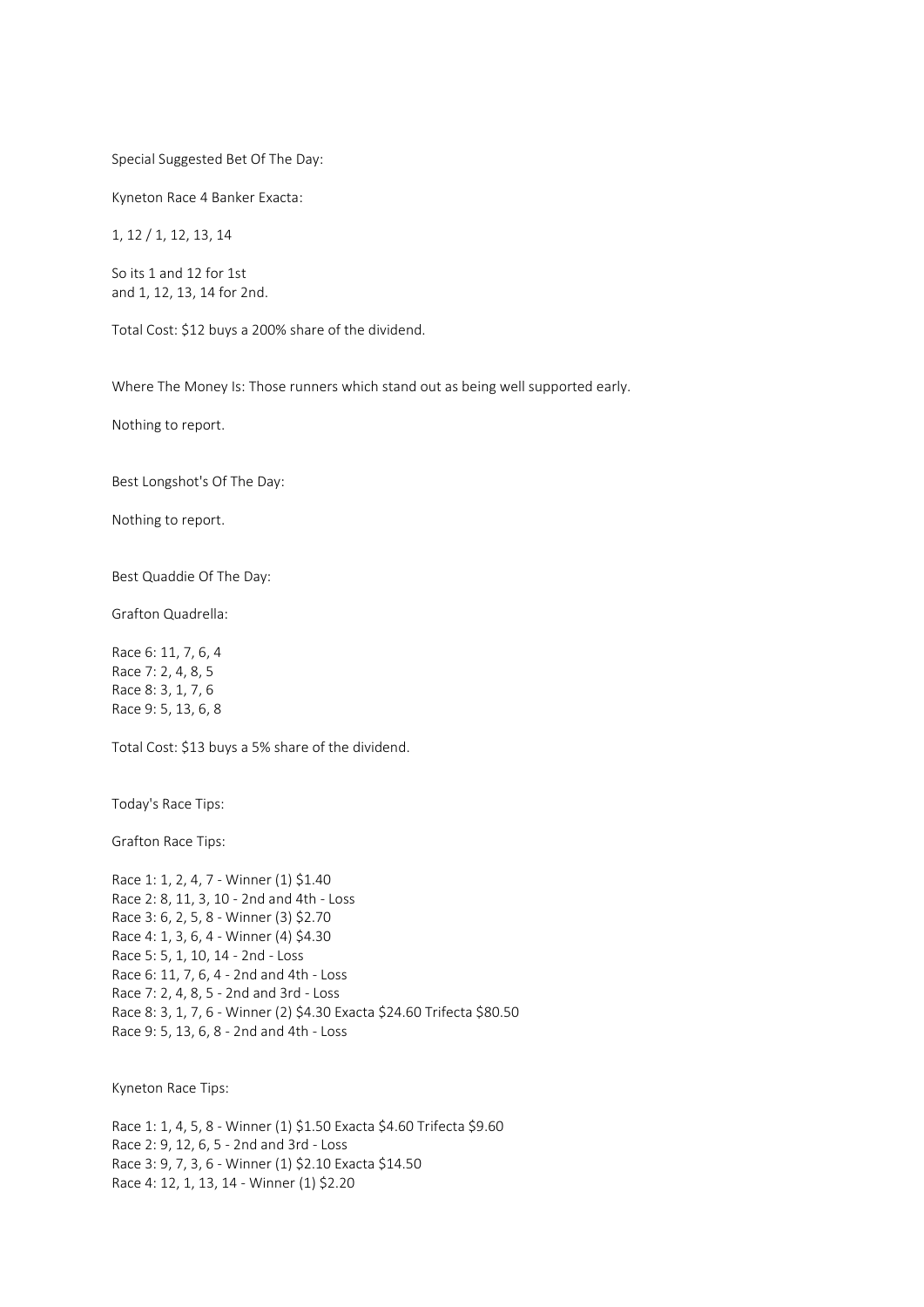Race 5: 7, 5, 8, 4 - 2nd, 3rd and 4th - Loss Race 6: 3, 6, 4, 1 - Winner (3) \$3.20 Exacta \$24.70 Trifecta \$144.20 Race 7: 9, 2, 5, 8 - Winner (2) \$3.20 Exacta \$13.40 Race 8: 4, 11, 5, 9 - 2nd and 3rd - Loss

Mondays February 13th 2017 Horse Racing Tips:

The results are in...

Monday The Final Statistics.

1. Top Selection strike rate at 32% out of 41 races.

2. Top 2 Selections strike rate at 59% out of 41 races.

3. Exacta strike rate at 51% out of 41 races.

+ Best Top Selection win dividend: \$3.60

+ Best tipped Exacta dividend: \$145.00

+ Best Trifecta dividend: \$140.40

+ Best First 4 dividend: \$275.80

+ Best Quadrella dividend: \$2080.90

So let's have a look at the numbers for this Monday with 41 races covered. For the Exotics there were 21 Exacta's in total which is a strike rate of 51% with the best one paying out at \$145.00 with the best tipped Trifecta paying out at \$140.40 and the best tipped First 4 paid out at \$275.80. For Win Bets the best priced Top Selection winner was at \$3.60 with the strike rate for the Top Selection sitting at 32% with the strike rate for the Top 2 Selections sitting at 59% of all races run. With Quadrella's the best today paid out at \$2080.90

### Results:

Please note as of the 24th of May 2015 you will see a change in how the results are given on the website. After the winner result you will see a number for example Winner (1) \$5.30 the (1) represents the winner came from the first tip in the sequence. So (2) will represent tip 2, (3) tip 3 and (4) tip 4. This information is given to help people clearly see which horse in the tips sequence actually won and it is then followed by the exacta, trifecta, first 4 and quadrella results information if we have tipped it correctly within the selections given and the prices shown are from the QLD TAB.

Special Suggested Bet Of The Day:

Werribee Race 4 Banker Exacta:

5, 8 / 5, 8, 10, 7

So its 5 and 8 for 1st and 5, 8, 10, 7 for 2nd.

Total Cost: \$12 buys a 200% share of the dividend.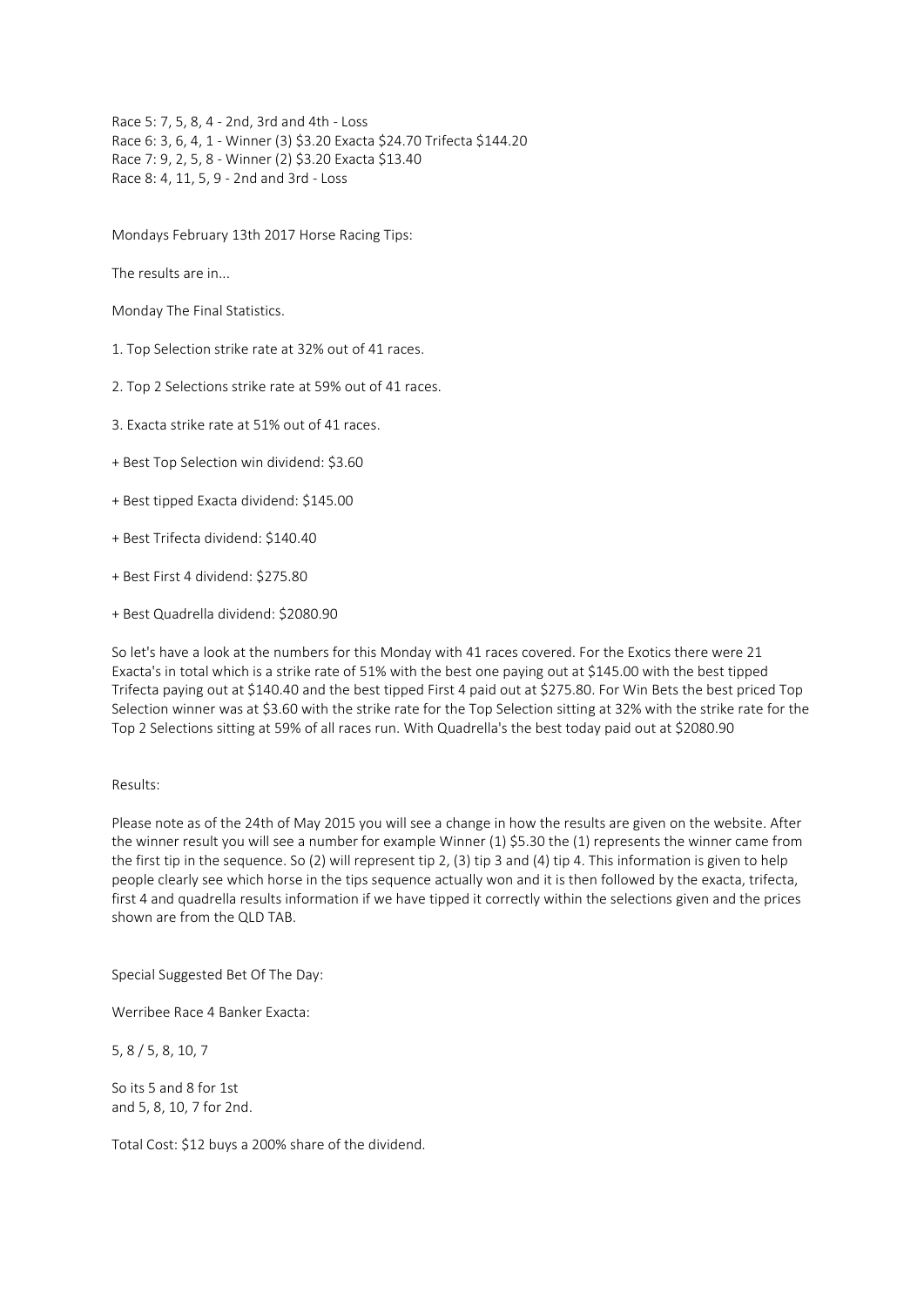Where The Money Is: Those runners which stand out as being well supported early.

Nothing to report.

Best Longshot's Of The Day:

Nothing to report.

Best Quaddie Of The Day:

Werribee Quadrella:

Race 5: 4, 10, 5, 8 Race 6: 6, 2, 3, 8 Race 7: 7, 4, 5, 1 Race 8: 3, 5, 2, 7

Total Cost: \$13 buys a 5% share of the dividend.

Today's Race Tips:

Randwick Race Tips:

Race 1: 8, 4, 7, 3 - Winner (1) \$3.60 Exacta \$11.80 Race 2: 6, 3, 4, 9 - 2nd - Loss Race 3: 3, 4, 2, 6 - Winner (4) \$13.50 Exacta \$145.00 Race 4: 8, 7, 4, 2 - Winner (2) \$7.70 Exacta \$14.50 Race 5: 5, 1, 2, 3 - Winner (2) \$4.10 Exacta \$38.60 Race 6: 4, 3, 7, 13 - Winner (4) \$3.80 Quadrella \$2080.90 Race 7: 1, 3, 5, 2 - Winner (1) \$1.90 Exacta \$15.40 Trifecta \$44.80 Race 8: 11, 1, 5, 9 - Winner (1) \$1.20 Exacta \$2.00 Race 9: 2, 1, 3, 6 - 2nd and 3rd - Loss Race 10: 6, 15, 1, 12 - 3rd and 4th - Loss

Bathurst Race Tips:

Race 1: 5, 3, 1, 2 - Winner (2) \$3.50 Race 2: 7, 6, 8, 9 - 2nd and 3rd - Loss Race 3: 2, 6, 1, 4 - Winner (1) \$1.50 Race 4: 1, 2, 6, 3 - Winner (2) \$2.50 Exacta \$8.70 Race 5: 1, 5, 4, 3 - Winner (2) \$5.00 Exacta \$24.50 Trifecta \$50.90 Race 6: 3, 1, 5, 6 - Winner (2) \$3.00 Exacta \$4.60 Trifecta \$15.80 First 4 \$20.40 Race 7: 1, 2, 4, 8 - Winner (1) \$2.80 Exacta \$25.10 Race 8: 5, 7, 9, 11 - Winner (3) \$8.40 Exacta \$25.10 Quadrella \$995.10

Werribee Race Tips:

Race 1: 12, 10, 5, 4 - Winner (2) \$6.20 Exacta \$24.70 Trifecta \$47.50 First 4 \$275.80 Race 2: 2, 4, 5, 10 - Winner (2) \$2.90 Exacta \$7.00 Race 3: 6, 4, 2, 8 - Winner (2) \$5.90 Exacta \$14.20 Race 4: 5, 8, 10, 7 - Winner (2) \$7.60 Exacta \$20.10 - L/S No 8 Quadrella \$598.20 Race 5: 4, 10, 5, 8 - Winner (1) \$1.70 Exacta \$5.50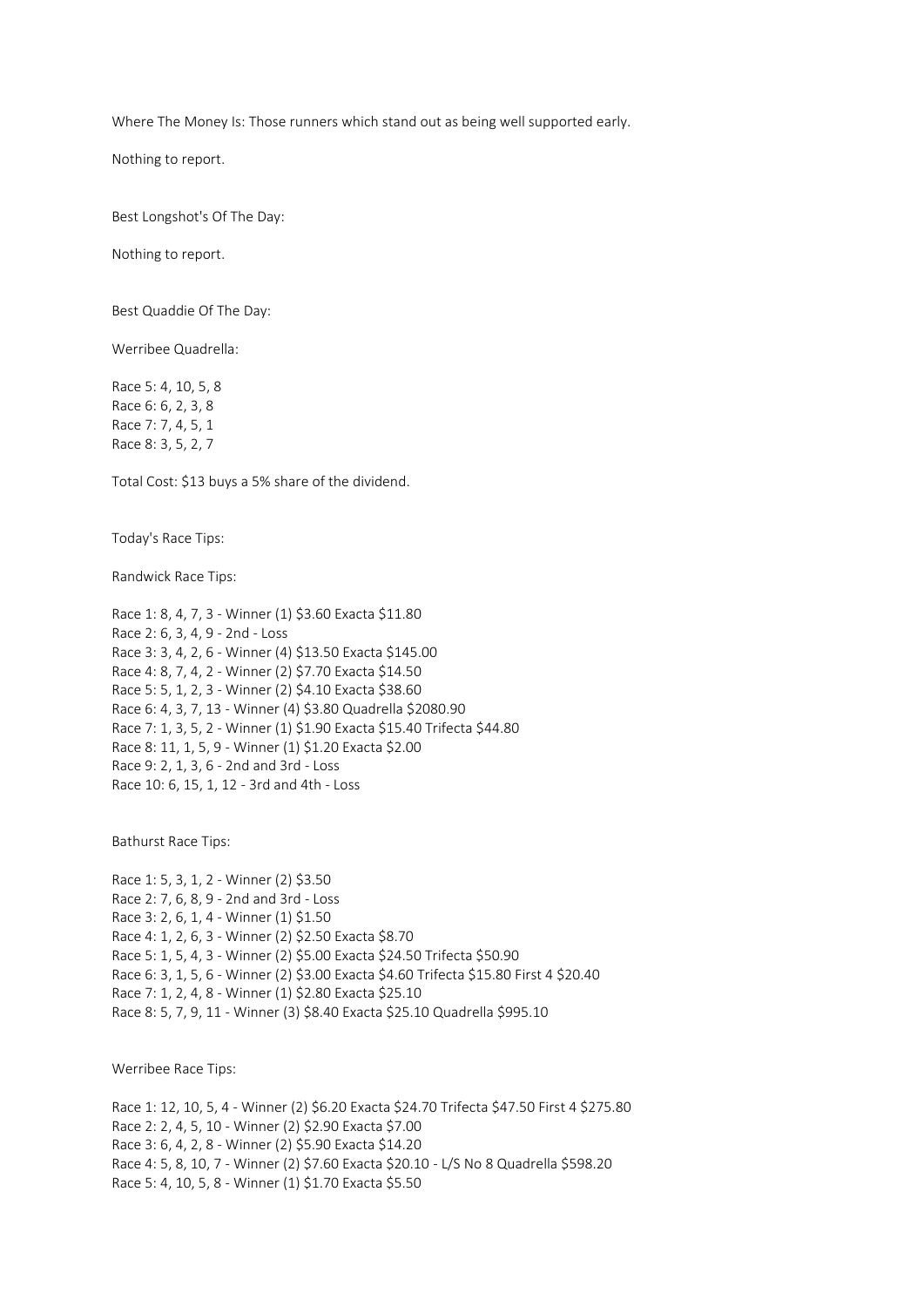Race 6: 6, 2, 3, 8 - 4th - Loss Race 7: 7, 4, 5, 1 - Winner (1) \$2.90 Exacta \$20.40 Trifecta \$46.50 Race 8: 3, 5, 2, 7 - Winner (4) \$3.70 Exacta \$15.00 Trifecta \$113.40

Grafton Race Tips:

Race 1: 4, 6, 2, 1 - Winner (1) \$2.80 Exacta \$13.00 Race 2: 7, 11, 4, 6 - Winner (3) \$5.30 - L/S No 7 Race 3: 3, 12, 5, 7 - Winner (1) \$1.60 Race 4: 7, 10, 8, 5 - 2nd and 3rd - Loss Race 5: 5, 7, 1, 11 - Winner (1) \$1.90 Race 6: 6, 10, 2, 8 - Winner (1) \$1.90 Race 7: 4, 6, 7, 2 - 2nd - Loss

Echuca Race Tips:

Race 1: 8, 7, 6, 2 - Winner (4) \$15.60 Race 2: 7, 5, 1, 6 - Winner (4) \$7.50 Race 3: 5, 3, 8, 2 - 2nd - Loss Race 4: 7, 10, 1, 2 - Winner (1) \$1.90 Race 5: 1, 6, 5, 2 - Winner (3) \$3.90 Exacta \$10.50 Trifecta \$59.90 Race 6: 7, 3, 6, 5 - 2nd, 3rd and 4th - Loss Race 7: 3, 2, 6, 8 - Winner (2) \$1.90 Race 8: 3, 4, 13, 7 - Winner (1) \$1.90 Exacta \$17.10 Trifecta \$140.40

Mondays February 6th 2017 Horse Racing Tips:

The results are in...

Monday The Final Statistics.

- 1. Top Selection strike rate at 43% out of 23 races.
- 2. Top 2 Selections strike rate at 70% out of 23 races.
- 3. Exacta strike rate at 61% out of 23 races.
- + Best Top Selection win dividend: \$4.60
- + Best tipped Exacta dividend: \$31.20
- + Best Trifecta dividend: \$146.90
- + Best First 4 dividend: \$198.00
- + Best Quadrella dividend: \$1296.00

So let's have a look at the numbers for this Monday with 23 races covered. For the Exotics there were 14 Exacta's in total which is a strike rate of 61% with the best one paying out at \$31.20 with the best tipped Trifecta paying out at \$146.90 and the best tipped First 4 paid out at \$198.00. For Win Bets the best priced Top Selection winner was at \$4.60 with the strike rate for the Top Selection sitting at 43% with the strike rate for the Top 2 Selections sitting at 70% of all races run. With Quadrella's the best today paid out at \$1296.00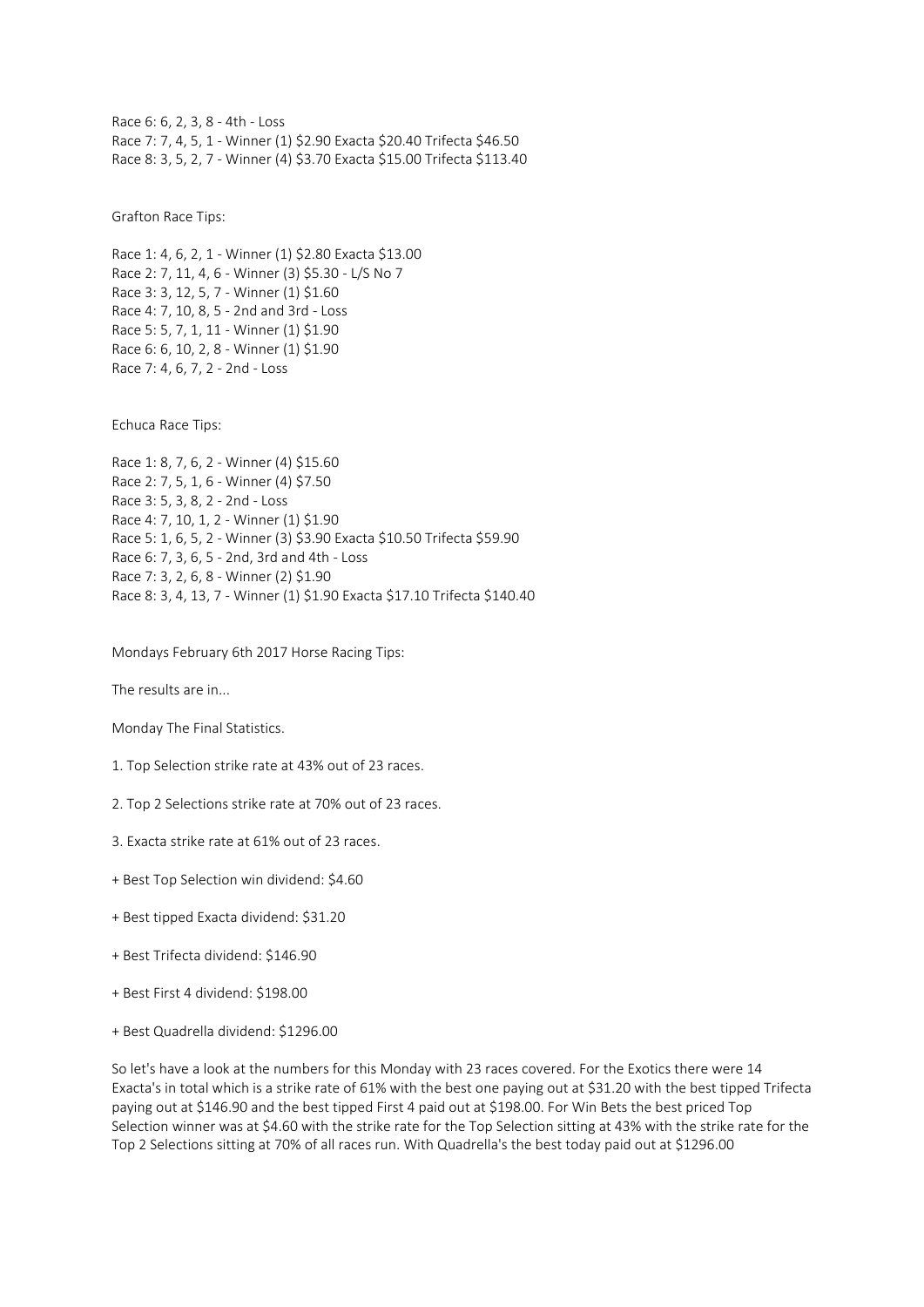### Results:

Please note as of the 24th of May 2015 you will see a change in how the results are given on the website. After the winner result you will see a number for example Winner (1) \$5.30 the (1) represents the winner came from the first tip in the sequence. So (2) will represent tip 2, (3) tip 3 and (4) tip 4. This information is given to help people clearly see which horse in the tips sequence actually won and it is then followed by the exacta, trifecta, first 4 and quadrella results information if we have tipped it correctly within the selections given and the prices shown are from the QLD TAB.

Special Suggested Bet Of The Day:

Seymour Race 2 Banker Exacta:

2, 8 / 2, 8, 11, 6

So its 2 and 8 for 1st and 2, 8, 11, 6 for 2nd.

Total Cost: \$12 buys a 200% share of the dividend.

Where The Money Is: Those runners which stand out as being well supported early.

Seymour Race 6 No 3 Fledged at \$11.00 a strong early push for this one at the nice odds.

Best Longshot's Of The Day:

Nothing to report.

Best Quaddie Of The Day:

Seymour Quadrella:

Race 6: 3, 7, 4, 8 Race 7: 1, 8, 4, 9 Race 8: 12, 14, 11, 7 Race 9: 1, 3, 12, 9

Total Cost: \$13 buys a 5% share of the dividend.

Today's Race Tips:

Tamworth Race Tips:

Race 1: 1, 4, 10, 3 - Winner (1) \$1.40 Exacta \$5.50 Trifecta \$13.20 Race 2: 2, 3, 5, 1 - Winner (1) \$2.20 Exacta \$6.60 Race 3: 4, 5, 11, 1 - Winner (2) \$5.40 Race 4: 2, 8, 7, 5 - Winner (1) \$2.30 Quadrella \$48.40 Race 5: 7, 5, 3, 6 - Winner (1) \$2.50 Race 6: 9, 4, 10, 3 - Winner (3) \$4.80 Exacta \$31.20 Race 7: 5, 2, 1, 11 - Winner (1) \$4.60 Exacta \$25.00 Trifecta \$71.00 Quadrella \$297.80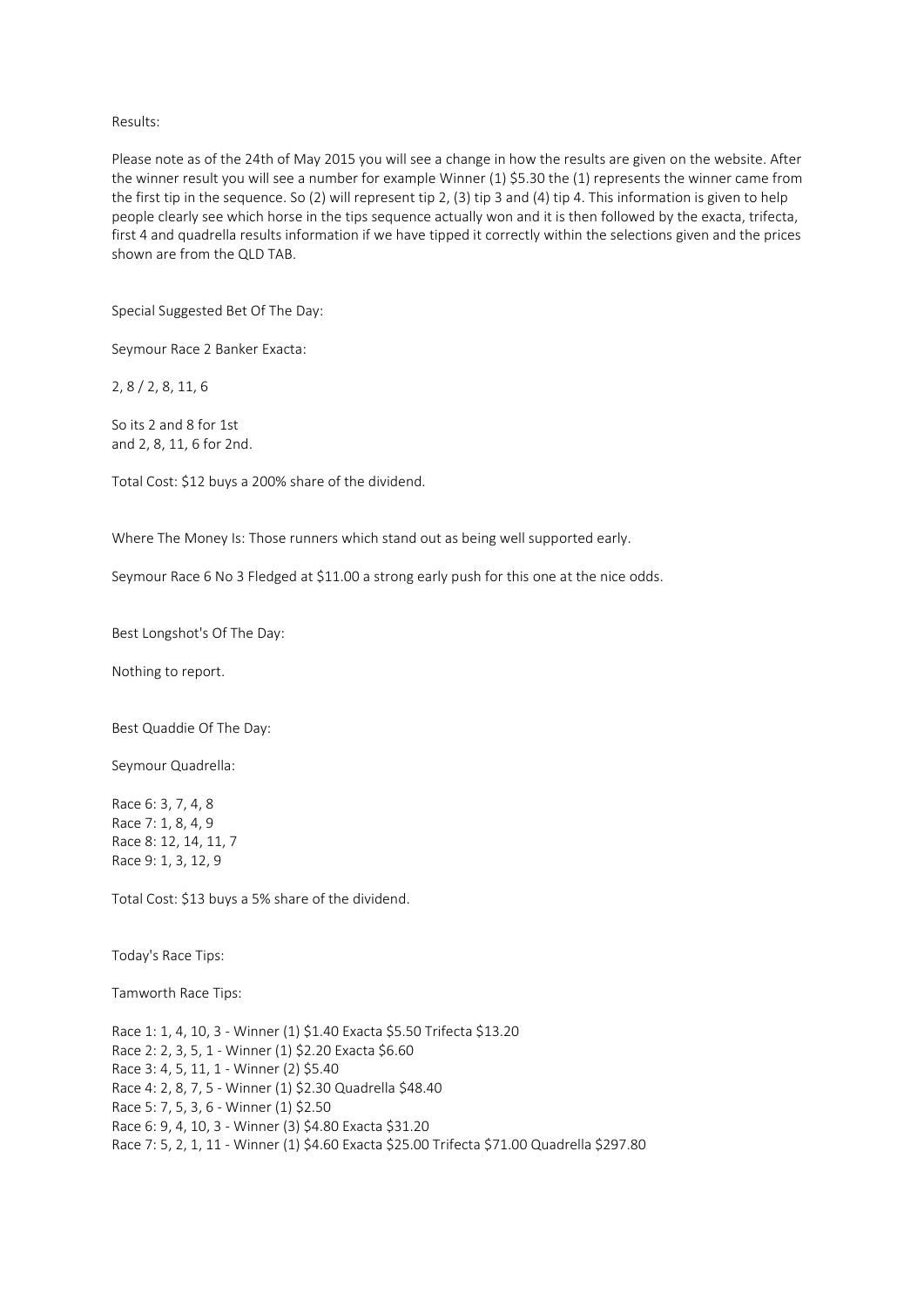Seymour Race Tips:

Race 1: 5, 9, 6, 7 - Winner (3) \$2.70 Exacta \$5.80 Race 2: 2, 8, 11, 6 - 2nd, 3rd and 4th - Loss Race 3: 13, 9, 6, 14 - Winner (1) \$2.40 Exacta \$12.00 Trifecta \$43.80 Race 4: 6, 7, 2, 10 - Winner (1) \$2.00 Exacta \$18.40 Trifecta \$40.60 Race 5: 6. 4. 2. 9 - Winner (4) \$8.60 Race 6: 3, 7, 4, 8 - Winner (3) \$5.80 Exacta \$28.40 Race 7: 1, 8, 4, 9 - Winner (2) \$5.90 Race 8: 12, 14, 11, 7 - Winner (2) \$6.30 Race 9: 1, 3, 12, 9 - Winner (2) \$3.80 Exacta \$25,50 Quadrella \$1296.00

Wagga Race Tips:

Race 1: 9, 2, 13, 8 - Winner (1) \$2.50 Exacta \$12.90 Trifecta \$42.40 Race 2: 1, 6, 10, 4 - Winner (1) \$2.30 Exacta \$12.40 Race 3: 8, 3, 6, 2 - Winner (2) \$3.10 Exacta \$21.10 Trifecta \$44.40 First 4 \$198.00 Race 4: 4, 5, 1, 2 - Winner (2) \$4.10 Exacta \$8.80 Trifecta \$28.90 Quadrella \$163.10 - L/S No 5 Race 5: 3, 7, 5, 8 - 2nd and 3rd - Loss Race 6: 5, 10, 9, 7 - Winner (1) \$4.00 Exacta \$13.80 Trifecta \$146.90 Race 7: 8, 13, 14, 5 - 2nd - Loss

Mondays January 30th 2017 Horse Racing Tips:

The results are in...

Monday The Final Statistics.

- 1. Top Selection strike rate at 25% out of 16 races.
- 2. Top 2 Selections strike rate at 44% out of 16 races.
- 3. Exacta strike rate at 50% out of 16 races.
- + Best Top Selection win dividend: \$4.60
- + Best tipped Exacta dividend: \$37.30
- + Best Trifecta dividend: \$135.50
- + Best First 4 dividend: \$293.40
- + Best Quadrella dividend: \$1320.40

So let's have a look at the numbers for this Monday with 16 races covered. For the Exotics there were 9 Exacta's in total which is a strike rate of 50% with the best one paying out at \$37.30 with the best tipped Trifecta paying out at \$135.50 and the best tipped First 4 paid out at \$293.40. For Win Bets the best priced Top Selection winner was at \$4.60 with the strike rate for the Top Selection sitting at 25% with the strike rate for the Top 2 Selections sitting at 44% of all races run. With Quadrella's the best today paid out at \$1320.40

Results:

Please note as of the 24th of May 2015 you will see a change in how the results are given on the website. After the winner result you will see a number for example Winner (1) \$5.30 the (1) represents the winner came from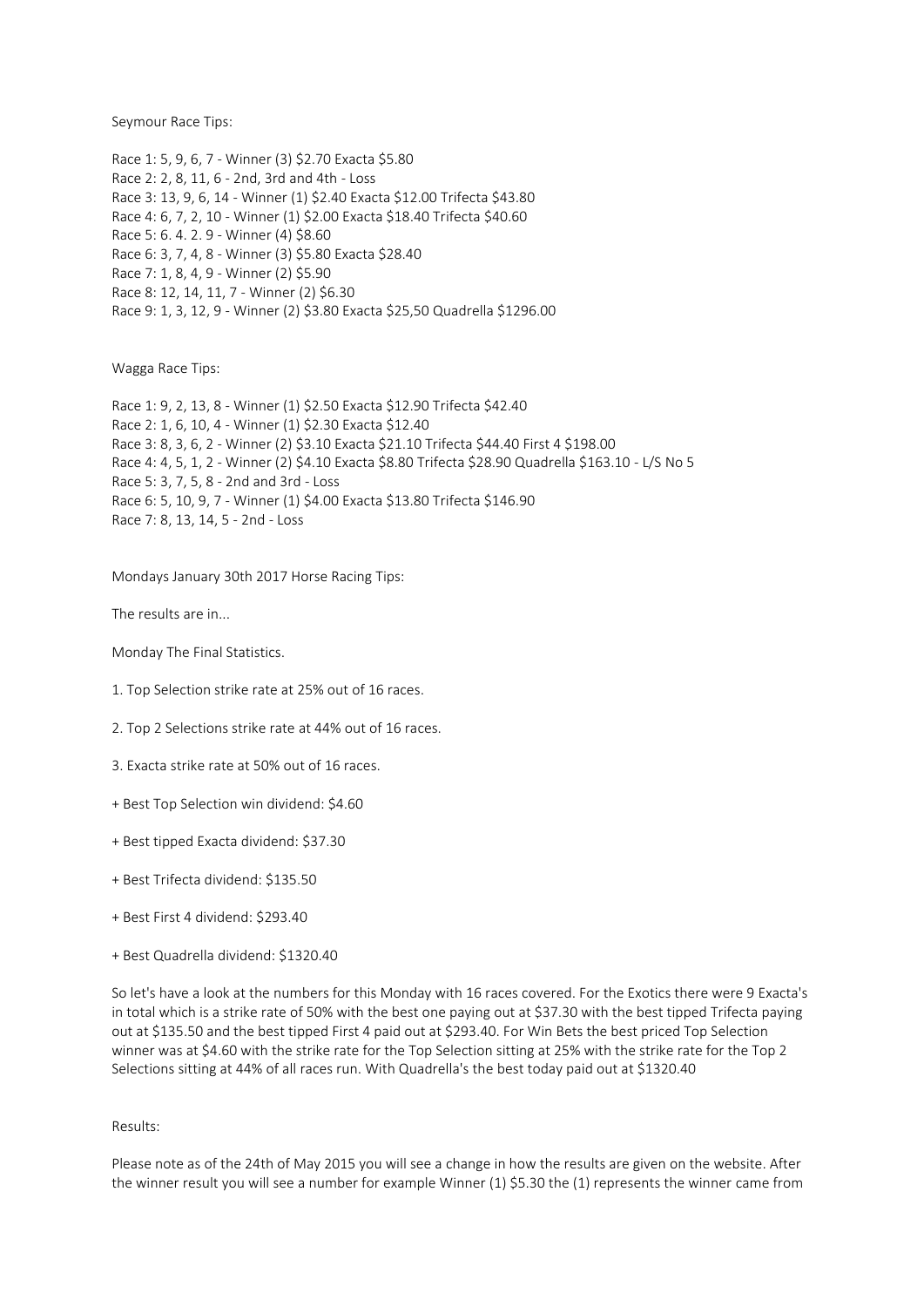the first tip in the sequence. So (2) will represent tip 2, (3) tip 3 and (4) tip 4. This information is given to help people clearly see which horse in the tips sequence actually won and it is then followed by the exacta, trifecta, first 4 and quadrella results information if we have tipped it correctly within the selections given and the prices shown are from the QLD TAB.

Special Suggested Bet Of The Day:

Goulburn Race 2 Banker Exacta:

1, 2 / 1, 2, 6, 12

So its 1 and 2 for 1st and 1, 2, 6, 12 for 2nd.

Total Cost: \$12 buys a 200% share of the dividend.

Where The Money Is: Those runners which stand out as being well supported early.

Goulburn Race 4 No 3 Spooky Wooky at \$13.00 solid money around for this one early worth a watch.

Result: Finished 1st

Best Longshot's Of The Day:

Nothing to report.

Best Quaddie Of The Day:

Goulburn Quadrella:

Race 5: 6, 10, 5, 9 Race 6: 4, 6, 7, 3 Race 7: 6, 4, 2, 7 Race 8: 9, 6, 5, 7

Total Cost: \$13 buys a 5% share of the dividend.

Today's Race Tips:

Benalla Race Tips:

Race 1: 4, 11, 9, 8 - Winner (3) \$9.50 Race 2: 6, 2, 10, 1 - Winner (2) \$3.80 Exacta \$12.60 Race 3: 9, 2, 11, 10 - Winner (4) \$11.20 Race 4: 4, 2, 12, 9 - Winner (1) \$4.60 Exacta \$14.50 Quadrella \$1320.40 Race 5: 4, 2, 9, 7 - Winner (2) \$3.60 Exacta \$8.20 Race 6: 5, 3, 1, 6 - Winner (1) \$1.90 Exacta \$4.30 Race 7: 2, 8, 5, 1 - 2nd and 3rd - Loss Race 8: 5, 7, 1, 3 - Winner (4) \$4.50 Exacta \$11.00 Trifecta \$41.90 First 4 \$65.40

Goulburn Race Tips: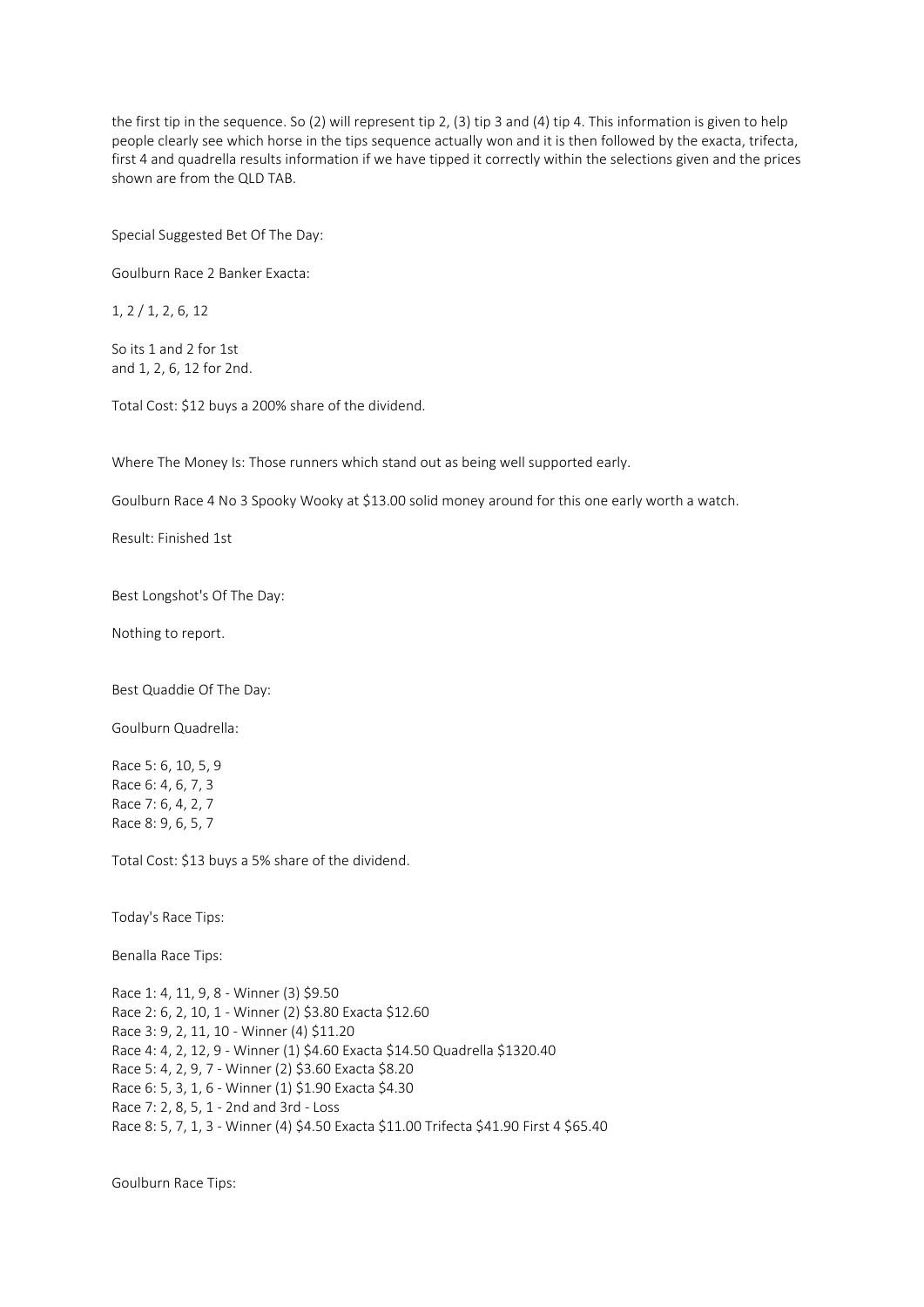Race 1: 1, 4, 6, 5 - Winner (1) \$1.20 Exacta \$1.70 Trifecta \$6.00 Race 2: 1, 2, 12, 6 - Winner (3) \$6.50 Exacta \$11.00 Trifecta \$135.50 First 4 \$293.40 Race 3: 4, 2, 3, 1 - Winner (2) \$3.50 Exacta \$30.60 Race 4: 3, 4, 6, 10 - Winner (1) \$8.50 Quadrella \$656.30 Race 5: 6, 10, 5, 9 - 2nd and 3rd - Loss Race 6: 4, 6, 7, 3 - 2nd, 3rd and 4th - Loss Race 7: 6, 4, 2, 7 - 2nd and 4th - Loss Race 8: 9, 6, 5, 7 - Winner (4) \$9.60 Exacta \$37.30

Mondays January 23rd 2017 Horse Racing Tips:

The results are in...

Monday The Final Statistics.

- 1. Top Selection strike rate at 22% out of 23 races.
- 2. Top 2 Selections strike rate at 39% out of 23 races.
- 3. Exacta strike rate at 26% out of 23 races.
- + Best Top Selection win dividend: \$4.60
- + Best tipped Exacta dividend: \$182.40
- + Best Trifecta dividend: n/a
- + Best First 4 dividend: n/a
- + Best Quadrella dividend: n/a

So let's have a look at the numbers for this Monday with 23 races covered. For the Exotics there were 6 Exacta's which is a strike rate of 26% with the best one paying out at \$182.40 and there were no tipped Trifecta's or First 4's today. For Win Bets the best priced Top Selection winner was at \$4.60 with the strike rate for the Top Selection sitting at 22% with the strike rate for the Top 2 Selections sitting at 39% of all races run. With Quadrella's none were tipped today.

### Results:

Please note as of the 24th of May 2015 you will see a change in how the results are given on the website. After the winner result you will see a number for example Winner (1) \$5.30 the (1) represents the winner came from the first tip in the sequence. So (2) will represent tip 2, (3) tip 3 and (4) tip 4. This information is given to help people clearly see which horse in the tips sequence actually won and it is then followed by the exacta, trifecta, first 4 and quadrella results information if we have tipped it correctly within the selections given and the prices shown are from the QLD TAB.

Special Suggested Bet Of The Day:

Seymour Race 4 Banker Exacta:

2, 4 / 2, 4, 6, 12

So its 2 and 4 for 1st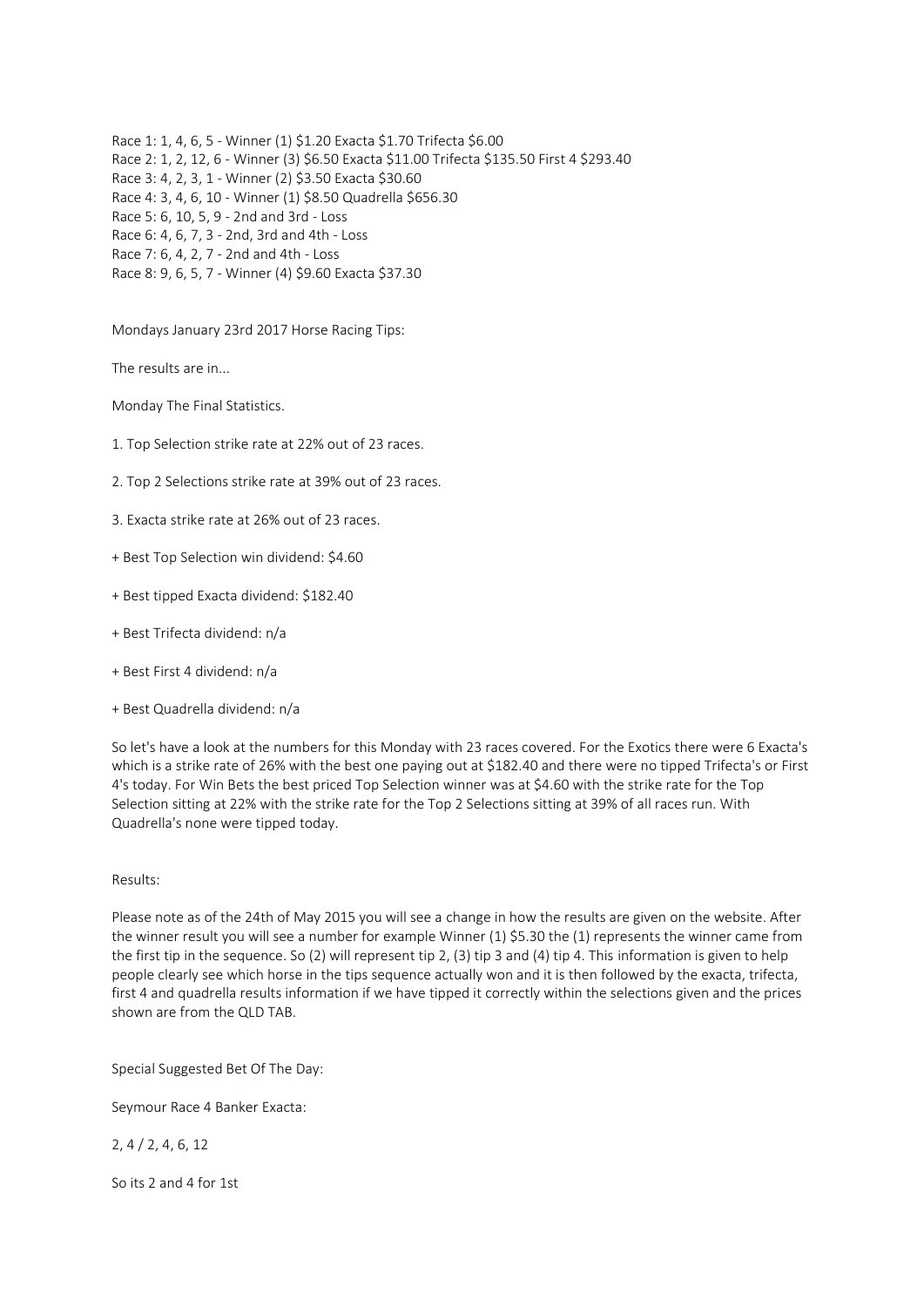and 2, 4, 6, 12 for 2nd.

Total Cost: \$12 buys a 200% share of the dividend.

Where The Money Is: Those runners which stand out as being well supported early.

Nothing to report.

Best Longshot's Of The Day:

Nothing to report.

Best Quaddie Of The Day:

Seymour Quadrella:

Race 5: 10, 4, 6, 7 Race 6: 5, 9, 10, 4 Race 7: 1, 10, 2, 4 Race 8: 2, 5, 8, 9

Total Cost: \$13 buys a 5% share of the dividend.

Today's Race Tips:

Seymour Race Tips:

Race 1: 7, 5, 1, 3 - 2nd and 3rd - Loss Race 2: 3, 4, 6, 2 - Winner (1) \$1.50 Exacta \$2.90 Race 3: 10, 4, 11, 5 - Winner (1) \$1.90 Race 4: 2, 4, 6, 12 - Winner (4) \$6.20 Exacta \$28.10 Race 5: 10, 4, 6, 7 - 2nd, and 3rd - Loss Race 6: 5, 9, 10, 4 - Winner (1) \$3.50 Race 7: 1, 10, 2, 4 - 3rd and 4th - Loss Race 8: 2, 5, 8, 9 - Winner (3) \$12.40 Exacta \$48.70

Pt Macquarie Race Tips:

Race 1: 8, 2, 5, 4 - Winner (2) \$6.50 Exacta \$182.40 Race 2: 7, 8, 3, 4 - Winner (1) \$4.60 Race 3: 11, 7, 5, 8 - 2nd - Loss Race 4: 6, 7, 4, 2 - 2nd and 4th - Loss Race 5: 3, 1, 7, 9 - 3rd and 4th - Loss Race 6: 2, 7, 8, 9 - Winner (4) \$4.50 Race 7: 1, 4, 11, 9 - 2nd - Loss Race 8: 4, 1, 6, 2 - 2nd, 3rd and 4th - Loss

Sapphire Coast Race Tips:

Race 1: 3, 5, 6, 2 - 2nd and 4th - Loss Race 2: 4, 1, 9, 2 - Winner (1) \$1.30 Exacta \$3.10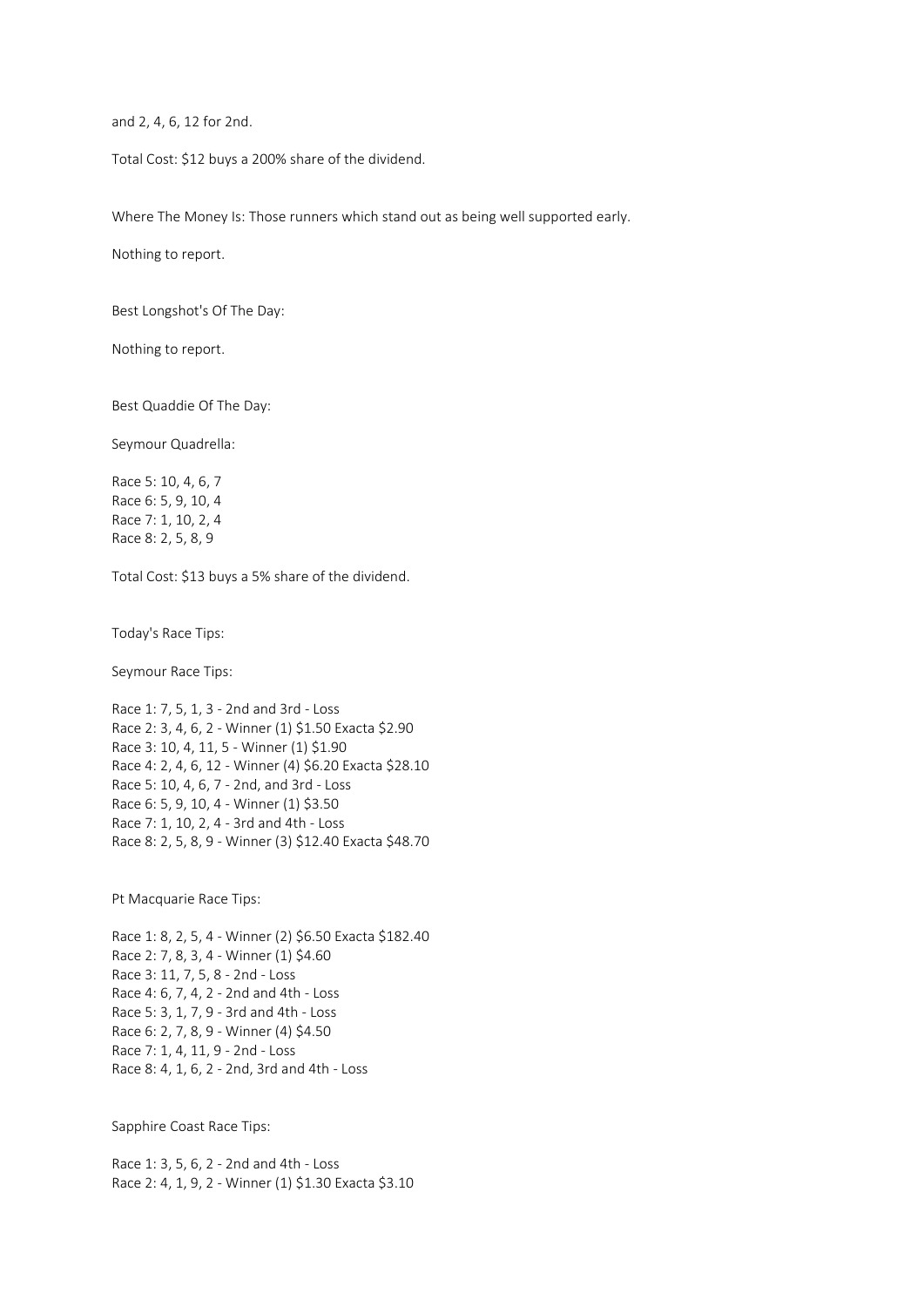Race 3: 1, 4, 3, 7 - Winner (2) \$5.30 Race 4: 7, 4, 6, 5 - Winner (4) \$5.70 Exacta \$25.70 Race 5: 5, 7, 8, 13 - 2nd - Loss Race 6: 6, 4, 7, 3 - Winner (2) \$4.20 Race 7: 6, 8, 12, 9 - Winner (2) \$4.10

Mondays January 16th 2017 Horse Racing Tips:

The results are in...

Monday The Final Statistics.

1. Top Selection strike rate at 19% out of 16 races.

2. Top 2 Selections strike rate at 25% out of 16 races.

3. Exacta strike rate at 44% out of 16 races.

+ Best Top Selection win dividend: \$4.30

+ Best tipped Exacta dividend: \$35.20

+ Best Trifecta dividend: \$99.60

+ Best First 4 dividend: \$317.40

+ Best Quadrella dividend: n/a

So let's have a look at the numbers for this Monday with 16 races covered. For the Exotics there were 7 Exacta's which is a strike rate of 44% with the best one paying out at \$35.20 with the best tipped Trifecta paying out at \$99.60 and the best tipped First 4 paid out at \$317.40. For Win Bets the best priced Top Selection winner was at \$4.30 with the strike rate for the Top Selection sitting at 19% with the strike rate for the Top 2 Selections sitting at 25%. With Quadrella's none were correctly tipped today.

### Results:

Please note as of the 24th of May 2015 you will see a change in how the results are given on the website. After the winner result you will see a number for example Winner (1) \$5.30 the (1) represents the winner came from the first tip in the sequence. So (2) will represent tip 2, (3) tip 3 and (4) tip 4. This information is given to help people clearly see which horse in the tips sequence actually won and it is then followed by the exacta, trifecta, first 4 and quadrella results information if we have tipped it correctly within the selections given and the prices shown are from the QLD TAB.

Special Suggested Bet Of The Day:

Moruya Race 2 Banker Exacta:

1, 6 / 1, 6, 3, 9

So its 1 and 6 for 1st and 1, 6, 3, 9 for 2nd.

Total Cost: \$12 buys a 200% share of the dividend.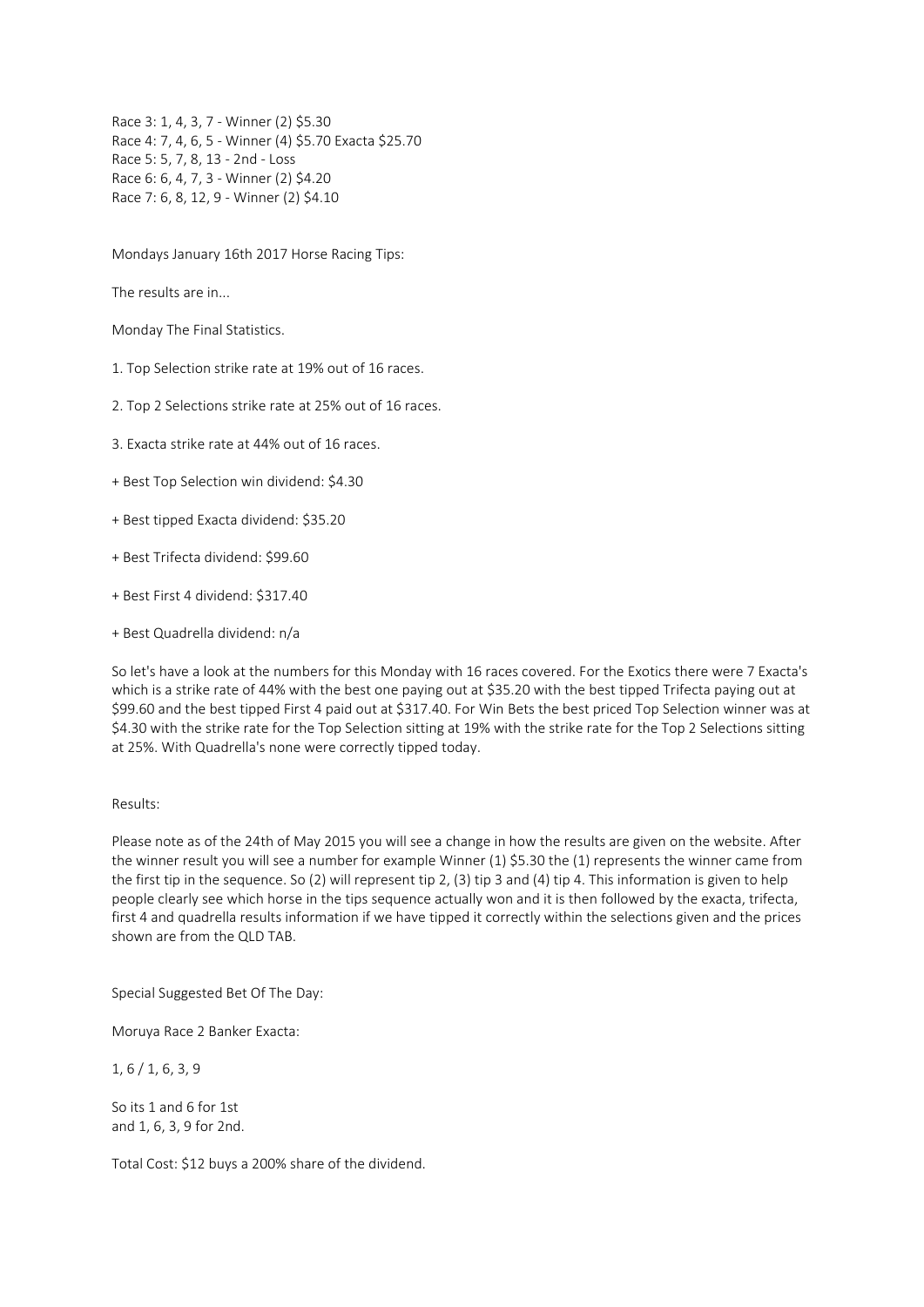Where The Money Is: Those runners which stand out as being well supported early.

Nothing to report.

Best Longshot's Of The Day:

Moruya Race 4 No 9 Costa Laquetta at \$19.00 nice money around for this one early worth watching.

Best Quaddie Of The Day:

Moe Quadrella:

Race 5: 7, 2, 8, 1 Race 6: 3, 7, 9, 8 Race 7: 8, 3, 12, 6 Race 8: 4, 11, 7, 13

Total Cost: \$13 buys a 5% share of the dividend.

Today's Race Tips:

Moe Race Tips:

Race 1: 1, 4, 7, 10 - 2nd and 3rd - Loss Race 2: 2, 11, 7, 3 - Winner (4) \$3.80 Exacta \$35.20 Race 3: 14, 1, 8, 7 - Winner (1) \$4.30 Exacta \$20.10 Race 4: 10, 11, 7, 13 - Winner (2) \$4.40 Exacta \$8.30 Race 5: 7, 2, 8, 1 - Winner (4) \$3.20 Exacta \$5.60 Race 6: 3, 7, 9, 8 - 2nd, 3rd and 4th - Loss Race 7: 8, 3, 12, 6 - Winner (3) \$7.60 Exacta \$24.90 Trifecta \$99.60 First 4 \$317.40 Race 8: 4, 11, 7, 13 - 3rd and 4th - Loss

Moruya Race Tips:

Race 1: 9, 5, 8, 6 - Winner (1) \$2.50 Exacta \$15.20 Race 2: 1, 6, 3, 9 - 2nd and 4th - Loss Race 3: 3, 6, 8, 2 - 3rd and 4th - Loss Race 4: 9, 7, 2, 1 - 2nd and 4th - Loss Race 5: 9, 14, 2, 11 - 2nd - Loss Race 6: 12, 3, 10, 9 - 2nd, 3rd and 4th - Loss Race 7: 6, 8, 10, 3 - Winner (3) \$5.90 Exacta \$24.70 Race 8: 6, 10, 5, 3 - Winner (1) \$1.60

Mondays January 9th 2017 Horse Racing Tips:

The results are in...

Monday The Final Statistics.

1. Top Selection strike rate at 25% out of 8 races.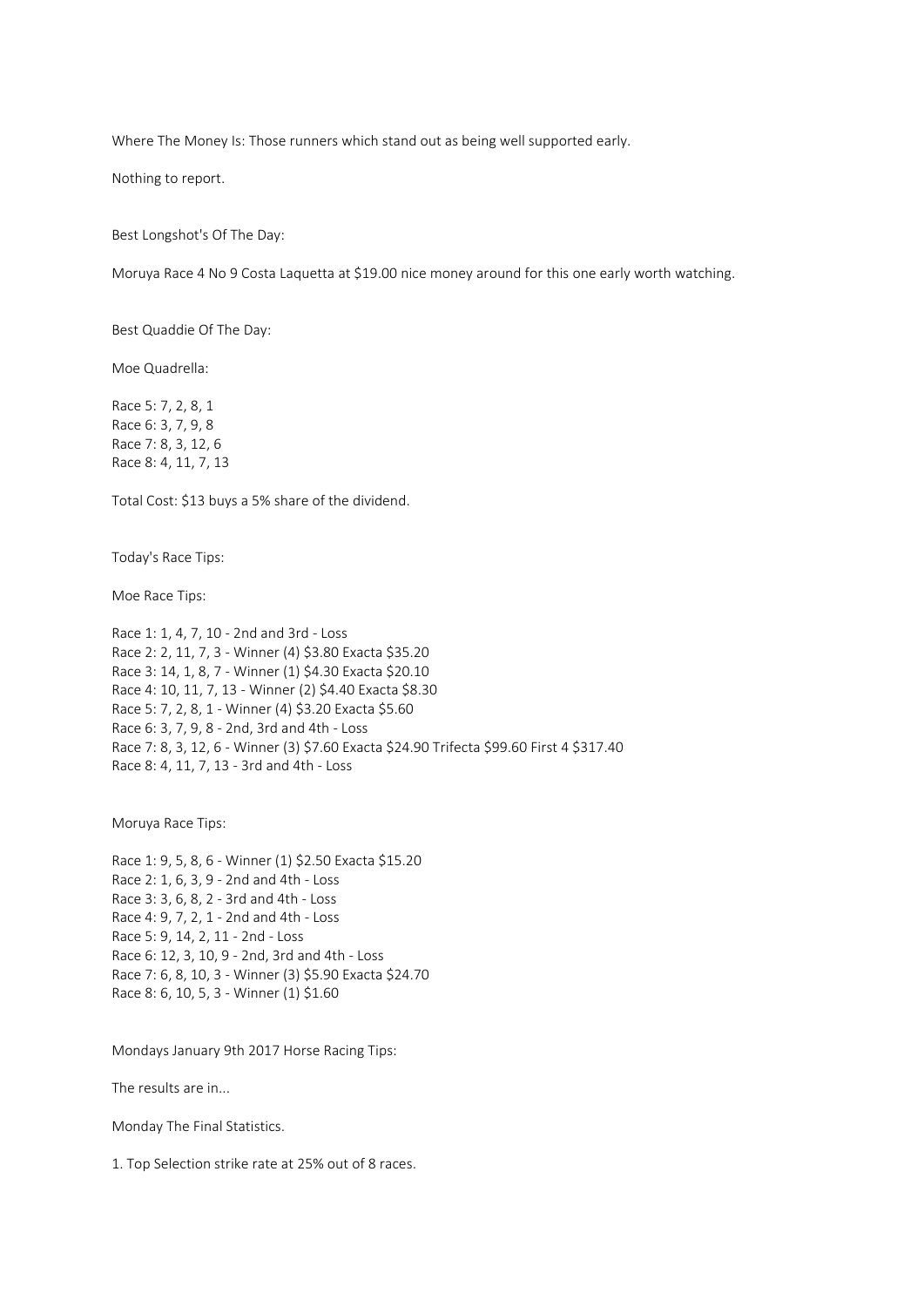- 2. Top 2 Selections strike rate at 25% out of 8 races.
- 3. Exacta strike rate at 25% out of 8 races.
- + Best Top Selection win dividend: \$2.80
- + Best tipped Exacta dividend: \$53.60
- + Best Trifecta dividend: n/a
- + Best First 4 dividend: n/a
- + Best Quadrella dividend: n/a

# Results:

Please note as of the 24th of May 2015 you will see a change in how the results are given on the website. After the winner result you will see a number for example Winner (1) \$5.30 the (1) represents the winner came from the first tip in the sequence. So (2) will represent tip 2, (3) tip 3 and (4) tip 4. This information is given to help people clearly see which horse in the tips sequence actually won and it is then followed by the exacta, trifecta, first 4 and quadrella results information if we have tipped it correctly within the selections given and the prices shown are from the QLD TAB.

### Special Suggested Bet Of The Day:

Wagga Race 5 Multi Trifecta:

4 / 5, 6, 10 / Field

Si its 4 for 1st and 5, 6, 10 for 2nd and the field for 3rd.

Total Cost: \$12 buys a 40% share of the dividend.

Where The Money Is: Those runners which stand out as being well supported early.

Nothng to report.

Best Longshot's Of The Day:

Wagga Race 4 No 12 The Scary Ferri at \$21.00 nice early support for this one at the odds.

Best Quaddie Of The Day:

Wagga Quadrella:

Race 5: 4, 6, 5, 10 Race 6: 3, 8, 10, 13 Race 7: 4, 7, 5, 3 Race 8: 2, 10, 3, 8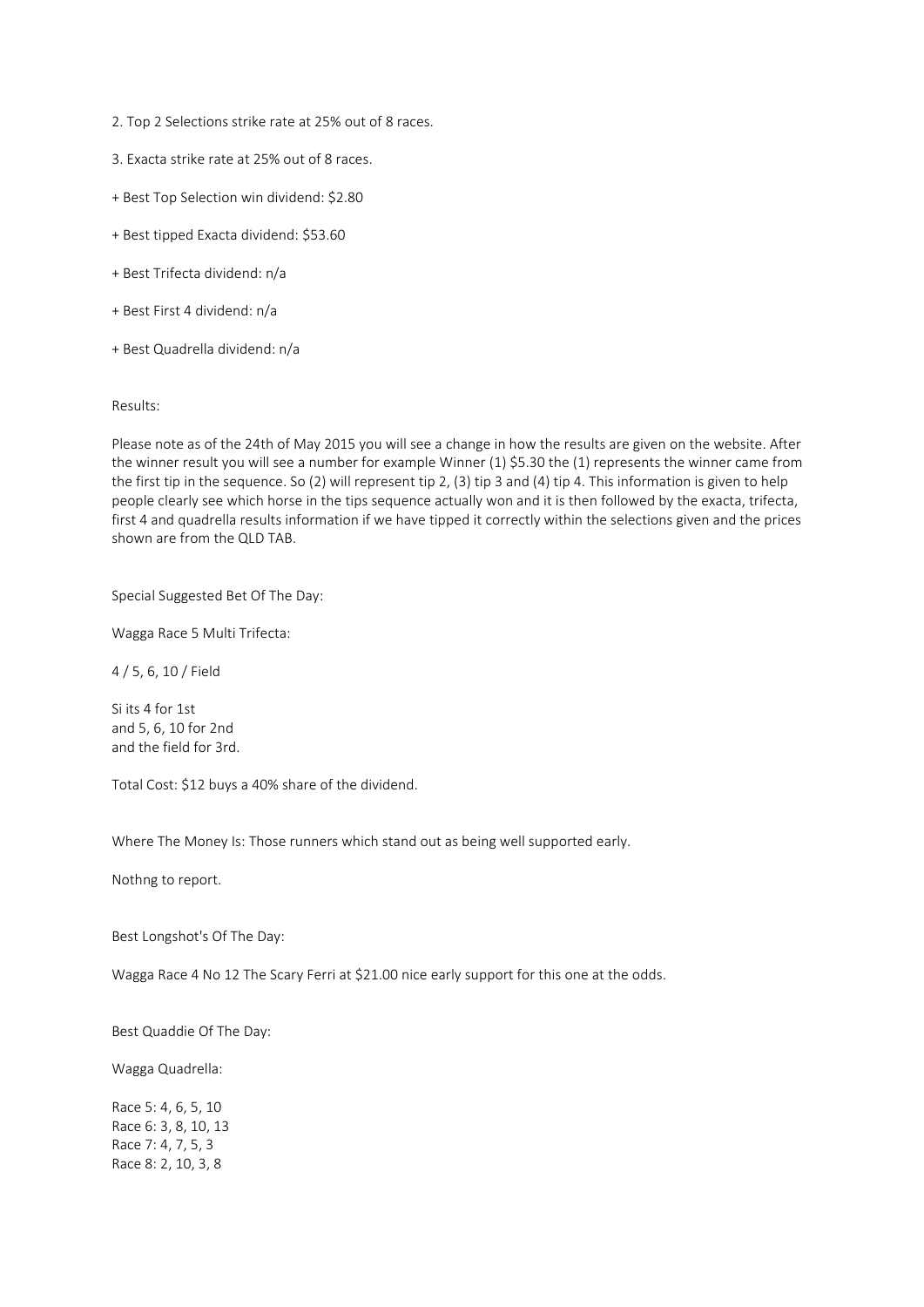Total Cost: \$13 buys a 5% share of the dividend.

Today's Race Tips:

Wagga Race Tips:

Race 1: 11, 12, 4, 9 - 3rd - Loss Race 2: 6, 10, 9, 11 - 3rd - Loss Race 3: 3, 4, 2, 10 - 3rd and 4th - Loss Race 4: 12, 2, 5, 1 - 2nd and 4th - Loss Race 5: 4, 6, 5, 10 - Winner (3) \$11.50 Exacta \$53.60 Race 6: 3, 8, 10, 13 - Winner (1) \$2.80 Race 7: 4, 7, 5, 3 - 2nd and 4th - Loss Race 8: 2, 10, 3, 8 - Winner (1) \$1.70 Exacta \$4.00

Mondays January 2nd 2017 Horse Racing Tips:

The results are in...

Monday The Final Statistics.

- 1. Top Selection strike rate at 26% out of 54 races.
- 2. Top 2 Selections strike rate at 35% out of 54 races.
- 3. Exacta strike rate at 48% out of 54 races.
- + Best Top Selection win dividend: \$6.40
- + Best tipped Exacta dividend: \$108.00
- + Best Trifecta dividend: \$168.50
- + Best First 4 dividend: \$324.30
- + Best Quadrella dividend: \$546.30

So let's have a look at the numbers for this Monday with 54 races covered. For the Exotics there were 26 Exacta's in total which is a strike rate of 48% with the best one paying out at \$108.00 with the best tipped Trifecta paying out at \$168.50 and the best tipped First 4 paid out at \$324.30. For Win Bets the best priced Top Selection winner was at \$6.40 with the strike rate for the Top Selection sitting at 26% with the strike rate for the Top 2 Selections sitting at 35% of all races run. With Quadrella's the best today paid out at \$546.30

## Results:

Please note as of the 24th of May 2015 you will see a change in how the results are given on the website. After the winner result you will see a number for example Winner (1) \$5.30 the (1) represents the winner came from the first tip in the sequence. So (2) will represent tip 2, (3) tip 3 and (4) tip 4. This information is given to help people clearly see which horse in the tips sequence actually won and it is then followed by the exacta, trifecta, first 4 and quadrella results information if we have tipped it correctly within the selections given and the prices shown are from the QLD TAB.

Special Suggested Bet Of The Day: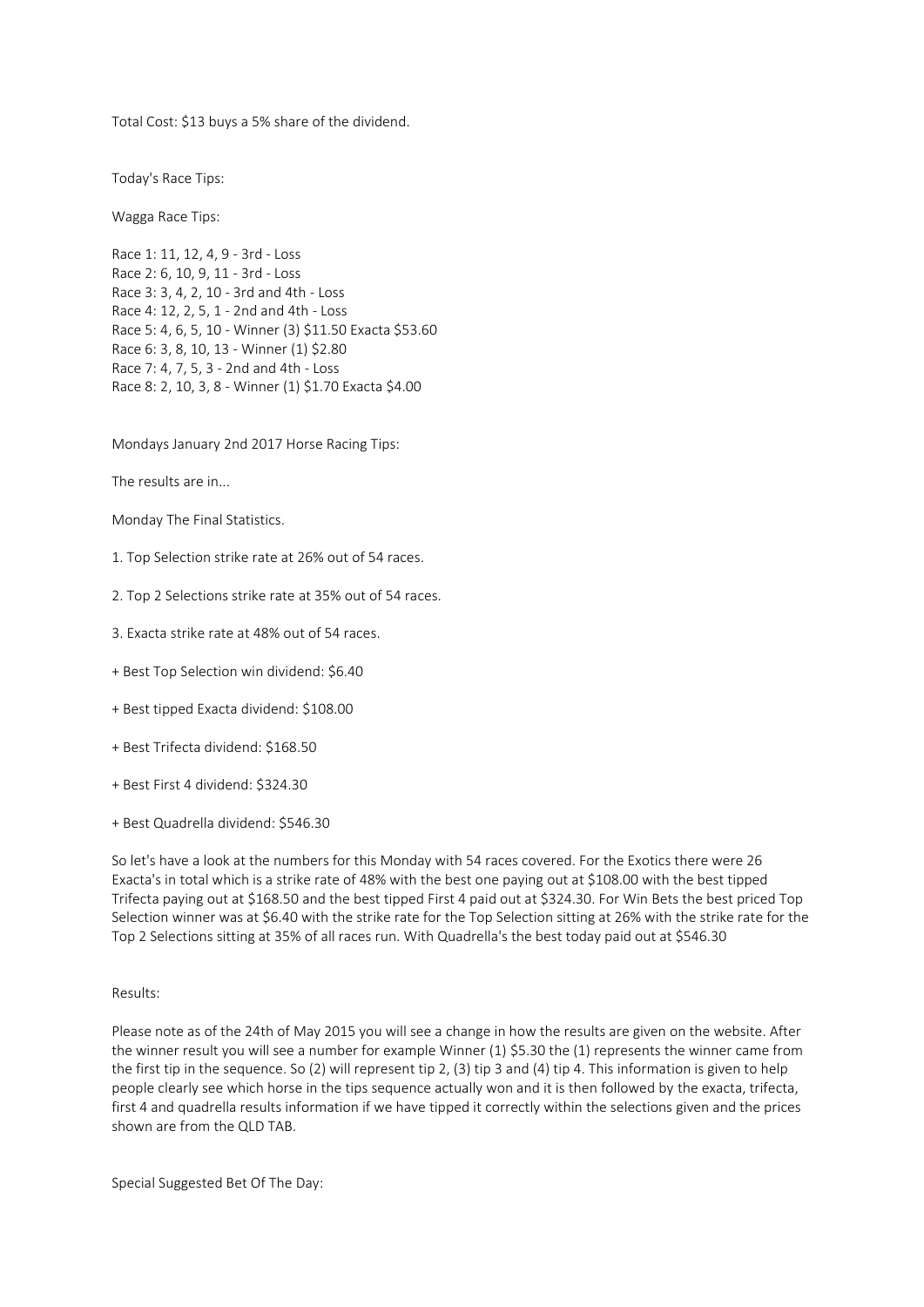Will be posted shortly...

Where The Money Is: Those runners which stand out as being well supported early.

Nothing to report.

Best Longshot's Of The Day:

Nothing to report.

Best Quaddie Of The Day:

Geelong Quadrella:

Race 5: 8, 4, 2, 3 Race 6: 12, 6, 7, 10 Race 7: 2, 4, 11, 5 Race 8: 5, 3, 11, 2

Total Cost: \$13 buys a 5% share of the dividend.

Today's Race Tips:

Doomben Race Tips:

Race 1: 8, 4, 5, 1 - Winner (4) \$3.80 Race 2: 1, 7, 5, 8 - Winner (1) \$1.40 Race 3: 3, 6, 1, 5 - Winner (1) \$2.70 Exacta \$14.60 Trifecta \$33.30 Race 4: 4, 3, 7, 8 - 3rd and 4th - Loss Race 5: 6, 3, 4, 2 - Winner (3) \$3.80 Exacta \$8.60 Trifecta \$14.70 First 4 \$18.00 Race 6: 9, 11, 2, 3 - Winner (4) \$3.80 Exacta \$15.90 Trifecta \$57.40 First 4 \$157.80 Race 7: 2, 12, 8, 7 - 4th - Loss Race 8: 6, 9, 3, 1 - Winner (1) \$2.50 Exacta \$13.90

Randwick Race Tips:

Race 1: 3, 4, 5, 1 - Winner (2) \$3.40 Exacta \$11.30 Trifecta \$37.80 First 4 \$60.20 Race 2: 2, 4, 5, 3 - Winner (4) \$8.10 Exacta \$41.80 Trifecta \$86.90 Race 3: 8, 1, 11, 2 - 2nd, 3rd and 4th - Loss Race 4: 8, 3, 2, 5 - 2nd, 3rd and 4th - Loss Race 5: 4, 1, 3, 6 - Winner (2) \$4.80 Race 6: 1, 7, 8, 4 - Winner (1) \$2.30 Exacta \$14.80 Race 7: 7, 10, 5, 11 - 3rd - Loss Race 8: 11, 2, 13, 5 - 2nd, 3rd and 4th - Loss

Moruya Race Tips:

Race 1: 1, 10, 14, 8 - Winner (4) \$4.50 Race 2: 7, 4, 13, 2 - 2nd, 3rd and 4th - Loss Race 3: 1, 3, 5, 9 - Winner (3) \$6.90 Exacta \$25.10